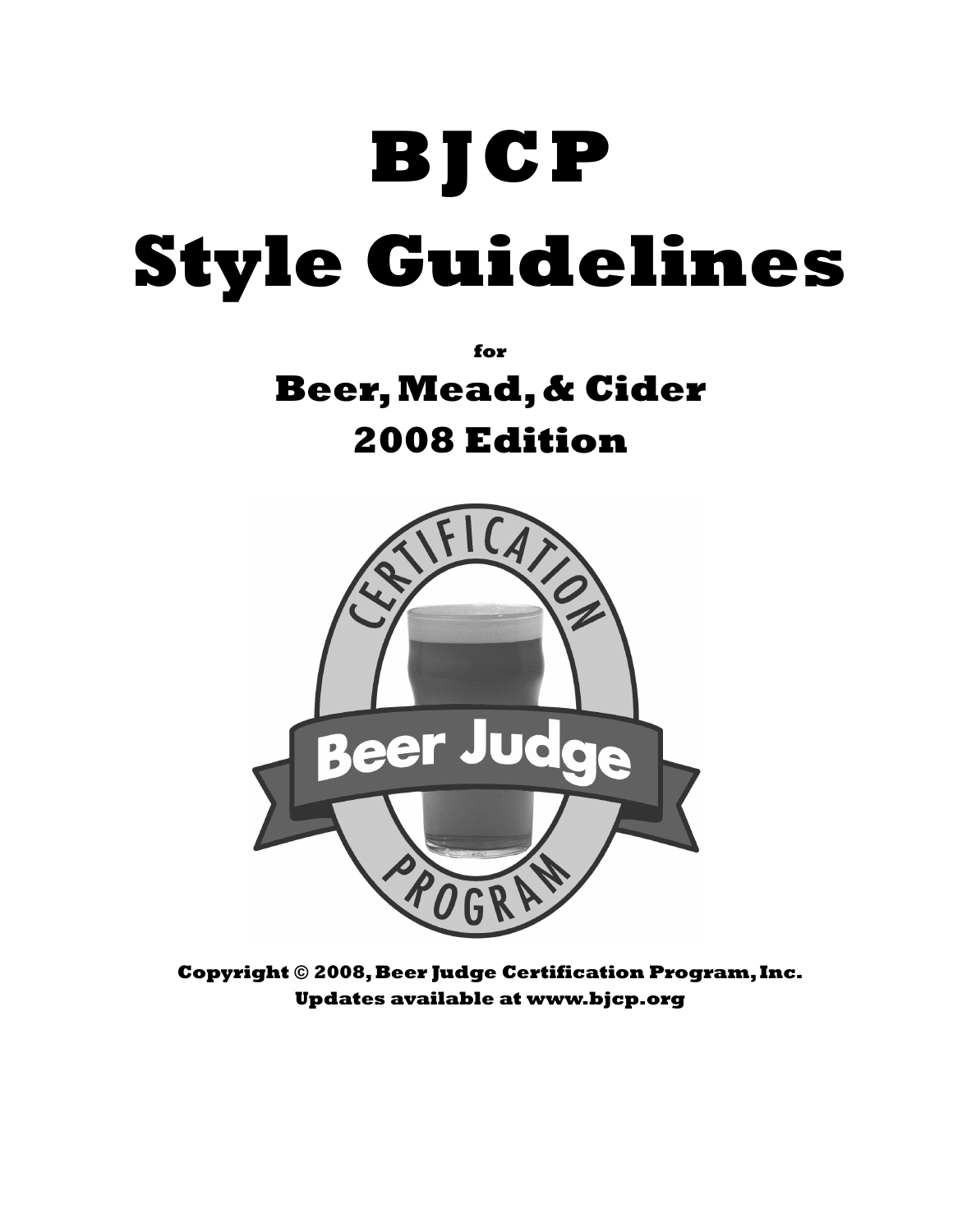# Acknowledgements

This is the latest in a series of documents describing beer, mead, and cider styles, going back at least to the early 1980s. The first formal set of BJCP style guidelines, produced in 1997, were derived from the New England Homebrew Guidelines, and were primarily authored by **Steve Stroud**, **Pat Baker** and **Betty Ann Sather**. Mead guidelines were added to the 1997 Guidelines based on the work of a committee comprised of **Tom Fitzpatrick**, **Steve Dempsey**, **Michael Hall**, **Dan McConnell**, **Ken Schramm**, **Ted Major** and **John Carlson**.

The 1997 guidelines were revised and extended in 1998-99 by a committee consisting of **Bruce Brode**, **Steve Casselman**, **Tim Dawson**, **Peter Garofalo**, **Bryan Gros**, **Bob Hall**, **David Houseman**, **Al Korzonas**, **Martin Lodahl**, **Craig Pepin**, and **Bob Rogers.**

The guidelines were substantially revised and extended in 2003-04 by a committee consisting of **Gordon Strong** (Chairman), **Ron Bach**, **Peter Garofalo**, **Michael L. Hall**, **Dave Houseman**, and **Mark Tumarkin**. They were aided by contributions from **Jeff Sparrow**, **Alan McKay**, **Steve Hamburg**, **Roger Deschner**, **Ben Jankowski**, **Jeff Renner**, **Randy Mosher**, **Phil Sides, Jr**., **Dick Dunn**, **Joel Plutchak**, **A.J. Zanyk**, **Joe Workman**, **Dave Sapsis**, **Ed Westemeier**, and **Ken Schramm.**

Additional revisions have been made in the 2008 version based on research conducted by **Gordon Strong**, along with **Jamil Zainasheff**, **Kristen England**, **Stan Hieronymus**, **Tom Fitzpatrick**, and **George DePiro**.

# Copyright and Usage

The entire contents of the BJCP Style Guidelines are copyright © 2008, by the copyright owner, the BJCP (formally known as the Beer Judge Certification Program, Inc.).

The most current version of the guidelines can always be found on the BJCP website, *[www.bjcp.org](http://www.bjcp.org)*.

The BJCP grants the right to make a limited number of copies of the guidelines for the following purposes:

- Use by organizers and judges in BJCPsanctioned competitions
- Use in educational judge training programs

All other rights are reserved by the BJCP. Requests relating to usage of the guidelines for any purpose not outlined above should be sent by email to *[communication\\_director@bjcp.org](mailto:communication_director@bjcp.org)* for review.

# What is the BJCP?

The Beer Judge Certification Program, Inc., known everywhere as the BJCP, is a nonprofit organization whose purpose is to promote beer literacy and the appreciation of real beer, and to recognize beer tasting and evaluation skills. We certify and rank beer judges through an examination and monitoring process.

The BJCP was founded in 1985. As of early 2008 when this edition was published, we have administered the Beer Judge Examination to over 4,500 individuals worldwide. Over 2,500 are active members in 8 countries, and have judged well over 400,000 beers.

Learn more at *[www.bjcp.org](http://www.bjcp.org)*.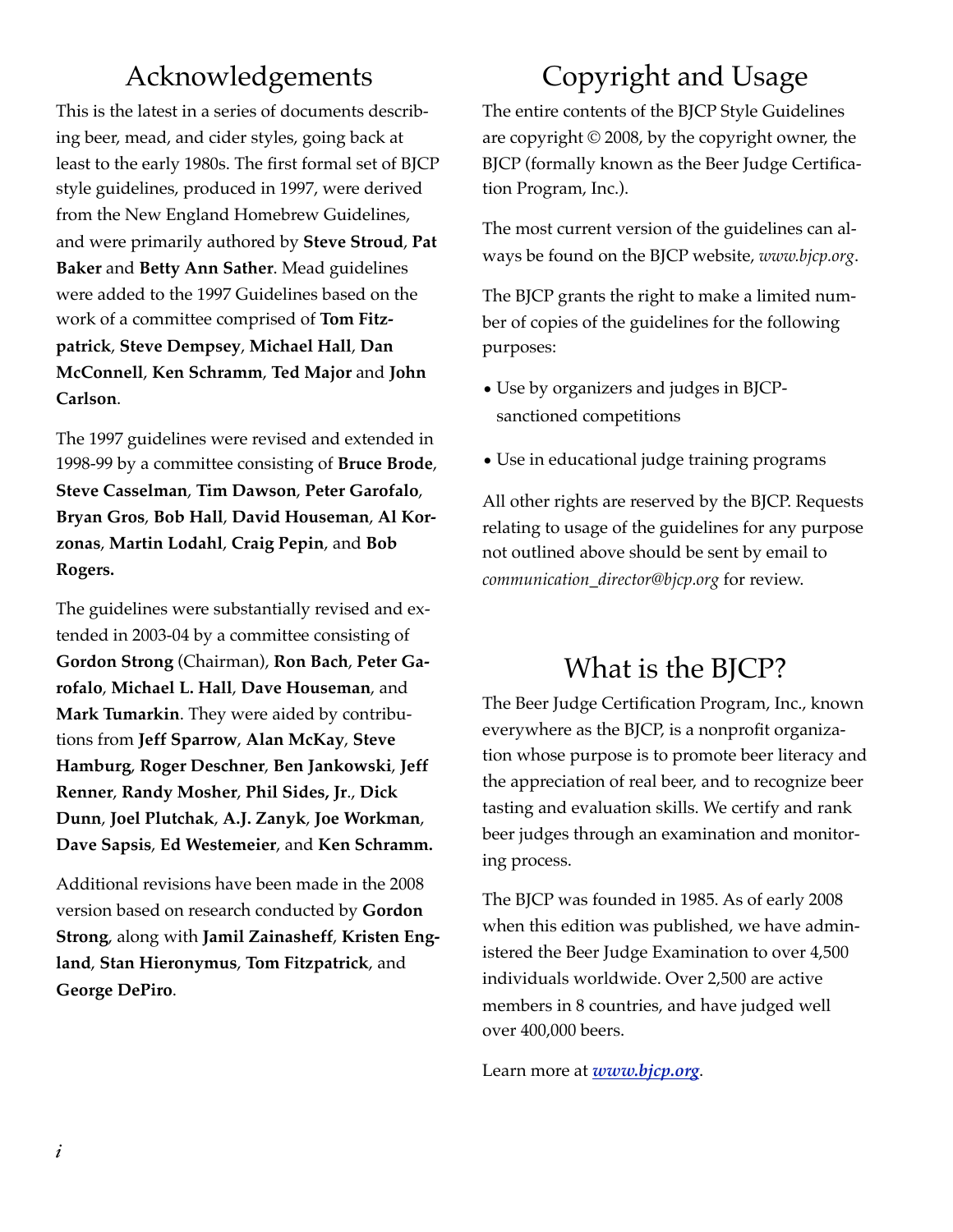# DEDICATION

*This edition of the BJCP Style Guidelines is dedicated to the memory of*

*Michael Jackson*

1942 – 2007



*"A man is remembered for the lives he touches and the works he leaves. Michael Jackson was the most influential authority on beer the world has ever known. He has inspired generations of beer judges with his passion, knowledge and gifted prose. His books remain definitive references on beer styles and will forever be found on the bookshelves of anyone serious about beer. But he will be remembered most for living his life on his own terms, doing what he wanted to do in a way that left onlookers feeling a mixture of awe, envy and amazement. Sleep well, Son of Yorkshire and Bard of Beer, you will be missed."*

> Gordon Strong President, Beer Judge Certification Program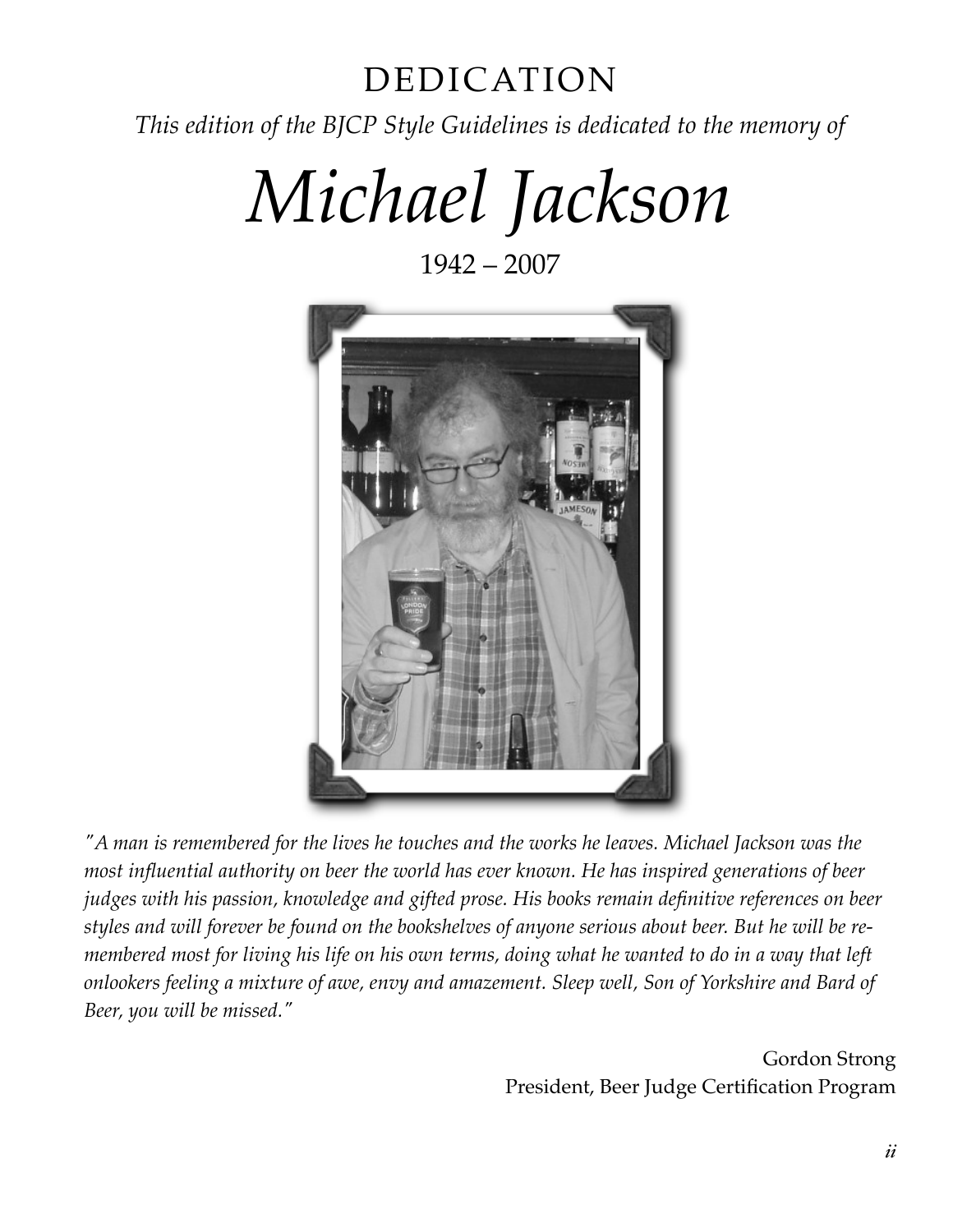# Preface to the BJCP Style Guidelines

# **Notes to All:**

The style categories have been extensively revised from previous editions of the Style Guidelines. In some cases, style parameters, descriptions, and well-known commercial examples have been changed. Categories have been renumbered, reordered and recategorized. Please double-check the Guidelines to ensure the style number matches the name you are referencing.

## **Beer Color Descriptions**

Note that SRM is a measure of beer color density more than hue/tint. Keep this in mind when attempting to use only SRM numbers when describing beers. Within these Guidelines, beer color descriptors generally follow this mapping to SRM values:

| Deep amber/light copper10-14 |  |
|------------------------------|--|
|                              |  |
| Deep copper/light brown17-18 |  |
|                              |  |
|                              |  |
|                              |  |
|                              |  |
|                              |  |

## **Notes to Brewers:**

Some styles require additional information to help judges evaluate your beer. Read the Guidelines carefully and provide the required information. Omitting required information will likely result in a misjudged beer.

If you enter a specialty or experimental beer not identified in the Guidelines, or use unusual ingredients, please consider providing supplemental information so the judges can properly understand your beer and intent.

# **Notes to Organizers:**

Please ensure that supplemental information submitted by brewers is available to the judges.

If brewers omit required information, please seek clarification from the brewers before the competition date.

You are free to group style categories and subcategories in whatever logical groupings you wish for the purpose of your competition, taking into account the number of entries and available judges.

You are free to split and regroup style categories for the purpose of your competition, if you feel that a different grouping would be beneficial to your entrants. You are not constrained to keep all sub-categories within a major category together when constructing flights.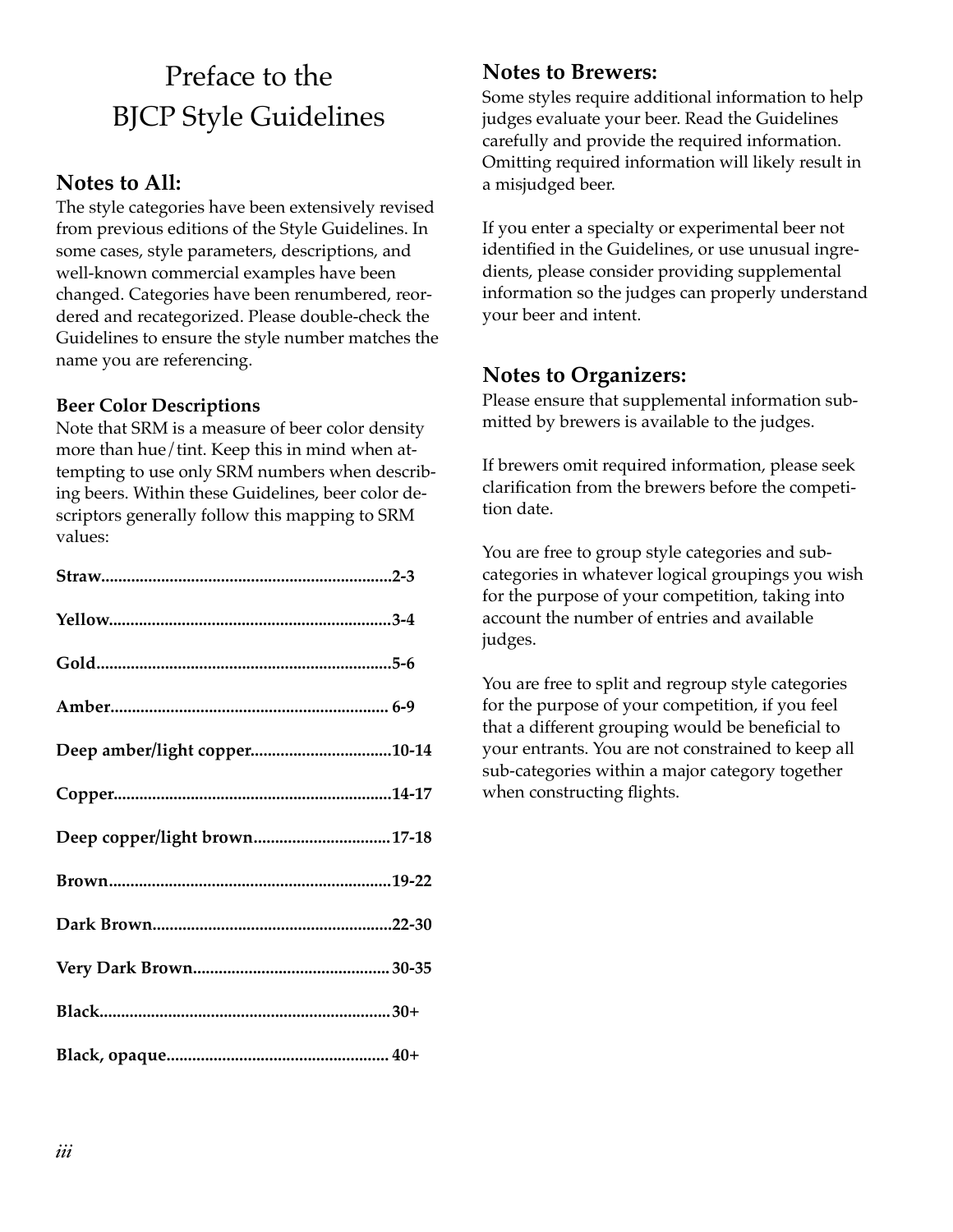# **Notes to Judges:**

Understand that most beer styles are not defined by a single beer. Many styles are quite broad and can encompass multiple stylistically accurate variants. Do not let your understanding of a single beer limit your appreciation of the full range of each beer style.

You are free to judge beers in a flight in whatever order makes sense to you, although you should try to sequence the beers in a manner that allows you to preserve your senses and to fairly evaluate each beer.

Pay careful attention to the modifiers used in describing the styles. Look for guidance on the magnitude and quality of each characteristic. Notice that many characteristics are optional; beers not evidencing these non-required elements should not be marked down.

Phrases such as "*may have*," "*can contain*," "*might feature*," "*is acceptable*," "*is appropriate*," "*is typical*," etc. all indicate *optional* elements.

Required elements are generally written as declaratory phrases, or use words such as "*must*" or "*should*."

Elements that must *not* be present often use phrases such as "*is inappropriate*," "*no*," or "*must not*."

Seek to understand the intent of the style categories and to judge each beer in its entirety. Don't overly focus on single elements. Look to the overall balance and character of the beer for your final opinion.

If a style guideline calls for required information from the brewer but this information has not been provided to you, please request it from the competition organizer. If the organizer does not have the information, then make a quick evaluation and decide how you wish to categorize the entry. Make note of it on your scoresheet and then judge it as such. It may not always be accurate, but it's the best you can do under the circumstances. Do not

overly penalize the brewer for missing information; it might not be his fault. Do the best you can and use common sense.

If you come across a beer that is clearly out of style, check with the organizer to make sure the entry has been properly labeled and/or categorized. Handling errors do occur.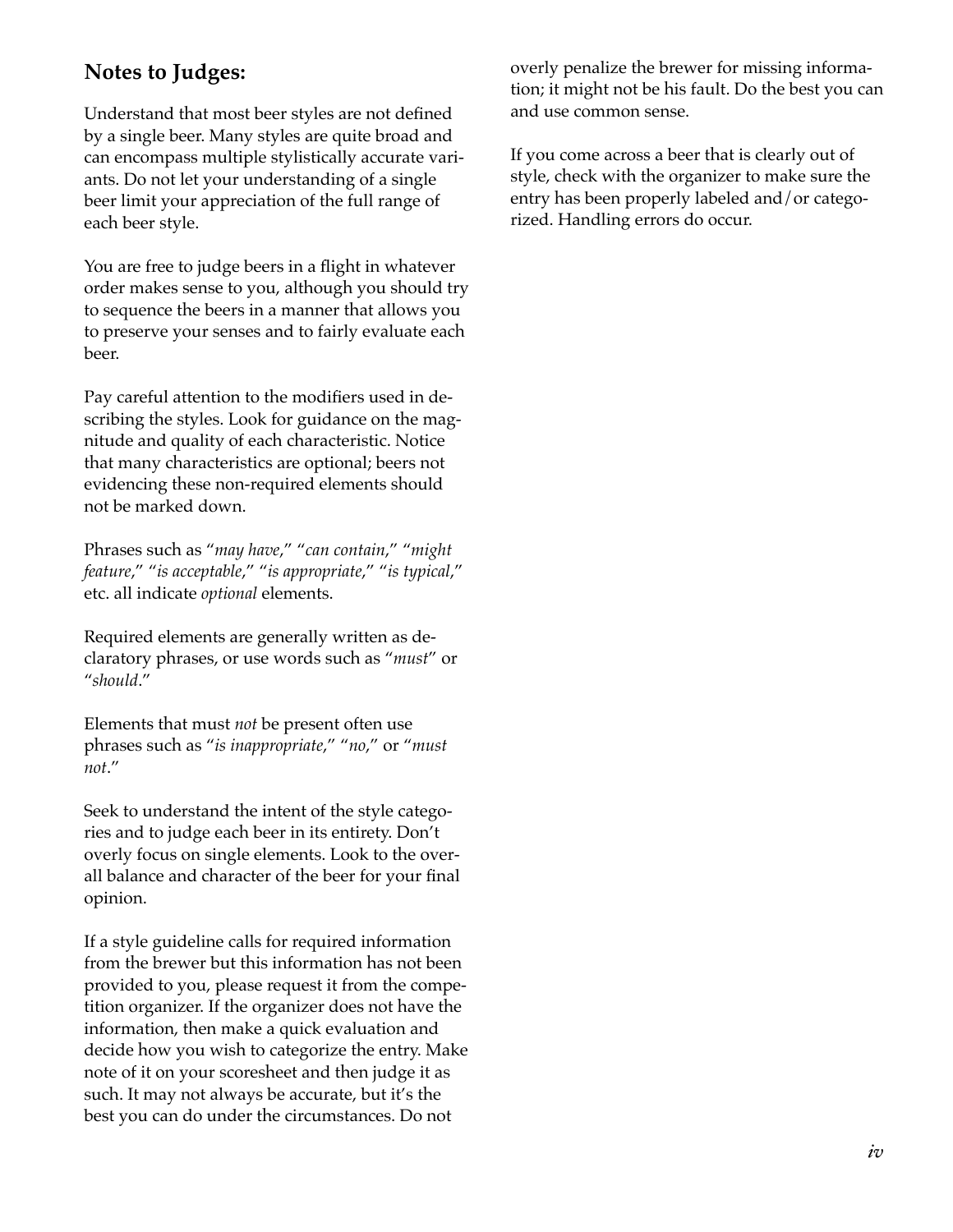# TABLE OF CONTENTS

# **STYLES (by category)**

| 8C. Extra Special/Strong Bitter (English Pale Ale) 15 |  |
|-------------------------------------------------------|--|
|                                                       |  |
| 9. SCOTTISH AND IRISH ALE 16                          |  |
|                                                       |  |
|                                                       |  |
|                                                       |  |
|                                                       |  |
|                                                       |  |
|                                                       |  |
|                                                       |  |
|                                                       |  |
|                                                       |  |
|                                                       |  |
|                                                       |  |
|                                                       |  |
|                                                       |  |
|                                                       |  |
|                                                       |  |
|                                                       |  |
|                                                       |  |
|                                                       |  |
|                                                       |  |
|                                                       |  |
|                                                       |  |
|                                                       |  |
|                                                       |  |
|                                                       |  |
|                                                       |  |
|                                                       |  |
|                                                       |  |
|                                                       |  |
|                                                       |  |
| 15. GERMAN WHEAT AND RYE BEER 29                      |  |
|                                                       |  |
|                                                       |  |
|                                                       |  |
| 15D. Roggenbier (German Rye Beer)31                   |  |
| 16. BELGIAN AND FRENCH ALE32                          |  |
|                                                       |  |
|                                                       |  |
|                                                       |  |
|                                                       |  |
|                                                       |  |
|                                                       |  |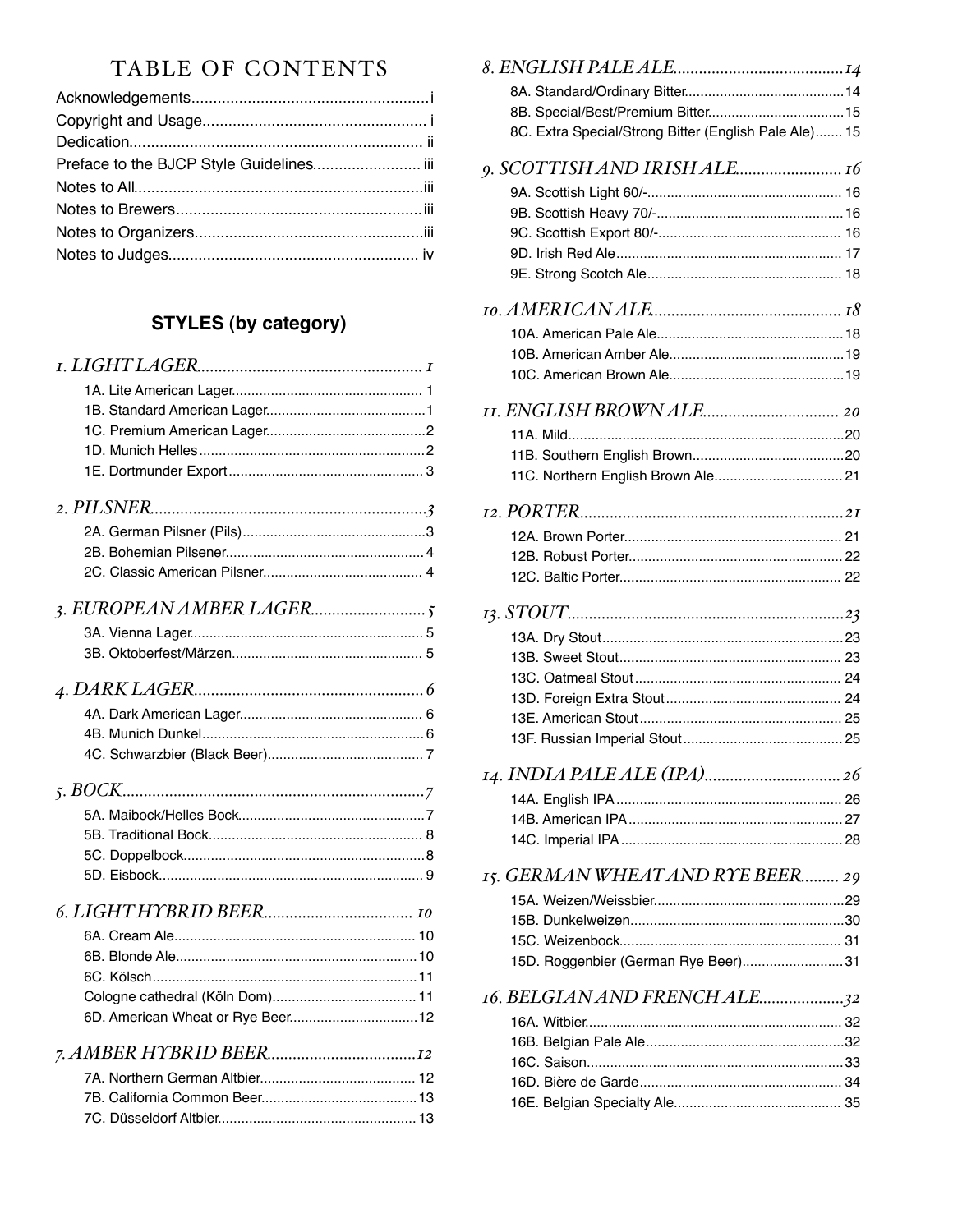| 17C. Flanders Brown Ale/Oud Bruin 37           |  |
|------------------------------------------------|--|
| 17D. Straight (Unblended) Lambic 37            |  |
|                                                |  |
|                                                |  |
|                                                |  |
|                                                |  |
|                                                |  |
|                                                |  |
|                                                |  |
|                                                |  |
|                                                |  |
|                                                |  |
|                                                |  |
|                                                |  |
|                                                |  |
|                                                |  |
|                                                |  |
| 21. SPICE/HERB/VEGETABLE BEER 46               |  |
| 21A. Spice, Herb, or Vegetable Beer 46         |  |
| 21B. Christmas/Winter Specialty Spiced Beer 47 |  |
|                                                |  |
| 22. SMOKE-FLAVORED and WOOD-AGED               |  |
| <b>BEER</b>                                    |  |
|                                                |  |
|                                                |  |
|                                                |  |
|                                                |  |
|                                                |  |
| <b>Introduction to Mead Guidelines</b>         |  |
|                                                |  |
|                                                |  |
|                                                |  |
|                                                |  |
|                                                |  |
|                                                |  |
|                                                |  |
|                                                |  |
|                                                |  |
|                                                |  |
|                                                |  |
|                                                |  |
|                                                |  |

| <b>Introduction to Cider Guidelines</b> |  |
|-----------------------------------------|--|
|                                         |  |

| 27. STANDARD CIDER AND PERRY 61  |  |
|----------------------------------|--|
|                                  |  |
|                                  |  |
|                                  |  |
|                                  |  |
|                                  |  |
| 28. SPECIALTY CIDER AND PERRY 62 |  |
|                                  |  |
|                                  |  |
|                                  |  |
|                                  |  |
|                                  |  |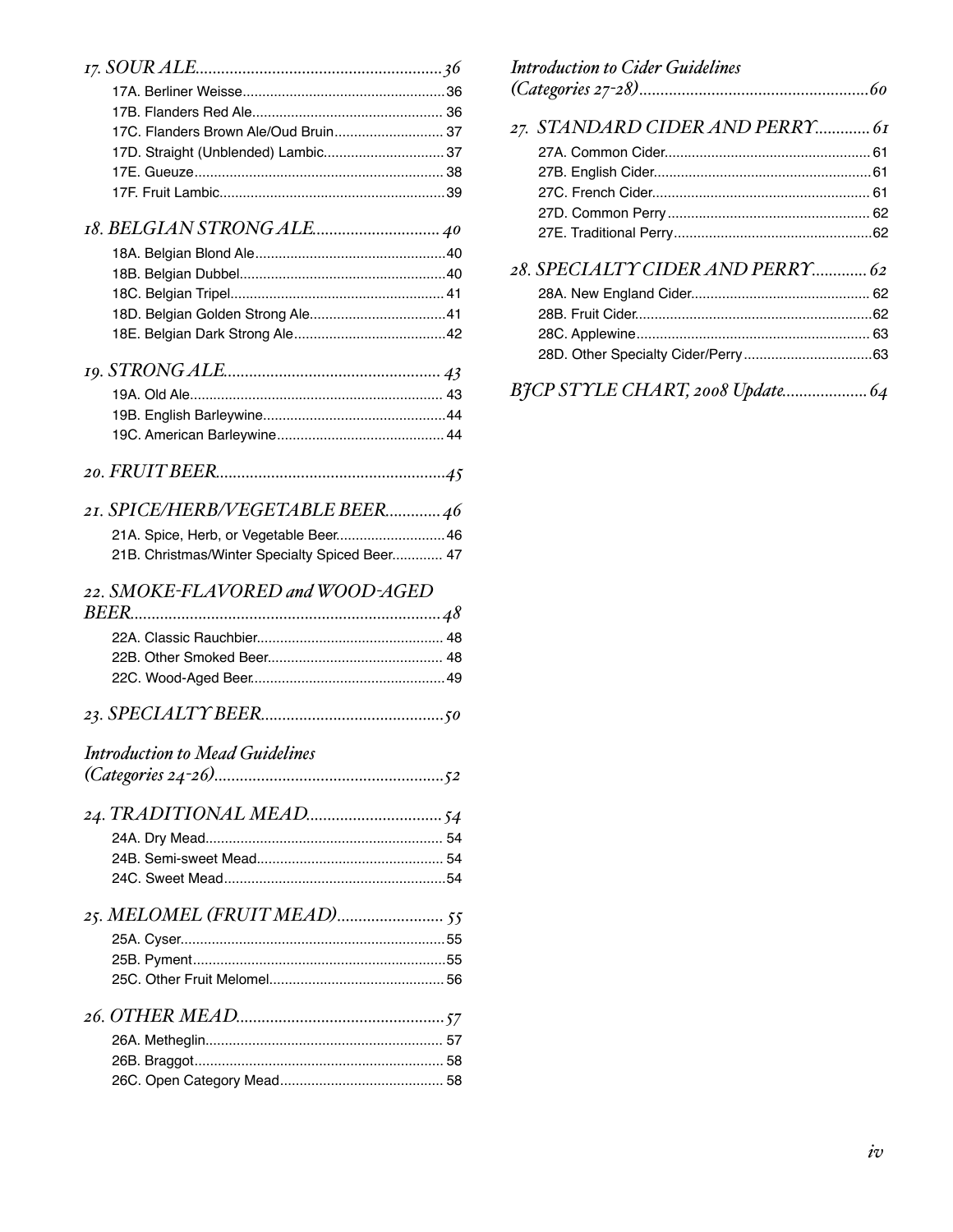## <span id="page-7-0"></span>**1. LIGHT LAGER**

#### <span id="page-7-1"></span>**1A. Lite American Lager**

**Aroma:** Little to no malt aroma, although it can be grainy, sweet or corn-like if present. Hop aroma may range from none to a light, spicy or floral hop presence. Low levels of yeast character (green apples, DMS, or fruitiness) are optional but acceptable. No diacetyl.

**Appearance:** Very pale straw to pale yellow color. White, frothy head seldom persists. Very clear.

**Flavor:** Crisp and dry flavor with some low levels of grainy or corn-like sweetness. Hop flavor ranges from none to low levels. Hop bitterness at low level. Balance may vary from slightly malty to slightly bitter, but is relatively close to even. High levels of carbonation may provide a slight acidity or dry "sting." No diacetyl. No fruitiness.

**Mouthfeel:** Very light body from use of a high percentage of adjuncts such as rice or corn. Very highly carbonated with slight carbonic bite on the tongue. May seem watery.

**Overall Impression:** Very refreshing and thirst quenching. **Comments:** A lower gravity and lower calorie beer than standard international lagers. Strong flavors are a fault. Designed to appeal to the broadest range of the general public as possible.

**Ingredients:** Two- or six-row barley with high percentage (up to 40%) of rice or corn as adjuncts.

| <b>Vital Statistics:</b> | $OG: 1.028 - 1.040$ |
|--------------------------|---------------------|
| <b>IBUs:</b> $8-12$      | FG: $0.998 - 1.008$ |
| SRM: $2-3$               | ABV: $2.8 - 4.2\%$  |

**Commercial Examples:** Bitburger Light, Sam Adams Light, Heineken Premium Light, Miller Lite, Bud Light, Coors Light, Baltika #1 Light, Old Milwaukee Light, Amstel Light

#### <span id="page-7-2"></span>**1B. Standard American Lager**

**Aroma:** Little to no malt aroma, although it can be grainy, sweet or corn-like if present. Hop aroma may range from none to a light, spicy or floral hop presence. Low levels of yeast character (green apples, DMS, or fruitiness) are optional but acceptable. No diacetyl.

**Appearance:** Very pale straw to medium yellow color. White, frothy head seldom persists. Very clear.

**Flavor:** Crisp and dry flavor with some low levels of grainy or corn-like sweetness. Hop flavor ranges from none to low levels. Hop bitterness at low to medium-low level. Balance may vary from slightly malty to slightly bitter, but is relatively close to even. High levels of carbonation may provide a slight acidity or dry "sting." No diacetyl. No fruitiness.

**Mouthfeel:** Light body from use of a high percentage of adjuncts such as rice or corn. Very highly carbonated with slight carbonic bite on the tongue.

**Overall Impression:** Very refreshing and thirst quenching. **Comments:** Strong flavors are a fault. An international style including the standard mass-market lager from most countries.

**Ingredients:** Two- or six-row barley with high percentage (up to 40%) of rice or corn as adjuncts.

| Vital Statistics: | $OG: 1.040 - 1.050$ |
|-------------------|---------------------|
| IBUs: 8–15        | $FG: 1.004 - 1.010$ |
| SRM: 2–4          | ABV: $4.2 - 5.3\%$  |

**Commercial Examples:** Pabst Blue Ribbon, Miller High Life, Budweiser, Baltika #3 Classic, Kirin Lager, Grain Belt Premium Lager, Molson Golden, Labatt Blue, Coors Original, Foster's Lager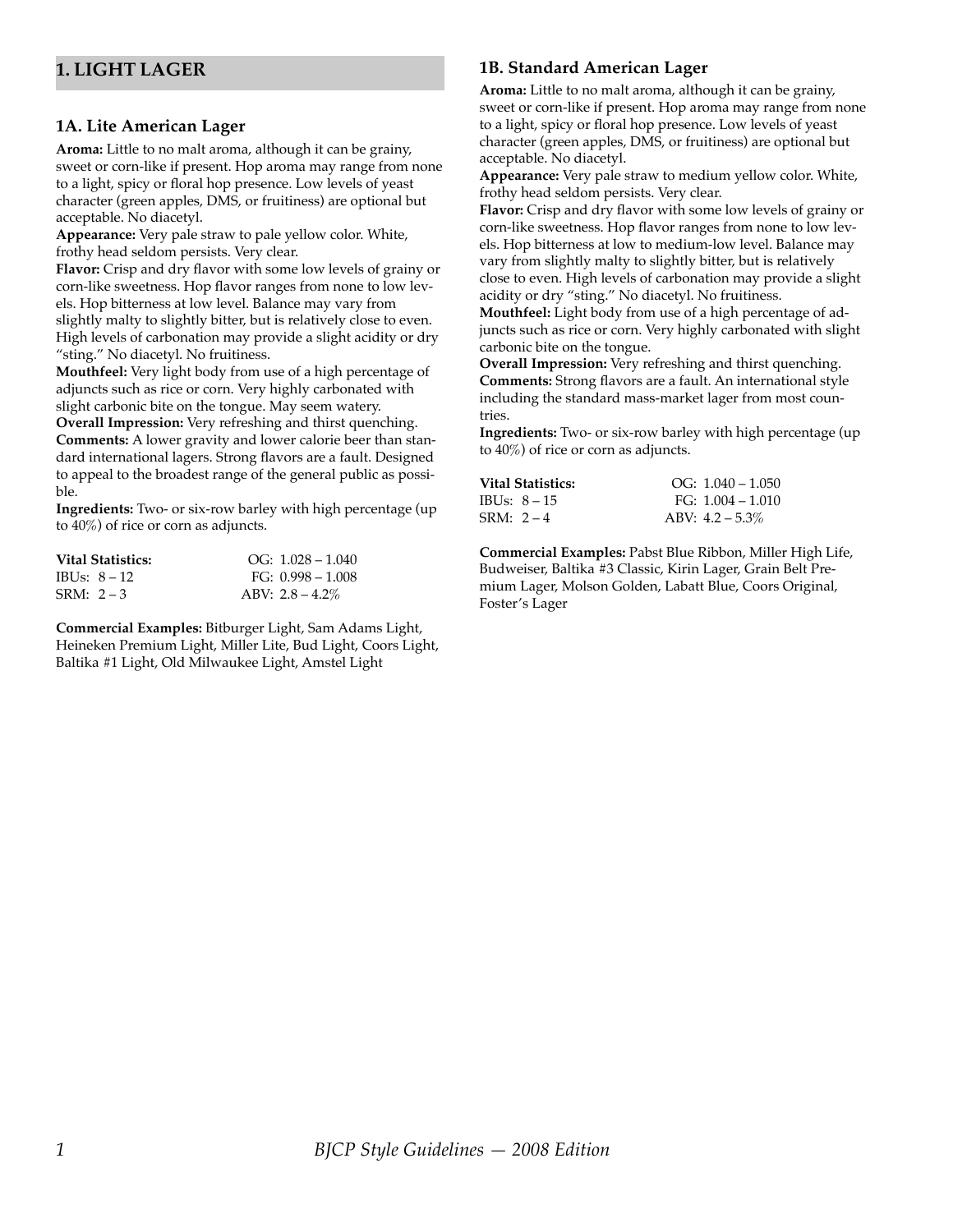#### <span id="page-8-0"></span>**1C. Premium American Lager**

**Aroma:** Low to medium-low malt aroma, which can be grainy, sweet or corn-like. Hop aroma may range from very low to a medium-low, spicy or floral hop presence. Low levels of yeast character (green apples, DMS, or fruitiness) are optional but acceptable. No diacetyl.

**Appearance:** Pale straw to gold color. White, frothy head may not be long lasting. Very clear.

**Flavor:** Crisp and dry flavor with some low levels of grainy or malty sweetness. Hop flavor ranges from none to low levels. Hop bitterness at low to medium level. Balance may vary from slightly malty to slightly bitter, but is relatively close to even. High levels of carbonation may provide a slight acidity or dry "sting." No diacetyl. No fruitiness.

**Mouthfeel:** Medium-light body from use of adjuncts such as rice or corn. Highly carbonated with slight carbonic bite on the tongue.

**Overall Impression:** Refreshing and thirst quenching, although generally more filling than standard/lite versions. **Comments:** Premium beers tend to have fewer adjuncts than standard/lite lagers, and can be all-malt. Strong flavors are a fault, but premium lagers have more flavor than standard/lite lagers. A broad category of international mass-market lagers ranging from up-scale American lagers to the typical "import" or "green bottle" international beers found in America. **Ingredients:** Two- or six-row barley with up to 25% rice or corn as adjuncts.

| <b>Vital Statistics:</b> | $OG: 1.046 - 1.056$ |
|--------------------------|---------------------|
| IBUs: $15-25$            | $FG: 1.008 - 1.012$ |
| $SRM: 2-6$               | ABV: $4.6 - 6\%$    |

**Commercial Examples:** Full Sail Session Premium Lager, Miller Genuine Draft, Corona Extra, Michelob, Coors Extra Gold, Birra Moretti, Heineken, Beck's, Stella Artois, Red Stripe, Singha

#### <span id="page-8-1"></span>**1D. Munich Helles**

**Aroma:** Pleasantly grainy-sweet, clean Pils malt aroma dominates. Low to moderately-low spicy noble hop aroma, and a low background note of DMS (from Pils malt). No esters or diacetyl.

**Appearance:** Medium yellow to pale gold, clear, with a creamy white head.

**Flavor:** Slightly sweet, malty profile. Grain and Pils malt flavors dominate, with a low to medium-low hop bitterness that supports the malty palate. Low to moderately-low spicy noble hop flavor. Finish and aftertaste remain malty. Clean, no fruity esters, no diacetyl.

**Mouthfeel:** Medium body, medium carbonation, smooth maltiness with no trace of astringency.

**Overall Impression:** Malty but fully attenuated Pils malt showcase.

**History:** Created in Munich in 1895 at the Spaten brewery by Gabriel Sedlmayr to compete with Pilsner-style beers.

**Comments:** Unlike Pilsner but like its cousin, Munich Dunkel, Helles is a malt-accentuated beer that is not overly sweet, but rather focuses on malt flavor with underlying hop bitterness in a supporting role.

**Ingredients:** Moderate carbonate water, Pilsner malt, German noble hop varieties.

| Vital Statistics: | $OG: 1.045 - 1.051$ |
|-------------------|---------------------|
| IBUs: 16 – 22     | $FG: 1.008 - 1.012$ |
| SRM: 3–5          | ABV: $4.7-5.4\%$    |

**Commercial Examples:** Weihenstephaner Original, Hacker-Pschorr Münchner Gold, Bürgerbräu Wolznacher Hell Naturtrüb, Mahr's Hell, Paulaner Premium Lager, Spaten Premium Lager, Stoudt's Gold Lager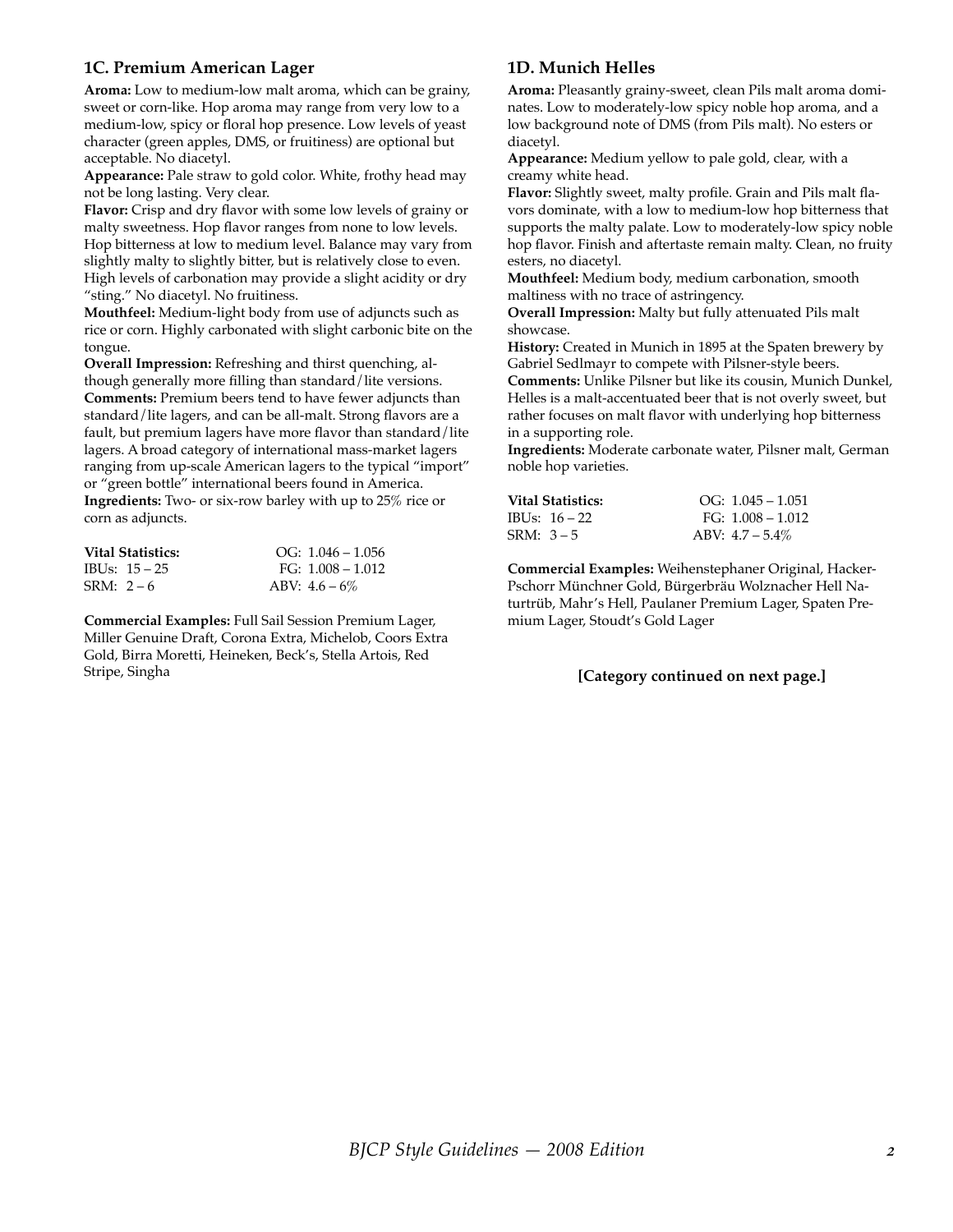#### <span id="page-9-0"></span>**1E. Dortmunder Export**

**Aroma:** Low to medium noble (German or Czech) hop aroma. Moderate Pils malt aroma; can be grainy to somewhat sweet. May have an initial sulfury aroma (from water and/or yeast) and a low background note of DMS (from Pils malt). No diacetyl.

**Appearance:** Light gold to deep gold, clear with a persistent white head.

**Flavor:** Neither Pils malt nor noble hops dominate, but both are in good balance with a touch of malty sweetness, providing a smooth yet crisply refreshing beer. Balance continues through the finish and the hop bitterness lingers in aftertaste (although some examples may finish slightly sweet). Clean, no fruity esters, no diacetyl. Some mineral character might be noted from the water, although it usually does not come across as an overt minerally flavor.

**Mouthfeel:** Medium body, medium carbonation.

**Overall Impression:** Balance and smoothness are the hallmarks of this style. It has the malt profile of a Helles, the hop character of a Pils, and is slightly stronger than both.

**History:** A style indigenous to the Dortmund industrial region, Dortmunder has been on the decline in Germany in recent years.

**Comments:** Brewed to a slightly higher starting gravity than other light lagers, providing a firm malty body and underlying maltiness to complement the sulfate-accentuated hop bitterness. The term "Export" is a beer strength category under German beer tax law, and is not strictly synonymous with the "Dortmunder" style. Beer from other cities or regions can be brewed to Export strength, and labeled as such.

**Ingredients:** Minerally water with high levels of sulfates, carbonates and chlorides, German or Czech noble hops, Pilsner malt, German lager yeast.

| <b>Vital Statistics:</b> | $OG: 1.048 - 1.056$ |
|--------------------------|---------------------|
| $IBUs: 23-30$            | $FG: 1.010 - 1.015$ |
| $SRM: 4-6$               | ABV: $4.8 - 6.0\%$  |

**Commercial Examples:** DAB Export, Dortmunder Union Export, Dortmunder Kronen, Ayinger Jahrhundert, Great Lakes Dortmunder Gold, Barrel House Duveneck's Dortmunder, Bell's Lager, Dominion Lager, Gordon Biersch Golden Export, Flensburger Gold

## <span id="page-9-1"></span>**2. PILSNER**

#### <span id="page-9-2"></span>**2A. German Pilsner (Pils)**

**Aroma:** Typically features a light grainy Pils malt character (sometimes Graham cracker-like) and distinctive flowery or spicy noble hops. Clean, no fruity esters, no diacetyl. May have an initial sulfury aroma (from water and/or yeast) and a low background note of DMS (from Pils malt).

**Appearance:** Straw to light gold, brilliant to very clear, with a creamy, long-lasting white head.

**Flavor:** Crisp and bitter, with a dry to medium-dry finish. Moderate to moderately-low yet well attenuated maltiness, although some grainy flavors and slight Pils malt sweetness are acceptable. Hop bitterness dominates taste and continues through the finish and lingers into the aftertaste. Hop flavor can range from low to high but should only be derived from German noble hops. Clean, no fruity esters, no diacetyl.

**Mouthfeel:** Medium-light body, medium to high carbonation. **Overall Impression:** Crisp, clean, refreshing beer that prominently features noble German hop bitterness accentuated by sulfates in the water.

**History:** A copy of Bohemian Pilsener adapted to brewing conditions in Germany.

**Comments:** Drier and crisper than a Bohemian Pilsener with a bitterness that tends to linger more in the aftertaste due to higher attenuation and higher-sulfate water. Lighter in body and color, and with higher carbonation than a Bohemian Pilsener. Modern examples of German Pilsners tend to become paler in color, drier in finish, and more bitter as you move from South to North in Germany.

**Ingredients:** Pilsner malt, German hop varieties (especially noble varieties such as Hallertauer, Tettnanger and Spalt for taste and aroma), medium sulfate water, German lager yeast.

| Vital Statistics: | $OG: 1.044 - 1.050$ |
|-------------------|---------------------|
| IBUs: 25 – 45     | $FG: 1.008 - 1.013$ |
| SRM: 2–5          | ABV: $4.4 - 5.2\%$  |

**Commercial Examples:** Victory Prima Pils, Bitburger, Warsteiner, Trumer Pils, Old Dominion Tupper's Hop Pocket Pils, König Pilsener, Jever Pils, Left Hand Polestar Pilsner, Holsten Pils, Spaten Pils, Brooklyn Pilsner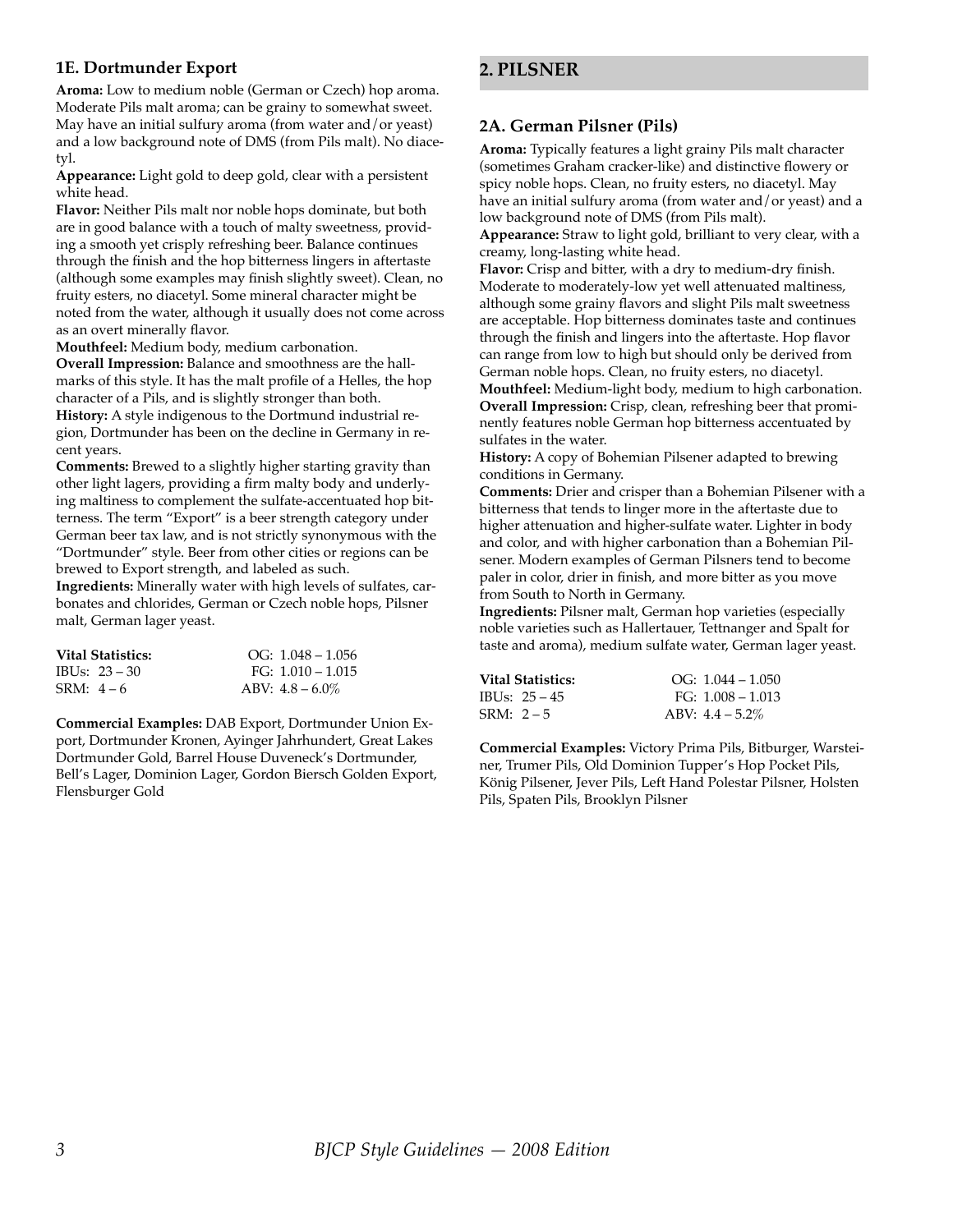#### <span id="page-10-0"></span>**2B. Bohemian Pilsener**

**Aroma:** Rich with complex malt and a spicy, floral Saaz hop bouquet. Some pleasant, restrained diacetyl is acceptable, but need not be present. Otherwise clean, with no fruity esters. **Appearance:** Very pale gold to deep burnished gold, brilliant to very clear, with a dense, long-lasting, creamy white head. **Flavor:** Rich, complex maltiness combined with a pronounced yet soft and rounded bitterness and spicy flavor from Saaz hops. Some diacetyl is acceptable, but need not be present. Bitterness is prominent but never harsh, and does not linger. The aftertaste is balanced between malt and hops. Clean, no fruity esters.

**Mouthfeel:** Medium-bodied (although diacetyl, if present, may make it seem medium-full), medium carbonation.

**Overall Impression:** Crisp, complex and well-rounded yet refreshing.

**History:** First brewed in 1842, this style was the original clear, light-colored beer.

**Comments:** Uses Moravian malted barley and a decoction mash for rich, malt character. Saaz hops and low sulfate, low carbonate water provide a distinctively soft, rounded hop profile. Traditional yeast sometimes can provide a background diacetyl note. Dextrins provide additional body, and diacetyl enhances the perception of a fuller palate.

**Ingredients:** Soft water with low mineral content, Saaz hops, Moravian malted barley, Czech lager yeast.

| Vital Statistics: | $OG: 1.044 - 1.056$ |
|-------------------|---------------------|
| IBUs: $35 - 45$   | $FG: 1.013 - 1.017$ |
| SRM: 3.5 – 6      | ABV: $4.2 - 5.4\%$  |

**Commercial Examples:** Pilsner Urquell, Krušovice Imperial 12°, Budweiser Budvar (Czechvar in the US), Czech Rebel, Staropramen, Gambrinus Pilsner, Zlaty Bazant Golden Pheasant, Dock Street Bohemian Pilsner

#### <span id="page-10-1"></span>**2C. Classic American Pilsner**

**Aroma:** Low to medium grainy, corn-like or sweet maltiness may be evident (although rice-based beers are more neutral). Medium to moderately high hop aroma, often classic noble hops. Clean lager character, with no fruitiness or diacetyl. Some DMS is acceptable.

**Appearance:** Yellow to deep gold color. Substantial, long lasting white head. Bright clarity.

**Flavor:** Moderate to moderately high maltiness similar in character to the Continental Pilsners but somewhat lighter in intensity due to the use of up to 30% flaked maize (corn) or rice used as an adjunct. Slight grainy, corn-like sweetness from the use of maize with substantial offsetting hop bitterness. Rice-based versions are crisper, drier, and often lack corn-like flavors. Medium to high hop flavor from noble hops (either late addition or first-wort hopped). Medium to high hop bitterness, which should not be coarse nor have a harsh aftertaste. No fruitiness or diacetyl. Should be smooth and welllagered.

**Mouthfeel:** Medium body and rich, creamy mouthfeel. Medium to high carbonation levels.

**Overall Impression:** A substantial Pilsner that can stand up to the classic European Pilsners, but exhibiting the native American grains and hops available to German brewers who initially brewed it in the USA. Refreshing, but with the underlying malt and hops that stand out when compared to other modern American light lagers. Maize lends a distinctive grainy sweetness. Rice contributes a crisper, more neutral character. **History:** A version of Pilsner brewed in the USA by immigrant German brewers who brought the process and yeast with them when they settled in America. They worked with the ingredients that were native to America to create a unique version of the original Pilsner. This style died out after Prohibition but was resurrected as a home-brewed style by advocates of the hobby.

**Comments:** The classic American Pilsner was brewed both pre-Prohibition and post-Prohibition with some differences. OGs of 1.050-1.060 would have been appropriate for pre-Prohibition beers while gravities dropped to 1.044-1.048 after Prohibition. Corresponding IBUs dropped from a pre-Prohibition level of 30-40 to 25-30 after Prohibition. **Ingredients:** Six-row barley with 20% to 30% flaked maize to dilute the excessive protein levels. Native American hops such as Clusters, traditional continental noble hops, or modern noble crosses (Ultra, Liberty, Crystal) are also appropriate. Modern American hops such as Cascade are inappropriate. Water with a high mineral content can lead to an inappropriate coarseness in flavor and harshness in aftertaste.

| <b>Vital Statistics:</b> | $OG: 1.044 - 1.060$ |
|--------------------------|---------------------|
| $IBUs: 25-40$            | $FG: 1.010 - 1.015$ |
| SRM: $3-6$               | ABV: $4.5 - 6\%$    |

**Commercial Examples:** Occasional brewpub and microbrewery specials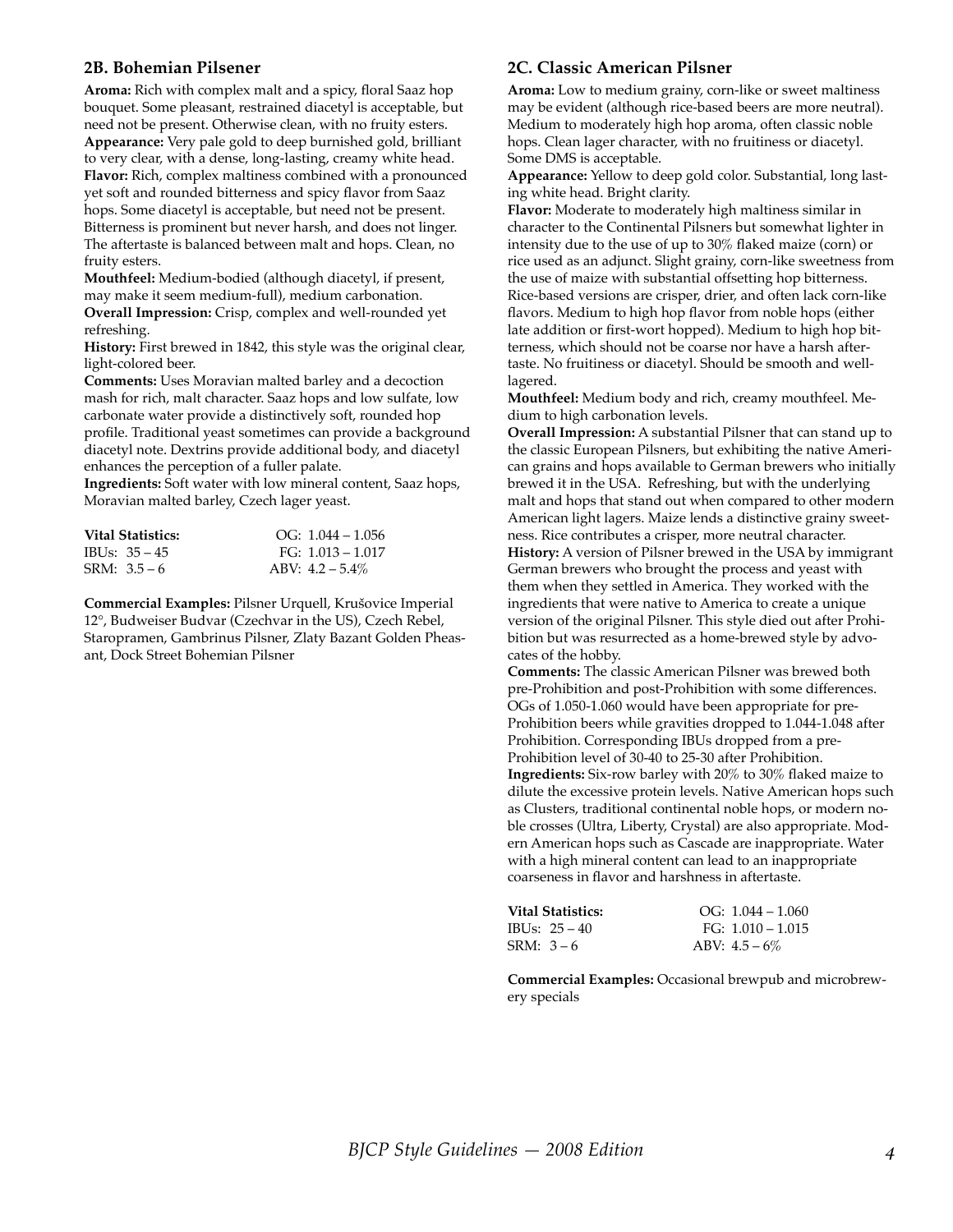#### <span id="page-11-0"></span>**3. EUROPEAN AMBER LAGER**

#### <span id="page-11-1"></span>**3A. Vienna Lager**

**Aroma:** Moderately rich German malt aroma (of Vienna and/ or Munich malt). A light toasted malt aroma may be present. Similar, though less intense than Oktoberfest. Clean lager character, with no fruity esters or diacetyl. Noble hop aroma may be low to none. Caramel aroma is inappropriate. **Appearance:** Light reddish amber to copper color. Bright clar-

ity. Large, off-white, persistent head.

**Flavor:** Soft, elegant malt complexity is in the forefront, with a firm enough hop bitterness to provide a balanced finish. Some toasted character from the use of Vienna malt. No roasted or caramel flavor. Fairly dry finish, with both malt and hop bitterness present in the aftertaste. Noble hop flavor may be low to none.

**Mouthfeel:** Medium-light to medium body, with a gentle creaminess. Moderate carbonation. Smooth. Moderately crisp finish. May have a bit of alcohol warming.

**Overall Impression:** Characterized by soft, elegant maltiness that dries out in the finish to avoid becoming sweet. **History:** The original amber lager developed by Anton Dreher shortly after the isolation of lager yeast. Nearly extinct in its area of origin, the style continues in Mexico where it was brought by Santiago Graf and other Austrian immigrant brewers in the late 1800s. Regrettably, most modern examples use adjuncts which lessen the rich malt complexity characteristic of the best examples of this style. The style owes much of its character to the method of malting (Vienna malt). Lighter malt character overall than Oktoberfest, yet still decidedly balanced toward malt.

**Comments:** American versions can be a bit stronger, drier and more bitter, while European versions tend to be sweeter. Many Mexican amber and dark lagers used to be more authentic, but unfortunately are now more like sweet, adjunct-laden American Dark Lagers.

**Ingredients:** Vienna malt provides a lightly toasty and complex, melanoidin-rich malt profile. As with Oktoberfests, only the finest quality malt should be used, along with Continental hops (preferably noble varieties). Moderately hard, carbonaterich water. Can use some caramel malts and/or darker malts to add color and sweetness, but caramel malts shouldn't add significant aroma and flavor and dark malts shouldn't provide any roasted character.

| <b>Vital Statistics:</b> | $OG: 1.046 - 1.052$ |
|--------------------------|---------------------|
| IBUs: $18 - 30$          | $FG: 1.010 - 1.014$ |
| SRM: 10 – 16             | ABV: $4.5 - 5.5\%$  |

**Commercial Examples:** Great Lakes Eliot Ness (unusual in its 6.2% strength and 35 IBUs), Boulevard Bobs 47 Munich-Style Lager, Negra Modelo, Old Dominion Aviator Amber Lager, Gordon Biersch Vienna Lager, Capital Wisconsin Amber, Olde Saratoga Lager, Penn Pilsner

#### <span id="page-11-2"></span>**3B. Oktoberfest/Märzen**

**Aroma:** Rich German malt aroma (of Vienna and/or Munich malt). A light to moderate toasted malt aroma is often present. Clean lager aroma with no fruity esters or diacetyl. No hop aroma. Caramel aroma is inappropriate.

**Appearance:** Dark gold to deep orange-red color. Bright clarity, with solid, off-white, foam stand.

**Flavor:** Initial malty sweetness, but finish is moderately dry. Distinctive and complex maltiness often includes a toasted aspect. Hop bitterness is moderate, and noble hop flavor is low to none. Balance is toward malt, though the finish is not sweet. Noticeable caramel or roasted flavors are inappropriate. Clean lager character with no diacetyl or fruity esters. **Mouthfeel:** Medium body, with a creamy texture and medium carbonation. Smooth. Fully fermented, without a cloying finish.

**Overall Impression:** Smooth, clean, and rather rich, with a depth of malt character. This is one of the classic malty styles, with a maltiness that is often described as soft, complex, and elegant but never cloying.

**History:** Origin is credited to Gabriel Sedlmayr, based on an adaptation of the Vienna style developed by Anton Dreher around 1840, shortly after lager yeast was first isolated. Typically brewed in the spring, signaling the end of the traditional brewing season and stored in cold caves or cellars during the warm summer months. Served in autumn amidst traditional celebrations.

**Comments:** Domestic German versions tend to be golden, like a strong Pils-dominated Helles. Export German versions are typically orange-amber in color, and have a distinctive toasty malt character. German beer tax law limits the OG of the style at 14˚P since it is a *vollbier*, although American versions can be stronger. "Fest" type beers are special occasion beers that are usually stronger than their everyday counterparts. **Ingredients:** Grist varies, although German Vienna malt is often the backbone of the grain bill, with some Munich malt, Pils malt, and possibly some crystal malt. All malt should derive from the finest quality two-row barley. Continental hops, especially noble varieties, are most authentic. Somewhat alkaline water (up to 300 PPM), with significant carbonate content is welcome. A decoction mash can help develop the rich malt profile.

| Vital Statistics: | $OG: 1.050 - 1.057$ |
|-------------------|---------------------|
| IBUs: 20 – 28     | $FG: 1.012 - 1.016$ |
| SRM: 7–14         | ABV: $4.8 - 5.7\%$  |

**Commercial Examples:** Paulaner Oktoberfest, Ayinger Oktoberfest-Märzen, Hacker-Pschorr Original Oktoberfest, Hofbräu Oktoberfest, Victory Festbier, Great Lakes Oktoberfest, Spaten Oktoberfest, Capital Oktoberfest, Gordon Biersch Märzen, Goose Island Oktoberfest, Samuel Adams Oktoberfest (a bit unusual in its late hopping)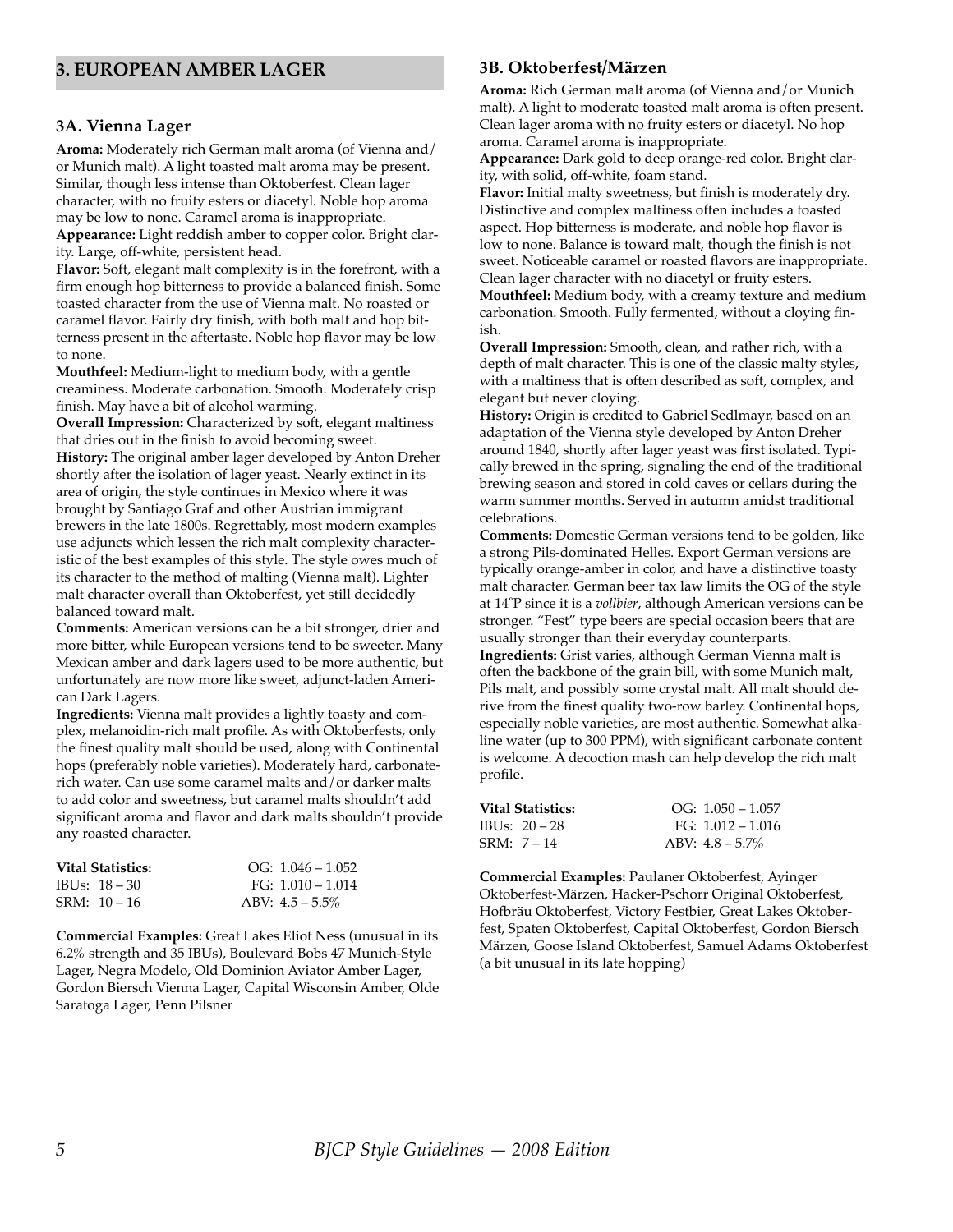#### <span id="page-12-0"></span>**4. DARK LAGER**

#### <span id="page-12-1"></span>**4A. Dark American Lager**

**Aroma:** Little to no malt aroma. Medium-low to no roast and caramel malt aroma. Hop aroma may range from none to light spicy or floral hop presence. Can have low levels of yeast character (green apples, DMS, or fruitiness). No diacetyl. **Appearance:** Deep amber to dark brown with bright clarity and ruby highlights. Foam stand may not be long lasting, and is usually light tan in color.

**Flavor:** Moderately crisp with some low to moderate levels of sweetness. Medium-low to no caramel and/or roasted malt flavors (and may include hints of coffee, molasses or cocoa). Hop flavor ranges from none to low levels. Hop bitterness at low to medium levels. No diacetyl. May have a very light fruitiness. Burnt or moderately strong roasted malt flavors are a defect.

**Mouthfeel:** Light to somewhat medium body. Smooth, although a highly-carbonated beer.

**Overall Impression:** A somewhat sweeter version of standard/premium lager with a little more body and flavor. **Comments:** A broad range of international lagers that are darker than pale, and not assertively bitter and/or roasted. **Ingredients:** Two- or six-row barley, corn or rice as adjuncts. Light use of caramel and darker malts. Commercial versions may use coloring agents.

| <b>Vital Statistics:</b> | $OG: 1.044 - 1.056$ |
|--------------------------|---------------------|
| <b>IBUs:</b> $8-20$      | $FG: 1.008 - 1.012$ |
| $SRM: 14-22$             | ABV: $4.2 - 6\%$    |

**Commercial Examples:** Dixie Blackened Voodoo, Shiner Bock, San Miguel Dark, Baltika #4, Beck's Dark, Saint Pauli Girl Dark, Warsteiner Dunkel, Heineken Dark Lager, Crystal Diplomat Dark Beer

#### <span id="page-12-2"></span>**4B. Munich Dunkel**

**Aroma:** Rich, Munich malt sweetness, like bread crusts (and sometimes toast.) Hints of chocolate, nuts, caramel, and/or toffee are also acceptable. No fruity esters or diacetyl should be detected, but a slight noble hop aroma is acceptable.

**Appearance:** Deep copper to dark brown, often with a red or garnet tint. Creamy, light to medium tan head. Usually clear, although murky unfiltered versions exist.

**Flavor:** Dominated by the rich and complex flavor of Munich malt, usually with melanoidins reminiscent of bread crusts. The taste can be moderately sweet, although it should not be overwhelming or cloying. Mild caramel, chocolate, toast or nuttiness may be present. Burnt or bitter flavors from roasted malts are inappropriate, as are pronounced caramel flavors from crystal malt. Hop bitterness is moderately low but perceptible, with the balance tipped firmly towards maltiness. Noble hop flavor is low to none. Aftertaste remains malty, although the hop bitterness may become more apparent in the medium-dry finish. Clean lager character with no fruity esters or diacetyl.

**Mouthfeel:** Medium to medium-full body, providing a firm and dextrinous mouthfeel without being heavy or cloying. Moderate carbonation. May have a light astringency and a slight alcohol warming.

**Overall Impression:** Characterized by depth and complexity of Munich malt and the accompanying melanoidins. Rich Munich flavors, but not as intense as a bock or as roasted as a schwarzbier.

**History:** The classic brown lager style of Munich which developed as a darker, malt-accented beer in part because of the moderately carbonate water. While originating in Munich, the style has become very popular throughout Bavaria (especially Franconia).

**Comments:** Unfiltered versions from Germany can taste like liquid bread, with a yeasty, earthy richness not found in exported filtered dunkels.

**Ingredients:** Grist is traditionally made up of German Munich malt (up to 100% in some cases) with the remainder German Pilsner malt. Small amounts of crystal malt can add dextrins and color but should not introduce excessive residual sweetness. Slight additions of roasted malts (such as Carafa or chocolate) may be used to improve color but should not add strong flavors. Noble German hop varieties and German lager yeast strains should be used. Moderately carbonate water. Often decoction mashed (up to a triple decoction) to enhance the malt flavors and create the depth of color.

| Vital Statistics: | $OG: 1.048 - 1.056$ |
|-------------------|---------------------|
| IBUs: 18 – 28     | FG: 1.010 – 1.016   |
| SRM: 14–28        | ABV: $4.5 - 5.6\%$  |

**Commercial Examples:** Ayinger Altbairisch Dunkel, Hacker-Pschorr Alt Munich Dark, Paulaner Alt Münchner Dunkel, Weltenburger Kloster Barock-Dunkel, Ettaler Kloster Dunkel, Hofbräu Dunkel, Penn Dark Lager, König Ludwig Dunkel, Capital Munich Dark, Harpoon Munich-type Dark Beer, Gordon Biersch Dunkels, Dinkel Acker Dark. In Bavaria, Ettaler Dunkel, Löwenbräu Dunkel, Hartmann Dunkel, Kneitinger Dunkel, Augustiner Dunkel.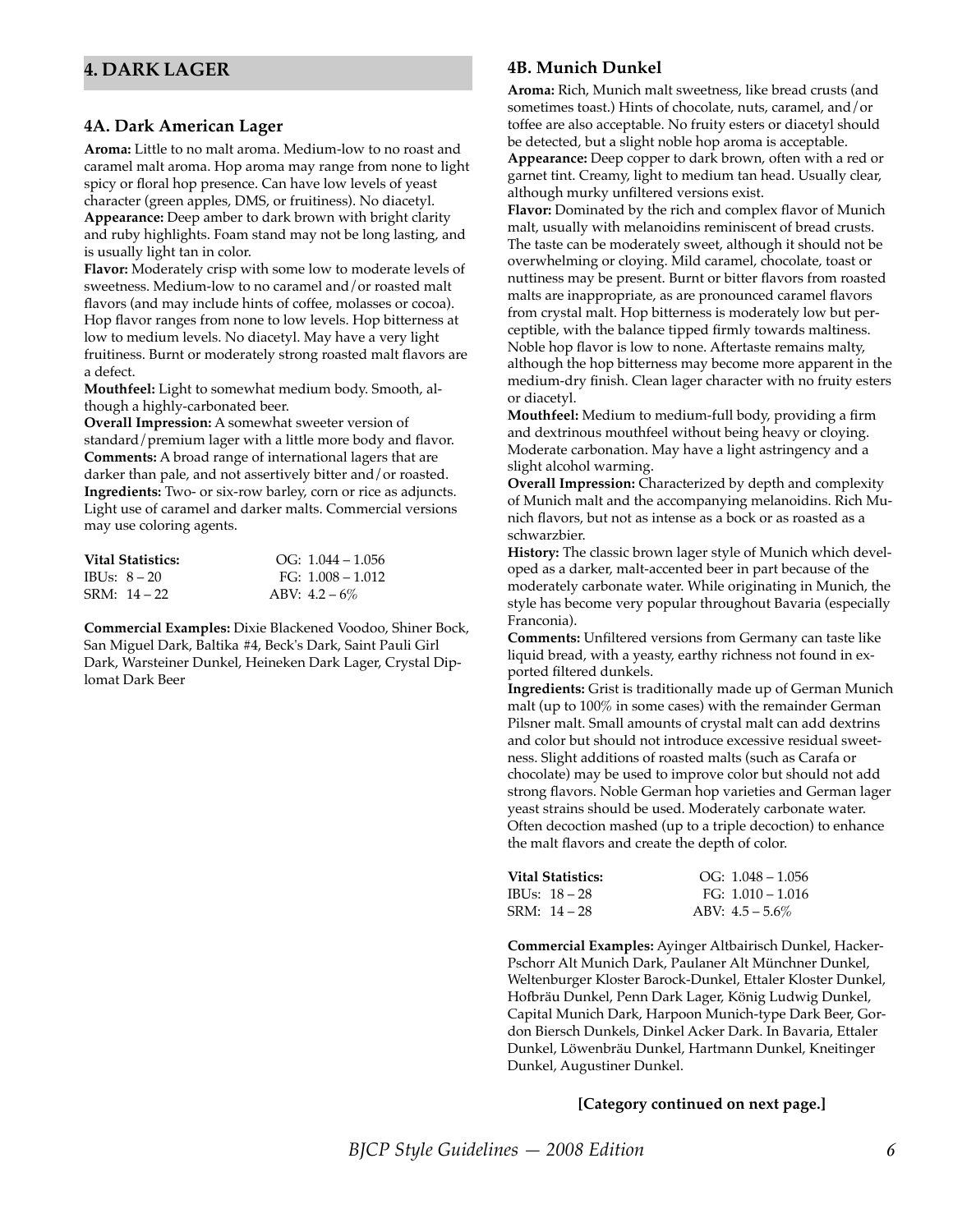#### <span id="page-13-0"></span>**4C. Schwarzbier (Black Beer)**

**Aroma:** Low to moderate malt, with low aromatic sweetness and/or hints of roast malt often apparent. The malt can be clean and neutral or rich and Munich-like, and may have a hint of caramel. The roast can be coffee-like but should never be burnt. A low noble hop aroma is optional. Clean lager yeast character (light sulfur possible) with no fruity esters or diacetyl.

**Appearance:** Medium to very dark brown in color, often with deep ruby to garnet highlights, yet almost never truly black. Very clear. Large, persistent, tan-colored head.

**Flavor:** Light to moderate malt flavor, which can have a clean, neutral character to a rich, sweet, Munich-like intensity. Light to moderate roasted malt flavors can give a bitter-chocolate palate that lasts into the finish, but which are never burnt. Medium-low to medium bitterness, which can last into the finish. Light to moderate noble hop flavor. Clean lager character with no fruity esters or diacetyl. Aftertaste tends to dry out slowly and linger, featuring hop bitterness with a complementary but subtle roastiness in the background. Some residual sweetness is acceptable but not required.

**Mouthfeel:** Medium-light to medium body. Moderate to moderately high carbonation. Smooth. No harshness or astringency, despite the use of dark, roasted malts.

**Overall Impression:** A dark German lager that balances roasted yet smooth malt flavors with moderate hop bitterness. **History:** A regional specialty from southern Thuringen and northern Franconia in Germany, and probably a variant of the Munich Dunkel style.

**Comments:** In comparison with a Munich Dunkel, usually darker in color, drier on the palate and with a noticeable (but not high) roasted malt edge to balance the malt base. While sometimes called a "black Pils," the beer is rarely that dark; don't expect strongly roasted, porter-like flavors.

**Ingredients:** German Munich malt and Pilsner malts for the base, supplemented by a small amount of roasted malts (such as Carafa) for the dark color and subtle roast flavors. Nobletype German hop varieties and clean German lager yeasts are preferred.

| $OG: 1.046 - 1.052$ |
|---------------------|
| $FG: 1.010 - 1.016$ |
| ABV: $4.4-5.4\%$    |
|                     |

**Commercial Examples:** Köstritzer Schwarzbier, Kulmbacher Mönchshof Premium Schwarzbier, Samuel Adams Black Lager, Krušovice Cerne, Original Badebier, Einbecker Schwarzbier, Gordon Biersch Schwarzbier, Weeping Radish Black Radish Dark Lager, Sprecher Black Bavarian

#### <span id="page-13-1"></span>**5. BOCK**

#### <span id="page-13-2"></span>**5A. Maibock/Helles Bock**

**Aroma:** Moderate to strong malt aroma, often with a lightly toasted quality and low melanoidins. Moderately low to no noble hop aroma, often with a spicy quality. Clean. No diacetyl. Fruity esters should be low to none. Some alcohol may be noticeable. May have a light DMS aroma from Pils malt. **Appearance:** Deep gold to light amber in color. Lagering should provide good clarity. Large, creamy, persistent, white head.

**Flavor:** The rich flavor of continental European pale malts dominates (Pils malt flavor with some toasty notes and/or melanoidins). Little to no caramelization. May have a light DMS flavor from Pils malt. Moderate to no noble hop flavor. May have a low spicy or peppery quality from hops and/or alcohol. Moderate hop bitterness (more so in the balance than in other bocks). Clean, with no fruity esters or diacetyl. Wellattenuated, not cloying, with a moderately dry finish that may taste of both malt and hops.

**Mouthfeel:** Medium-bodied. Moderate to moderately high carbonation. Smooth and clean with no harshness or astringency, despite the increased hop bitterness. Some alcohol warming may be present.

**Overall Impression:** A relatively pale, strong, malty lager beer. Designed to walk a fine line between blandness and too much color. Hop character is generally more apparent than in other bocks.

**History:** A fairly recent development in comparison to the other members of the bock family. The serving of Maibock is specifically associated with springtime and the month of May. **Comments:** Can be thought of as either a pale version of a traditional bock, or a Munich helles brewed to bock strength. While quite malty, this beer typically has less dark and rich malt flavors than a traditional bock. May also be drier, hoppier, and more bitter than a traditional bock. The hops compensate for the lower level of melanoidins. There is some dispute whether Helles ("pale") Bock and Mai ("May") Bock are synonymous. Most agree that they are identical (as is the consensus for Märzen and Oktoberfest), but some believe that Maibock is a "fest" type beer hitting the upper limits of hopping and color for the range. Any fruitiness is due to Munich and other specialty malts, not yeast-derived esters developed during fermentation.

**Ingredients:** Base of Pils and/or Vienna malt with some Munich malt to add character (although much less than in a traditional bock). No non-malt adjuncts. Noble hops. Soft water preferred so as to avoid harshness. Clean lager yeast. Decoction mash is typical, but boiling is less than in traditional bocks to restrain color development.

| <b>Vital Statistics:</b> | $OG: 1.064 - 1.072$ |
|--------------------------|---------------------|
| $IBUs: 23-35$            | $FG: 1.011 - 1.018$ |
| $SRM: 6-11$              | ABV: $6.3 - 7.4\%$  |

**Commercial Examples:** Ayinger Maibock, Mahr's Bock, Hacker-Pschorr Hubertus Bock, Capital Maibock, Einbecker Mai-Urbock, Hofbräu Maibock, Victory St. Boisterous, Gordon Biersch Blonde Bock, Smuttynose Maibock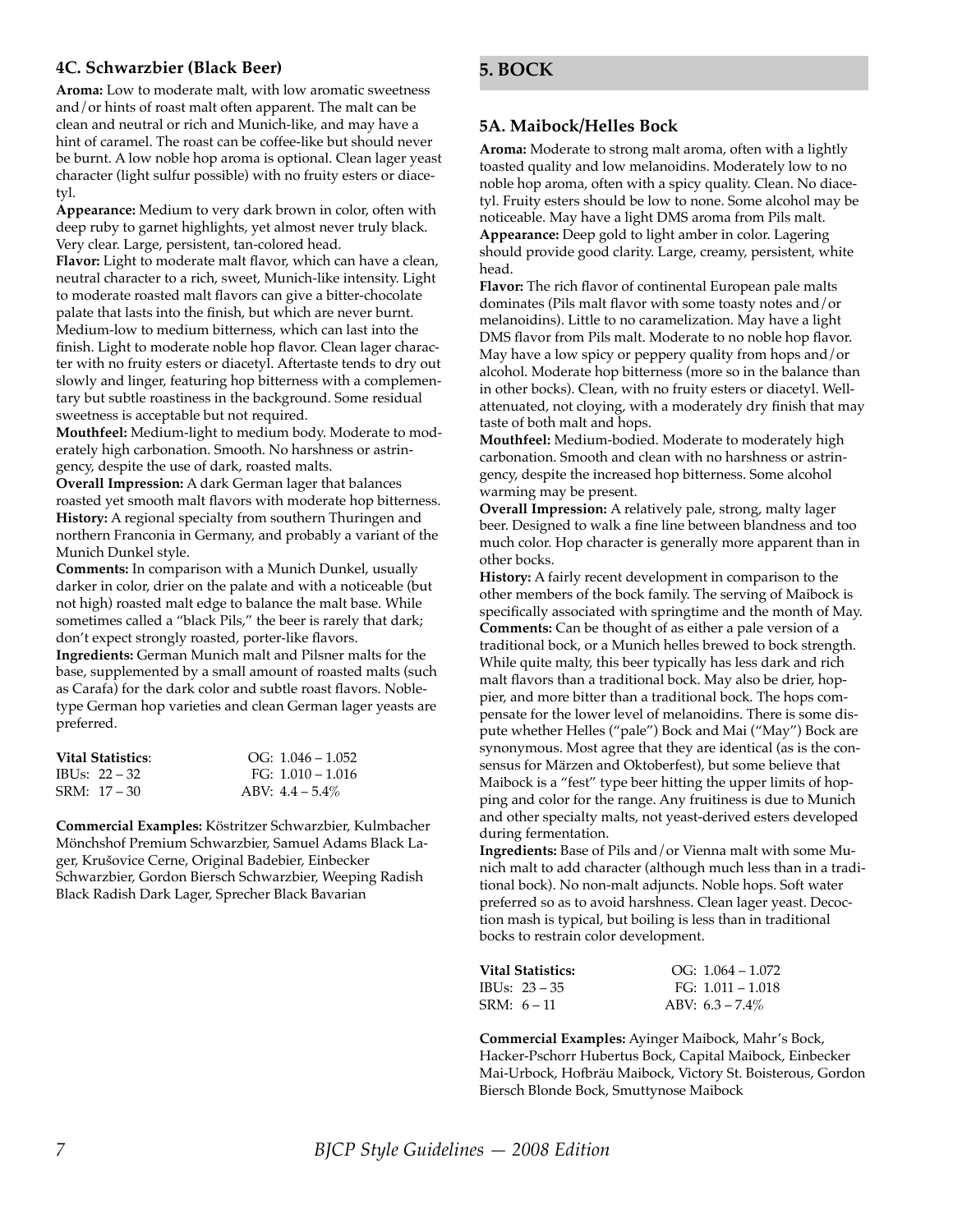#### <span id="page-14-0"></span>**5B. Traditional Bock**

**Aroma:** Strong malt aroma, often with moderate amounts of rich melanoidins and/or toasty overtones. Virtually no hop aroma. Some alcohol may be noticeable. Clean. No diacetyl. Low to no fruity esters.

**Appearance:** Light copper to brown color, often with attractive garnet highlights. Lagering should provide good clarity despite the dark color. Large, creamy, persistent, off-white head. **Flavor:** Complex maltiness is dominated by the rich flavors of Munich and Vienna malts, which contribute melanoidins and toasty flavors. Some caramel notes may be present from decoction mashing and a long boil. Hop bitterness is generally only high enough to support the malt flavors, allowing a bit of sweetness to linger into the finish. Well-attenuated, not cloying. Clean, with no esters or diacetyl. No hop flavor. No roasted or burnt character.

**Mouthfeel:** Medium to medium-full bodied. Moderate to moderately low carbonation. Some alcohol warmth may be found, but should never be hot. Smooth, without harshness or astringency.

**Overall Impression:** A dark, strong, malty lager beer. **History:** Originated in the Northern German city of Einbeck, which was a brewing center and popular exporter in the days of the Hanseatic League (14<sup>th</sup> to 17<sup>th</sup> century). Recreated in Munich starting in the 17<sup>th</sup> century. The name "bock" is based on a corruption of the name "Einbeck" in the Bavarian dialect, and was thus only used after the beer came to Munich. "Bock" also means "billy-goat" in German, and is often used in logos and advertisements.

**Comments:** Decoction mashing and long boiling plays an important part of flavor development, as it enhances the caramel and melanoidin flavor aspects of the malt. Any fruitiness is due to Munich and other specialty malts, not yeast-derived esters developed during fermentation.

**Ingredients:** Munich and Vienna malts, rarely a tiny bit of dark roasted malts for color adjustment, never any non-malt adjuncts. Continental European hop varieties are used. Clean lager yeast. Water hardness can vary, although moderately carbonate water is typical of Munich.

| <b>Vital Statistics:</b> | $OG: 1.064 - 1.072$ |
|--------------------------|---------------------|
| $IBUs: 20-27$            | $FG: 1.013 - 1.019$ |
| SRM: 14 – 22             | ABV: $6.3 - 7.2\%$  |

**Commercial Examples:** Einbecker Ur-Bock Dunkel, Pennsylvania Brewing St. Nick Bock, Aass Bock, Great Lakes Rockefeller Bock, Stegmaier Brewhouse Bock

#### <span id="page-14-1"></span>**5C. Doppelbock**

**Aroma:** Very strong maltiness. Darker versions will have significant melanoidins and often some toasty aromas. A light caramel flavor from a long boil is acceptable. Lighter versions will have a strong malt presence with some melanoidins and toasty notes. Virtually no hop aroma, although a light noble hop aroma is acceptable in pale versions. No diacetyl. A moderately low fruity aspect to the aroma often described as prune, plum or grape may be present (but is optional) in dark versions due to reactions between malt, the boil, and aging. A very slight chocolate-like aroma may be present in darker versions, but no roasted or burned aromatics should ever be present. Moderate alcohol aroma may be present.

**Appearance:** Deep gold to dark brown in color. Darker versions often have ruby highlights. Lagering should provide good clarity. Large, creamy, persistent head (color varies with base style: white for pale versions, off-white for dark varieties). Stronger versions might have impaired head retention, and can display noticeable legs.

**Flavor:** Very rich and malty. Darker versions will have significant melanoidins and often some toasty flavors. Lighter versions will a strong malt flavor with some melanoidins and toasty notes. A very slight chocolate flavor is optional in darker versions, but should never be perceived as roasty or burnt. Clean lager flavor with no diacetyl. Some fruitiness (prune, plum or grape) is optional in darker versions. Invariably there will be an impression of alcoholic strength, but this should be smooth and warming rather than harsh or burning. Presence of higher alcohols (fusels) should be very low to none. Little to no hop flavor (more is acceptable in pale versions). Hop bitterness varies from moderate to moderately low but always allows malt to dominate the flavor. Most versions are fairly sweet, but should have an impression of attenuation. The sweetness comes from low hopping, not from incomplete fermentation. Paler versions generally have a drier finish.

**Mouthfeel:** Medium-full to full body. Moderate to moderately-low carbonation. Very smooth without harshness or astringency.

**Overall Impression:** A very strong and rich lager. A bigger version of either a traditional bock or a helles bock. **History:** A Bavarian specialty first brewed in Munich by the monks of St. Francis of Paula. Historical versions were less well attenuated than modern interpretations, with consequently higher sweetness and lower alcohol levels (and hence was considered "liquid bread" by the monks). The term "doppel (double) bock" was coined by Munich consumers. Many doppelbocks have names ending in "-ator," either as a tribute to the prototypical Salvator or to take advantage of the beer's popularity.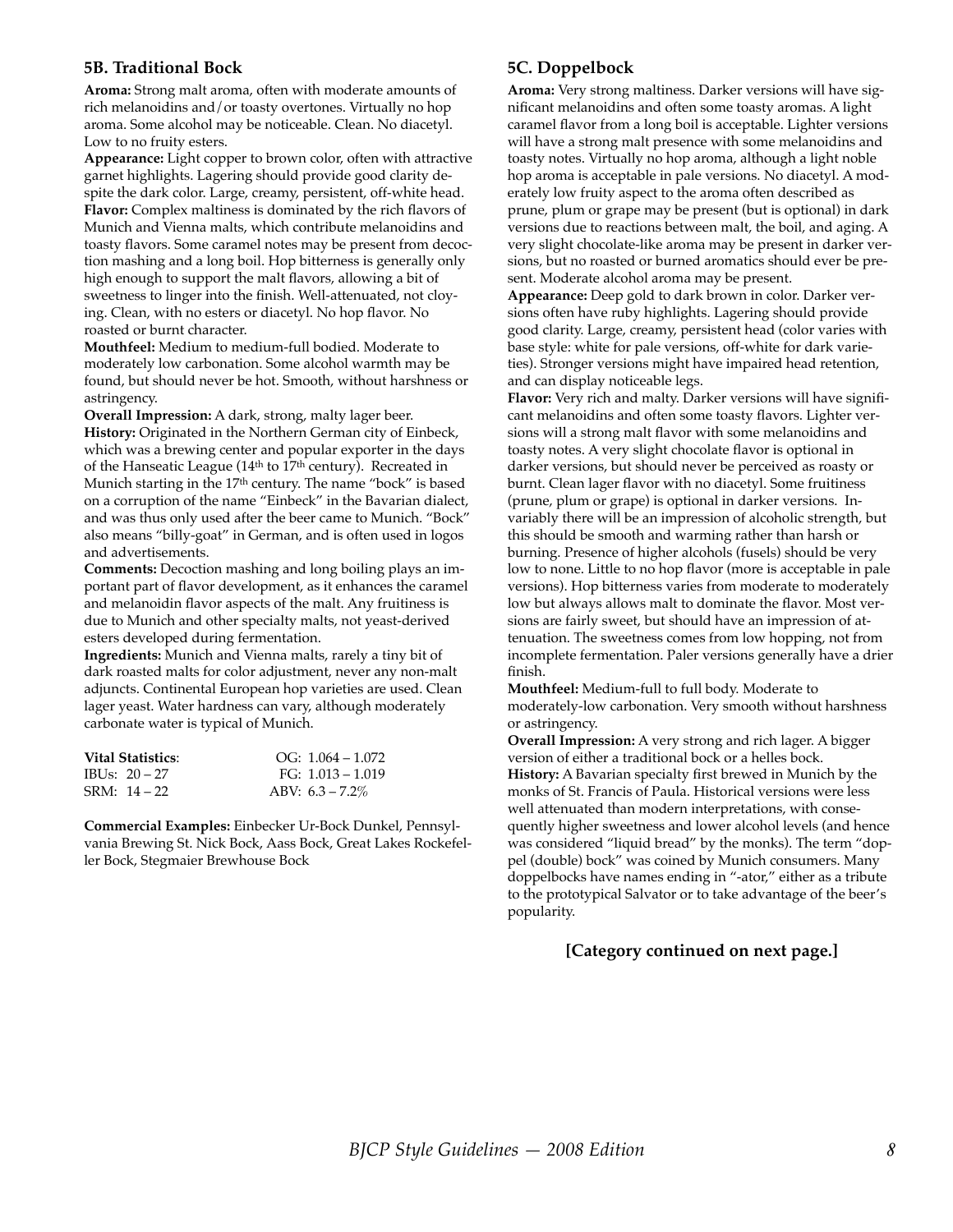**Comments:** Most versions are dark colored and may display the caramelizing and melanoidin effect of decoction mashing, but excellent pale versions also exist. The pale versions will not have the same richness and darker malt flavors of the dark versions, and may be a bit drier, hoppier and more bitter. While most traditional examples are in the ranges cited, the style can be considered to have no upper limit for gravity, alcohol and bitterness (thus providing a home for very strong lagers). Any fruitiness is due to Munich and other specialty malts, not yeast-derived esters developed during fermentation.

**Ingredients:** Pils and/or Vienna malt for pale versions (with some Munich), Munich and Vienna malts for darker ones and occasionally a tiny bit of darker color malts (such as Carafa). Noble hops. Water hardness varies from soft to moderately carbonate. Clean lager yeast. Decoction mashing is traditional.

| <b>Vital Statistics:</b> | $OG: 1.072 - 1.112$ |
|--------------------------|---------------------|
| IBUs: $16 - 26$          | $FG: 1.016 - 1.024$ |
| SRM: 6-25                | ABV: $7-10\%$       |

**Commercial Examples:** Paulaner Salvator, Ayinger Celebrator, Weihenstephaner Korbinian, Andechser Doppelbock Dunkel, Spaten Optimator, Tucher Bajuvator, Weltenburger Kloster Asam-Bock, Capital Autumnal Fire, EKU 28, Eggenberg Urbock 23º, Bell's Consecrator, Moretti La Rossa, Samuel Adams Double Bock

#### <span id="page-15-0"></span>**5D. Eisbock**

**Aroma:** Dominated by a balance of rich, intense malt and a definite alcohol presence. No hop aroma. No diacetyl. May have significant fruity esters, particularly those reminiscent of plum, prune or grape. Alcohol aromas should not be harsh or solventy.

**Appearance:** Deep copper to dark brown in color, often with attractive ruby highlights. Lagering should provide good clarity. Head retention may be impaired by higher-than-average alcohol content and low carbonation. Off-white to deep ivory colored head. Pronounced legs are often evident.

**Flavor:** Rich, sweet malt balanced by a significant alcohol presence. The malt can have melanoidins, toasty qualities, some caramel, and occasionally a slight chocolate flavor. No hop flavor. Hop bitterness just offsets the malt sweetness enough to avoid a cloying character. No diacetyl. May have significant fruity esters, particularly those reminiscent of plum, prune or grape. The alcohol should be smooth, not harsh or hot, and should help the hop bitterness balance the strong malt presence. The finish should be of malt and alcohol, and can have a certain dryness from the alcohol. It should not by sticky, syrupy or cloyingly sweet. Clean, lager character. **Mouthfeel:** Full to very full bodied. Low carbonation. Significant alcohol warmth without sharp hotness. Very smooth without harsh edges from alcohol, bitterness, fusels, or other concentrated flavors.

**Overall Impression:** An extremely strong, full and malty dark lager.

**History:** A traditional Kulmbach specialty brewed by freezing a doppelbock and removing the ice to concentrate the flavor and alcohol content (as well as any defects).

**Comments:** Eisbocks are not simply stronger doppelbocks; the name refers to the process of freezing and concentrating the beer. Some doppelbocks are stronger than Eisbocks. Extended lagering is often needed post-freezing to smooth the alcohol and enhance the malt and alcohol balance. Any fruitiness is due to Munich and other specialty malts, not yeast-derived esters developed during fermentation.

**Ingredients:** Same as doppelbock. Commercial eisbocks are generally concentrated anywhere from 7% to 33% (by volume).

| Vital Statistics: | $OG: 1.078 - 1.120$ |
|-------------------|---------------------|
| IBUs: $25 - 35$   | FG: $1.020 - 1.035$ |
| $SRM: 18-30$      | ABV: $9-14\%$       |

**Commercial Examples:** Kulmbacher Reichelbräu Eisbock, Eggenberg Urbock Dunkel Eisbock, Niagara Eisbock, Capital Eisphyre, Southampton Eisbock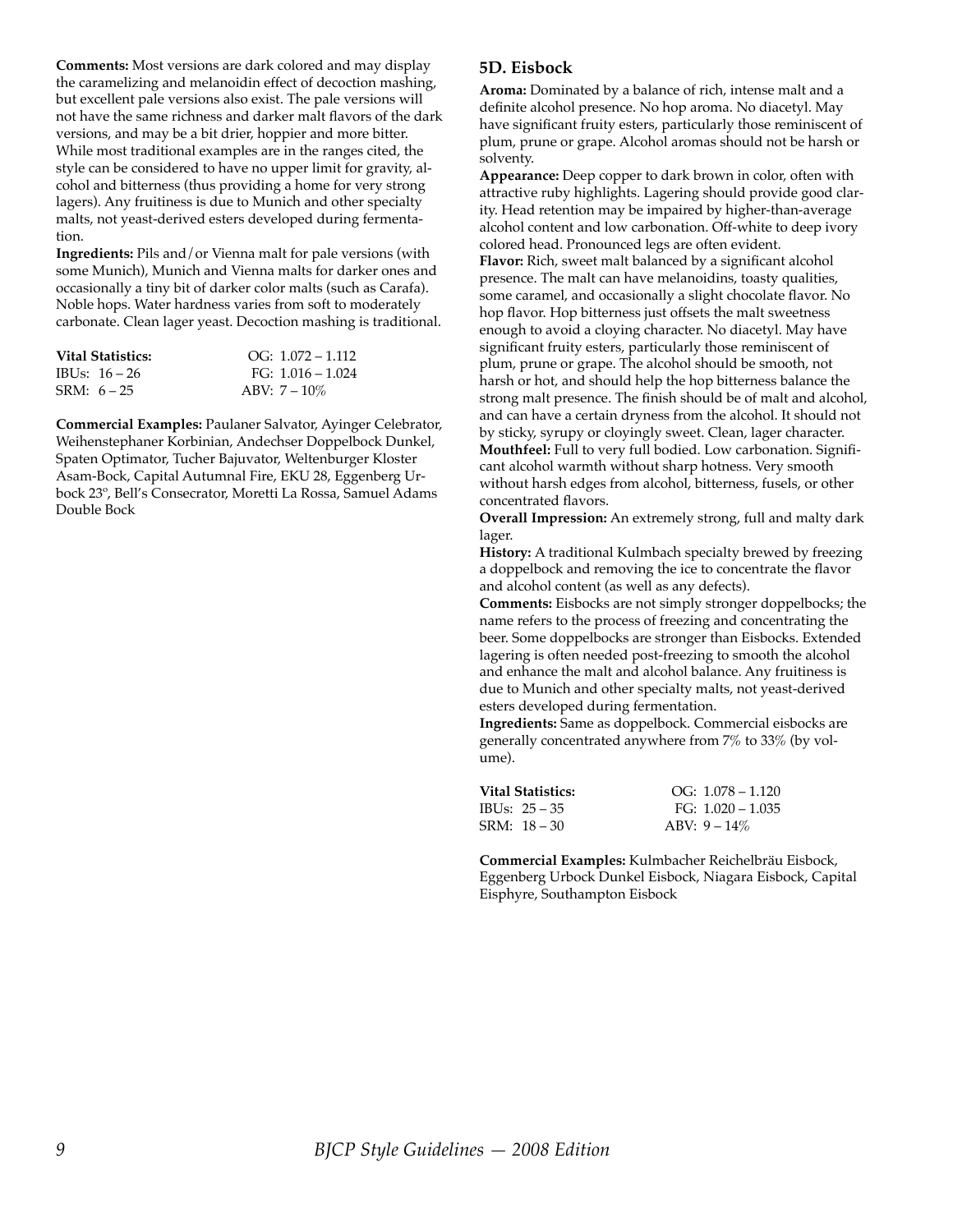#### <span id="page-16-0"></span>**6. LIGHT HYBRID BEER**

#### <span id="page-16-1"></span>**6A. Cream Ale**

**Aroma:** Faint malt notes. A sweet, corn-like aroma and low levels of DMS are commonly found. Hop aroma low to none. Any variety of hops may be used, but neither hops nor malt dominate. Faint esters may be present in some examples, but are not required. No diacetyl.

**Appearance:** Pale straw to moderate gold color, although usually on the pale side. Low to medium head with medium to high carbonation. Head retention may be no better than fair due to adjunct use. Brilliant, sparkling clarity.

**Flavor:** Low to medium-low hop bitterness. Low to moderate maltiness and sweetness, varying with gravity and attenuation. Usually well attenuated. Neither malt nor hops prevail in the taste. A low to moderate corny flavor from corn adjuncts is commonly found, as is some DMS. Finish can vary from somewhat dry to faintly sweet from the corn, malt, and sugar. Faint fruity esters are optional. No diacetyl.

**Mouthfeel:** Generally light and crisp, although body can reach medium. Smooth mouthfeel with medium to high attenuation; higher attenuation levels can lend a "thirst quenching" finish. High carbonation. Higher gravity examples may exhibit a slight alcohol warmth.

**Overall Impression:** A clean, well-attenuated, flavorful American lawnmower beer.

**History:** An ale version of the American lager style. Produced by ale brewers to compete with lager brewers in the Northeast and Mid-Atlantic States. Originally known as sparkling or present use ales, lager strains were (and sometimes still are) used by some brewers, but were not historically mixed with ale strains. Many examples are kräusened to achieve carbonation. Cold conditioning isn't traditional, although modern brewers sometimes use it.

**Comments:** Classic American (i.e., pre-prohibition) Cream Ales were slightly stronger, hoppier (including some dry hopping) and more bitter (25-30+ IBUs). These versions should be entered in the specialty/experimental category. Most commercial examples are in the 1.050–1.053 OG range, and bitterness rarely rises above 20 IBUs.

**Ingredients:** American ingredients most commonly used. A grain bill of six-row malt, or a combination of six-row and North American two-row, is common. Adjuncts can include up to 20% flaked maize in the mash, and up to 20% glucose or other sugars in the boil. Soft water preferred. Any variety of hops can be used for bittering and finishing.

| <b>Vital Statistics:</b> | $OG: 1.042 - 1.055$ |
|--------------------------|---------------------|
| IBUs: $15 - 20$          | $FG: 1.006 - 1.012$ |
| $SRM: 2.5 - 5$           | ABV: $4.2 - 5.6\%$  |

**Commercial Examples:** Genesee Cream Ale, Little Kings Cream Ale (Hudepohl), Anderson Valley Summer Solstice Cerveza Crema, Sleeman Cream Ale, New Glarus Spotted Cow, Wisconsin Brewing Whitetail Cream Ale

#### <span id="page-16-2"></span>**6B. Blonde Ale**

**Aroma:** Light to moderate sweet malty aroma. Low to moderate fruitiness is optional, but acceptable. May have a low to medium hop aroma, and can reflect almost any hop variety. No diacetyl.

**Appearance:** Light yellow to deep gold in color. Clear to brilliant. Low to medium white head with fair to good retention. **Flavor:** Initial soft malty sweetness, but optionally some light character malt flavor (e.g., bread, toast, biscuit, wheat) can also be present. Caramel flavors typically absent. Low to medium esters optional, but are commonly found in many examples. Light to moderate hop flavor (any variety), but shouldn't be overly aggressive. Low to medium bitterness, but the balance is normally towards the malt. Finishes medium-dry to somewhat sweet. No diacetyl.

**Mouthfeel:** Medium-light to medium body. Medium to high carbonation. Smooth without harsh bitterness or astringency. **Overall Impression:** Easy-drinking, approachable, maltoriented American craft beer.

**History:** Currently produced by many (American) microbreweries and brewpubs. Regional variations exist (many West Coast brewpub examples are more assertive, like pale ales) but in most areas this beer is designed as the entry-level craft beer. **Comments:** In addition to the more common American Blonde Ale, this category can also include modern English Summer Ales, American Kölsch-style beers, and less assertive American and English pale ales.

**Ingredients:** Generally all malt, but can include up to 25% wheat malt and some sugar adjuncts. Any hop variety can be used. Clean American, lightly fruity English, or Kölsch yeast. May also be made with lager yeast, or cold-conditioned. Some versions may have honey, spices and/or fruit added, although if any of these ingredients are stronger than a background flavor they should be entered in specialty, spiced or fruit beer categories instead. Extract versions should only use the lightest malt extracts and avoid kettle caramelization.

| Vital Statistics: | $OG: 1.038 - 1.054$ |
|-------------------|---------------------|
| IBUs: 15 – 28     | $FG: 1.008 - 1.013$ |
| SRM: 3–6          | ABV: $3.8 - 5.5\%$  |

**Commercial Examples:** Pelican Kiwanda Cream Ale, Russian River Aud Blonde, Rogue Oregon Golden Ale, Widmer Blonde Ale, Fuller's Summer Ale, Hollywood Blonde, Redhook Blonde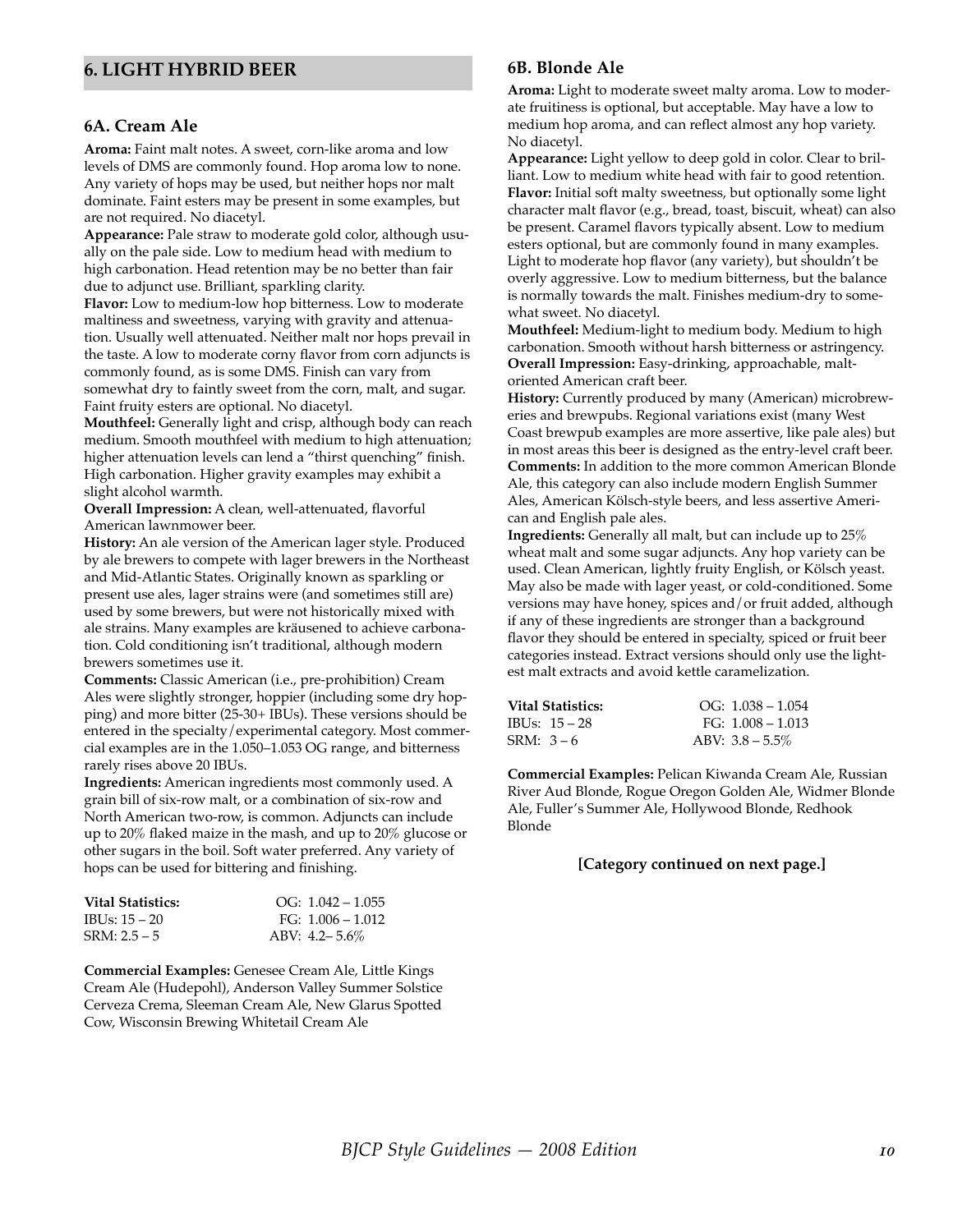#### <span id="page-17-0"></span>**6C. Kölsch**

**Aroma:** Very low to no Pils malt aroma. A pleasant, subtle fruit aroma from fermentation (apple, cherry or pear) is acceptable, but not always present. A low noble hop aroma is optional but not out of place (it is present only in a small minority of authentic versions). Some yeasts may give a slight winy or sulfury character (this characteristic is also optional, but not a fault).

**Appearance:** Very pale gold to light gold. Authentic versions are filtered to a brilliant clarity. Has a delicate white head that may not persist.

**Flavor:** Soft, rounded palate comprising of a delicate flavor balance between soft yet attenuated malt, an almost imperceptible fruity sweetness from fermentation, and a medium-low to medium bitterness with a delicate dryness and slight pucker in the finish (but no harsh aftertaste). The noble hop flavor is variable, and can range from low to moderately high; most are medium-low to medium. One or two examples (Dom being the most prominent) are noticeably malty-sweet up front. Some versions can have a slightly minerally or sulfury water or yeast character that accentuates the dryness and flavor balance. Some versions may have a slight wheat taste, although this is quite rare. Otherwise very clean with no diacetyl or fusels.

**Mouthfeel:** Smooth and crisp. Medium-light body, although a few versions may be medium. Medium to medium-high carbonation. Generally well-attenuated.

**Overall Impression:** A clean, crisp, delicately balanced beer usually with very subtle fruit flavors and aromas. Subdued maltiness throughout leads to a pleasantly refreshing tang in the finish. To the untrained taster easily mistaken for a light lager, a somewhat subtle Pilsner, or perhaps a blonde ale. **History:** Kölsch is an appellation protected by the Kölsch Konvention, and is restricted to the 20 or so breweries in and around Cologne (Köln). The Konvention simply defines the beer as a "light, highly attenuated, hop-accentuated, clear topfermenting Vollbier."

**Comments:** Served in a tall, narrow 200ml glass called a "Stange." Each Köln brewery produces a beer of different character, and each interprets the Konvention slightly differently. Allow for a range of variation within the style when judging. Note that drier versions may seem hoppier or more bitter than the IBU specifications might suggest. Due to its delicate flavor profile, Kölsch tends to have a relatively short shelf-life; older examples can show some oxidation defects. Some Köln breweries (e.g., Dom, Hellers) are now producing young, unfiltered versions known as Wiess (which should not be entered in this category).

**Ingredients:** German noble hops (Hallertau, Tettnang, Spalt or Hersbrucker). German Pils or pale malt. Attenuative, clean ale yeast. Up to 20% wheat may be used, but this is quite rare in authentic versions. Water can vary from extremely soft to moderately hard. Traditionally uses a step mash program, although good results can be obtained using a single rest at 149˚F. Fermented at cool ale temperatures (59-65˚F) and lagered for at least a month, although many Cologne brewers ferment at 70˚F and lager for no more than two weeks.

| <b>Vital Statistics:</b> | $OG: 1.044 - 1.050$ |
|--------------------------|---------------------|
| $IBUs: 20-30$            | $FG: 1.007 - 1.011$ |
| $SRM: 3.5-5$             | ABV: $4.4 - 5.2\%$  |

**Commercial Examples:** Available in Cologne only: PJ Früh, Hellers, Malzmühle, Paeffgen, Sion, Peters, Dom; import versions available in parts of North America: Reissdorf, Gaffel; Non-German versions: Eisenbahn Dourada, Goose Island Summertime, Alaska Summer Ale, Harpoon Summer Beer, New Holland Lucid, Saint Arnold Fancy Lawnmower, Capitol City Capitol Kölsch, Shiner Kölsch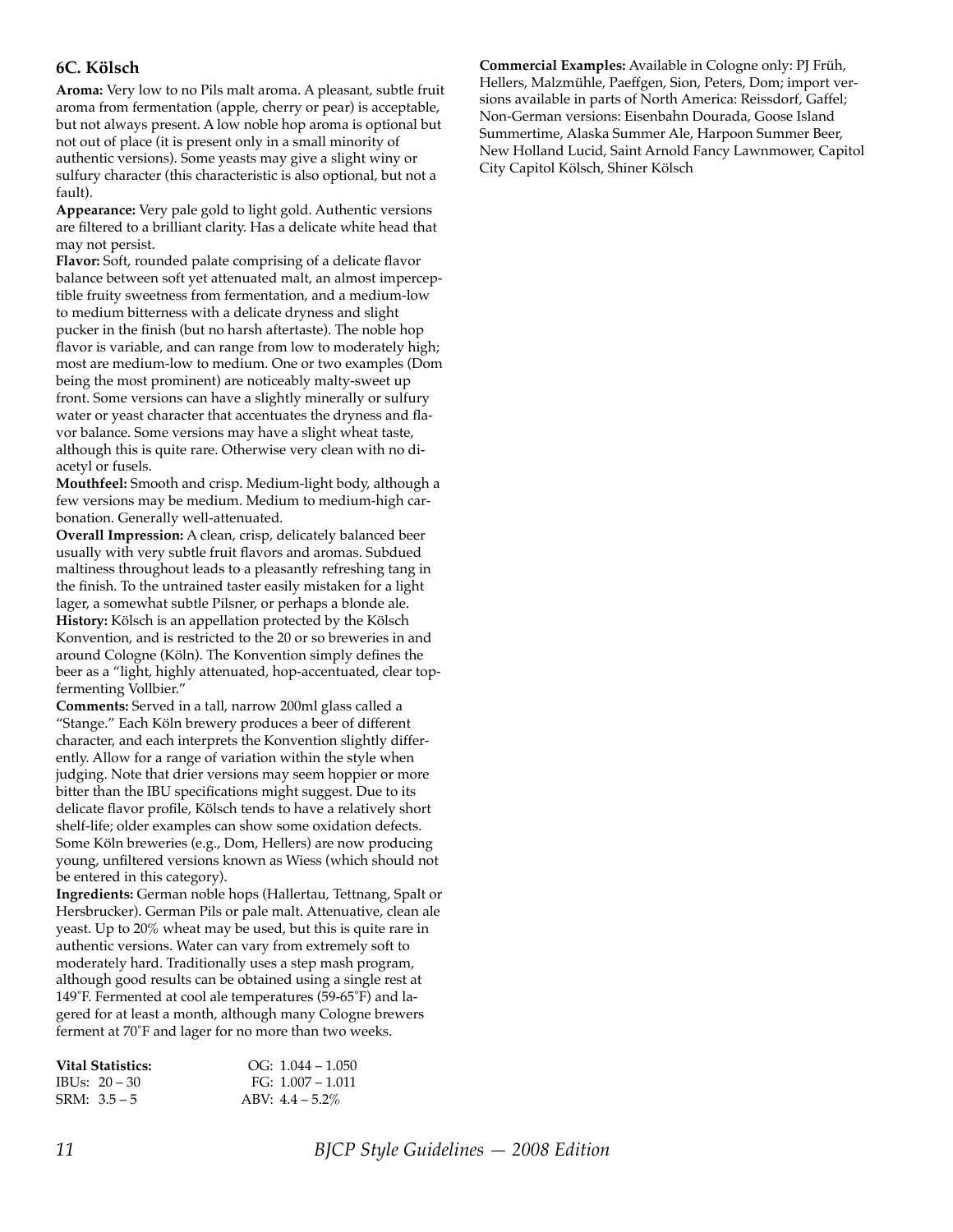#### <span id="page-18-0"></span>**6D. American Wheat or Rye Beer**

**Aroma:** Low to moderate grainy wheat or rye character. Some malty sweetness is acceptable. Esters can be moderate to none, although should reflect American yeast strains. The clove and banana aromas common to German hefeweizens are inappropriate. Hop aroma may be low to moderate, and can have either a citrusy American or a spicy or floral noble hop character. Slight crisp sharpness is optional. No diacetyl.

**Appearance:** Usually pale yellow to gold. Clarity may range from brilliant to hazy with yeast approximating the German hefeweizen style of beer. Big, long-lasting white head.

**Flavor:** Light to moderately strong grainy wheat or rye flavor, which can linger into the finish. Rye versions are richer and spicier than wheat. May have a moderate malty sweetness or finish quite dry. Low to moderate hop bitterness, which sometimes lasts into the finish. Low to moderate hop flavor (citrusy American or spicy/floral noble). Esters can be moderate to none, but should not take on a German Weizen character (banana). No clove phenols, although a light spiciness from wheat or rye is acceptable. May have a slightly crisp or sharp finish. No diacetyl.

**Mouthfeel:** Medium-light to medium body. Medium-high to high carbonation. May have a light alcohol warmth in stronger examples.

**Overall Impression:** Refreshing wheat or rye beers that can display more hop character and less yeast character than their German cousins.

**Comments:** Different variations exist, from an easy-drinking fairly sweet beer to a dry, aggressively hopped beer with a strong wheat or rye flavor. Dark versions approximating dunkelweizens (with darker, richer malt flavors in addition to the color) should be entered in the Specialty Beer category. **THE BREWER SHOULD SPECIFY IF RYE IS USED; IF NO DOMINANT GRAIN IS SPECIFIED, WHEAT WILL BE AS-SUMED.**

**Ingredients:** Clean American ale yeast, but also can be made as a lager. Large proportion of wheat malt (often 50% or more, but this isn't a legal requirement as in Germany). American or noble hops. American Rye Beers can follow the same general guidelines, substituting rye for some or all of the wheat. Other base styles (e.g., IPA, stout) with a noticeable rye character should be entered in the Specialty Beer category (23).

| Vital Statistics: | $OG: 1.040 - 1.055$ |
|-------------------|---------------------|
| IBUs: $15 - 30$   | FG: $1.008 - 1.013$ |
| SRM: 3-6          | ABV: $4-5.5\%$      |

**Commercial Examples:** Bell's Oberon, Harpoon UFO Hefeweizen, Three Floyds Gumballhead, Pyramid Hefe-Weizen, Widmer Hefeweizen, Sierra Nevada Unfiltered Wheat Beer, Anchor Summer Beer, Redhook Sunrye, Real Ale Full Moon Pale Rye

#### <span id="page-18-1"></span>**7. AMBER HYBRID BEER**

#### <span id="page-18-2"></span>**7A. Northern German Altbier**

**Aroma:** Subtle malty, sometimes grainy aroma. Low to no noble hop aroma. Clean, lager character with very restrained ester profile. No diacetyl.

**Appearance:** Light copper to light brown color; very clear from extended cold conditioning. Low to moderate off-white to white head with good retention.

**Flavor:** Fairly bitter yet balanced by a smooth and sometimes sweet malt character that may have a rich, biscuity and/or lightly caramelly flavor. Dry finish often with lingering bitterness. Clean, lager character sometimes with slight sulfury notes and very low to no esters. Very low to medium noble hop flavor. No diacetyl.

**Mouthfeel:** Medium-light to medium body. Moderate to moderately high carbonation. Smooth mouthfeel.

**Overall Impression:** A very clean and relatively bitter beer, balanced by some malt character. Generally darker, sometimes more caramelly, and usually sweeter and less bitter than Düsseldorf Altbier.

**Comments:** Most Altbiers produced outside of Düsseldorf are of the Northern German style. Most are simply moderately bitter brown lagers. Ironically "alt" refers to the old style of brewing (i.e., making ales), which makes the term "Altbier" somewhat inaccurate and inappropriate. Those that are made as ales are fermented at cool ale temperatures and lagered at cold temperatures (as with Düsseldorf Alt).

**Ingredients:** Typically made with a Pils base and colored with roasted malt or dark crystal. May include small amounts of Munich or Vienna malt. Noble hops. Usually made with an attenuative lager yeast.

| Vital Statistics: | $OG: 1.046 - 1.054$ |
|-------------------|---------------------|
| IBUs: 25 – 40     | $FG: 1.010 - 1.015$ |
| SRM: 13–19        | ABV: $4.5 - 5.2\%$  |

**Commercial Examples:** DAB Traditional, Hannen Alt, Schwelmer Alt, Grolsch Amber, Alaskan Amber, Long Trail Ale, Otter Creek Copper Ale, Schmaltz' Alt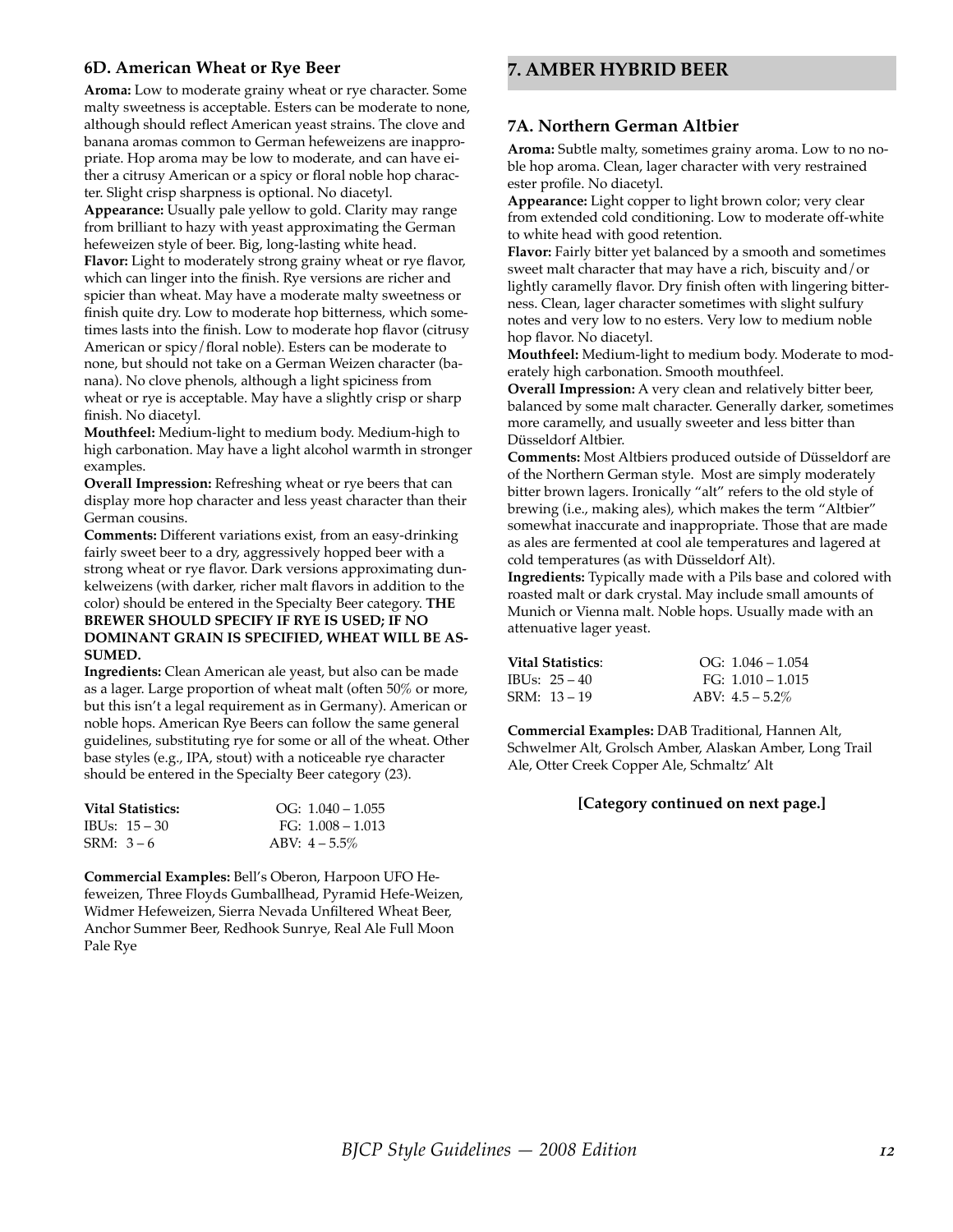#### <span id="page-19-0"></span>**7B. California Common Beer**

**Aroma:** Typically showcases the signature Northern Brewer hops (with woody, rustic or minty qualities) in moderate to high strength. Light fruitiness acceptable. Low to moderate caramel and/or toasty malt aromatics support the hops. No diacetyl.

**Appearance:** Medium amber to light copper color. Generally clear. Moderate off-white head with good retention.

**Flavor:** Moderately malty with a pronounced hop bitterness. The malt character is usually toasty (not roasted) and caramelly. Low to moderately high hop flavor, usually showing Northern Brewer qualities (woody, rustic, minty). Finish fairly dry and crisp, with a lingering hop bitterness and a firm, grainy malt flavor. Light fruity esters are acceptable, but otherwise clean. No diacetyl.

**Mouthfeel:** Medium-bodied. Medium to medium-high carbonation.

**Overall Impression:** A lightly fruity beer with firm, grainy maltiness, interesting toasty and caramel flavors, and showcasing the signature Northern Brewer varietal hop character. **History:** American West Coast original. Large shallow open fermenters (coolships) were traditionally used to compensate for the absence of refrigeration and to take advantage of the cool ambient temperatures in the San Francisco Bay area. Fermented with a lager yeast, but one that was selected to thrive at the cool end of normal ale fermentation temperatures. **Comments:** This style is narrowly defined around the prototypical Anchor Steam example. Superficially similar to an American pale or amber ale, yet differs in that the hop flavor/ aroma is woody/minty rather than citrusy, malt flavors are toasty and caramelly, the hopping is always assertive, and a warm-fermented lager yeast is used.

**Ingredients:** Pale ale malt, American hops (usually Northern Brewer, rather than citrusy varieties), small amounts of toasted malt and/or crystal malts. Lager yeast, however some strains (often with the mention of "California" in the name) work better than others at the warmer fermentation temperatures (55 to 60˚F) used. Note that some German yeast strains produce inappropriate sulfury character. Water should have relatively low sulfate and low to moderate carbonate levels.

| Vital Statistics: | $OG: 1.048 - 1.054$ |
|-------------------|---------------------|
| IBUs: 30 – 45     | $FG: 1.011 - 1.014$ |
| SRM: 10-14        | ABV: $4.5 - 5.5\%$  |

**Commercial Examples:** Anchor Steam, Southampton Steem Beer, Flying Dog Old Scratch Amber Lager

#### <span id="page-19-1"></span>**7C. Düsseldorf Altbier**

**Aroma:** Clean yet robust and complex aroma of rich malt, noble hops and restrained fruity esters. The malt character reflects German base malt varieties. The hop aroma may vary from moderate to very low, and can have a peppery, floral or perfumy character associated with noble hops. No diacetyl. **Appearance:** Light amber to orange-bronze to deep copper color, yet stopping short of brown. Brilliant clarity (may be filtered). Thick, creamy, long-lasting off-white head. **Flavor:** Assertive hop bitterness well balanced by a sturdy yet clean and crisp malt character. The malt presence is moderated by moderately-high to high attenuation, but considerable rich and complex malt flavors remain. Some fruity esters may survive the lagering period. A long-lasting, medium-dry to dry, bittersweet or nutty finish reflects both the hop bitterness and malt complexity. Noble hop flavor can be moderate to low. No roasted malt flavors or harshness. No diacetyl. Some yeast strains may impart a slight sulfury character. A light minerally character is also sometimes present in the finish, but is not required. The apparent bitterness level is sometimes masked by the high malt character; the bitterness can seem as low as moderate if the finish is not very dry.

**Mouthfeel:** Medium-bodied. Smooth. Medium to mediumhigh carbonation. Astringency low to none. Despite being very full of flavor, is light bodied enough to be consumed as a session beer in its home brewpubs in Düsseldorf.

**Overall Impression:** A well balanced, bitter yet malty, clean, smooth, well-attenuated amber-colored German ale. **History:** The traditional style of beer from Düsseldorf. "Alt" refers to the "old" style of brewing (i.e., making top-fermented ales) that was common before lager brewing became popular. Predates the isolation of bottom-fermenting yeast strains, though it approximates many characteristics of lager beers. The best examples can be found in brewpubs in the Altstadt ("old town") section of Düsseldorf.

**Comments:** A bitter beer balanced by a pronounced malt richness. Fermented at cool ale temperature (60-65˚F), and lagered at cold temperatures to produce a cleaner, smoother palate than is typical for most ales. Common variants include Sticke ("secret") alt, which is slightly stronger, darker, richer and more complex than typical alts. Bitterness rises up to 60 IBUs and is usually dry hopped and lagered for a longer time. Münster alt is typically lower in gravity and alcohol, sour, lighter in color (golden), and can contain a significant portion of wheat. Both Sticke alt and Münster alt should be entered in the specialty category.

**Ingredients:** Grists vary, but usually consist of German base malts (usually Pils, sometimes Munich) with small amounts of crystal, chocolate, and/or black malts used to adjust color. Occasionally will include some wheat. Spalt hops are traditional, but other noble hops can also be used. Moderately carbonate water. Clean, highly attenuative ale yeast. A step mash or decoction mash program is traditional.

| <b>Vital Statistics:</b> | $OG: 1.046 - 1.054$ |
|--------------------------|---------------------|
| $IBUs: 35-50$            | $FG: 1.010 - 1.015$ |
| $SRM: 11-17$             | ABV: $4.5 - 5.2\%$  |

**Commercial Examples:** Altstadt brewpubs: Zum Uerige, Im Füchschen, Schumacher, Zum Schlüssel; other examples: Diebels Alt, Schlösser Alt, Frankenheim Alt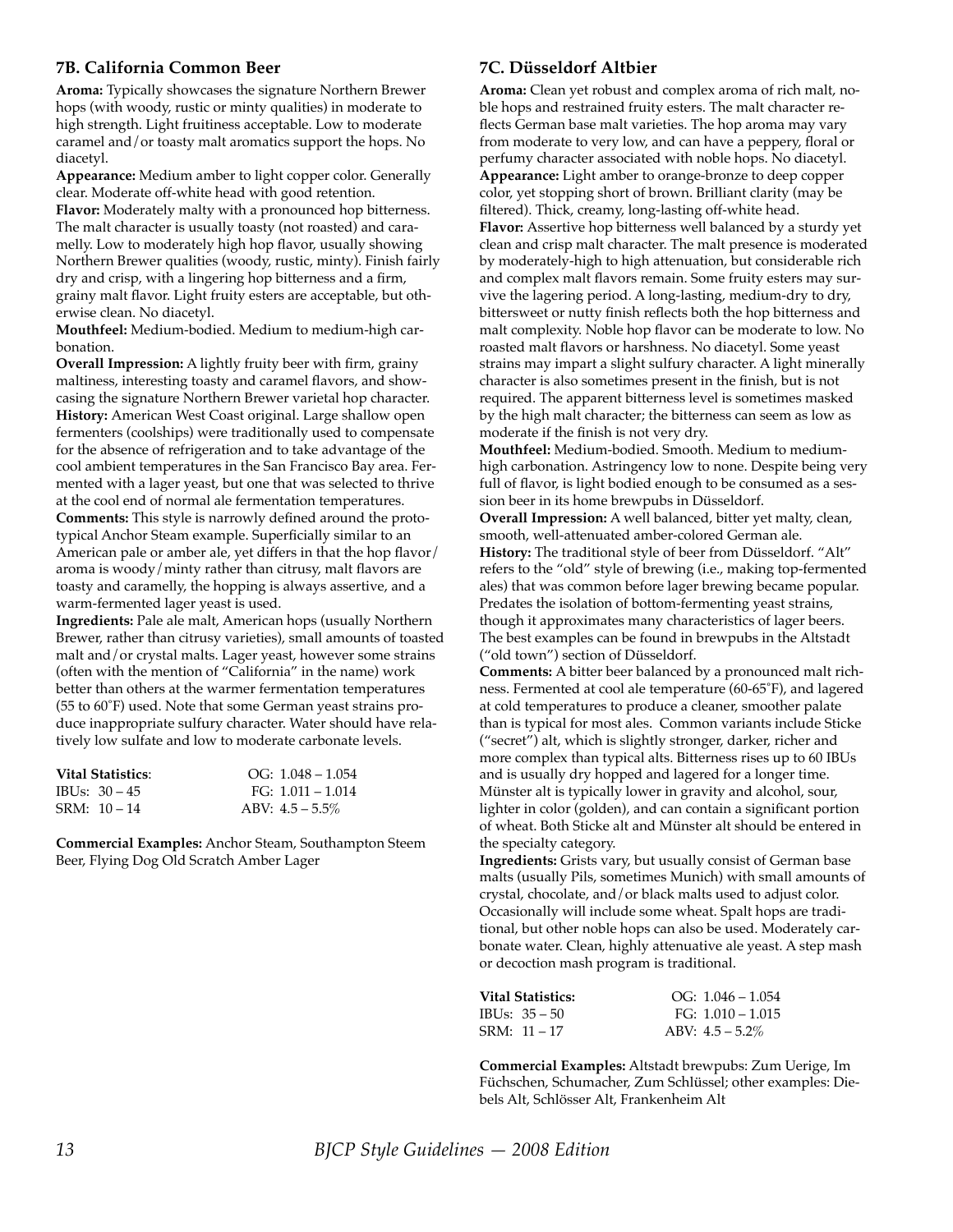#### <span id="page-20-0"></span>**8. ENGLISH PALE ALE**

#### <span id="page-20-1"></span>**8A. Standard/Ordinary Bitter**

**Aroma:** The best examples have some malt aroma, often (but not always) with a caramel quality. Mild to moderate fruitiness is common. Hop aroma can range from moderate to none (UK varieties typically, although US varieties may be used). Generally no diacetyl, although very low levels are allowed. **Appearance:** Light yellow to light copper. Good to brilliant clarity. Low to moderate white to off-white head. May have very little head due to low carbonation.

**Flavor:** Medium to high bitterness. Most have moderately low to moderately high fruity esters. Moderate to low hop flavor (earthy, resiny, and/or floral UK varieties typically, although US varieties may be used). Low to medium maltiness with a dry finish. Caramel flavors are common but not required. Balance is often decidedly bitter, although the bitterness should not completely overpower the malt flavor, esters and hop flavor. Generally no diacetyl, although very low levels are allowed.

**Mouthfeel:** Light to medium-light body. Carbonation low, although bottled and canned examples can have moderate carbonation.

**Overall Impression:** Low gravity, low alcohol levels and low carbonation make this an easy-drinking beer. Some examples can be more malt balanced, but this should not override the overall bitter impression. Drinkability is a critical component of the style; emphasis is still on the bittering hop addition as opposed to the aggressive middle and late hopping seen in American ales.

**History:** Originally a draught ale served very fresh under no pressure (gravity or hand pump only) at cellar temperatures (i.e., "real ale"). Bitter was created as a draught alternative (i.e., running beer) to country-brewed pale ale around the start of the 20th century and became widespread once brewers understood how to "Burtonize" their water to successfully brew pale beers and to use crystal malts to add a fullness and roundness of palate.

**Comments:** The lightest of the bitters. Also known as just "bitter." Some modern variants are brewed exclusively with pale malt and are known as golden or summer bitters. Most bottled or kegged versions of UK-produced bitters are higher-alcohol versions of their cask (draught) products produced specifically for export. The IBU levels are often not adjusted, so the versions available in the US often do not directly correspond to their style subcategories in Britain. This style guideline reflects the "real ale" version of the style, not the export formulations of commercial products.

**Ingredients:** Pale ale, amber, and/or crystal malts, may use a touch of black malt for color adjustment. May use sugar adjuncts, corn or wheat. English hops most typical, although American and European varieties are becoming more common (particularly in the paler examples). Characterful English yeast. Often medium sulfate water is used.

| <b>Vital Statistics:</b> | $OG: 1.032 - 1.040$ |
|--------------------------|---------------------|
| $IBUs: 25-35$            | $FG: 1.007 - 1.011$ |
| SRM: 4 – 14              | ABV: $3.2 - 3.8\%$  |

**Commercial Examples:** Fuller's Chiswick Bitter, Adnams Bitter, Young's Bitter, Greene King IPA, Oakham Jeffrey Hudson Bitter (JHB), Brains Bitter, Tetley's Original Bitter, Brakspear Bitter, Boddington's Pub Draught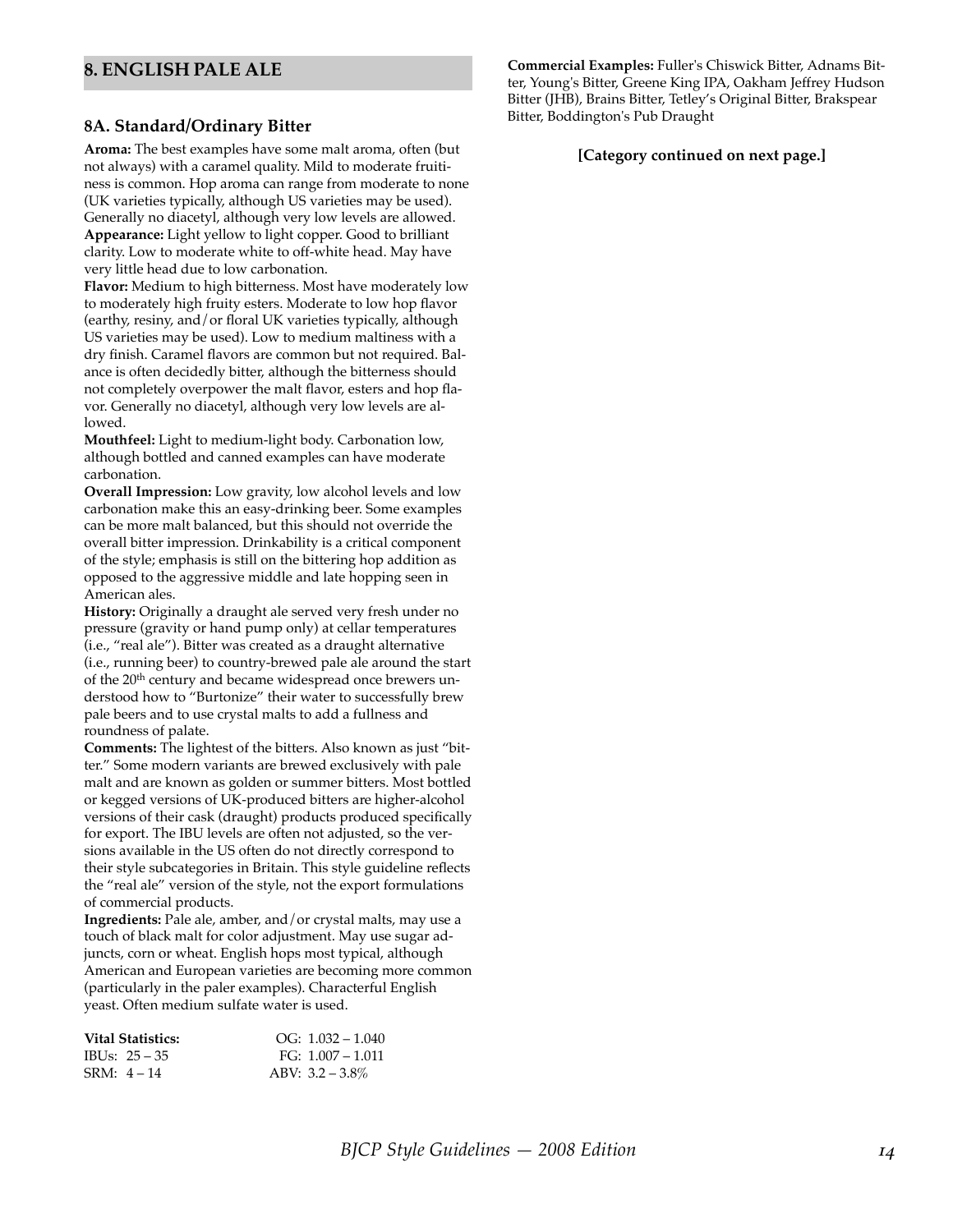#### <span id="page-21-0"></span>**8B. Special/Best/Premium Bitter**

**Aroma:** The best examples have some malt aroma, often (but not always) with a caramel quality. Mild to moderate fruitiness. Hop aroma can range from moderate to none (UK varieties typically, although US varieties may be used). Generally no diacetyl, although very low levels are allowed.

**Appearance:** Medium gold to medium copper. Good to brilliant clarity. Low to moderate white to off-white head. May have very little head due to low carbonation.

**Flavor:** Medium to high bitterness. Most have moderately low to moderately high fruity esters. Moderate to low hop flavor (earthy, resiny, and/or floral UK varieties typically, although US varieties may be used). Low to medium maltiness with a dry finish. Caramel flavors are common but not required. Balance is often decidedly bitter, although the bitterness should not completely overpower the malt flavor, esters and hop flavor. Generally no diacetyl, although very low levels are allowed.

**Mouthfeel:** Medium-light to medium body. Carbonation low, although bottled and canned commercial examples can have moderate carbonation.

**Overall Impression:** A flavorful, yet refreshing, session beer. Some examples can be more malt balanced, but this should not override the overall bitter impression. Drinkability is a critical component of the style; emphasis is still on the bittering hop addition as opposed to the aggressive middle and late hopping seen in American ales.

**History:** Originally a draught ale served very fresh under no pressure (gravity or hand pump only) at cellar temperatures (i.e., "real ale"). Bitter was created as a draught alternative (i.e., running beer) to country-brewed pale ale around the start of the 20<sup>th</sup> century and became widespread once brewers understood how to "Burtonize" their water to successfully brew pale beers and to use crystal malts to add a fullness and roundness of palate.

**Comments:** More evident malt flavor than in an ordinary bitter, this is a stronger, session-strength ale. Some modern variants are brewed exclusively with pale malt and are known as golden or summer bitters. Most bottled or kegged versions of UK-produced bitters are higher-alcohol versions of their cask (draught) products produced specifically for export. The IBU levels are often not adjusted, so the versions available in the US often do not directly correspond to their style subcategories in Britain. This style guideline reflects the "real ale" version of the style, not the export formulations of commercial products.

**Ingredients:** Pale ale, amber, and/or crystal malts, may use a touch of black malt for color adjustment. May use sugar adjuncts, corn or wheat. English hops most typical, although American and European varieties are becoming more common (particularly in the paler examples). Characterful English yeast. Often medium sulfate water is used.

| <b>Vital Statistics:</b> | $OG: 1.040 - 1.048$ |
|--------------------------|---------------------|
| $IBUs: 25-40$            | $FG: 1.008 - 1.012$ |
| SRM: 5 – 16              | ABV: $3.8 - 4.6\%$  |

**Commercial Examples:** Fuller's London Pride, Coniston Bluebird Bitter, Timothy Taylor Landlord, Adnams SSB, Young's Special, Shepherd Neame Masterbrew Bitter, Greene King Ruddles County Bitter, RCH Pitchfork Rebellious Bitter, Brains SA, Black Sheep Best Bitter, Goose Island Honkers Ale, Rogue Younger's Special Bitter

#### <span id="page-21-1"></span>**8C. Extra Special/Strong Bitter (English Pale Ale)**

**Aroma:** Hop aroma moderately-high to moderately-low, and can use any variety of hops although UK hops are most traditional. Medium to medium-high malt aroma, often with a low to moderately strong caramel component (although this character will be more subtle in paler versions). Medium-low to medium-high fruity esters. Generally no diacetyl, although very low levels are allowed. May have light, secondary notes of sulfur and/or alcohol in some examples (optional). **Appearance:** Golden to deep copper. Good to brilliant clarity. Low to moderate white to off-white head. A low head is ac-

ceptable when carbonation is also low.

**Flavor:** Medium-high to medium bitterness with supporting malt flavors evident. Normally has a moderately low to somewhat strong caramelly malt sweetness. Hop flavor moderate to moderately high (any variety, although earthy, resiny, and/or floral UK hops are most traditional). Hop bitterness and flavor should be noticeable, but should not totally dominate malt flavors. May have low levels of secondary malt flavors (e.g., nutty, biscuity) adding complexity. Moderately-low to high fruity esters. Optionally may have low amounts of alcohol, and up to a moderate minerally/sulfury flavor. Medium-dry to dry finish (particularly if sulfate water is used). Generally no diacetyl, although very low levels are allowed.

**Mouthfeel:** Medium-light to medium-full body. Low to moderate carbonation, although bottled commercial versions will be higher. Stronger versions may have a slight alcohol warmth but this character should not be too high.

**Overall Impression:** An average-strength to moderatelystrong English ale. The balance may be fairly even between malt and hops to somewhat bitter. Drinkability is a critical component of the style; emphasis is still on the bittering hop addition as opposed to the aggressive middle and late hopping seen in American ales. A rather broad style that allows for considerable interpretation by the brewer.

**History:** Strong bitters can be seen as a higher-gravity version of best bitters (although not necessarily "more premium" since best bitters are traditionally the brewer's finest product). Since beer is sold by strength in the UK, these beers often have some alcohol flavor (perhaps to let the consumer know they are getting their due). In England today, "ESB" is a brand unique to Fullers; in America, the name has been co-opted to describe a malty, bitter, reddish, standard-strength (for the US) Englishtype ale. Hopping can be English or a combination of English and American.

**Comments:** More evident malt and hop flavors than in a special or best bitter. Stronger versions may overlap somewhat with old ales, although strong bitters will tend to be paler and more bitter. Fuller's ESB is a unique beer with a very large, complex malt profile not found in other examples; most strong bitters are fruitier and hoppier. Judges should not judge all beers in this style as if they were Fuller's ESB clones. Some modern English variants are brewed exclusively with pale malt and are known as golden or summer bitters. Most bottled or kegged versions of UK-produced bitters are higher-alcohol versions of their cask (draught) products produced specifically for export. The IBU levels are often not adjusted, so the versions available in the US often do not directly correspond to their style subcategories in Britain. English pale ales are generally considered a premium, export-strength pale, bitter beer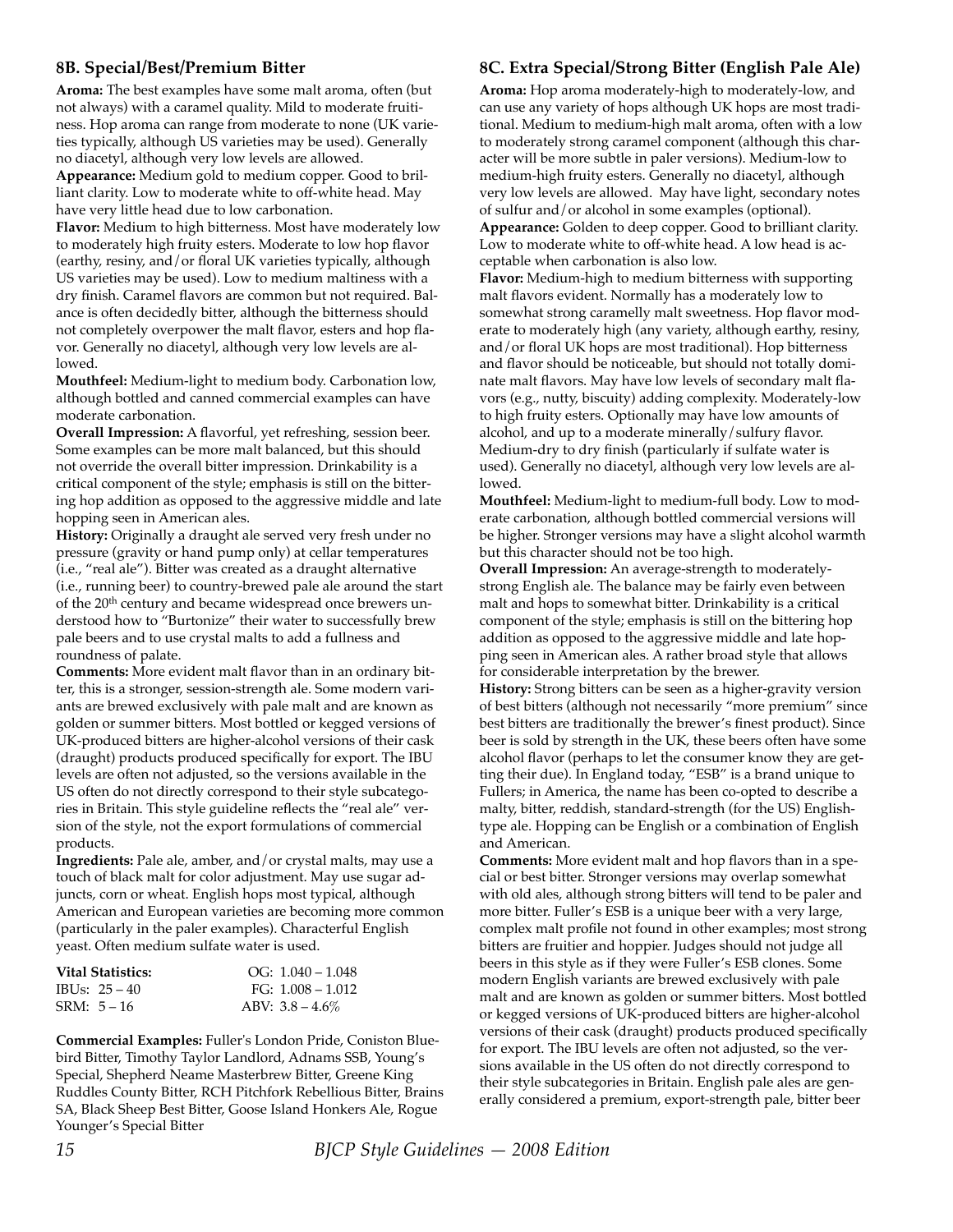that roughly approximates a strong bitter, although reformulated for bottling (including containing higher carbonation). **Ingredients:** Pale ale, amber, and/or crystal malts, may use a touch of black malt for color adjustment. May use sugar adjuncts, corn or wheat. English hops most typical, although American and European varieties are becoming more common (particularly in the paler examples). Characterful English yeast. "Burton" versions use medium to high sulfate water.

| <b>Vital Statistics:</b> | $OG: 1.048 - 1.060$ |
|--------------------------|---------------------|
| $IBUs: 30-50$            | $FG: 1.010 - 1.016$ |
| SRM: $6-18$              | ABV: $4.6 - 6.2\%$  |

**Commercial Examples:** Fullers ESB, Adnams Broadside, Shepherd Neame Bishop's Finger, Young's Ram Rod, Samuel Smith's Old Brewery Pale Ale, Bass Ale, Whitbread Pale Ale, Shepherd Neame Spitfire, Marston's Pedigree, Black Sheep Ale, Vintage Henley, Mordue Workie Ticket, Morland Old Speckled Hen, Greene King Abbot Ale, Bateman's XXXB, Gale's Hordean Special Bitter (HSB), Ushers 1824 Particular Ale, Hopback Summer Lightning, Great Lakes Moondog Ale, Shipyard Old Thumper, Alaskan ESB, Geary's Pale Ale, Cooperstown Old Slugger, Anderson Valley Boont ESB, Avery 14'er ESB, Redhook ESB

#### <span id="page-22-0"></span>**9. SCOTTISH AND IRISH ALE**

*All the Scottish Ale sub-categories (9A, 9B, 9C) share the same description. The Scottish ale sub-styles are differentiated mainly on gravity and alcoholic strength, although stronger versions will necessarily have slightly more intense flavors (and more hop bitterness to balance the increased malt). Entrants should select the appropriate category based on original gravity and alcohol level.*

#### <span id="page-22-1"></span>**9A. Scottish Light 60/-**

| $OG: 1.030 - 1.035$ |
|---------------------|
| $FG: 1.010 - 1.013$ |
| ABV: $2.5 - 3.2\%$  |
|                     |

**Commercial Examples:** Belhaven 60/-, McEwan's 60/-, Maclay 60/- Light (all are cask-only products not exported to the US)

#### <span id="page-22-2"></span>**9B. Scottish Heavy 70/-**

| Vital Statistics: | $OG: 1.035 - 1.040$ |
|-------------------|---------------------|
| IBUs: 10 – 25     | $FG: 1.010 - 1.015$ |
| SRM: 9–17         | $ABV: 3.2 - 3.9\%$  |

**Commercial Examples:** Caledonian 70/- (Caledonian Amber Ale in the US), Belhaven 70/-, Orkney Raven Ale, Maclay 70/-, Tennents Special, Broughton Greenmantle Ale

#### <span id="page-22-3"></span>**9C. Scottish Export 80/-**

| <b>Vital Statistics:</b> | $OG: 1.040 - 1.054$ |
|--------------------------|---------------------|
| IBUs: $15 - 30$          | $FG: 1.010 - 1.016$ |
| SRM: 9 – 17              | ABV: $3.9 - 5.0\%$  |

**Commercial Examples:** Orkney Dark Island, Caledonian 80/- Export Ale, Belhaven 80/- (Belhaven Scottish Ale in the US), Southampton 80 Shilling, Broughton Exciseman's 80/-, Belhaven St. Andrews Ale, McEwan's Export (IPA), Inveralmond Lia Fail, Broughton Merlin's Ale, Arran Dark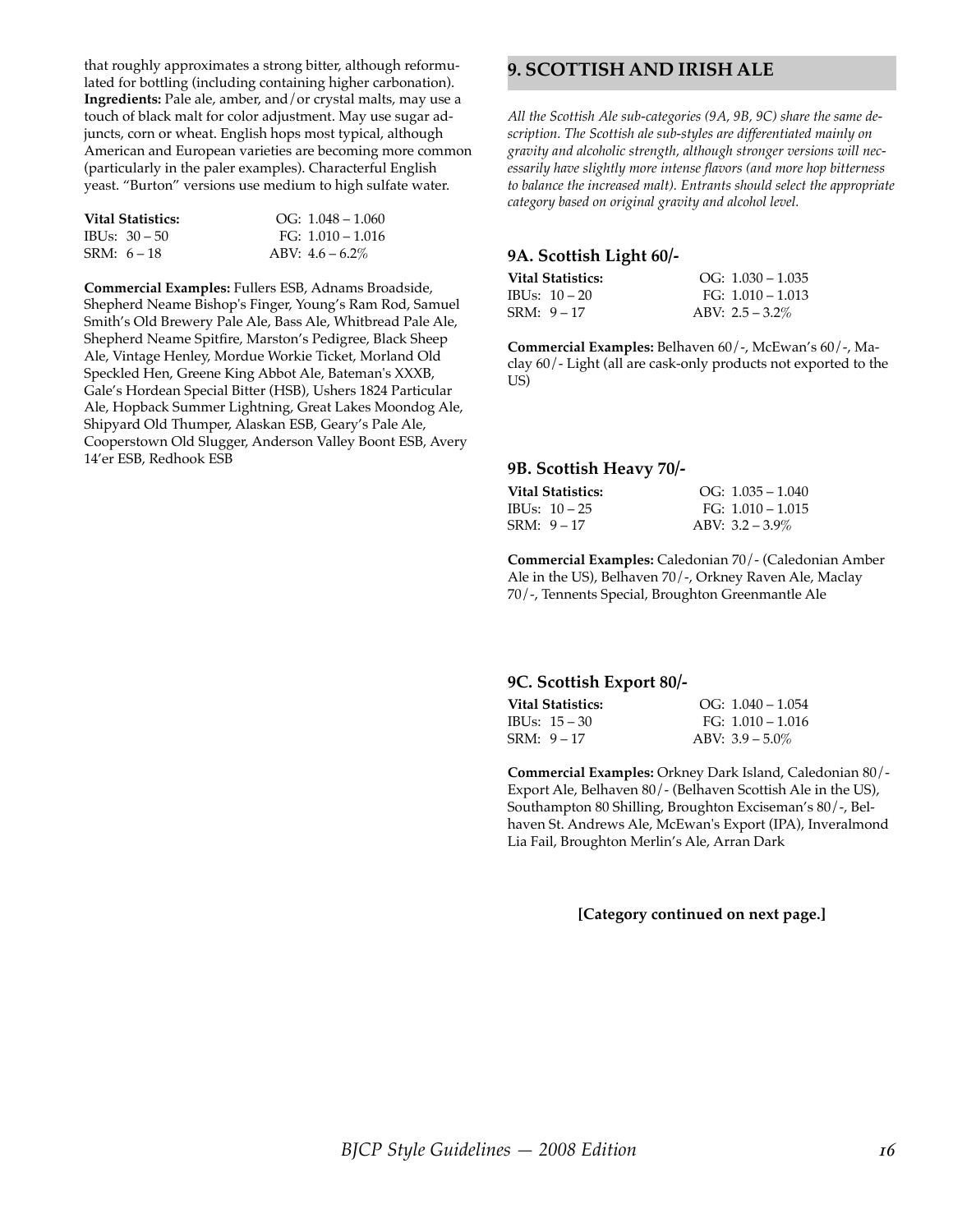**Aroma:** Low to medium malty sweetness, sometimes accentuated by low to moderate kettle caramelization. Some examples have a low hop aroma, light fruitiness, low diacetyl, and/or a low to moderate peaty aroma (all are optional). The peaty aroma is sometimes perceived as earthy, smoky or very lightly roasted.

**Appearance:** Deep amber to dark copper. Usually very clear due to long, cool fermentations. Low to moderate, creamy offwhite to light tan-colored head.

**Flavor:** Malt is the primary flavor, but isn't overly strong. The initial malty sweetness is usually accentuated by a low to moderate kettle caramelization, and is sometimes accompanied by a low diacetyl component. Fruity esters may be moderate to none. Hop bitterness is low to moderate, but the balance will always be towards the malt (although not always by much). Hop flavor is low to none. A low to moderate peaty character is optional, and may be perceived as earthy or smoky. Generally has a grainy, dry finish due to small amounts of unmalted roasted barley.

**Mouthfeel:** Medium-low to medium body. Low to moderate carbonation. Sometimes a bit creamy, but often quite dry due to use of roasted barley.

**Overall Impression:** Cleanly malty with a drying finish, perhaps a few esters, and on occasion a faint bit of peaty earthiness (smoke). Most beers finish fairly dry considering their relatively sweet palate, and as such have a different balance than strong Scotch ales.

**History:** Traditional Scottish session beers reflecting the indigenous ingredients (water, malt), with less hops than their English counterparts (due to the need to import them). Long, cool fermentations are traditionally used in Scottish brewing. **Comments:** The malt-hop balance is slightly to moderately tilted towards the malt side. Any caramelization comes from kettle caramelization and not caramel malt (and is sometimes confused with diacetyl). Although unusual, any smoked character is yeast- or water-derived and not from the use of peatsmoked malts. Use of peat-smoked malt to replicate the peaty character should be restrained; overly smoky beers should be entered in the Other Smoked Beer category (22B) rather than here.

**Ingredients:** Scottish or English pale base malt. Small amounts of roasted barley add color and flavor, and lend a dry, slightly roasty finish. English hops. Clean, relatively un-attenuative ale yeast. Some commercial brewers add small amounts of crystal, amber, or wheat malts, and adjuncts such as sugar. The optional peaty, earthy and/or smoky character comes from the traditional yeast and from the local malt and water rather than using smoked malts.

#### <span id="page-23-0"></span>**9D. Irish Red Ale**

**Aroma:** Low to moderate malt aroma, generally caramel-like but occasionally toasty or toffee-like in nature. May have a light buttery character (although this is not required). Hop aroma is low to none (usually not present). Quite clean. **Appearance:** Amber to deep reddish copper color (most examples have a deep reddish hue). Clear. Low off-white to tan colored head.

**Flavor:** Moderate caramel malt flavor and sweetness, occasionally with a buttered toast or toffee-like quality. Finishes with a light taste of roasted grain, which lends a characteristic dryness to the finish. Generally no flavor hops, although some examples may have a light English hop flavor. Medium-low hop bitterness, although light use of roasted grains may increase the perception of bitterness to the medium range. Medium-dry to dry finish. Clean and smooth (lager versions can be very smooth). No esters.

**Mouthfeel:** Medium-light to medium body, although examples containing low levels of diacetyl may have a slightly slick mouthfeel. Moderate carbonation. Smooth. Moderately attenuated (more so than Scottish ales). May have a slight alcohol warmth in stronger versions.

**Overall Impression:** An easy-drinking pint. Malt-focused with an initial sweetness and a roasted dryness in the finish. **Comments:** Sometimes brewed as a lager (if so, generally will not exhibit a diacetyl character). When served too cold, the roasted character and bitterness may seem more elevated. **Ingredients:** May contain some adjuncts (corn, rice, or sugar), although excessive adjunct use will harm the character of the beer. Generally has a bit of roasted barley to provide reddish color and dry roasted finish. UK/Irish malts, hops, yeast.

| Vital Statistics: | $OG: 1.044 - 1.060$ |
|-------------------|---------------------|
| IBUs: $17-28$     | $FG: 1.010 - 1.014$ |
| $SRM: 9-18$       | ABV: $4.0 - 6.0\%$  |
|                   | --------            |

**Commercial Examples:** Three Floyds Brian Boru Old Irish Ale, Great Lakes Conway's Irish Ale (a bit strong at 6.5%), Kilkenny Irish Beer, O'Hara's Irish Red Ale, Smithwick's Irish Ale, Beamish Red Ale, Caffrey's Irish Ale, Goose Island Kilgubbin Red Ale, Murphy's Irish Red (lager), Boulevard Irish Ale, Harpoon Hibernian Ale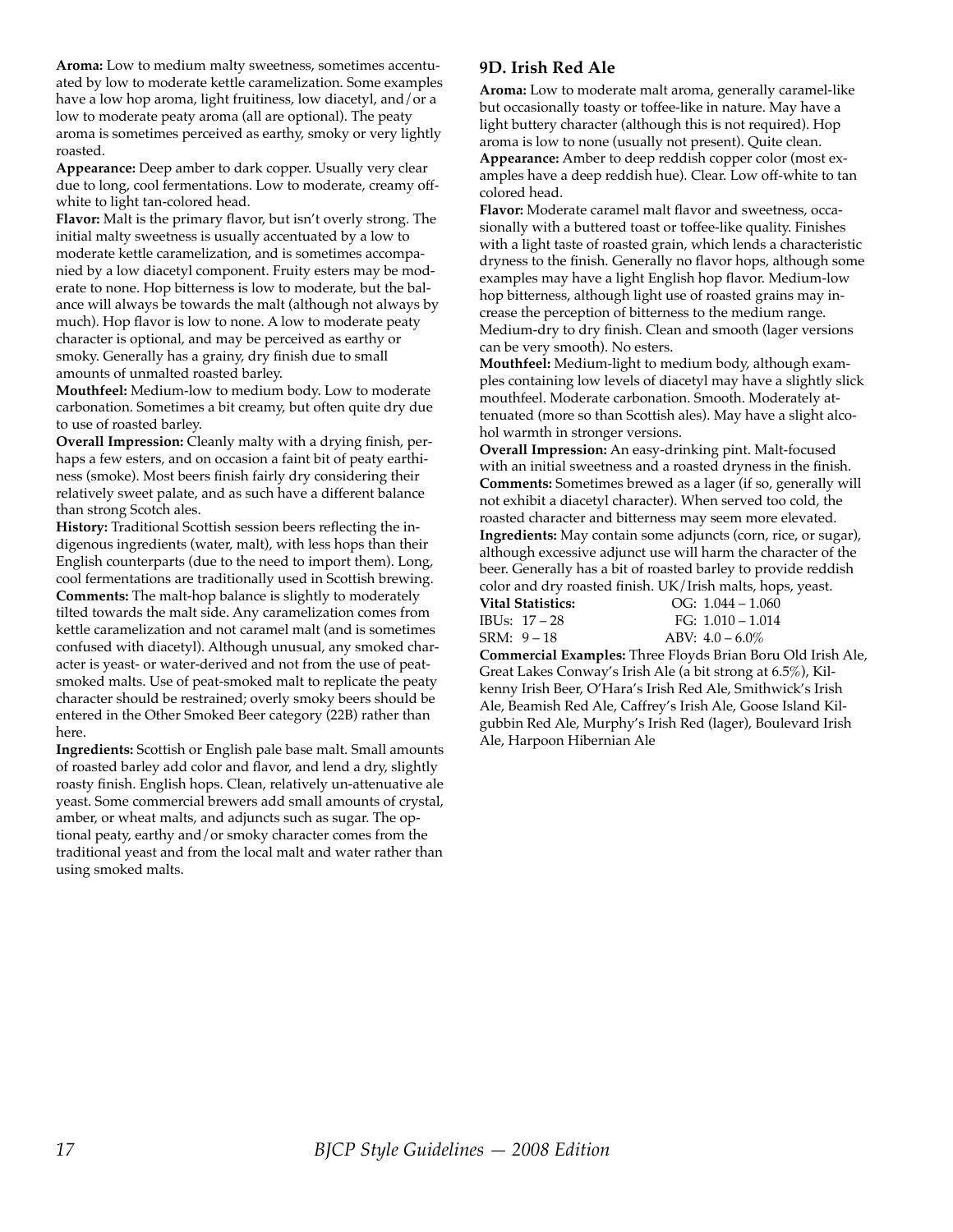#### <span id="page-24-0"></span>**9E. Strong Scotch Ale**

**Aroma:** Deeply malty, with caramel often apparent. Peaty, earthy and/or smoky secondary aromas may also be present, adding complexity. Caramelization often is mistaken for diacetyl, which should be low to none. Low to moderate esters and alcohol are often present in stronger versions. Hops are very low to none.

**Appearance:** Light copper to dark brown color, often with deep ruby highlights. Clear. Usually has a large tan head, which may not persist in stronger versions. Legs may be evident in stronger versions.

**Flavor:** Richly malty with kettle caramelization often apparent (particularly in stronger versions). Hints of roasted malt or smoky flavor may be present, as may some nutty character, all of which may last into the finish. Hop flavors and bitterness are low to medium-low, so malt impression should dominate. Diacetyl is low to none, although caramelization may sometimes be mistaken for it. Low to moderate esters and alcohol are usually present. Esters may suggest plums, raisins or dried fruit. The palate is usually full and sweet, but the finish may be sweet to medium-dry (from light use of roasted barley). **Mouthfeel:** Medium-full to full-bodied, with some versions (but not all) having a thick, chewy viscosity. A smooth, alcoholic warmth is usually present and is quite welcome since it balances the malty sweetness. Moderate carbonation. **Overall Impression:** Rich, malty and usually sweet, which can

be suggestive of a dessert. Complex secondary malt flavors prevent a one-dimensional impression. Strength and maltiness can vary.

**History/Comments:** Also known as a "wee heavy." Fermented at cooler temperatures than most ales, and with lower hopping rates, resulting in clean, intense malt flavors. Well suited to the region of origin, with abundant malt and cool fermentation and aging temperature. Hops, which are not native to Scotland and formerly expensive to import, were kept to a minimum.

**Ingredients:** Well-modified pale malt, with up to 3% roasted barley. May use some crystal malt for color adjustment; sweetness usually comes not from crystal malts rather from low hopping, high mash temperatures, and kettle caramelization. A small proportion of smoked malt may add depth, though a peaty character (sometimes perceived as earthy or smoky) may also originate from the yeast and native water. Hop presence is minimal, although English varieties are most authentic. Fairly soft water is typical.

| <b>Vital Statistics:</b> | $OG: 1.070 - 1.130$ |
|--------------------------|---------------------|
| <b>IBUs:</b> $17 - 35$   | $FG: 1.018 - 1.056$ |
| SRM: 14 – 25             | ABV: $6.5 - 10\%$   |

**Commercial Examples:** Traquair House Ale, Belhaven Wee Heavy, McEwan's Scotch Ale, Founders Dirty Bastard, MacAndrew's Scotch Ale, AleSmith Wee Heavy, Orkney Skull Splitter, Inveralmond Black Friar, Broughton Old Jock, Gordon Highland Scotch Ale, Dragonmead Under the Kilt

#### <span id="page-24-1"></span>**10. AMERICAN ALE**

#### <span id="page-24-2"></span>**10A. American Pale Ale**

**Aroma:** Usually moderate to strong hop aroma from dry hopping or late kettle additions of American hop varieties. A citrusy hop character is very common, but not required. Low to moderate maltiness supports the hop presentation, and may optionally show small amounts of specialty malt character (bready, toasty, biscuity). Fruity esters vary from moderate to none. No diacetyl. Dry hopping (if used) may add grassy notes, although this character should not be excessive. **Appearance:** Pale golden to deep amber. Moderately large white to off-white head with good retention. Generally quite clear, although dry-hopped versions may be slightly hazy. **Flavor:** Usually a moderate to high hop flavor, often showing a citrusy American hop character (although other hop varieties may be used). Low to moderately high clean malt character supports the hop presentation, and may optionally show small amounts of specialty malt character (bready, toasty, biscuity). The balance is typically towards the late hops and bitterness, but the malt presence can be substantial. Caramel flavors are usually restrained or absent. Fruity esters can be moderate to none. Moderate to high hop bitterness with a medium to dry finish. Hop flavor and bitterness often lingers into the finish. No diacetyl. Dry hopping (if used) may add grassy notes, although this character should not be excessive. **Mouthfeel:** Medium-light to medium body. Carbonation moderate to high. Overall smooth finish without astringency often associated with high hopping rates.

**Overall Impression:** Refreshing and hoppy, yet with sufficient supporting malt.

**History:** An American adaptation of English pale ale, reflecting indigenous ingredients (hops, malt, yeast, and water). Often lighter in color, cleaner in fermentation by-products, and having less caramel flavors than English counterparts. **Comments:** There is some overlap in color between American pale ale and American amber ale. The American pale ale will generally be cleaner, have a less caramelly malt profile, less body, and often more finishing hops.

**Ingredients:** Pale ale malt, typically American two-row. American hops, often but not always ones with a citrusy character. American ale yeast. Water can vary in sulfate content, but carbonate content should be relatively low. Specialty grains may add character and complexity, but generally make up a relatively small portion of the grist. Grains that add malt flavor and richness, light sweetness, and toasty or bready notes are often used (along with late hops) to differentiate brands.

| Vital Statistics: | $OG: 1.045 - 1.060$ |
|-------------------|---------------------|
| IBUs: 30 – 45     | $FG: 1.010 - 1.015$ |
| SRM: 5–14         | ABV: $4.5 - 6.2\%$  |

**Commercial Examples:** Sierra Nevada Pale Ale, Stone Pale Ale, Great Lakes Burning River Pale Ale, Bear Republic XP Pale Ale, Anderson Valley Poleeko Gold Pale Ale, Deschutes Mirror Pond, Full Sail Pale Ale, Three Floyds X-Tra Pale Ale, Firestone Pale Ale, Left Hand Brewing Jackman's Pale Ale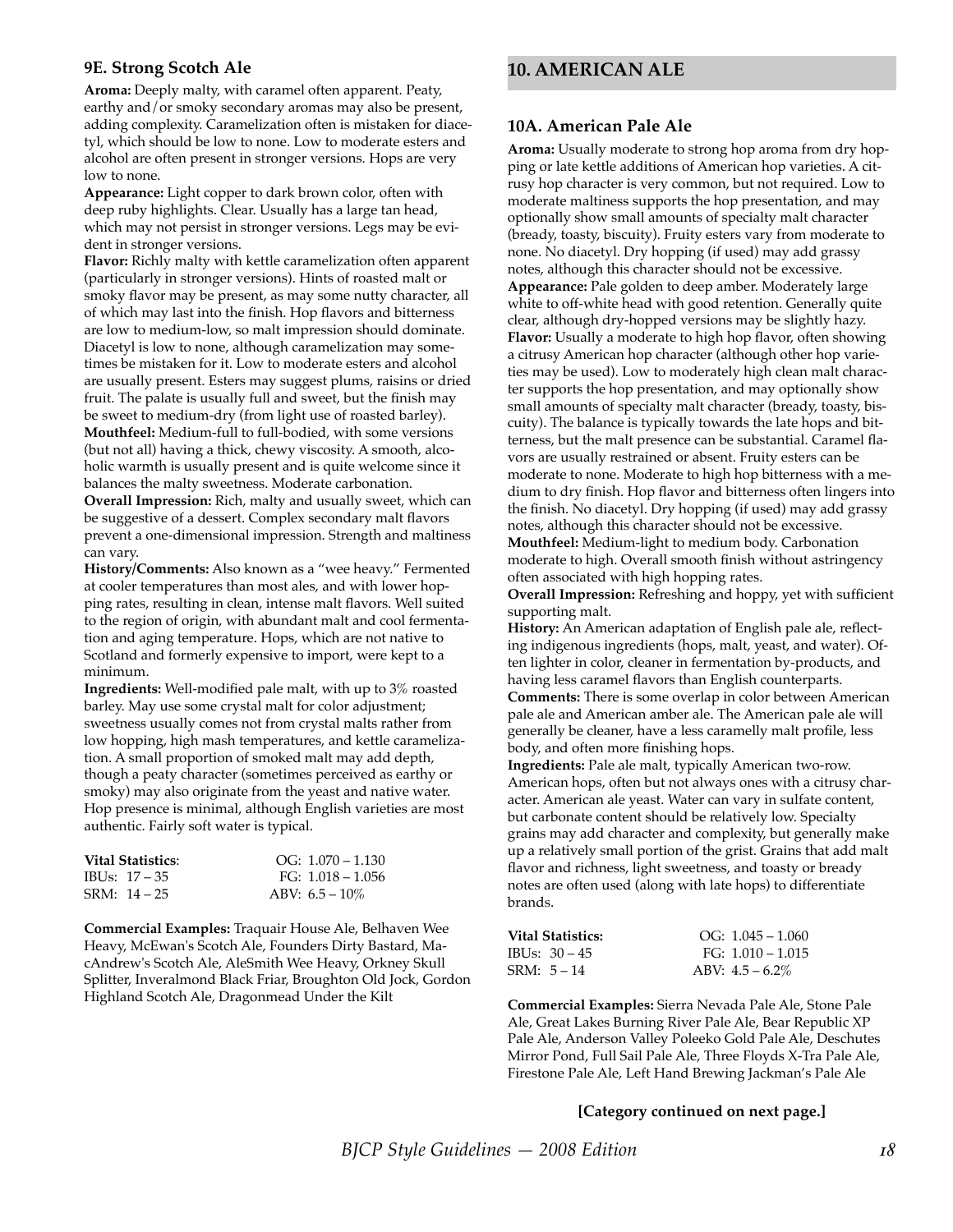#### <span id="page-25-0"></span>**10B. American Amber Ale**

**Aroma:** Low to moderate hop aroma from dry hopping or late kettle additions of American hop varieties. A citrusy hop character is common, but not required. Moderately low to moderately high maltiness balances and sometimes masks the hop presentation, and usually shows a moderate caramel character. Esters vary from moderate to none. No diacetyl.

**Appearance:** Amber to coppery brown in color. Moderately large off-white head with good retention. Generally quite clear, although dry-hopped versions may be slightly hazy. **Flavor:** Moderate to high hop flavor from American hop varieties, which often but not always has a citrusy quality. Malt flavors are moderate to strong, and usually show an initial malty sweetness followed by a moderate caramel flavor (and sometimes other character malts in lesser amounts). Malt and hop bitterness are usually balanced and mutually supportive. Fruity esters can be moderate to none. Caramel sweetness and hop flavor/bitterness can linger somewhat into the medium to full finish. No diacetyl.

**Mouthfeel:** Medium to medium-full body. Carbonation moderate to high. Overall smooth finish without astringency often associated with high hopping rates. Stronger versions may have a slight alcohol warmth.

**Overall Impression:** Like an American pale ale with more body, more caramel richness, and a balance more towards malt than hops (although hop rates can be significant).

**History:** Known simply as Red Ales in some regions, these beers were popularized in the hop-loving Northern California and the Pacific Northwest areas before spreading nationwide.

**Comments:** Can overlap in color with American pale ales. However, American amber ales differ from American pale ales not only by being usually darker in color, but also by having more caramel flavor, more body, and usually being balanced more evenly between malt and bitterness. Should not have a strong chocolate or roast character that might suggest an American brown ale (although small amounts are OK). **Ingredients:** Pale ale malt, typically American two-row. Medium to dark crystal malts. May also contain specialty grains which add additional character and uniqueness. American hops, often with citrusy flavors, are common but others may also be used. Water can vary in sulfate and carbonate content.

| Vital Statistics: | $OG: 1.045 - 1.060$ |
|-------------------|---------------------|
| IBUs: $25-40$     | FG: $1.010 - 1.015$ |
| SRM: 10 – 17      | ABV: $4.5 - 6.2\%$  |

**Commercial Examples:** North Coast Red Seal Ale, Tröegs HopBack Amber Ale, Deschutes Cinder Cone Red, Pyramid Broken Rake, St. Rogue Red Ale, Anderson Valley Boont Amber Ale, Lagunitas Censored Ale, Avery Redpoint Ale, McNeill's Firehouse Amber Ale, Mendocino Red Tail Ale, Bell's Amber

#### <span id="page-25-1"></span>**10C. American Brown Ale**

**Aroma:** Malty, sweet and rich, which often has a chocolate, caramel, nutty and/or toasty quality. Hop aroma is typically low to moderate. Some interpretations of the style may feature a stronger hop aroma, a citrusy American hop character, and/ or a fresh dry-hopped aroma (all are optional). Fruity esters are moderate to very low. The dark malt character is more robust than other brown ales, yet stops short of being overly porter-like. The malt and hops are generally balanced. Moderately low to no diacetyl.

**Appearance:** Light to very dark brown color. Clear. Low to moderate off-white to light tan head.

**Flavor:** Medium to high malty flavor (often with caramel, toasty and/or chocolate flavors), with medium to mediumhigh bitterness. The medium to medium-dry finish provides an aftertaste having both malt and hops. Hop flavor can be light to moderate, and may optionally have a citrusy character. Very low to moderate fruity esters. Moderately low to no diacetyl.

**Mouthfeel:** Medium to medium-full body. More bitter versions may have a dry, resiny impression. Moderate to moderately high carbonation. Stronger versions may have some alcohol warmth in the finish.

**Overall Impression:** Can be considered a bigger, maltier, hoppier interpretation of Northern English brown ale or a hoppier, less malty Brown Porter, often including the citrus-accented hop presence that is characteristic of American hop varieties. **History/Comments:** A strongly flavored, hoppy brown beer, originated by American home brewers. Related to American Pale and American Amber Ales, although with more of a caramel and chocolate character, which tends to balance the hop bitterness and finish. Most commercial American Browns are not as aggressive as the original homebrewed versions, and some modern craft brewed examples. IPA-strength brown ales should be entered in the Specialty Beer category (23). **Ingredients:** Well-modified pale malt, either American or Continental, plus crystal and darker malts should complete the malt bill. American hops are typical, but UK or noble hops can also be used. Moderate carbonate water would appropriately balance the dark malt acidity.

| <b>Vital Statistics:</b> | $OG: 1.045 - 1.060$ |
|--------------------------|---------------------|
| IBUs: $20 - 40$          | $FG: 1.010 - 1.016$ |
| $SRM: 18-35$             | ABV: $4.3 - 6.2\%$  |

**Commercial Examples:** Bell's Best Brown, Smuttynose Old Brown Dog Ale, Big Sky Moose Drool Brown Ale, North Coast Acme Brown, Brooklyn Brown Ale, Lost Coast Downtown Brown, Left Hand Deep Cover Brown Ale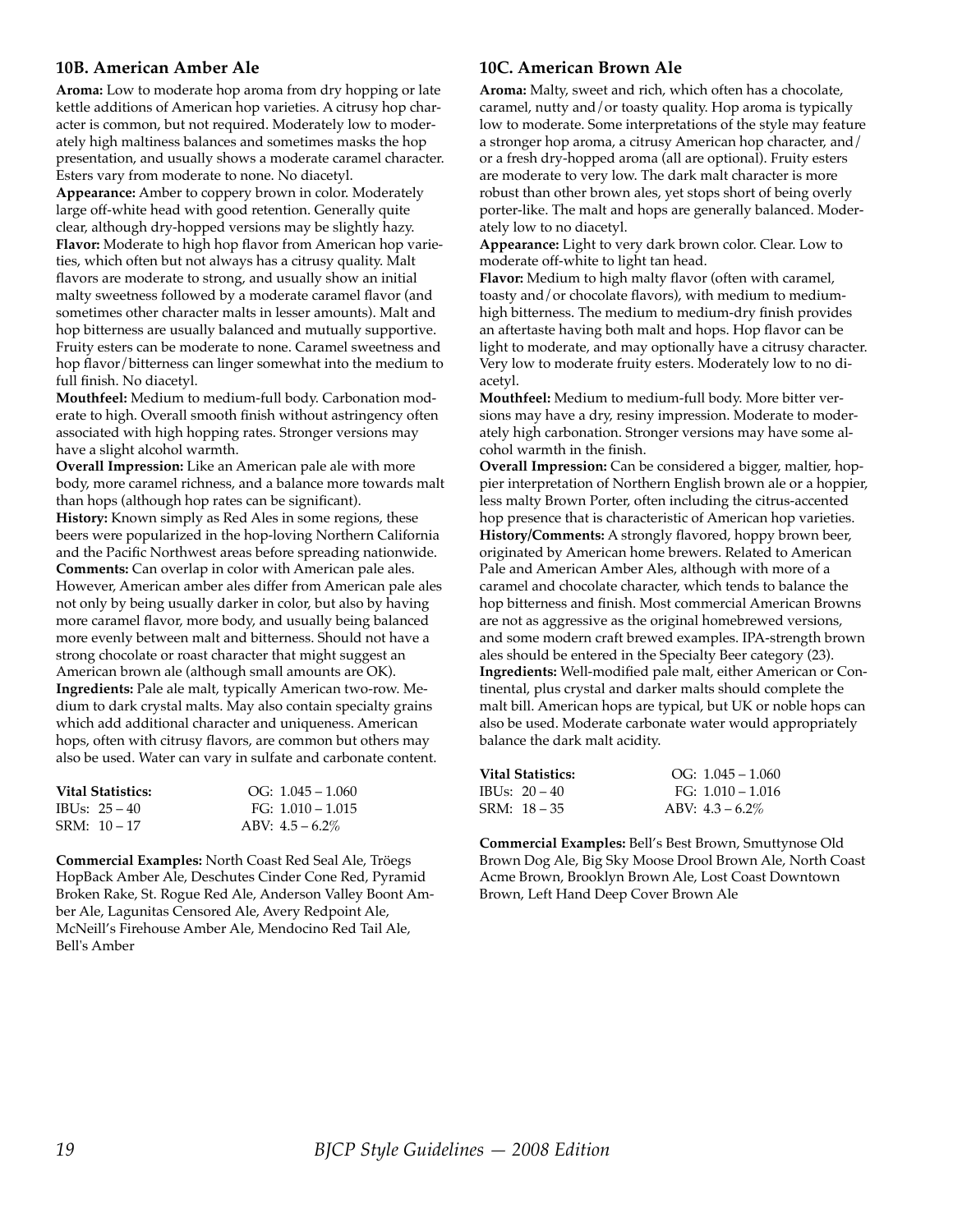#### <span id="page-26-0"></span>**11. ENGLISH BROWN ALE**

#### <span id="page-26-1"></span>**11A. Mild**

**Aroma:** Low to moderate malt aroma, and may have some fruitiness. The malt expression can take on a wide range of character, which can include caramelly, grainy, toasted, nutty, chocolate, or lightly roasted. Little to no hop aroma. Very low to no diacetyl.

**Appearance:** Copper to dark brown or mahogany color. A few paler examples (medium amber to light brown) exist. Generally clear, although is traditionally unfiltered. Low to moderate off-white to tan head. Retention may be poor due to low carbonation, adjunct use and low gravity.

**Flavor:** Generally a malty beer, although may have a very wide range of malt- and yeast-based flavors (e.g., malty, sweet, caramel, toffee, toast, nutty, chocolate, coffee, roast, vinous, fruit, licorice, molasses, plum, raisin). Can finish sweet or dry. Versions with darker malts may have a dry, roasted finish. Low to moderate bitterness, enough to provide some balance but not enough to overpower the malt. Fruity esters moderate to none. Diacetyl and hop flavor low to none.

**Mouthfeel:** Light to medium body. Generally low to mediumlow carbonation. Roast-based versions may have a light astringency. Sweeter versions may seem to have a rather full mouthfeel for the gravity.

**Overall Impression:** A light-flavored, malt-accented beer that is readily suited to drinking in quantity. Refreshing, yet flavorful. Some versions may seem like lower gravity brown porters. **History:** May have evolved as one of the elements of early porters. In modern terms, the name "mild" refers to the relative lack of hop bitterness (i.e., less hoppy than a pale ale, and not so strong). Originally, the "mildness" may have referred to the fact that this beer was young and did not yet have the moderate sourness that aged batches had. Somewhat rare in England, good versions may still be found in the Midlands around Birmingham.

**Comments:** Most are low-gravity session beers in the range 3.1-3.8%, although some versions may be made in the stronger  $(4\%)$  range for export, festivals, seasonal and/or special occasions. Generally served on cask; session-strength bottled versions don't often travel well. A wide range of interpretations are possible.

**Ingredients:** Pale English base malts (often fairly dextrinous), crystal and darker malts should comprise the grist. May use sugar adjuncts. English hop varieties would be most suitable, though their character is muted. Characterful English ale yeast.

| <b>Vital Statistics:</b> | $OG: 1.030 - 1.038$ |
|--------------------------|---------------------|
| IBUs: $10-25$            | $FG: 1.008 - 1.013$ |
| $SRM: 12-25$             | ABV: $2.8 - 4.5\%$  |

**Commercial Examples:** Moorhouse Black Cat, Gale's Festival Mild, Theakston Traditional Mild, Highgate Mild, Sainsbury Mild, Brain's Dark, Banks's Mild, Coach House Gunpowder Strong Mild, Woodforde's Mardler's Mild, Greene King XX Mild, Motor City Brewing Ghettoblaster

#### <span id="page-26-2"></span>**11B. Southern English Brown**

**Aroma:** Malty-sweet, often with a rich, caramel or toffee-like character. Moderately fruity, often with notes of dark fruits such as plums and/or raisins. Very low to no hop aroma. No diacetyl.

**Appearance:** Light to dark brown, and can be almost black. Nearly opaque, although should be relatively clear if visible. Low to moderate off-white to tan head.

**Flavor:** Deep, caramel- or toffee-like malty sweetness on the palate and lasting into the finish. Hints of biscuit and coffee are common. May have a moderate dark fruit complexity. Low hop bitterness. Hop flavor is low to non-existent. Little or no perceivable roasty or bitter black malt flavor. Moderately sweet finish with a smooth, malty aftertaste. Low to no diacetyl.

**Mouthfeel:** Medium body, but the residual sweetness may give a heavier impression. Low to moderately low carbonation. Quite creamy and smooth in texture, particularly for its gravity.

**Overall Impression:** A luscious, malt-oriented brown ale, with a caramel, dark fruit complexity of malt flavor. May seem somewhat like a smaller version of a sweet stout or a sweet version of a dark mild.

**History:** English brown ales are generally split into sub-styles along geographic lines. Southern English (or "London-style") brown ales are darker, sweeter, and lower gravity than their Northern cousins. Developed as a bottled product in the early 20<sup>th</sup> century out of a reaction against vinous vatted porter and often unpalatable mild. Well suited to London's water supply. **Comments:** Increasingly rare; Mann's has over 90% market share in Britain. Some consider it a bottled version of dark mild, but this style is sweeter than virtually all modern examples of mild.

**Ingredients:** English pale ale malt as a base with a healthy proportion of darker caramel malts and often some roasted (black) malt and wheat malt. Moderate to high carbonate water would appropriately balance the dark malt acidity. English hop varieties are most authentic, though with low flavor and bitterness almost any type could be used.

| <b>Vital Statistics:</b> | $OG: 1.033 - 1.042$ |
|--------------------------|---------------------|
| IBUs: $12-20$            | $FG: 1.011 - 1.014$ |
| $SRM: 19-35$             | $ABV: 2.8 - 4.1\%$  |

**Commercial Examples:** Mann's Brown Ale (bottled, but not available in the US), Harvey's Nut Brown Ale, Woodeforde's Norfolk Nog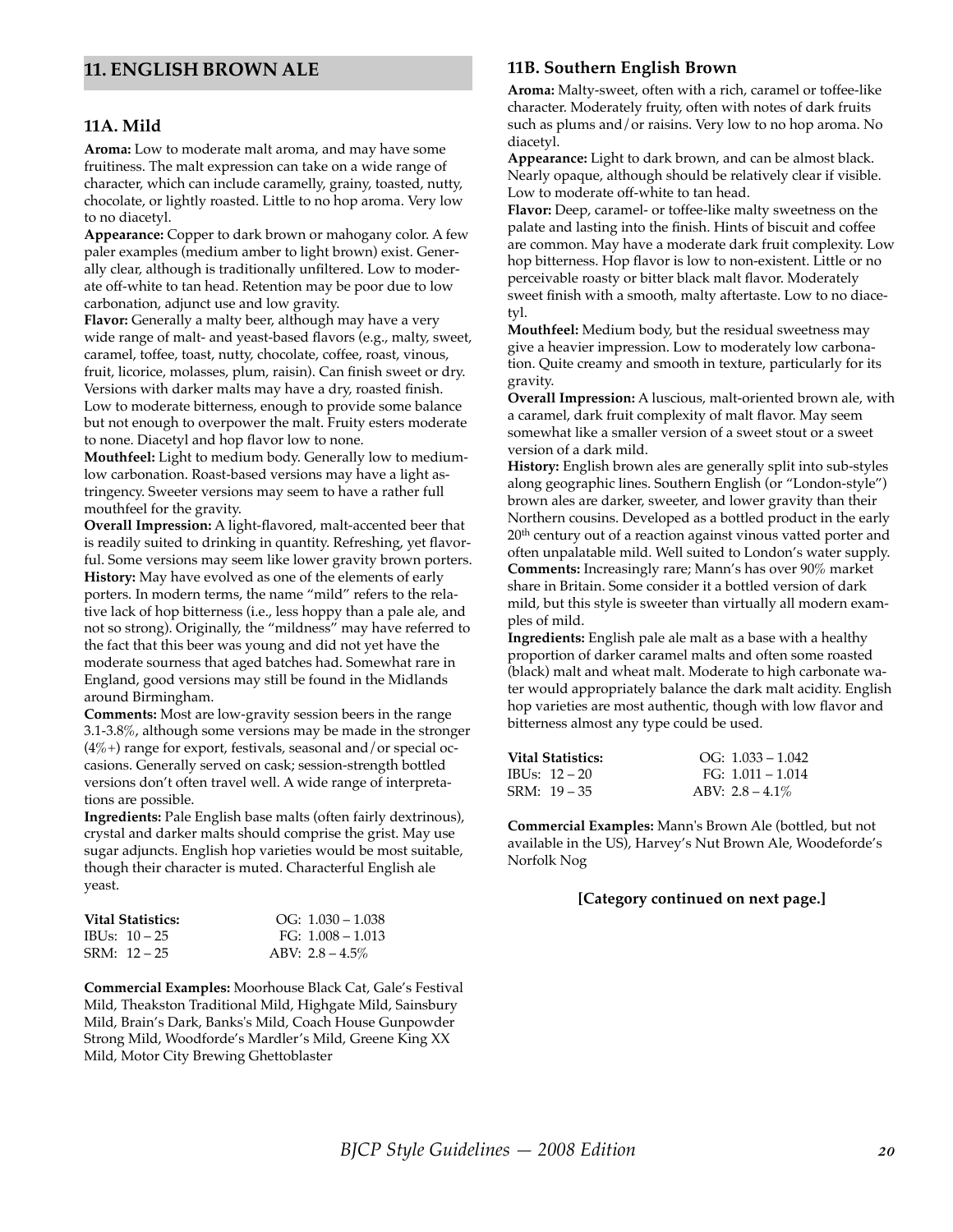#### <span id="page-27-0"></span>**11C. Northern English Brown Ale**

**Aroma:** Light, sweet malt aroma with toffee, nutty and/or caramel notes. A light but appealing fresh hop aroma (UK varieties) may also be noticed. A light fruity ester aroma may be evident in these beers, but should not dominate. Very low to no diacetyl.

**Appearance:** Dark amber to reddish-brown color. Clear. Low to moderate off-white to light tan head.

**Flavor:** Gentle to moderate malt sweetness, with a nutty, lightly caramelly character and a medium-dry to dry finish. Malt may also have a toasted, biscuity, or toffee-like character. Medium to medium-low bitterness. Malt-hop balance is nearly even, with hop flavor low to none (UK varieties). Some fruity esters can be present; low diacetyl (especially butterscotch) is optional but acceptable.

**Mouthfeel:** Medium-light to medium body. Medium to medium-high carbonation.

**Overall Impression:** Drier and more hop-oriented that southern English brown ale, with a nutty character rather than caramel.

**History/Comments:** English brown ales are generally split into sub-styles along geographic lines.

**Ingredients:** English mild ale or pale ale malt base with caramel malts. May also have small amounts darker malts (e.g., chocolate) to provide color and the nutty character. English hop varieties are most authentic. Moderate carbonate water.

| Vital Statistics: | $OG: 1.040 - 1.052$ |
|-------------------|---------------------|
| $IBUs: 20-30$     | $FG: 1.008 - 1.013$ |
| SRM: 12 – 22      | ABV: $4.2 - 5.4\%$  |

**Commercial Examples:** Newcastle Brown Ale, Samuel Smith's Nut Brown Ale, Riggwelter Yorkshire Ale, Wychwood Hobgoblin, Tröegs Rugged Trail Ale, Alesmith Nautical Nut Brown Ale, Avery Ellie's Brown Ale, Goose Island Nut Brown Ale, Samuel Adams Brown Ale

## <span id="page-27-1"></span>**12. PORTER**

#### <span id="page-27-2"></span>**12A. Brown Porter**

**Aroma:** Malt aroma with mild roastiness should be evident, and may have a chocolaty quality. May also show some nonroasted malt character in support (caramelly, grainy, bready, nutty, toffee-like and/or sweet). English hop aroma moderate to none. Fruity esters moderate to none. Diacetyl low to none. **Appearance:** Light brown to dark brown in color, often with ruby highlights when held up to light. Good clarity, although may approach being opaque. Moderate off-white to light tan head with good to fair retention.

**Flavor:** Malt flavor includes a mild to moderate roastiness (frequently with a chocolate character) and often a significant caramel, nutty, and/or toffee character. May have other secondary flavors such as coffee, licorice, biscuits or toast in support. Should not have a significant black malt character (acrid, burnt, or harsh roasted flavors), although small amounts may contribute a bitter chocolate complexity. English hop flavor moderate to none. Medium-low to medium hop bitterness will vary the balance from slightly malty to slightly bitter. Usually fairly well attenuated, although somewhat sweet versions exist. Diacetyl should be moderately low to none. Moderate to low fruity esters.

**Mouthfeel:** Medium-light to medium body. Moderately low to moderately high carbonation.

**Overall Impression:** A fairly substantial English dark ale with restrained roasty characteristics.

**History:** Originating in England, porter evolved from a blend of beers or gyles known as "Entire." A precursor to stout. Said to have been favored by porters and other physical laborers. **Comments:** Differs from a robust porter in that it usually has softer, sweeter and more caramelly flavors, lower gravities, and usually less alcohol. More substance and roast than a brown ale. Higher in gravity than a dark mild. Some versions are fermented with lager yeast. Balance tends toward malt more than hops. Usually has an "English" character. Historical versions with Brettanomyces, sourness, or smokiness should be entered in the Specialty Beer category (23).

**Ingredients:** English ingredients are most common. May contain several malts, including chocolate and/or other dark roasted malts and caramel-type malts. Historical versions would use a significant amount of brown malt. Usually does not contain large amounts of black patent malt or roasted barley. English hops are most common, but are usually subdued. London or Dublin-type water (moderate carbonate hardness) is traditional. English or Irish ale yeast, or occasionally lager yeast, is used. May contain a moderate amount of adjuncts (sugars, maize, molasses, treacle, etc.).

| <b>Vital Statistics:</b> | $OG: 1.040 - 1.052$ |
|--------------------------|---------------------|
| IBUs: $18 - 35$          | $FG: 1.008 - 1.014$ |
| $SRM: 20 - 30$           | ABV: $4 - 5.4\%$    |

**Commercial Examples:** Fuller's London Porter, Samuel Smith Taddy Porter, Burton Bridge Burton Porter, RCH Old Slug Porter, Nethergate Old Growler Porter, Hambleton Nightmare Porter, Harvey's Tom Paine Original Old Porter, Salopian Entire Butt English Porter, St. Peters Old-Style Porter, Shepherd Neame Original Porter, Flag Porter, Wasatch Polygamy Porter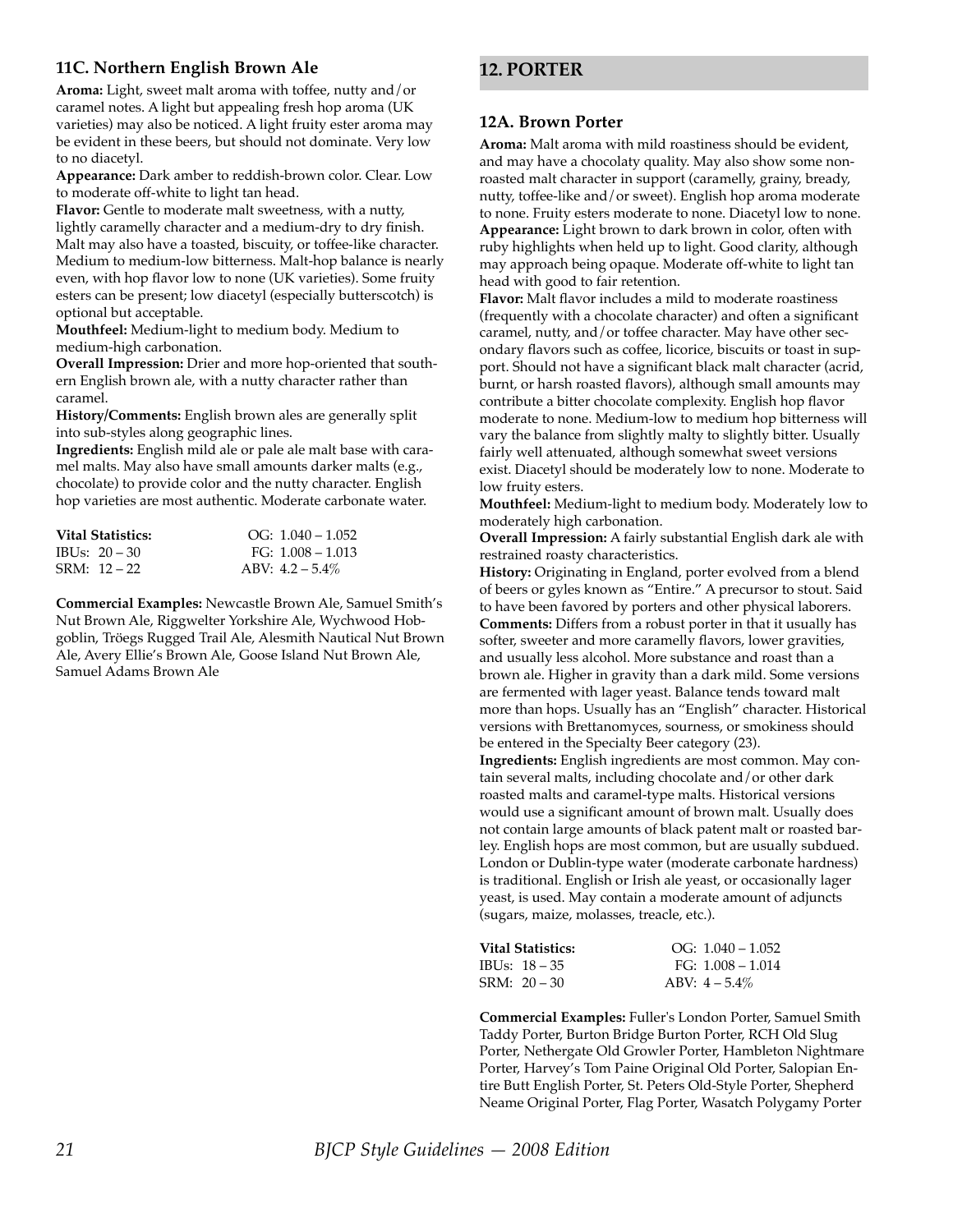#### <span id="page-28-0"></span>**12B. Robust Porter**

**Aroma:** Roasty aroma (often with a lightly burnt, black malt character) should be noticeable and may be moderately strong. Optionally may also show some additional malt character in support (grainy, bready, toffee-like, caramelly, chocolate, coffee, rich, and/or sweet). Hop aroma low to high (US or UK varieties). Some American versions may be dry-hopped. Fruity esters are moderate to none. Diacetyl low to none.

**Appearance:** Medium brown to very dark brown, often with ruby- or garnet-like highlights. Can approach black in color. Clarity may be difficult to discern in such a dark beer, but when not opaque will be clear (particularly when held up to the light). Full, tan-colored head with moderately good head retention.

**Flavor:** Moderately strong malt flavor usually features a lightly burnt, black malt character (and sometimes chocolate and/or coffee flavors) with a bit of roasty dryness in the finish. Overall flavor may finish from dry to medium-sweet, depending on grist composition, hop bittering level, and attenuation. May have a sharp character from dark roasted grains, although should not be overly acrid, burnt or harsh. Medium to high bitterness, which can be accentuated by the roasted malt. Hop flavor can vary from low to moderately high (US or UK varieties, typically), and balances the roasted malt flavors. Diacetyl low to none. Fruity esters moderate to none. **Mouthfeel:** Medium to medium-full body. Moderately low to moderately high carbonation. Stronger versions may have a slight alcohol warmth. May have a slight astringency from roasted grains, although this character should not be strong. **Overall Impression:** A substantial, malty dark ale with a complex and flavorful roasty character.

**History:** Stronger, hoppier and/or roastier version of porter designed as either a historical throwback or an American interpretation of the style. Traditional versions will have a more subtle hop character (often English), while modern versions may be considerably more aggressive. Both types are equally valid.

**Comments:** Although a rather broad style open to brewer interpretation, it may be distinguished from Stout as lacking a strong roasted barley character. It differs from a brown porter in that a black patent or roasted grain character is usually present, and it can be stronger in alcohol. Roast intensity and malt flavors can also vary significantly. May or may not have a strong hop character, and may or may not have significant fermentation by-products; thus may seem to have an "American" or "English" character.

**Ingredients:** May contain several malts, prominently dark roasted malts and grains, which often include black patent malt (chocolate malt and/or roasted barley may also be used in some versions). Hops are used for bittering, flavor and/or aroma, and are frequently UK or US varieties. Water with moderate to high carbonate hardness is typical. Ale yeast can either be clean US versions or characterful English varieties.

| <b>Vital Statistics:</b> |  | $OG: 1.048 - 1.065$ |  |
|--------------------------|--|---------------------|--|
| IBUs: 25 – 50            |  | $FG: 1.012 - 1.016$ |  |
| SRM: 22–35               |  | ABV: $4.8 - 6.5\%$  |  |
|                          |  |                     |  |

**Commercial Examples:** Great Lakes Edmund Fitzgerald Porter, Meantime London Porter, Anchor Porter, Smuttynose Robust Porter, Sierra Nevada Porter, Deschutes Black Butte Porter, Boulevard Bully! Porter, Rogue Mocha Porter, Avery New World Porter, Bell's Porter, Great Divide Saint Bridget's Porter

#### <span id="page-28-1"></span>**12C. Baltic Porter**

**Aroma:** Rich malty sweetness often containing caramel, toffee, nutty to deep toast, and/or licorice notes. Complex alcohol and ester profile of moderate strength, and reminiscent of plums, prunes, raisins, cherries or currants, occasionally with a vinous Port-like quality. Some darker malt character that is deep chocolate, coffee or molasses but never burnt. No hops. No sourness. Very smooth.

**Appearance:** Dark reddish copper to opaque dark brown (not black). Thick, persistent tan-colored head. Clear, although darker versions can be opaque.

**Flavor:** As with aroma, has a rich malty sweetness with a complex blend of deep malt, dried fruit esters, and alcohol. Has a prominent yet smooth schwarzbier-like roasted flavor that stops short of burnt. Mouth-filling and very smooth. Clean lager character; no diacetyl. Starts sweet but darker malt flavors quickly dominates and persists through finish. Just a touch dry with a hint of roast coffee or licorice in the finish. Malt can have a caramel, toffee, nutty, molasses and/or licorice complexity. Light hints of black currant and dark fruits. Medium-low to medium bitterness from malt and hops, just to provide balance. Hop flavor from slightly spicy hops (Lublin or Saaz types) ranges from none to medium-low.

**Mouthfeel:** Generally quite full-bodied and smooth, with a well-aged alcohol warmth (although the rarer lower gravity Carnegie-style versions will have a medium body and less warmth). Medium to medium-high carbonation, making it seem even more mouth-filling. Not heavy on the tongue due to carbonation level. Most versions are in the 7-8.5% ABV range.

**Overall Impression:** A Baltic Porter often has the malt flavors reminiscent of an English brown porter and the restrained roast of a schwarzbier, but with a higher OG and alcohol content than either. Very complex, with multi-layered flavors. **History:** Traditional beer from countries bordering the Baltic Sea. Derived from English porters but influenced by Russian Imperial Stouts.

**Comments:** May also be described as an Imperial Porter, although heavily roasted or hopped versions should be entered as either Imperial Stouts (13F) or Specialty Beers (23). **Ingredients:** Generally lager yeast (cold fermented if using ale yeast). Debittered chocolate or black malt. Munich or Vienna base malt. Continental hops. May contain crystal malts and/or adjuncts. Brown or amber malt common in historical recipes.

| Vital Statistics: | $OG: 1.060 - 1.090$ |
|-------------------|---------------------|
| IBUs: 20 – 40     | $FG: 1.016 - 1.024$ |
| SRM: 17–30        | ABV: $5.5 - 9.5\%$  |

**Commercial Examples:** Sinebrychoff Porter (Finland), Okocim Porter (Poland), Zywiec Porter (Poland), Baltika #6 Porter (Russia), Carnegie Stark Porter (Sweden), Aldaris Porteris (Latvia), Utenos Porter (Lithuania), Stepan Razin Porter (Russia), Nøgne ø porter (Norway), Neuzeller Kloster-Bräu Neuzeller Porter (Germany), Southampton Imperial Baltic Porter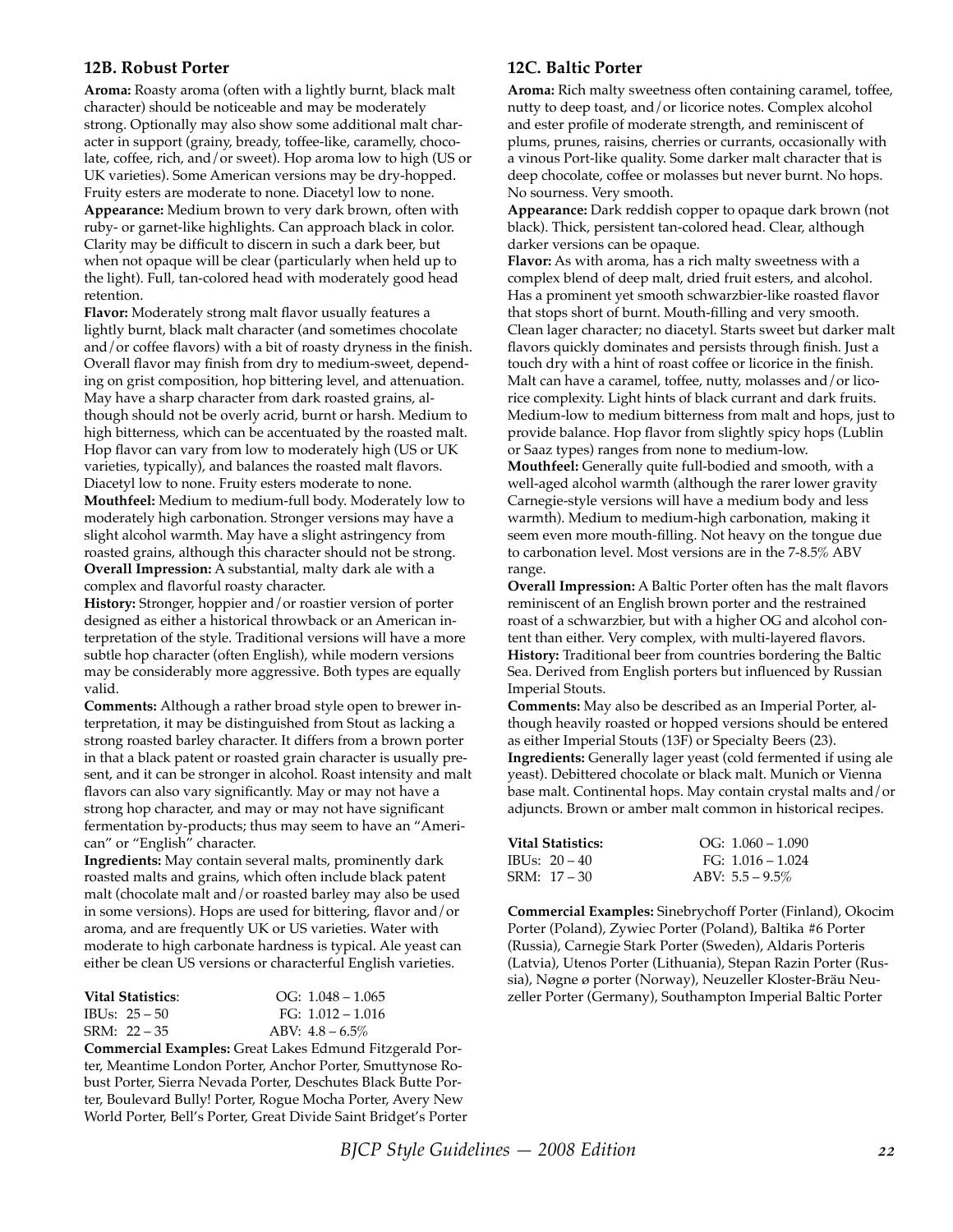#### <span id="page-29-1"></span><span id="page-29-0"></span>**13A. Dry Stout**

**Aroma:** Coffee-like roasted barley and roasted malt aromas are prominent; may have slight chocolate, cocoa and/or grainy secondary notes. Esters medium-low to none. No diacetyl. Hop aroma low to none.

**Appearance:** Jet black to deep brown with garnet highlights in color. Can be opaque (if not, it should be clear). A thick, creamy, long-lasting, tan- to brown-colored head is characteristic.

**Flavor:** Moderate roasted, grainy sharpness, optionally with light to moderate acidic sourness, and medium to high hop bitterness. Dry, coffee-like finish from roasted grains. May have a bittersweet or unsweetened chocolate character in the palate, lasting into the finish. Balancing factors may include some creaminess, medium-low to no fruitiness, and medium to no hop flavor. No diacetyl.

**Mouthfeel:** Medium-light to medium-full body, with a creamy character. Low to moderate carbonation. For the high hop bitterness and significant proportion of dark grains present, this beer is remarkably smooth. The perception of body can be affected by the overall gravity with smaller beers being lighter in body. May have a light astringency from the roasted grains, although harshness is undesirable.

**Overall Impression:** A very dark, roasty, bitter, creamy ale. **History:** The style evolved from attempts to capitalize on the success of London porters, but originally reflected a fuller, creamier, more "stout" body and strength. When a brewery offered a stout and a porter, the stout was always the stronger beer (it was originally called a "Stout Porter"). Modern versions are brewed from a lower OG and no longer reflect a higher strength than porters.

**Comments:** This is the draught version of what is otherwise known as Irish stout or Irish dry stout. Bottled versions are typically brewed from a significantly higher OG and may be designated as foreign extra stouts (if sufficiently strong). While most commercial versions rely primarily on roasted barley as the dark grain, others use chocolate malt, black malt or combinations of the three. The level of bitterness is somewhat variable, as is the roasted character and the dryness of the finish; allow for interpretation by brewers.

**Ingredients:** The dryness comes from the use of roasted unmalted barley in addition to pale malt, moderate to high hop bitterness, and good attenuation. Flaked unmalted barley may also be used to add creaminess. A small percentage (perhaps 3%) of soured beer is sometimes added for complexity (generally by Guinness only). Water typically has moderate carbonate hardness, although high levels will not give the classic dry finish.

| Vital Statistics: | $OG: 1.036 - 1.050$ |
|-------------------|---------------------|
| IBUs: 30 – 45     | $FG: 1.007 - 1.011$ |
| SRM: 25–40        | ABV: $4-5\%$        |

**Commercial Examples:** Guinness Draught Stout (also canned), Murphy's Stout, Beamish Stout, O'Hara's Celtic Stout, Russian River O.V.L. Stout, Three Floyd's Black Sun Stout, Dorothy Goodbody's Wholesome Stout, Orkney Dragonhead Stout, Old Dominion Stout, Goose Island Dublin Stout, Brooklyn Dry Stout

#### <span id="page-29-2"></span>**13B. Sweet Stout**

**Aroma:** Mild roasted grain aroma, sometimes with coffee and/or chocolate notes. An impression of cream-like sweetness often exists. Fruitiness can be low to moderately high. Diacetyl low to none. Hop aroma low to none.

**Appearance:** Very dark brown to black in color. Can be opaque (if not, it should be clear). Creamy tan to brown head. **Flavor:** Dark roasted grains and malts dominate the flavor as in dry stout, and provide coffee and/or chocolate flavors. Hop bitterness is moderate (lower than in dry stout). Medium to high sweetness (often from the addition of lactose) provides a counterpoint to the roasted character and hop bitterness, and lasts into the finish. Low to moderate fruity esters. Diacetyl low to none. The balance between dark grains/malts and sweetness can vary, from quite sweet to moderately dry and somewhat roasty.

**Mouthfeel:** Medium-full to full-bodied and creamy. Low to moderate carbonation. High residual sweetness from unfermented sugars enhances the full-tasting mouthfeel. **Overall Impression:** A very dark, sweet, full-bodied, slightly roasty ale. Often tastes like sweetened espresso.

**History:** An English style of stout. Historically known as "Milk" or "Cream" stouts, legally this designation is no longer permitted in England (but is acceptable elsewhere). The "milk" name is derived from the use of lactose, or milk sugar, as a sweetener.

**Comments:** Gravities are low in England, higher in exported and US products. Variations exist, with the level of residual sweetness, the intensity of the roast character, and the balance between the two being the variables most subject to interpretation.

**Ingredients:** The sweetness in most Sweet Stouts comes from a lower bitterness level than dry stouts and a high percentage of unfermentable dextrins. Lactose, an unfermentable sugar, is frequently added to provide additional residual sweetness. Base of pale malt, and may use roasted barley, black malt, chocolate malt, crystal malt, and adjuncts such as maize or treacle. High carbonate water is common.

| Vital Statistics: | $OG: 1.044 - 1.060$ |
|-------------------|---------------------|
| IBUs: 20–40       | $FG: 1.012 - 1.024$ |
| SRM: 30–40        | $ABV: 4-6%$         |

**Commercial Examples:** Mackeson's XXX Stout, Watney's Cream Stout, Farson's Lacto Stout, St. Peter's Cream Stout, Marston's Oyster Stout, Sheaf Stout, Hitachino Nest Sweet Stout (Lacto), Samuel Adams Cream Stout, Left Hand Milk Stout, Widmer Snowplow Milk Stout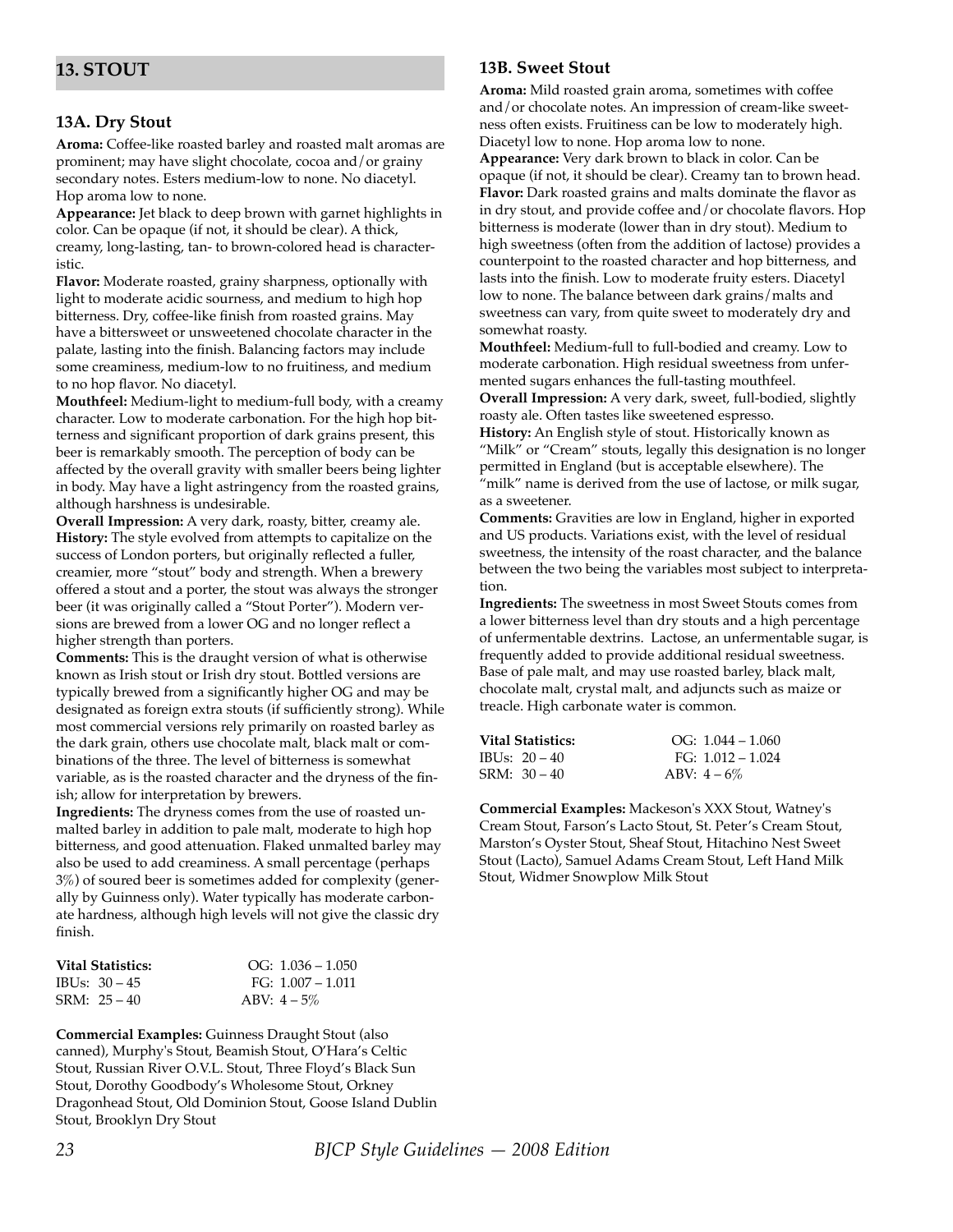#### <span id="page-30-0"></span>**13C. Oatmeal Stout**

**Aroma:** Mild roasted grain aromas, often with a coffee-like character. A light sweetness can imply a coffee-and-cream impression. Fruitiness should be low to medium. Diacetyl medium-low to none. Hop aroma low to none (UK varieties most common). A light oatmeal aroma is optional.

**Appearance:** Medium brown to black in color. Thick, creamy, persistent tan- to brown-colored head. Can be opaque (if not, it should be clear).

**Flavor:** Medium sweet to medium dry palate, with the complexity of oats and dark roasted grains present. Oats can add a nutty, grainy or earthy flavor. Dark grains can combine with malt sweetness to give the impression of milk chocolate or coffee with cream. Medium hop bitterness with the balance toward malt. Diacetyl medium-low to none. Hop flavor medium-low to none.

**Mouthfeel:** Medium-full to full body, smooth, silky, sometimes an almost oily slickness from the oatmeal. Creamy. Medium to medium-high carbonation.

**Overall Impression:** A very dark, full-bodied, roasty, malty ale with a complementary oatmeal flavor.

**History:** An English seasonal variant of sweet stout that is usually less sweet than the original, and relies on oatmeal for body and complexity rather than lactose for body and sweetness.

**Comments:** Generally between sweet and dry stouts in sweetness. Variations exist, from fairly sweet to quite dry. The level of bitterness also varies, as does the oatmeal impression. Light use of oatmeal may give a certain silkiness of body and richness of flavor, while heavy use of oatmeal can be fairly intense in flavor with an almost oily mouthfeel. When judging, allow for differences in interpretation.

**Ingredients:** Pale, caramel and dark roasted malts and grains. Oatmeal (5-10%+) used to enhance fullness of body and complexity of flavor. Hops primarily for bittering. Ale yeast. Water source should have some carbonate hardness.

| <b>Vital Statistics:</b> | $OG: 1.048 - 1.065$ |
|--------------------------|---------------------|
| IBUs: $25-40$            | $FG: 1.010 - 1.018$ |
| $SRM: 22-40$             | ABV: $4.2 - 5.9\%$  |

**Commercial Examples:** Samuel Smith Oatmeal Stout, Young's Oatmeal Stout, McAuslan Oatmeal Stout, Maclay's Oat Malt Stout, Broughton Kinmount Willie Oatmeal Stout, Anderson Valley Barney Flats Oatmeal Stout, Tröegs Oatmeal Stout, New Holland The Poet, Goose Island Oatmeal Stout, Wolaver's Oatmeal Stout

#### <span id="page-30-1"></span>**13D. Foreign Extra Stout**

**Aroma:** Roasted grain aromas moderate to high, and can have coffee, chocolate and/or lightly burnt notes. Fruitiness medium to high. Some versions may have a sweet aroma, or molasses, licorice, dried fruit, and/or vinous aromatics. Stronger versions can have the aroma of alcohol (never sharp, hot, or solventy). Hop aroma low to none. Diacetyl low to none. **Appearance:** Very deep brown to black in color. Clarity usually obscured by deep color (if not opaque, should be clear). Large tan to brown head with good retention. **Flavor:** Tropical versions can be quite sweet without much roast or bitterness, while export versions can be moderately dry (reflecting impression of a scaled-up version of either sweet stout or dry stout). Roasted grain and malt character can be moderate to high, although sharpness of dry stout will not be present in any example. Tropical versions can have high fruity esters, smooth dark grain flavors, and restrained bitterness; they often have a sweet, rum-like quality. Export versions tend to have lower esters, more assertive roast flavors, and higher bitterness. The roasted flavors of either version may taste of coffee, chocolate, or lightly burnt grain. Little to no hop flavor. Very low to no diacetyl.

**Mouthfeel:** Medium-full to full body, often with a smooth, creamy character. May give a warming (but never hot) impression from alcohol presence. Moderate to moderately-high carbonation.

**Overall Impression:** A very dark, moderately strong, roasty ale. Tropical varieties can be quite sweet, while export versions can be drier and fairly robust.

**History:** Originally high-gravity stouts brewed for tropical markets (and hence, sometimes known as "Tropical Stouts"). Some bottled export (i.e., stronger) versions of dry or sweet stout also fit this profile. Guinness Foreign Extra Stout has been made since the early 1800s.

**Comments:** A rather broad class of stouts, these can be either fruity and sweet, dry and bitter, or even tinged with Brettanomyces (e.g., Guinness Foreign Extra Stout; this type of beer is best entered as a Specialty Beer – Category 23). Think of the style as either a scaled-up dry and/or sweet stout, or a scaled-down Imperial stout without the late hops. Highly bitter and hoppy versions are best entered as American-style Stouts (13E).

**Ingredients:** Similar to dry or sweet stout, but with more gravity. Pale and dark roasted malts and grains. Hops mostly for bitterness. May use adjuncts and sugar to boost gravity. Ale yeast (although some tropical stouts are brewed with lager yeast).

| Vital Statistics: | $OG: 1.056 - 1.075$ |
|-------------------|---------------------|
| IBUs: 30 – 70     | $FG: 1.010 - 1.018$ |
| SRM: 30 – 40      | ABV: $5.5 - 8\%$    |

**Commercial Examples: Tropical-Type:** Lion Stout (Sri Lanka), Dragon Stout (Jamaica), ABC Stout (Singapore), Royal Extra "The Lion Stout" (Trinidad), Jamaica Stout (Jamaica), **Export-Type:** Freeminer Deep Shaft Stout, Guinness Foreign Extra Stout (bottled, not sold in the US), Ridgeway of Oxfordshire Foreign Extra Stout, Coopers Best Extra Stout, Elysian Dragonstooth Stout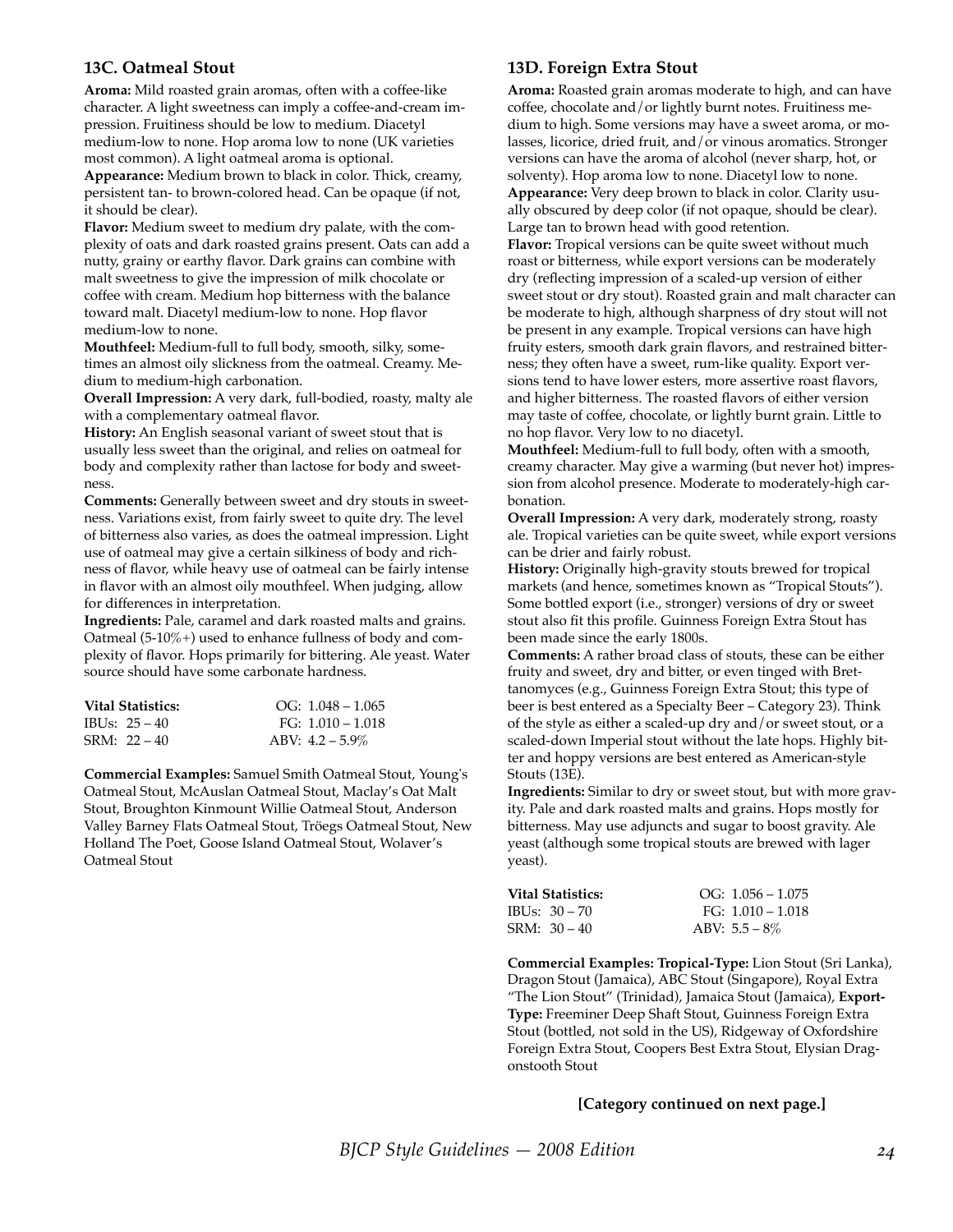#### <span id="page-31-0"></span>**13E. American Stout**

**Aroma:** Moderate to strong aroma of roasted malts, often having a roasted coffee or dark chocolate quality. Burnt or charcoal aromas are low to none. Medium to very low hop aroma, often with a citrusy or resiny American hop character. Esters are optional, but can be present up to medium intensity. Light alcohol-derived aromatics are also optional. No diacetyl. **Appearance:** Generally a jet black color, although some may

appear very dark brown. Large, persistent head of light tan to light brown in color. Usually opaque.

**Flavor:** Moderate to very high roasted malt flavors, often tasting of coffee, roasted coffee beans, dark or bittersweet chocolate. May have a slightly burnt coffee ground flavor, but this character should not be prominent if present. Low to medium malt sweetness, often with rich chocolate or caramel flavors. Medium to high bitterness. Hop flavor can be low to high, and generally reflects citrusy or resiny American varieties. Light esters may be present but are not required. Medium to dry finish, occasionally with a light burnt quality. Alcohol flavors can be present up to medium levels, but smooth. No diacetyl. **Mouthfeel:** Medium to full body. Can be somewhat creamy, particularly if a small amount of oats have been used to enhance mouthfeel. Can have a bit of roast-derived astringency, but this character should not be excessive. Medium-high to high carbonation. Light to moderately strong alcohol warmth, but smooth and not excessively hot.

**Overall Impression:** A hoppy, bitter, strongly roasted Foreignstyle Stout (of the export variety).

**Comments:** Breweries express individuality through varying the roasted malt profile, malt sweetness and flavor, and the amount of finishing hops used. Generally has bolder roasted malt flavors and hopping than other traditional stouts (except Imperial Stouts).

**Ingredients:** Common American base malts and yeast. Varied use of dark and roasted malts, as well as caramel-type malts. Adjuncts such as oatmeal may be present in low quantities. American hop varieties.

| <b>Vital Statistics:</b> | $OG: 1.050 - 1.075$ |
|--------------------------|---------------------|
| IBUs: $35 - 75$          | $FG: 1.010 - 1.022$ |
| $SRM: 30 - 40$           | ABV: $5 - 7\%$      |

**Commercial Examples:** Rogue Shakespeare Stout, Deschutes Obsidian Stout, Sierra Nevada Stout, North Coast Old No. 38, Bar Harbor Cadillac Mountain Stout, Avery Out of Bounds Stout, Lost Coast 8 Ball Stout, Mad River Steelhead Extra Stout

#### <span id="page-31-1"></span>**13F. Russian Imperial Stout**

**Aroma:** Rich and complex, with variable amounts of roasted grains, maltiness, fruity esters, hops, and alcohol. The roasted malt character can take on coffee, dark chocolate, or slightly burnt tones and can be light to moderately strong. The malt aroma can be subtle to rich and barleywine-like, depending on the gravity and grain bill. May optionally show a slight specialty malt character (e.g., caramel), but this should only add complexity and not dominate. Fruity esters may be low to moderately strong, and may take on a complex, dark fruit (e.g., plums, prunes, raisins) character. Hop aroma can be very low to quite aggressive, and may contain any hop variety. An alcohol character may be present, but shouldn't be sharp, hot or solventy. Aged versions may have a slight vinous or portlike quality, but shouldn't be sour. No diacetyl. The balance can vary with any of the aroma elements taking center stage. Not all possible aromas described need be present; many interpretations are possible. Aging affects the intensity, balance and smoothness of aromatics.

**Appearance:** Color may range from very dark reddish-brown to jet black. Opaque. Deep tan to dark brown head. Generally has a well-formed head, although head retention may be low to moderate. High alcohol and viscosity may be visible in "legs" when beer is swirled in a glass.

**Flavor:** Rich, deep, complex and frequently quite intense, with variable amounts of roasted malt/grains, maltiness, fruity esters, hop bitterness and flavor, and alcohol. Medium to aggressively high bitterness. Medium-low to high hop flavor (any variety). Moderate to aggressively high roasted malt/ grain flavors can suggest bittersweet or unsweetened chocolate, cocoa, and/or strong coffee. A slightly burnt grain, burnt currant or tarry character may be evident. Fruity esters may be low to intense, and can take on a dark fruit character (raisins, plums, or prunes). Malt backbone can be balanced and supportive to rich and barleywine-like, and may optionally show some supporting caramel, bready or toasty flavors. Alcohol strength should be evident, but not hot, sharp, or solventy. No diacetyl. The palate and finish can vary from relatively dry to moderately sweet, usually with some lingering roastiness, hop bitterness and warming character. The balance and intensity of flavors can be affected by aging, with some flavors becoming more subdued over time and some aged, vinous or port-like qualities developing.

**Mouthfeel:** Full to very full-bodied and chewy, with a velvety, luscious texture (although the body may decline with long conditioning). Gentle smooth warmth from alcohol should be present and noticeable. Should not be syrupy and underattenuated. Carbonation may be low to moderate, depending on age and conditioning.

**Overall Impression:** An intensely flavored, big, dark ale. Roasty, fruity, and bittersweet, with a noticeable alcohol presence. Dark fruit flavors meld with roasty, burnt, or almost tarlike sensations. Like a black barleywine with every dimension of flavor coming into play.

**History:** Brewed to high gravity and hopping level in England for export to the Baltic States and Russia. Said to be popular with the Russian Imperial Court. Today is even more popular with American craft brewers, who have extended the style with unique American characteristics.

**Comments:** Variations exist, with English and American interpretations (predictably, the American versions have more bitterness, roasted character, and finishing hops, while the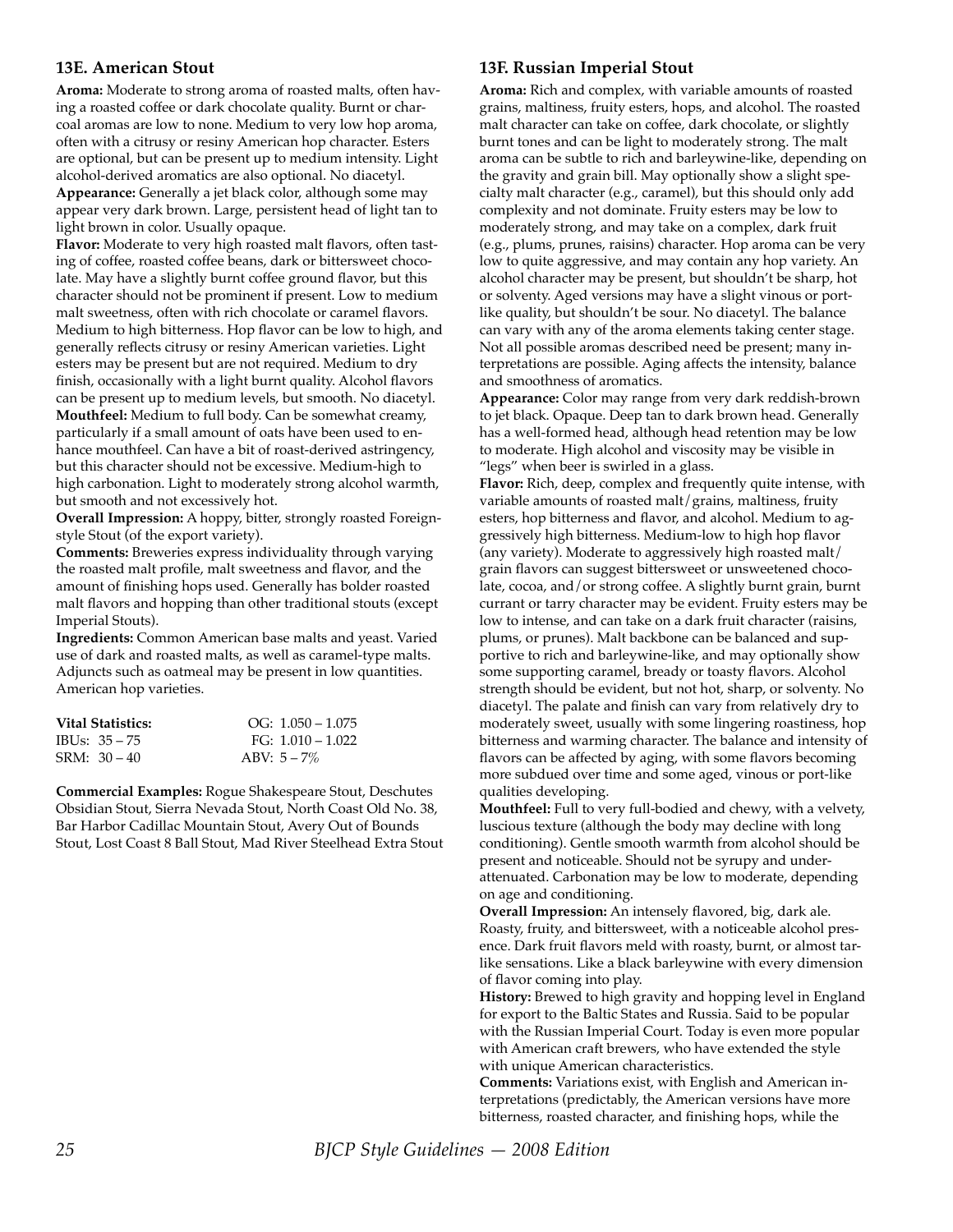English varieties reflect a more complex specialty malt character and a more forward ester profile). The wide range of allowable characteristics allow for maximum brewer creativity. **Ingredients:** Well-modified pale malt, with generous quantities of roasted malts and/or grain. May have a complex grain bill using virtually any variety of malt. Any type of hops may be used. Alkaline water balances the abundance of acidic roasted grain in the grist. American or English ale yeast.

| <b>Vital Statistics:</b> | $OG: 1.075 - 1.115$ |
|--------------------------|---------------------|
| $IBUs: 50-90$            | $FG: 1.018 - 1.030$ |
| $SRM: 30-40$             | $ABV: 8-12\%$       |

**Commercial Examples:** Three Floyd's Dark Lord, Bell's Expedition Stout, North Coast Old Rasputin Imperial Stout, Stone Imperial Stout, Samuel Smith Imperial Stout, Scotch Irish Tsarina Katarina Imperial Stout, Thirsty Dog Siberian Night, Deschutes The Abyss, Great Divide Yeti, Southampton Russian Imperial Stout, Rogue Imperial Stout, Bear Republic Big Bear Black Stout, Great Lakes Blackout Stout, Avery The Czar, Founders Imperial Stout, Victory Storm King, Brooklyn Black Chocolate Stout

#### <span id="page-32-0"></span>**14. INDIA PALE ALE (IPA)**

#### <span id="page-32-1"></span>**14A. English IPA**

**Aroma:** A moderate to moderately high hop aroma of floral, earthy or fruity nature is typical, although the intensity of hop character is usually lower than American versions. A slightly grassy dry-hop aroma is acceptable, but not required. A moderate caramel-like or toasty malt presence is common. Low to moderate fruitiness, either from esters or hops, can be present. Some versions may have a sulfury note, although this character is not mandatory.

**Appearance:** Color ranges from golden amber to light copper, but most are pale to medium amber with an orange-ish tint. Should be clear, although unfiltered dry-hopped versions may be a bit hazy. Good head stand with off-white color should persist.

**Flavor:** Hop flavor is medium to high, with a moderate to assertive hop bitterness. The hop flavor should be similar to the aroma (floral, earthy, fruity, and/or slightly grassy). Malt flavor should be medium-low to medium-high, but should be noticeable, pleasant, and support the hop aspect. The malt should show an English character and be somewhat bready, biscuit-like, toasty, toffee-like and/or caramelly. Despite the substantial hop character typical of these beers, sufficient malt flavor, body and complexity to support the hops will provide the best balance. Very low levels of diacetyl are acceptable, and fruitiness from the fermentation or hops adds to the overall complexity. Finish is medium to dry, and bitterness may linger into the aftertaste but should not be harsh. If high sulfate water is used, a distinctively minerally, dry finish, some sulfur flavor, and a lingering bitterness are usually present. Some clean alcohol flavor can be noted in stronger versions. Oak is inappropriate in this style.

**Mouthfeel:** Smooth, medium-light to medium-bodied mouthfeel without hop-derived astringency, although moderate to medium-high carbonation can combine to render an overall dry sensation in the presence of malt sweetness. Some smooth alcohol warming can and should be sensed in stronger (but not all) versions.

**Overall Impression:** A hoppy, moderately strong pale ale that features characteristics consistent with the use of English malt, hops and yeast. Has less hop character and a more pronounced malt flavor than American versions.

**History:** Brewed to survive the voyage from England to India. The temperature extremes and rolling of the seas resulted in a highly attenuated beer upon arrival. English pale ales were derived from India Pale Ales.

**Comments:** A pale ale brewed to an increased gravity and hop rate. Modern versions of English IPAs generally pale in comparison (pun intended) to their ancestors. The term "IPA" is loosely applied in commercial English beers today, and has been (incorrectly) used in beers below 4% ABV. Generally will have more finish hops and less fruitiness and/or caramel than English pale ales and bitters. Fresher versions will obviously have a more significant finishing hop character.

#### **[continued on next page.]**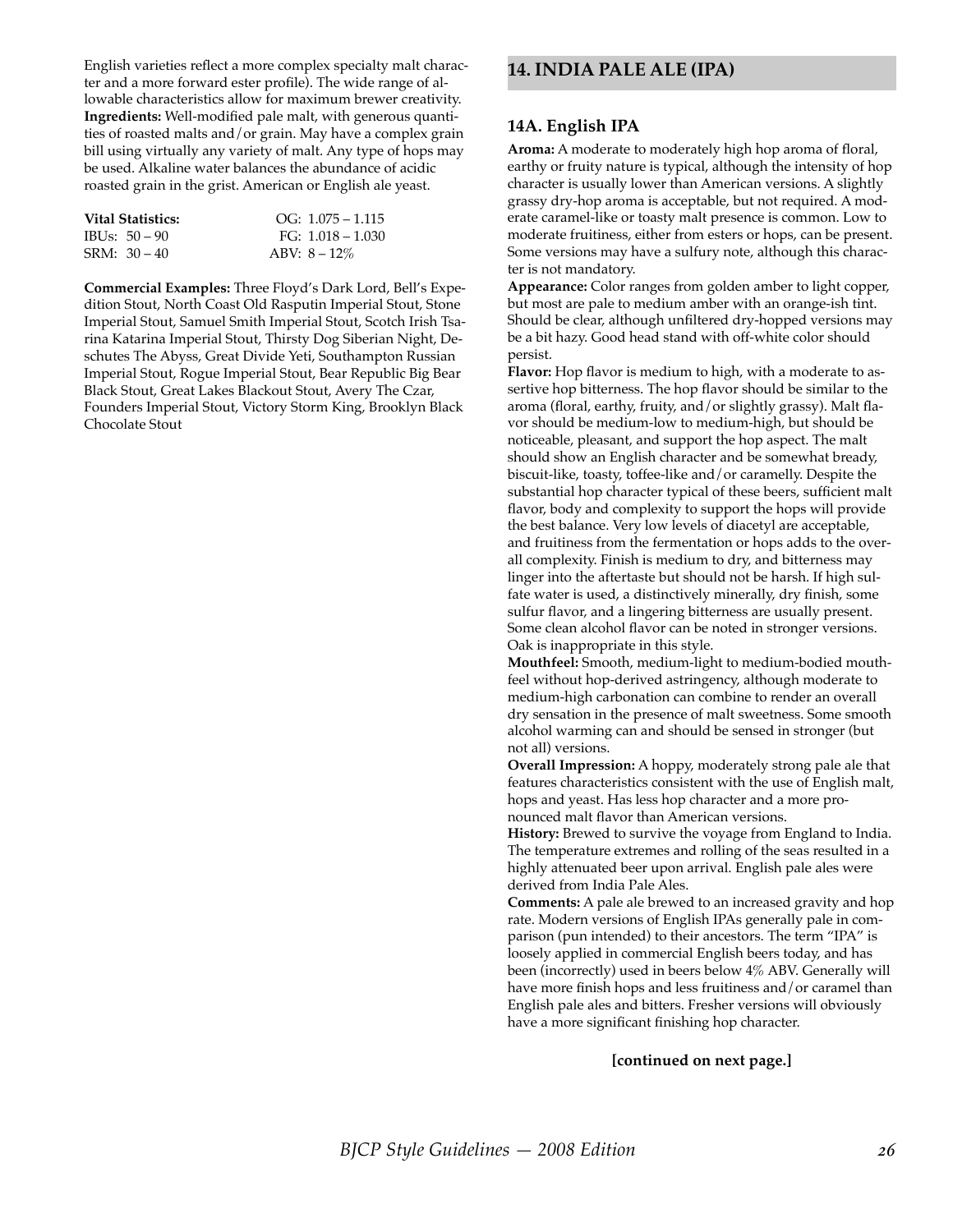**Ingredients:** Pale ale malt (well-modified and suitable for single-temperature infusion mashing); English hops; English yeast that can give a fruity or sulfury/minerally profile. Refined sugar may be used in some versions. High sulfate and low carbonate water is essential to achieving a pleasant hop bitterness in authentic Burton versions, although not all examples will exhibit the strong sulfate character.

| <b>Vital Statistics:</b> | $OG: 1.050 - 1.075$ |
|--------------------------|---------------------|
| $IBUs: 40-60$            | $FG: 1.010 - 1.018$ |
| $SRM: 8-14$              | ABV: $5 - 7.5\%$    |

**Commercial Examples:** Meantime India Pale Ale, Freeminer Trafalgar IPA, Fuller's IPA, Ridgeway Bad Elf, Summit India Pale Ale, Samuel Smith's India Ale, Hampshire Pride of Romsey IPA, Burton Bridge Empire IPA,Middle Ages ImPailed Ale, Goose Island IPA, Brooklyn East India Pale Ale

#### <span id="page-33-0"></span>**14B. American IPA**

**Aroma:** A prominent to intense hop aroma with a citrusy, floral, perfume-like, resinous, piney, and/or fruity character derived from American hops. Many versions are dry hopped and can have an additional grassy aroma, although this is not required. Some clean malty sweetness may be found in the background, but should be at a lower level than in English examples. Fruitiness, either from esters or hops, may also be detected in some versions, although a neutral fermentation character is also acceptable. Some alcohol may be noted. **Appearance:** Color ranges from medium gold to medium reddish copper; some versions can have an orange-ish tint. Should be clear, although unfiltered dry-hopped versions may be a bit hazy. Good head stand with white to off-white color should persist.

**Flavor:** Hop flavor is medium to high, and should reflect an American hop character with citrusy, floral, resinous, piney or fruity aspects. Medium-high to very high hop bitterness, although the malt backbone will support the strong hop character and provide the best balance. Malt flavor should be low to medium, and is generally clean and malty sweet although some caramel or toasty flavors are acceptable at low levels. No diacetyl. Low fruitiness is acceptable but not required. The bitterness may linger into the aftertaste but should not be harsh. Medium-dry to dry finish. Some clean alcohol flavor can be noted in stronger versions. Oak is inappropriate in this style. May be slightly sulfury, but most examples do not exhibit this character.

**Mouthfeel:** Smooth, medium-light to medium-bodied mouthfeel without hop-derived astringency, although moderate to medium-high carbonation can combine to render an overall dry sensation in the presence of malt sweetness. Some smooth alcohol warming can and should be sensed in stronger (but not all) versions. Body is generally less than in English counterparts.

**Overall Impression:** A decidedly hoppy and bitter, moderately strong American pale ale.

**History:** An American version of the historical English style, brewed using American ingredients and attitude. **Ingredients:** Pale ale malt (well-modified and suitable for single-temperature infusion mashing); American hops; American yeast that can give a clean or slightly fruity profile. Generally all-malt, but mashed at lower temperatures for high attenuation. Water character varies from soft to moderately sulfate. Versions with a noticeable Rye character ("RyePA") should be entered in the Specialty category.

| Vital Statistics: | $OG: 1.056 - 1.075$ |
|-------------------|---------------------|
| IBUs: 40 – 70     | $FG: 1.010 - 1.018$ |
| SRM: 6–15         | ABV: $5.5 - 7.5\%$  |

**Commercial Examples:** Bell's Two-Hearted Ale, AleSmith IPA, Russian River Blind Pig IPA, Stone IPA, Three Floyds Alpha King, Great Divide Titan IPA, Bear Republic Racer 5 IPA, Victory Hop Devil, Sierra Nevada Celebration Ale, Anderson Valley Hop Ottin', Dogfish Head 60 Minute IPA, Founder's Centennial IPA, Anchor Liberty Ale, Harpoon IPA, Avery IPA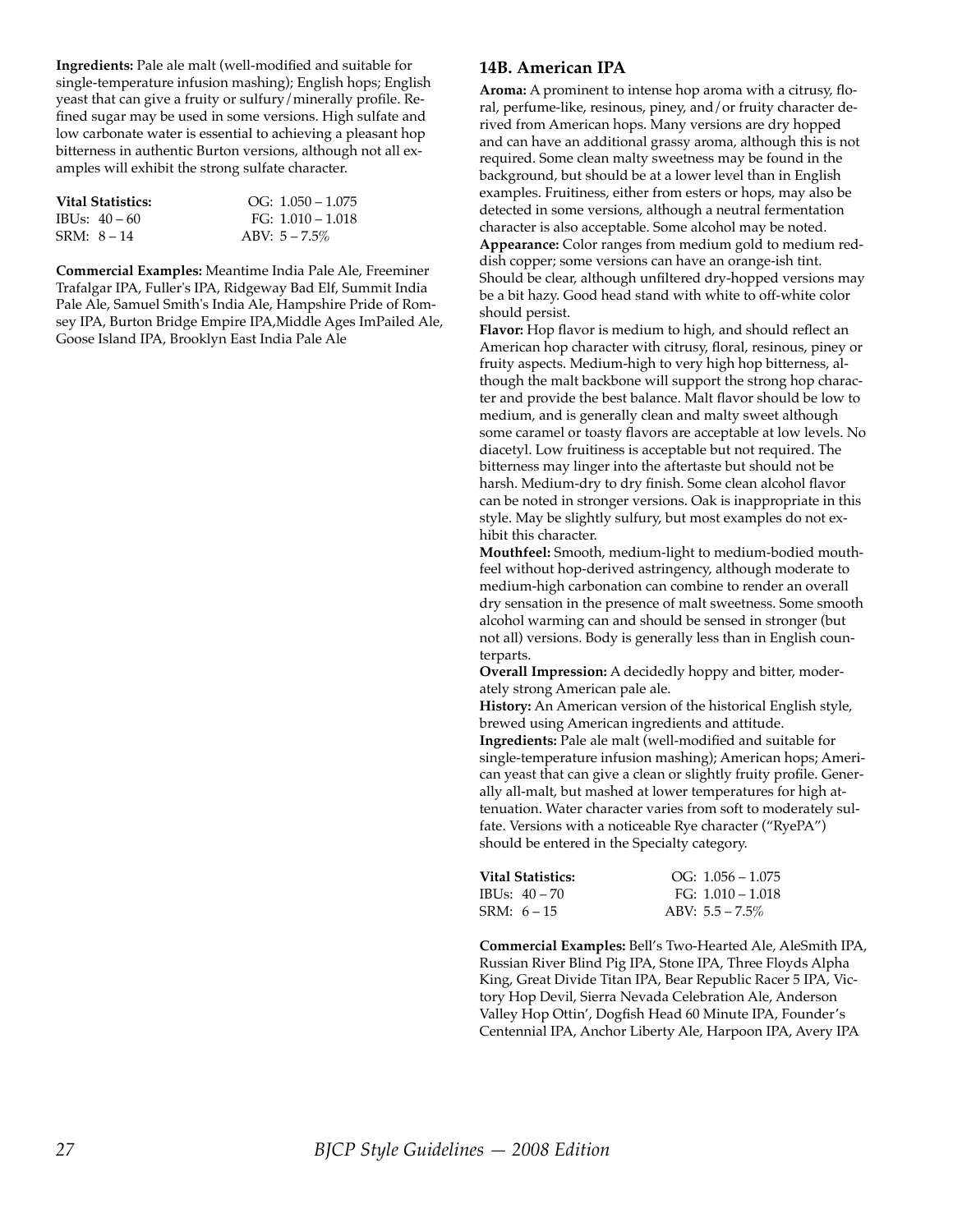#### <span id="page-34-0"></span>**14C. Imperial IPA**

**Aroma:** A prominent to intense hop aroma that can be derived from American, English and/or noble varieties (although a citrusy hop character is almost always present). Most versions are dry hopped and can have an additional resinous or grassy aroma, although this is not absolutely required. Some clean malty sweetness may be found in the background. Fruitiness, either from esters or hops, may also be detected in some versions, although a neutral fermentation character is typical. Some alcohol can usually be noted, but it should not have a "hot" character.

**Appearance:** Color ranges from golden amber to medium reddish copper; some versions can have an orange-ish tint. Should be clear, although unfiltered dry-hopped versions may be a bit hazy. Good head stand with off-white color should persist.

**Flavor:** Hop flavor is strong and complex, and can reflect the use of American, English and/or noble hop varieties. High to absurdly high hop bitterness, although the malt backbone will generally support the strong hop character and provide the best balance. Malt flavor should be low to medium, and is generally clean and malty although some caramel or toasty flavors are acceptable at low levels. No diacetyl. Low fruitiness is acceptable but not required. A long, lingering bitterness is usually present in the aftertaste but should not be harsh. Medium-dry to dry finish. A clean, smooth alcohol flavor is usually present. Oak is inappropriate in this style. May be slightly sulfury, but most examples do not exhibit this character.

**Mouthfeel:** Smooth, medium-light to medium body. No harsh hop-derived astringency, although moderate to medium-high carbonation can combine to render an overall dry sensation in the presence of malt sweetness. Smooth alcohol warming. **Overall Impression:** An intensely hoppy, very strong pale ale without the big maltiness and/or deeper malt flavors of an American barleywine. Strongly hopped, but clean, lacking harshness, and a tribute to historical IPAs. Drinkability is an important characteristic; this should not be a heavy, sipping beer. It should also not have much residual sweetness or a heavy character grain profile.

**History:** A recent American innovation reflecting the trend of American craft brewers "pushing the envelope" to satisfy the need of hop aficionados for increasingly intense products. The adjective "Imperial" is arbitrary and simply implies a stronger version of an IPA; "double," "extra," "extreme," or any other variety of adjectives would be equally valid.

**Comments:** Bigger than either an English or American IPA in both alcohol strength and overall hop level (bittering and finish). Less malty, lower body, less rich and a greater overall hop intensity than an American Barleywine. Typically not as high in gravity/alcohol as a barleywine, since high alcohol and malt tend to limit drinkability. A showcase for hops. **Ingredients:** Pale ale malt (well-modified and suitable for single-temperature infusion mashing); can use a complex variety of hops (English, American, noble). American yeast that can give a clean or slightly fruity profile. Generally all-malt, but mashed at lower temperatures for high attenuation. Water character varies from soft to moderately sulfate.

| <b>Vital Statistics:</b> | $OG: 1.070 - 1.090$ |
|--------------------------|---------------------|
| $IBUs: 60-120$           | $FG: 1.010 - 1.020$ |
| SRM: 8-15                | ABV: $7.5 - 10\%$   |

**Commercial Examples:** Russian River Pliny the Elder, Three Floyd's Dreadnaught, Avery Majaraja, Bell's Hop Slam, Stone Ruination IPA, Great Divide Hercules Double IPA, Surly Furious, Rogue I2PA, Moylan's Hopsickle Imperial India Pale Ale, Stoudt's Double IPA, Dogfish Head 90-minute IPA, Victory Hop Wallop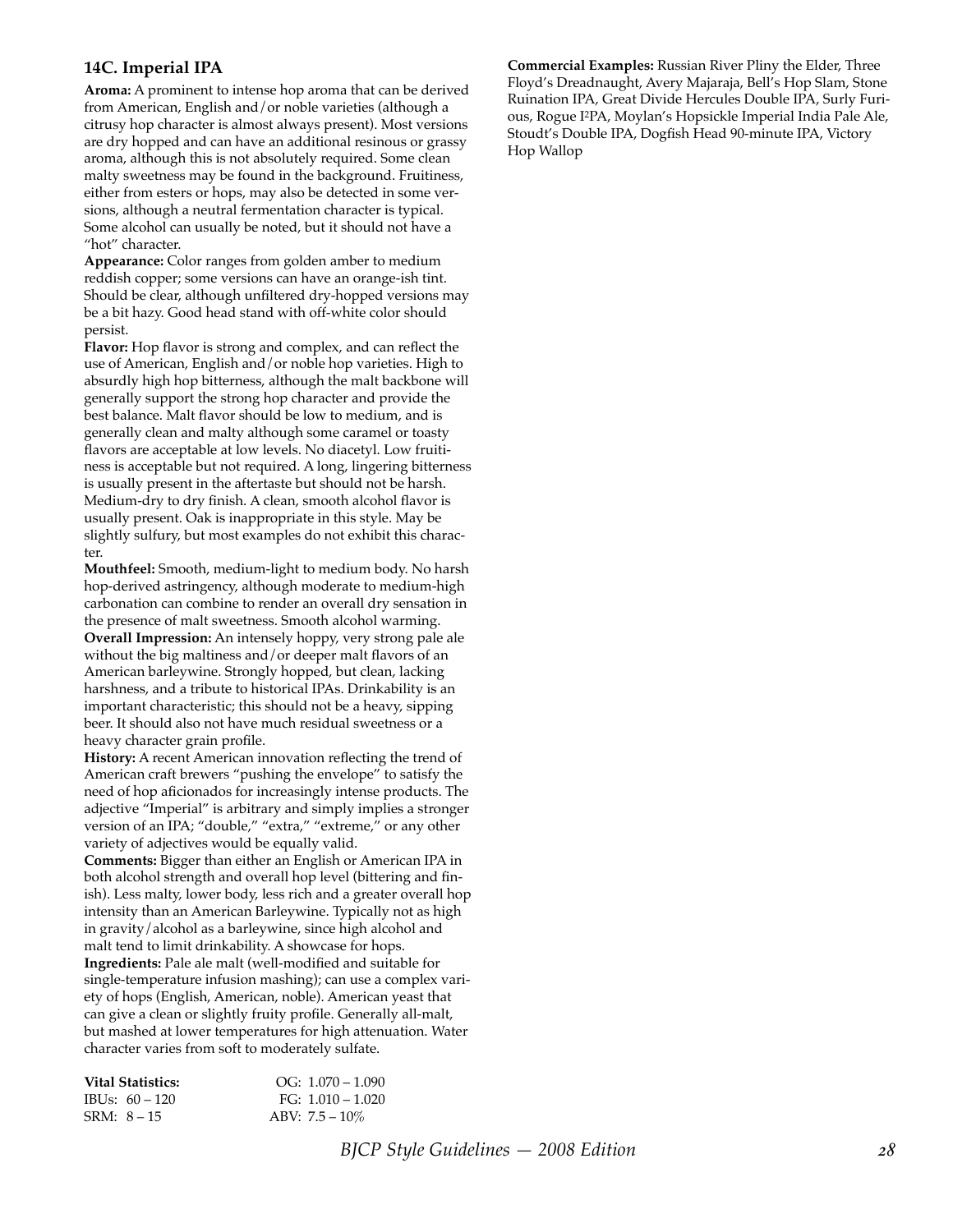#### <span id="page-35-0"></span>**15. GERMAN WHEAT AND RYE BEER**

#### <span id="page-35-1"></span>**15A. Weizen/Weissbier**

**Aroma:** Moderate to strong phenols (usually clove) and fruity esters (usually banana). The balance and intensity of the phenol and ester components can vary but the best examples are reasonably balanced and fairly prominent. Noble hop character ranges from low to none. A light to moderate wheat aroma (which might be perceived as bready or grainy) may be present but other malt characteristics should not. No diacetyl or DMS. Optional, but acceptable, aromatics can include a light, citrusy tartness, a light to moderate vanilla character, and/or a low bubblegum aroma. None of these optional characteristics should be high or dominant, but often can add to the complexity and balance.

**Appearance:** Pale straw to very dark gold in color. A very thick, moussy, long-lasting white head is characteristic. The high protein content of wheat impairs clarity in an unfiltered beer, although the level of haze is somewhat variable. A beer "mit hefe" is also cloudy from suspended yeast sediment (which should be roused before drinking). The filtered Krystal version has no yeast and is brilliantly clear.

**Flavor:** Low to moderately strong banana and clove flavor. The balance and intensity of the phenol and ester components can vary but the best examples are reasonably balanced and fairly prominent. Optionally, a very light to moderate vanilla character and/or low bubblegum notes can accentuate the banana flavor, sweetness and roundness; neither should be dominant if present. The soft, somewhat bready or grainy flavor of wheat is complementary, as is a slightly sweet Pils malt character. Hop flavor is very low to none, and hop bitterness is very low to moderately low. A tart, citrusy character from yeast and high carbonation is often present. Well rounded, flavorful palate with a relatively dry finish. No diacetyl or DMS.

**Mouthfeel:** Medium-light to medium body; never heavy. Suspended yeast may increase the perception of body. The texture of wheat imparts the sensation of a fluffy, creamy fullness that may progress to a light, spritzy finish aided by high carbonation. Always effervescent.

**Overall Impression:** A pale, spicy, fruity, refreshing wheatbased ale.

**History:** A traditional wheat-based ale originating in Southern Germany that is a specialty for summer consumption, but generally produced year-round.

**Comments:** These are refreshing, fast-maturing beers that are lightly hopped and show a unique banana-and-clove yeast character. These beers often don't age well and are best enjoyed while young and fresh. The version "mit hefe" is served with yeast sediment stirred in; the krystal version is filtered for excellent clarity. Bottles with yeast are traditionally swirled or gently rolled prior to serving. The character of a krystal weizen is generally fruitier and less phenolic than that of the hefe-weizen.

**Ingredients:** By German law, at least 50% of the grist must be malted wheat, although some versions use up to 70%; the remainder is Pilsner malt. A traditional decoction mash gives the appropriate body without cloying sweetness. Weizen ale yeasts produce the typical spicy and fruity character, although extreme fermentation temperatures can affect the balance and

produce off-flavors. A small amount of noble hops are used only for bitterness.

#### **Vital Statistics:** OG: 1.044 – 1.052

IBUs: 8 – 15 FG: 1.010 – 1.014

ABV:  $4.3 - 5.6%$ 

**Commercial Examples:** Weihenstephaner Hefeweissbier, Schneider Weisse Weizenhell, Paulaner Hefe-Weizen, Hacker-Pschorr Weisse, Plank Bavarian Hefeweizen, Ayinger Bräu Weisse, Ettaler Weissbier Hell, Franziskaner Hefe-Weisse, Andechser Weissbier Hefetrüb, Kapuziner Weissbier, Erdinger Weissbier, Penn Weizen, Barrelhouse Hocking Hills Hefe-Weizen, Eisenbahn Weizenbier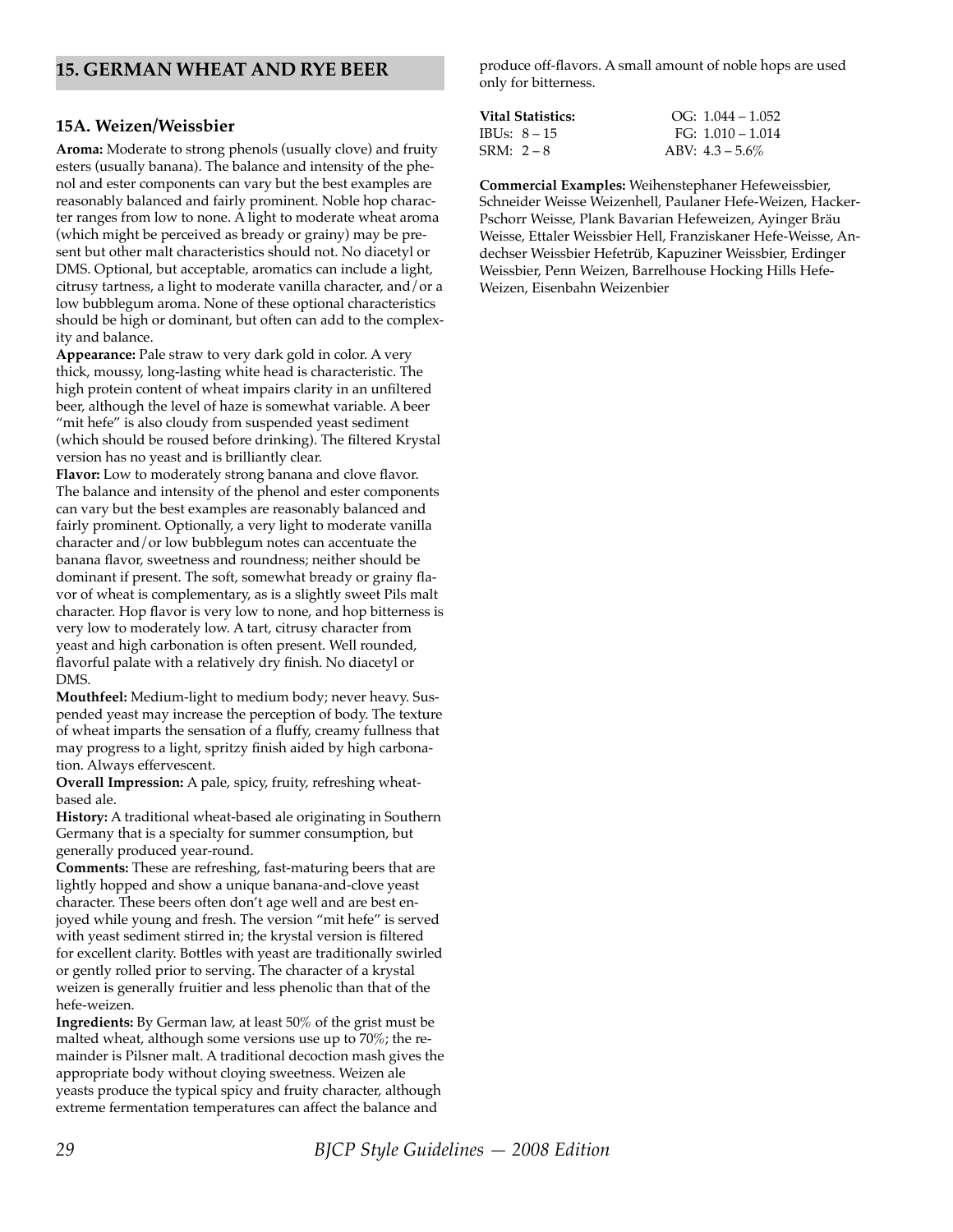### **15B. Dunkelweizen**

**Aroma:** Moderate to strong phenols (usually clove) and fruity esters (usually banana). The balance and intensity of the phenol and ester components can vary but the best examples are reasonably balanced and fairly prominent. Optionally, a low to moderate vanilla character and/or low bubblegum notes may be present, but should not dominate. Noble hop character ranges from low to none. A light to moderate wheat aroma (which might be perceived as bready or grainy) may be present and is often accompanied by a caramel, bread crust, or richer malt aroma (e.g., from Vienna and/or Munich malt). Any malt character is supportive and does not overpower the yeast character. No diacetyl or DMS. A light tartness is optional but acceptable.

**Appearance:** Light copper to mahogany brown in color. A very thick, moussy, long-lasting off-white head is characteristic. The high protein content of wheat impairs clarity in this traditionally unfiltered style, although the level of haze is somewhat variable. The suspended yeast sediment (which should be roused before drinking) also contributes to the cloudiness.

**Flavor:** Low to moderately strong banana and clove flavor. The balance and intensity of the phenol and ester components can vary but the best examples are reasonably balanced and fairly prominent. Optionally, a very light to moderate vanilla character and/or low bubblegum notes can accentuate the banana flavor, sweetness and roundness; neither should be dominant if present. The soft, somewhat bready or grainy flavor of wheat is complementary, as is a richer caramel and/or melanoidin character from Munich and/or Vienna malt. The malty richness can be low to medium-high, but shouldn't overpower the yeast character. A roasted malt character is inappropriate. Hop flavor is very low to none, and hop bitterness is very low to low. A tart, citrusy character from yeast and high carbonation is sometimes present, but typically muted. Well rounded, flavorful, often somewhat sweet palate with a relatively dry finish. No diacetyl or DMS.

**Mouthfeel:** Medium-light to medium-full body. The texture of wheat as well as yeast in suspension imparts the sensation of a fluffy, creamy fullness that may progress to a lighter finish, aided by moderate to high carbonation. The presence of Munich and/or Vienna malts also provide an additional sense of richness and fullness. Effervescent.

**Overall Impression:** A moderately dark, spicy, fruity, malty, refreshing wheat-based ale. Reflecting the best yeast and wheat character of a hefeweizen blended with the malty richness of a Munich dunkel.

**History:** Old-fashioned Bavarian wheat beer was often dark. In the 1950s and 1960s, wheat beers did not have a youthful image, since most older people drank them for their healthgiving qualities. Today, the lighter hefeweizen is more common.

**Comments:** The presence of Munich and/or Vienna-type barley malts gives this style a deep, rich barley malt character not found in a hefeweizen. Bottles with yeast are traditionally swirled or gently rolled prior to serving.

**Ingredients:** By German law, at least 50% of the grist must be malted wheat, although some versions use up to 70%; the remainder is usually Munich and/or Vienna malt. A traditional decoction mash gives the appropriate body without cloying sweetness. Weizen ale yeasts produce the typical spicy and fruity character, although extreme fermentation temperatures can affect the balance and produce off-flavors. A small amount of noble hops are used only for bitterness.

| $OG: 1.044 - 1.056$ |
|---------------------|
| FG: 1.010 – 1.014   |
| ABV: $4.3 - 5.6\%$  |
|                     |

**Commercial Examples:** Weihenstephaner Hefeweissbier Dunkel, Ayinger Ur-Weisse, Franziskaner Dunkel Hefe-Weisse, Schneider Weisse (Original), Ettaler Weissbier Dunkel, Hacker-Pschorr Weisse Dark, Tucher Dunkles Hefe Weizen, Edelweiss Dunkel Weissbier, Erdinger Weissbier Dunkel, Kapuziner Weissbier Schwarz

#### **[Category continued on next page.]**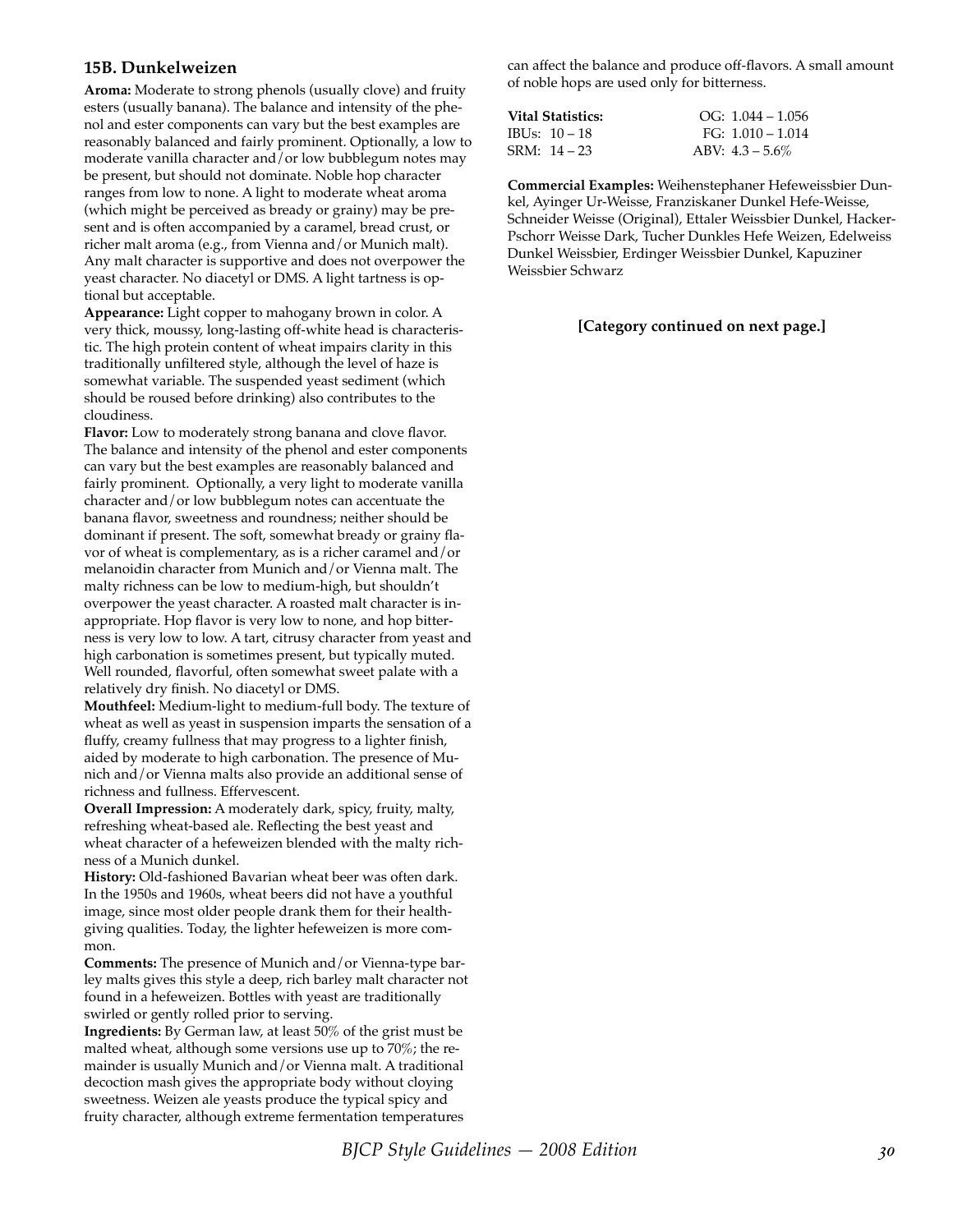# **15C. Weizenbock**

**Aroma:** Rich, bock-like melanoidins and bready malt combined with a powerful aroma of dark fruit (plums, prunes, raisins or grapes). Moderate to strong phenols (most commonly vanilla and/or clove) add complexity, and some banana esters may also be present. A moderate aroma of alcohol is common, although never solventy. No hop aroma, diacetyl or DMS.

**Appearance:** Dark amber to dark, ruby brown in color. A very thick, moussy, long-lasting light tan head is characteristic. The high protein content of wheat impairs clarity in this traditionally unfiltered style, although the level of haze is somewhat variable. The suspended yeast sediment (which should be roused before drinking) also contributes to the cloudiness. **Flavor:** A complex marriage of rich, bock-like melanoidins, dark fruit, spicy clove-like phenols, light banana and/or vanilla, and a moderate wheat flavor. The malty, bready flavor of wheat is further enhanced by the copious use of Munich and/ or Vienna malts. May have a slightly sweet palate, and a light chocolate character is sometimes found (although a roasted character is inappropriate). A faintly tart character may optionally be present. Hop flavor is absent, and hop bitterness is low. The wheat, malt, and yeast character dominate the palate, and the alcohol helps balance the finish. Well-aged examples may show some sherry-like oxidation as a point of complexity. No diacetyl or DMS.

**Mouthfeel:** Medium-full to full body. A creamy sensation is typical, as is the warming sensation of substantial alcohol content. The presence of Munich and/or Vienna malts also provide an additional sense of richness and fullness. Moderate to high carbonation. Never hot or solventy.

**Overall Impression:** A strong, malty, fruity, wheat-based ale combining the best flavors of a dunkelweizen and the rich strength and body of a bock.

**History:** Aventinus, the world's oldest top-fermented wheat doppelbock, was created in 1907 at the Weisse Brauhaus in Munich using the 'Méthode Champenoise' with fresh yeast sediment on the bottom. It was Schneider's creative response to bottom-fermenting doppelbocks that developed a strong following during these times.

**Comments:** A dunkel-weizen beer brewed to bock or doppelbock strength. Now also made in the Eisbock style as a specialty beer. Bottles may be gently rolled or swirled prior to serving to rouse the yeast.

**Ingredients:** A high percentage of malted wheat is used (by German law must be at least 50%, although it may contain up to 70%), with the remainder being Munich- and/or Viennatype barley malts. A traditional decoction mash gives the appropriate body without cloying sweetness. Weizen ale yeasts produce the typical spicy and fruity character. Too warm or too cold fermentation will cause the phenols and esters to be out of balance and may create off-flavors. A small amount of noble hops are used only for bitterness.

| Vital Statistics: | $OG: 1.064 - 1.090$ |
|-------------------|---------------------|
| IBUs: 15 – 30     | $FG: 1.015 - 1.022$ |
| SRM: 12 – 25      | ABV: $6.5 - 8.0\%$  |

**Commercial Examples:** Schneider Aventinus, Schneider Aventinus Eisbock, Plank Bavarian Dunkler Weizenbock, Plank Bavarian Heller Weizenbock, AleSmith Weizenbock, Erdinger Pikantus, Mahr's Der Weisse Bock, Victory Moonglow Weizenbock, High Point Ramstein Winter Wheat, Capital Weizen Doppelbock, Eisenbahn Vigorosa

# **15D. Roggenbier (German Rye Beer)**

**Aroma:** Light to moderate spicy rye aroma intermingled with light to moderate weizen yeast aromatics (spicy clove and fruity esters, either banana or citrus). Light noble hops are acceptable. Can have a somewhat acidic aroma from rye and yeast. No diacetyl.

**Appearance:** Light coppery-orange to very dark reddish or coppery-brown color. Large creamy off-white to tan head, quite dense and persistent (often thick and rocky). Cloudy, hazy appearance.

**Flavor:** Grainy, moderately-low to moderately-strong spicy rye flavor, often having a hearty flavor reminiscent of rye or pumpernickel bread. Medium to medium-low bitterness allows an initial malt sweetness (sometimes with a bit of caramel) to be tasted before yeast and rye character takes over. Low to moderate weizen yeast character (banana, clove, and sometimes citrus), although the balance can vary. Mediumdry, grainy finish with a tangy, lightly bitter (from rye) aftertaste. Low to moderate noble hop flavor acceptable, and can persist into aftertaste. No diacetyl.

**Mouthfeel:** Medium to medium-full body. High carbonation. Light tartness optional.

**Overall Impression:** A dunkelweizen made with rye rather than wheat, but with a greater body and light finishing hops. **History:** A specialty beer originally brewed in Regensburg, Bavaria as a more distinctive variant of a dunkelweizen using malted rye instead of malted wheat.

**Comments:** American-style rye beers should be entered in the American Rye category (6D). Other traditional beer styles with enough rye added to give a noticeable rye character should be entered in the Specialty Beer category (23). Rye is a huskless grain and is difficult to mash, often resulting in a gummy mash texture that is prone to sticking. Rye has been characterized as having the most assertive flavor of all cereal grains. It is inappropriate to add caraway seeds to a roggenbier (as some American brewers do); the rye character is traditionally from the rye grain only.

**Ingredients:** Malted rye typically constitutes 50% or greater of the grist (some versions have 60-65% rye). Remainder of grist can include pale malt, Munich malt, wheat malt, crystal malt and/or small amounts of debittered dark malts for color adjustment. Weizen yeast provides distinctive banana esters and clove phenols. Light usage of noble hops in bitterness, flavor and aroma. Lower fermentation temperatures accentuate the clove character by suppressing ester formation. Decoction mash commonly used (as with weizenbiers).

| <b>Vital Statistics:</b> | $OG: 1.046 - 1.056$ |
|--------------------------|---------------------|
| $IBUs: 10-20$            | $FG: 1.010 - 1.014$ |
| $SRM: 14-19$             | ABV: $4.5 - 6\%$    |

**Commercial Examples:** Paulaner Roggen (formerly Thurn und Taxis, no longer imported into the US), Bürgerbräu Wolznacher Roggenbier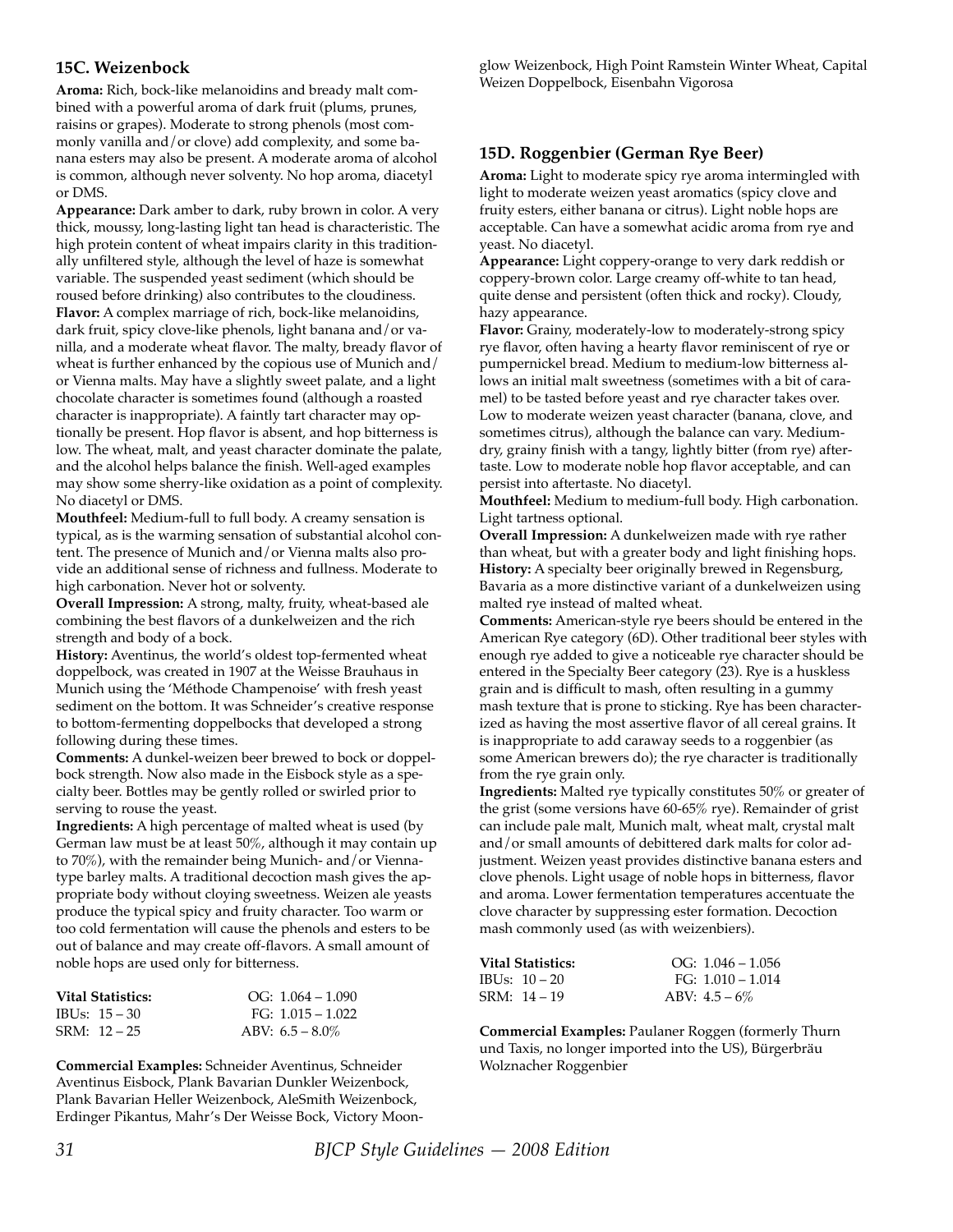# **16. BELGIAN AND FRENCH ALE**

#### **16A. Witbier**

**Aroma:** Moderate sweetness (often with light notes of honey and/or vanilla) with light, grainy, spicy wheat aromatics, often with a bit of tartness. Moderate perfumy coriander, often with a complex herbal, spicy, or peppery note in the background. Moderate zesty, citrusy orangey fruitiness. A low spicy-herbal hop aroma is optional, but should never overpower the other characteristics. No diacetyl. Vegetal, celerylike, or ham-like aromas are inappropriate. Spices should blend in with fruity, floral and sweet aromas and should not be overly strong.

**Appearance:** Very pale straw to very light gold in color. The beer will be very cloudy from starch haze and/or yeast, which gives it a milky, whitish-yellow appearance. Dense, white, moussy head. Head retention should be quite good. **Flavor:** Pleasant sweetness (often with a honey and/or vanilla character) and a zesty, orange-citrusy fruitiness. Refreshingly crisp with a dry, often tart, finish. Can have a low wheat fla-

vor. Optionally has a very light lactic-tasting sourness. Herbalspicy flavors, which may include coriander and other spices, are common should be subtle and balanced, not overpowering. A spicy-earthy hop flavor is low to none, and if noticeable, never gets in the way of the spices. Hop bitterness is low to medium-low (as with a Hefeweizen), and doesn't interfere with refreshing flavors of fruit and spice, nor does it persist into the finish. Bitterness from orange pith should not be present. Vegetal, celery-like, ham-like, or soapy flavors are inappropriate. No diacetyl.

**Mouthfeel:** Medium-light to medium body, often having a smoothness and light creaminess from unmalted wheat and the occasional oats. Despite body and creaminess, finishes dry and often a bit tart. Effervescent character from high carbonation. Refreshing, from carbonation, light acidity, and lack of bitterness in finish. No harshness or astringency from orange pith. Should not be overly dry and thin, nor should it be thick and heavy.

**Overall Impression:** A refreshing, elegant, tasty, moderatestrength wheat-based ale.

**History:** A 400-year-old beer style that died out in the 1950s; it was later revived by Pierre Celis at Hoegaarden, and has grown steadily in popularity over time.

**Comments:** The presence, character and degree of spicing and lactic sourness varies. Overly spiced and/or sour beers are not good examples of the style. Coriander of certain origins might give an inappropriate ham or celery character. The beer tends to be fragile and does not age well, so younger, fresher, properly handled examples are most desirable. Most examples seem to be approximately 5% ABV.

**Ingredients:** About 50% unmalted wheat (traditionally soft white winter wheat) and 50% pale barley malt (usually Pils malt) constitute the grist. In some versions, up to 5-10% raw oats may be used. Spices of freshly-ground coriander and Curaçao or sometimes sweet orange peel complement the sweet aroma and are quite characteristic. Other spices (e.g., chamomile, cumin, cinnamon, Grains of Paradise) may be used for complexity but are much less prominent. Ale yeast prone to the production of mild, spicy flavors is very characteristic. In some instances a very limited lactic fermentation, or the actual addition of lactic acid, is done.

**Vital Statistics:** OG: 1.044 – 1.052 IBUs: 10 – 20 FG: 1.008 – 1.012 SRM:  $2-4$  ABV:  $4.5-5.5%$ 

**Commercial Examples:** Hoegaarden Wit, St. Bernardus Blanche, Celis White, Vuuve 5, Brugs Tarwebier (Blanche de Bruges), Wittekerke, Allagash White, Blanche de Bruxelles, Ommegang Witte, Avery White Rascal, Unibroue Blanche de Chambly, Sterkens White Ale, Bell's Winter White Ale, Victory Whirlwind Witbier, Hitachino Nest White Ale

### **16B. Belgian Pale Ale**

**Aroma:** Prominent aroma of malt with moderate fruity character and low hop aroma. Toasty, biscuity malt aroma. May have an orange- or pear-like fruitiness though not as fruity/citrusy as many other Belgian ales. Distinctive floral or spicy, low to moderate strength hop character optionally blended with background level peppery, spicy phenols. No diacetyl. **Appearance:** Amber to copper in color. Clarity is very good. Creamy, rocky, white head often fades more quickly than other Belgian beers.

**Flavor:** Fruity and lightly to moderately spicy with a soft, smooth malt and relatively light hop character and low to very low phenols. May have an orange- or pear-like fruitiness, though not as fruity/citrusy as many other Belgian ales. Has an initial soft, malty sweetness with a toasty, biscuity, nutty malt flavor. The hop flavor is low to none. The hop bitterness is medium to low, and is optionally complemented by low amounts of peppery phenols. There is a moderately dry to moderately sweet finish, with hops becoming more pronounced in those with a drier finish.

**Mouthfeel:** Medium to medium-light body. Alcohol level is restrained, and any warming character should be low if present. No hot alcohol or solventy character. Medium carbonation.

**Overall Impression:** A fruity, moderately malty, somewhat spicy, easy-drinking, copper-colored ale.

**History:** Produced by breweries with roots as far back as the mid-1700s, the most well-known examples were perfected after the Second World War with some influence from Britain, including hops and yeast strains.

**Comments:** Most commonly found in the Flemish provinces of Antwerp and Brabant. Considered "everyday" beers (Category I). Compared to their higher alcohol Category S cousins, they are Belgian "session beers" for ease of drinking. Nothing should be too pronounced or dominant; balance is the key. **Ingredients:** Pilsner or pale ale malt contributes the bulk of the grist with (cara) Vienna and Munich malts adding color, body and complexity. Sugar is not commonly used as high gravity is not desired. Noble hops, Styrian Goldings, East Kent Goldings or Fuggles are commonly used. Yeasts prone to moderate production of phenols are often used but fermentation temperatures should be kept moderate to limit this character.

| Vital Statistics: | $OG: 1.048 - 1.054$                                   |
|-------------------|-------------------------------------------------------|
| IBUs: 20 – 30     | $FG: 1.010 - 1.014$                                   |
| SRM: 8–14         | ABV: $4.8 - 5.5\%$                                    |
|                   | <b>Commercial Examples:</b> De Koninck, Speciale Palm |

ı**, D**obble Palm, Russian River Perdition, Ginder Ale, Op-Ale, St. Pieters Zinnebir, Brewer's Art House Pale Ale, Avery Karma, Eisenbahn Pale Ale, Ommegang Rare Vos (unusual in its 6.5% ABV strength)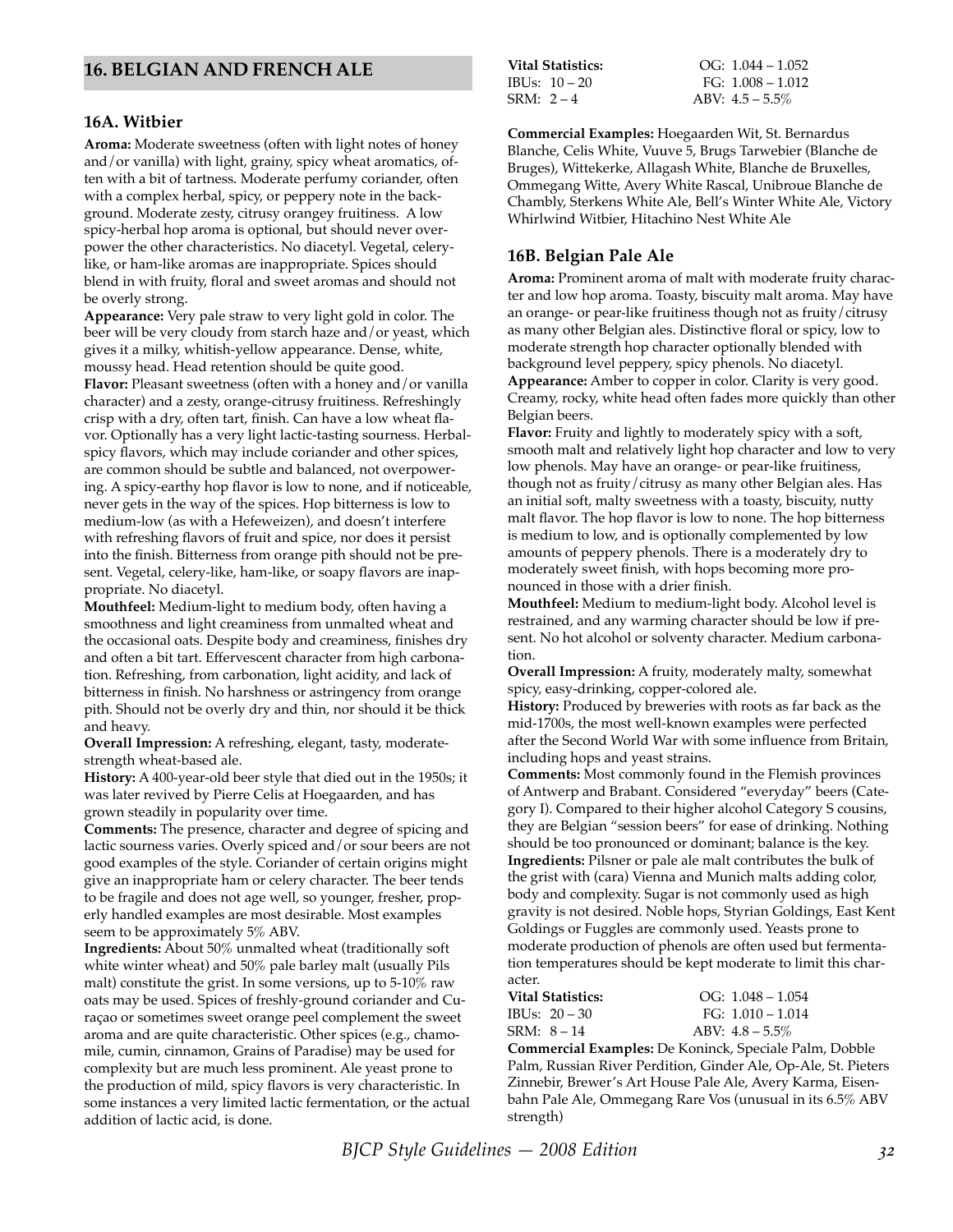### **16C. Saison**

**Aroma:** High fruitiness with low to moderate hop aroma and moderate to no herb, spice and alcohol aroma. Fruity esters dominate the aroma and are often reminiscent of citrus fruits such as oranges or lemons. A low to medium-high spicy or floral hop aroma is usually present. A moderate spice aroma (from actual spice additions and/or yeast-derived phenols) complements the other aromatics. When phenolics are present they tend to be peppery rather than clove-like. A low to moderate sourness or acidity may be present, but should not overwhelm other characteristics. Spice, hop and sour aromatics typically increase with the strength of the beer. Alcohols are soft, spicy and low in intensity, and should not be hot or solventy. The malt character is light. No diacetyl.

**Appearance:** Often a distinctive pale orange but may be golden or amber in color. There is no correlation between strength and color. Long-lasting, dense, rocky white to ivory head resulting in characteristic "Belgian lace" on the glass as it fades. Clarity is poor to good though haze is not unexpected in this type of unfiltered farmhouse beer. Effervescent. **Flavor:** Combination of fruity and spicy flavors supported by a soft malt character, a low to moderate alcohol presence and tart sourness. Extremely high attenuation gives a characteristic dry finish. The fruitiness is frequently citrusy (orange- or lemon-like). The addition of one of more spices serve to add complexity, but shouldn't dominate in the balance. Low peppery yeast-derived phenols may be present instead of or in addition to spice additions; phenols tend to be lower than in many other Belgian beers, and complement the bitterness. Hop flavor is low to moderate, and is generally spicy or earthy in character. Hop bitterness may be moderate to high, but should not overwhelm fruity esters, spices, and malt. Malt character is light but provides a sufficient background for the other flavors. A low to moderate tart sourness may be present, but should not overwhelm other flavors. Spices, hop bitterness and flavor, and sourness commonly increase with the strength of the beer while sweetness decreases. No hot alcohol or solventy character. High carbonation, moderately sulfate water, and high attenuation give a very dry finish with a long, bitter, sometimes spicy aftertaste. The perceived bitterness is often higher than the IBU level would suggest. No diacetyl. **Mouthfeel:** Light to medium body. Alcohol level can be medium to medium-high, though the warming character is low to medium. No hot alcohol or solventy character. Very high carbonation with an effervescent quality. There is enough prickly acidity on the tongue to balance the very dry finish. A low to moderate tart character may be present but should be refreshing and not to the point of puckering. **Overall Impression:** A refreshing, medium to strong fruity/ spicy ale with a distinctive yellow-orange color, highly carbonated, well hopped, and dry with a quenching acidity. **History:** A seasonal summer style produced in Wallonia, the French-speaking part of Belgium. Originally brewed at the end of the cool season to last through the warmer months before refrigeration was common. It had to be sturdy enough to last for months but not too strong to be quenching and refreshing in the summer. It is now brewed year-round in tiny, artisanal breweries whose buildings reflect their origins as farm-

houses. **Comments:** Varying strength examples exist (table beers of about 5% strength, typical export beers of about 6.5%, and stronger versions of  $8\%$ +). Strong versions (6.5%-9.5%) and darker versions (copper to dark brown/black) should be entered as Belgian Specialty Ales (16E). Sweetness decreases and spice, hop and sour character increases with strength. Herb and spice additions often reflect the indigenous varieties available at the brewery. High carbonation and extreme attenuation (85-95%) helps bring out the many flavors and to increase the perception of a dry finish. All of these beers share somewhat higher levels of acidity than other Belgian styles while the optional sour flavor is often a variable house character of a particular brewery.

**Ingredients:** Pilsner malt dominates the grist though a portion of Vienna and/or Munich malt contributes color and complexity. Sometimes contains other grains such as wheat and spelt. Adjuncts such as sugar and honey can also serve to add complexity and thin the body. Hop bitterness and flavor may be more noticeable than in many other Belgian styles. A saison is sometimes dry-hopped. Noble hops, Styrian or East Kent Goldings are commonly used. A wide variety of herbs and spices are often used to add complexity and uniqueness in the stronger versions, but should always meld well with the yeast and hop character. Varying degrees of acidity and/or sourness can be created by the use of gypsum, acidulated malt, a sour mash or Lactobacillus. Hard water, common to most of Wallonia, can accentuate the bitterness and dry finish.

| Vital Statistics: | $OG: 1.048 - 1.065$ |
|-------------------|---------------------|
| IBUs: 20 – 35     | $FG: 1.002 - 1.012$ |
| SRM: 5-14         | $ABV: 5-7\%$        |

**Commercial Examples:** Saison Dupont Vieille Provision; Fantôme Saison D'Erezée - Printemps; Saison de Pipaix; Saison Regal; Saison Voisin; Lefebvre Saison 1900; Ellezelloise Saison 2000; Saison Silly; Southampton Saison; New Belgium Saison; Pizza Port SPF 45; Lost Abbey Red Barn Ale; Ommegang Hennepin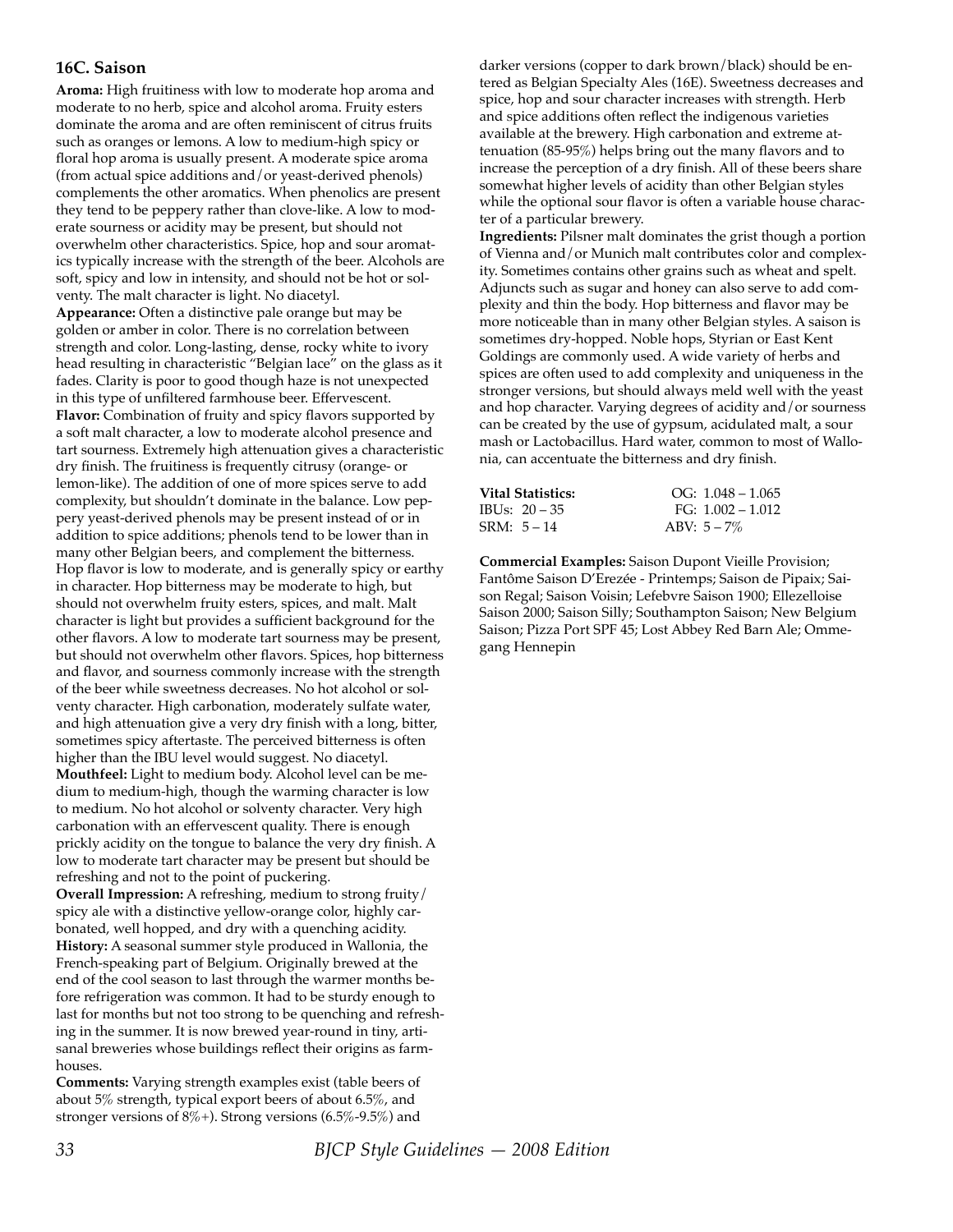### **16D. Bière de Garde**

**Aroma:** Prominent malty sweetness, often with a complex, light to moderate toasty character. Some caramelization is acceptable. Low to moderate esters. Little to no hop aroma (may be a bit spicy or herbal). Commercial versions will often have a musty, woodsy, cellar-like character that is difficult to achieve in homebrew. Paler versions will still be malty but will lack richer, deeper aromatics and may have a bit more hops. No diacetyl.

**Appearance:** Three main variations exist (blond, amber and brown), so color can range from golden blonde to reddishbronze to chestnut brown. Clarity is good to poor, although haze is not unexpected in this type of often unfiltered beer. Well-formed head, generally white to off-white (varies by beer color), supported by high carbonation.

**Flavor:** Medium to high malt flavor often with a toasty, toffeelike or caramel sweetness. Malt flavors and complexity tend to increase as beer color darkens. Low to moderate esters and alcohol flavors. Medium-low hop bitterness provides some support, but the balance is always tilted toward the malt. The malt flavor lasts into the finish but the finish is medium-dry to dry, never cloying. Alcohol can provide some additional dryness in the finish. Low to no hop flavor, although paler versions can have slightly higher levels of herbal or spicy hop flavor (which can also come from the yeast). Smooth, welllagered character. No diacetyl.

**Mouthfeel:** Medium to medium-light (lean) body, often with a smooth, silky character. Moderate to high carbonation. Moderate alcohol, but should be very smooth and never hot. **Overall Impression:** A fairly strong, malt-accentuated, lagered artisanal farmhouse beer.

**History:** Name literally means "beer which has been kept or lagered." A traditional artisanal farmhouse ale from Northern France brewed in early spring and kept in cold cellars for consumption in warmer weather. It is now brewed year-round. Related to the Belgian Saison style, the main difference is that the Bière de Garde is rounder, richer, sweeter, malt-focused, often has a "cellar" character, and lacks the spicing and tartness of a Saison.

**Comments:** Three main variations are included in the style: the brown (brune), the blond (blonde), and the amber (ambrée). The darker versions will have more malt character, while the paler versions can have more hops (but still are malt-focused beers). A related style is Bière de Mars, which is brewed in March (Mars) for present use and will not age as well. Attenuation rates are in the 80-85% range. Some fullerbodied examples exist, but these are somewhat rare. **Ingredients:** The "cellar" character in commercial examples is unlikely to be duplicated in homebrews as it comes from indigenous yeasts and molds. Commercial versions often have a "corked", dry, astringent character that is often incorrectly identified as "cellar-like." Homebrews therefore are usually cleaner. Base malts vary by beer color, but usually include pale, Vienna and Munich types. Kettle caramelization tends to be used more than crystal malts, when present. Darker versions will have richer malt complexity and sweetness from crystal-type malts. Sugar may be used to add flavor and aid in the dry finish. Lager or ale yeast fermented at cool ale temperatures, followed by long cold conditioning (4-6 weeks for commercial operations). Soft water. Floral, herbal or spicy continental hops.

SRM:  $6 - 19$  ABV:  $6 - 8.5\%$ 

**Vital Statistics:**  $OG: 1.060 - 1.080$ IBUs: 18 – 28 FG: 1.008 – 1.016

**Commercial Examples:** Jenlain (amber), Jenlain Bière de Printemps (blond), St. Amand (brown), Ch'Ti Brun (brown), Ch'Ti Blond (blond), La Choulette (all 3 versions), La Choulette Bière des Sans Culottes (blond), Saint Sylvestre 3 Monts (blond), Biere Nouvelle (brown), Castelain (blond), Jade (amber), Brasseurs Bière de Garde (amber), Southampton Bière de Garde (amber), Lost Abbey Avante Garde (blond)

#### **[Category continued on next page.]**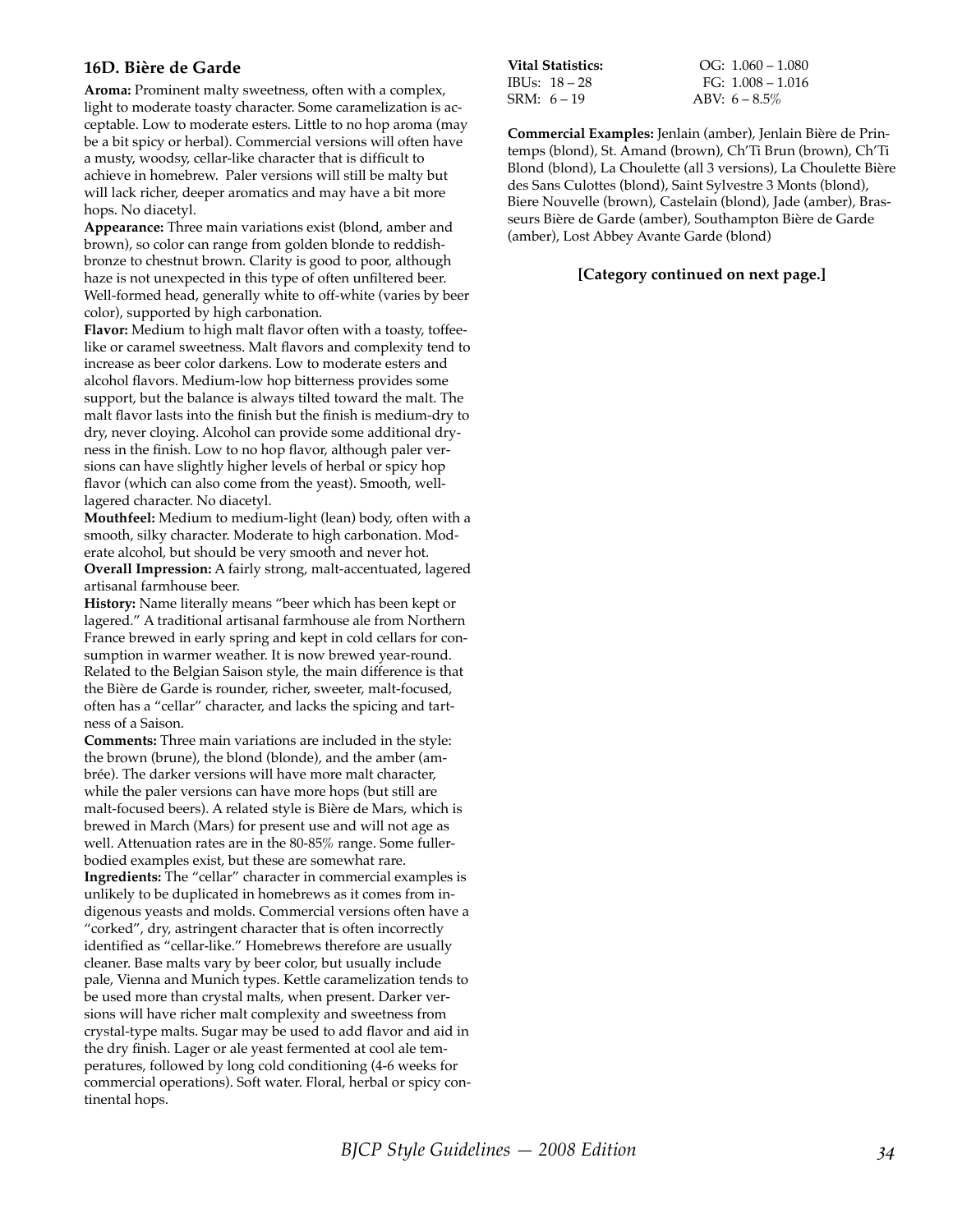# **16E. Belgian Specialty Ale**

**Aroma:** Variable. Most exhibit varying amounts of fruity esters, spicy phenols and/or yeast-borne aromatics. Aromas from actual spice additions may be present. Hop aroma may be none to high, and may include a dry-hopped character. Malt aroma may be low to high, and may include character of non-barley grains such as wheat or rye. Some may include aromas of Belgian microbiota, most commonly Brettanomyces and/or Lactobacillus. No diacetyl.

**Appearance:** Variable. Color varies considerably from pale gold to very dark. Clarity may be hazy to clear. Head retention is usually good. Generally moderate to high carbonation. **Flavor:** Variable. A great variety of flavors are found in these beers. Maltiness may be light to quite rich. Hop flavor and bitterness may be low to high. Spicy flavors may be imparted by yeast (phenolics) and/or actual spice additions. May include characteristics of grains other than barley, such as wheat or rye. May include flavors produced by Belgian microbiota such as Brettanomyces or Lactobacillus. May include flavors from adjuncts such as caramelized sugar syrup or honey. **Mouthfeel:** Variable. Some are well-attenuated, thus fairly light-bodied for their original gravity, while others are thick and rich. Most are moderately to highly carbonated. A warming sensation from alcohol may be present in stronger examples. A "mouth puckering" sensation may be present from acidity.

**Overall Impression:** Variable. This category encompasses a wide range of Belgian ales produced by truly artisanal brewers more concerned with creating unique products than in increasing sales.

**History:** Unique beers of small, independent Belgian breweries that have come to enjoy local popularity but may be far less well-known outside of their own regions. Many have attained "cult status" in the U.S. (and other parts of the world) and now owe a significant portion of their sales to export. **Comments:** This is a catch-all category for any Belgian-style beer not fitting any other Belgian style category. The category can be used for clones of specific beers (e.g., Orval, La Chouffe); to produce a beer fitting a broader style that doesn't have its own category; or to create an artisanal or experimental beer of the brewer's own choosing (e.g., strong Belgian golden ale with spices, something unique). Creativity is the only limit in brewing but the entrants must identify what is special about their entry. This category may be used as an "incubator" for recognized styles for which there is not yet a formal BJCP category. Some styles falling into this classification include:

- Blond Trappist table beer
- Artisanal Blond
- Artisanal Amber
- Artisanal Brown
- Belgian-style Barleywines
- Trappist Quadrupels
- Belgian Spiced Christmas Beers
- Belgian Stout
- Belgian IPA
- Strong and/or Dark Saison
- Fruit-based Flanders Red/Brown

*The judges must understand the brewer's intent in order to properly judge an entry in this category.* THE BREWER MUST SPECIFY EITHER THE BEER BEING CLONED, THE NEW STYLE BE-ING PRODUCED OR THE SPECIAL INGREDIENTS OR PROCESSES USED*. Additional background information on the* 

*style and/or beer may be provided to judges to assist in the judging, including style parameters or detailed descriptions of the beer.* Beers fitting other Belgian categories should not be entered in this category.

**Ingredients:** May include herbs and/or spices. May include unusual grains and malts, though the grain character should be apparent if it is a key ingredient. May include adjuncts such as caramelized sugar syrup and honey. May include Belgian microbiota such as Brettanomyces or Lactobacillus. Unusual techniques, such as blending, may be used through primarily to arrive at a particular result. The process alone does not make a beer unique to a blind judging panel if the final product does not taste different.

| Vital Statistics: | OG: varies  |
|-------------------|-------------|
| IBUs: varies      | FG: varies  |
| SRM: varies       | ABV: varies |

**Commercial Examples:** Orval; De Dolle's Arabier, Oerbier, Boskeun and Stille Nacht; La Chouffe, McChouffe, Chouffe Bok and N'ice Chouffe; Ellezelloise Hercule Stout and Quintine Amber; Unibroue Ephemere, Maudite, Don de Dieu, etc.; Minty; Zatte Bie; Caracole Amber, Saxo and Nostradamus; Silenrieu Sara and Joseph; Fantôme Black Ghost and Speciale Noël; Dupont Moinette, Moinette Brune, and Avec Les Bons Voeux de la Brasserie Dupont; St. Fullien Noël; Gouden Carolus Noël; Affligem Nöel; Guldenburg and Pere Noël; De Ranke XX Bitter and Guldenberg; Poperings Hommelbier; Bush (Scaldis); Moinette Brune; Grottenbier; La Trappe Quadrupel; Weyerbacher QUAD; Bière de Miel; Verboden Vrucht; New Belgium 1554 Black Ale; Cantillon Iris; Russian River Temptation; Lost Abbey Cuvee de Tomme and Devotion, Lindemans Kriek and Framboise, and many more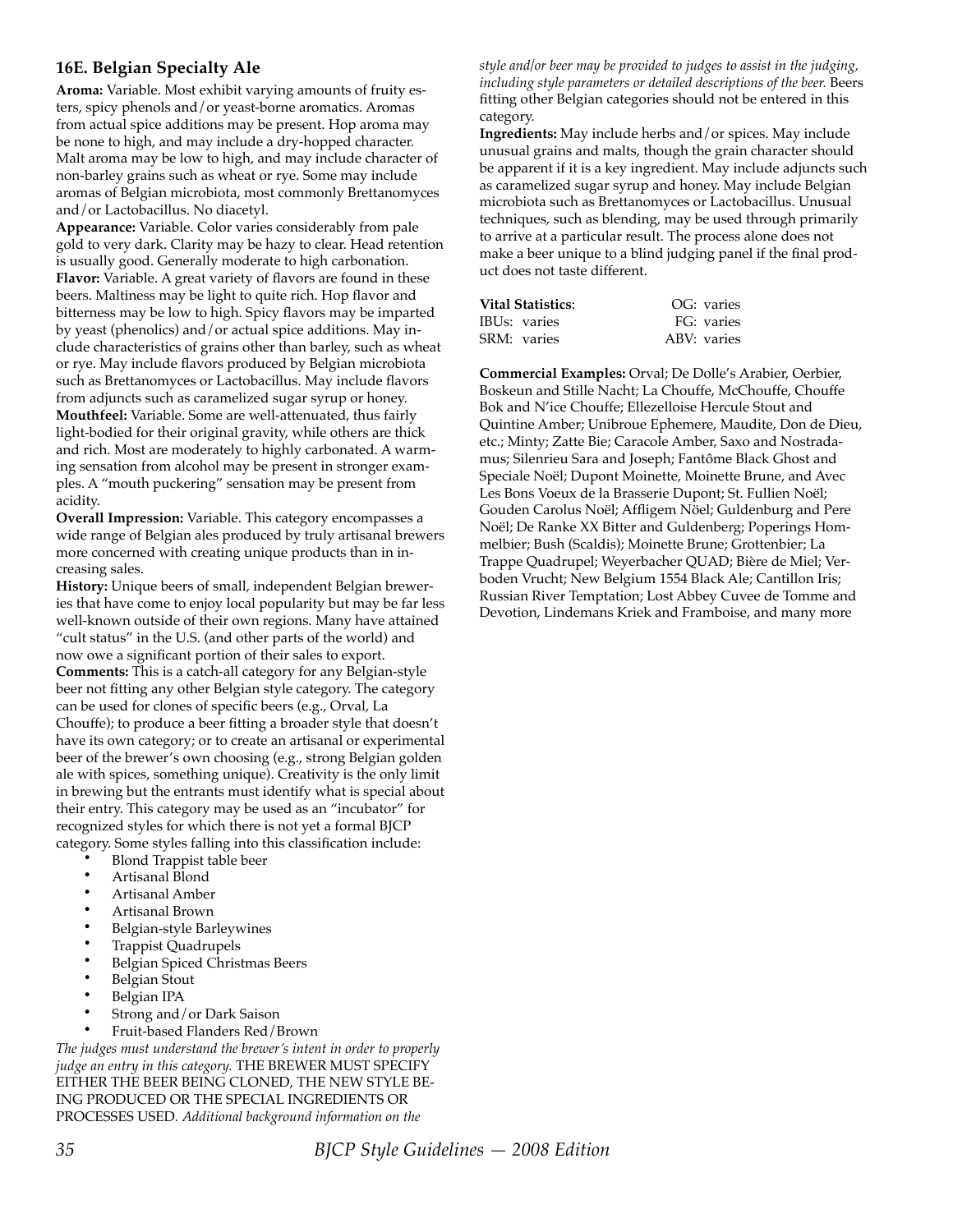# **17A. Berliner Weisse**

**Aroma:** A sharply sour, somewhat acidic character is dominant. Can have up to a moderately fruity character. The fruitiness may increase with age and a flowery character may develop. A mild *Brettanomyces* aroma may be present. No hop aroma, diacetyl, or DMS.

**Appearance:** Very pale straw in color. Clarity ranges from clear to somewhat hazy. Large, dense, white head with poor retention due to high acidity and low protein and hop content. Always effervescent.

**Flavor:** Clean lactic sourness dominates and can be quite strong, although not so acidic as a lambic. Some complementary bready or grainy wheat flavor is generally noticeable. Hop bitterness is very low. A mild *Brettanomyces* character may be detected, as may a restrained fruitiness (both are optional). No hop flavor. No diacetyl or DMS.

**Mouthfeel:** Light body. Very dry finish. Very high carbonation. No sensation of alcohol.

**Overall Impression:** A very pale, sour, refreshing, low-alcohol wheat ale.

**History:** A regional specialty of Berlin; referred to by Napoleon's troops in 1809 as "the Champagne of the North" due to its lively and elegant character. Only two traditional breweries still produce the product.

**Comments:** In Germany, it is classified as a *Schankbier* denoting a small beer of starting gravity in the range 7-8°P. Often served with the addition of a shot of sugar syrups ('mit schuss') flavored with raspberry ('himbeer') or woodruff ('waldmeister') or even mixed with Pils to counter the substantial sourness. Has been described by some as the most purely refreshing beer in the world.

**Ingredients:** Wheat malt content is typically 50% of the grist (as with all German wheat beers) with the remainder being Pilsner malt. A symbiotic fermentation with top-fermenting yeast and *Lactobacillus delbruckii* provides the sharp sourness, which may be enhanced by blending of beers of different ages during fermentation and by extended cool aging. Hop bitterness is extremely low. A single decoction mash with mash hopping is traditional.

| Vital Statistics: | $OG: 1.028 - 1.032$ |
|-------------------|---------------------|
| IBUs: 3 – 8       | $FG: 1.003 - 1.006$ |
| SRM: 2–3          | ABV: $2.8 - 3.8\%$  |

**Commercial Examples:** Schultheiss Berliner Weisse, Berliner Kindl Weisse, Nodding Head Berliner Weisse, Weihenstephan 1809 (unusual in its 5% ABV), Bahnhof Berliner Style Weisse, Southampton Berliner Weisse, Bethlehem Berliner Weisse, Three Floyds Deesko

# **17B. Flanders Red Ale**

**Aroma:** Complex fruitiness with complementary malt. Fruitiness is high, and reminiscent of black cherries, oranges, plums or red currants. There is often some vanilla and/or chocolate notes. Spicy phenols can be present in low amounts for complexity. The sour, acidic aroma ranges from complementary to intense. No hop aroma. Diacetyl is perceived only in very minor quantities, if at all, as a complementary aroma.

**Appearance:** Deep red, burgundy to reddish-brown in color. Good clarity. White to very pale tan head. Average to good head retention.

**Flavor:** Intense fruitiness commonly includes plum, orange, black cherry or red currant flavors. A mild vanilla and/or chocolate character is often present. Spicy phenols can be present in low amounts for complexity. Sour, acidic character ranges from complementary to intense. Malty flavors range from complementary to prominent. Generally as the sour character increases, the sweet character blends to more of a background flavor (and vice versa). No hop flavor. Restrained hop bitterness. An acidic, tannic bitterness is often present in low to moderate amounts, and adds an aged red wine-like character with a long, dry finish. Diacetyl is perceived only in very minor quantities, if at all, as a complementary flavor. **Mouthfeel:** Medium bodied. Low to medium carbonation. Low to medium astringency, like a well-aged red wine, often with a prickly acidity. Deceivingly light and crisp on the palate although a somewhat sweet finish is not uncommon. **Overall Impression:** A complex, sour, red wine-like Belgianstyle ale.

**History:** The indigenous beer of West Flanders, typified by the products of the Rodenbach brewery, established in 1820 in West Flanders but reflective of earlier brewing traditions. The beer is aged for up to two years, often in huge oaken barrels which contain the resident bacteria necessary to sour the beer. It was once common in Belgium and England to blend old beer with young to balance the sourness and acidity found in aged beer. While blending of batches for consistency is now common among larger breweries, this type of blending is a fading art.

**Comments:** Long aging and blending of young and well-aged beer often occurs, adding to the smoothness and complexity, though the aged product is sometimes released as a connoisseur's beer. Known as the Burgundy of Belgium, it is more wine-like than any other beer style. The reddish color is a product of the malt although an extended, less-than-rolling portion of the boil may help add an attractive Burgundy hue. Aging will also darken the beer. The Flanders red is more acetic and the fruity flavors more reminiscent of a red wine than an Oud Bruin. Can have an apparent attenuation of up to 98%. **Ingredients:** A base of Vienna and/or Munich malts, light to medium cara-malts, and a small amount of Special B are used with up to 20% maize. Low alpha acid continental hops are commonly used (avoid high alpha or distinctive American hops). Saccharomyces, Lactobacillus and Brettanomyces (and acetobacter) contribute to the fermentation and eventual flavor.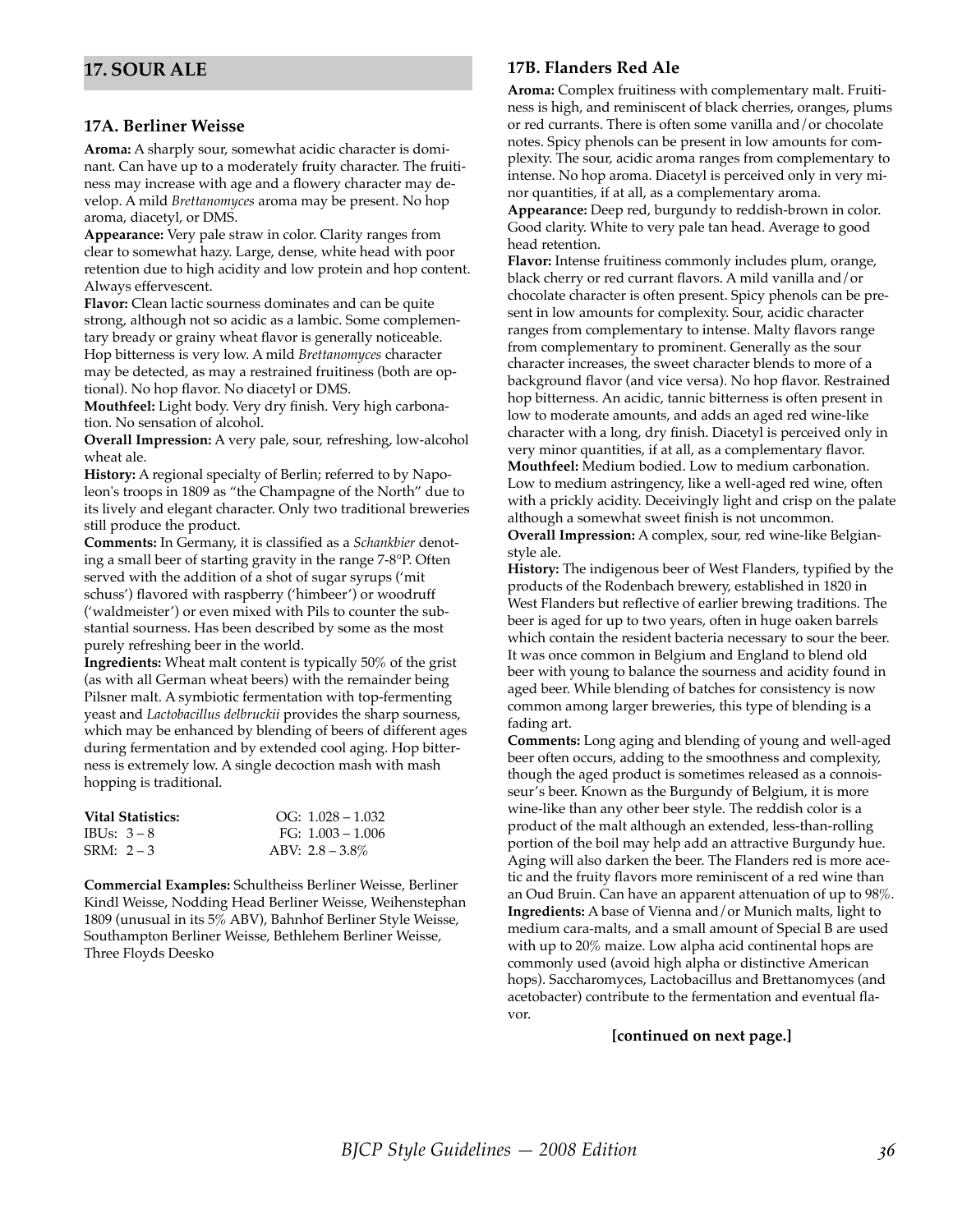SRM:  $10-16$  ABV:  $4.6-6.5\%$ 

**Vital Statistics:** OG: 1.048 – 1.057 IBUs: 10 – 25 FG: 1.002 – 1.012

**Commercial Examples:** Rodenbach Klassiek, Rodenbach Grand Cru, Bellegems Bruin, Duchesse de Bourgogne, New Belgium La Folie, Petrus Oud Bruin, Southampton Flanders Red Ale, Verhaege Vichtenaar, Monk's Cafe Flanders Red Ale, New Glarus Enigma, Panil Barriquée, Mestreechs Aajt

# **17C. Flanders Brown Ale/Oud Bruin**

**Aroma:** Complex combination of fruity esters and rich malt character. Esters commonly reminiscent of raisins, plums, figs, dates, black cherries or prunes. A malt character of caramel, toffee, orange, treacle or chocolate is also common. Spicy phenols can be present in low amounts for complexity. A sherrylike character may be present and generally denotes an aged example. A low sour aroma may be present, and can modestly increase with age but should not grow to a noticeable acetic/ vinegary character. Hop aroma absent. Diacetyl is perceived only in very minor quantities, if at all, as a complementary aroma.

**Appearance:** Dark reddish-brown to brown in color. Good clarity. Average to good head retention. Ivory to light tan head color.

**Flavor:** Malty with fruity complexity and some caramelization character. Fruitiness commonly includes dark fruits such as raisins, plums, figs, dates, black cherries or prunes. A malt character of caramel, toffee, orange, treacle or chocolate is also common. Spicy phenols can be present in low amounts for complexity. A slight sourness often becomes more pronounced in well-aged examples, along with some sherry-like character, producing a "sweet-and-sour" profile. The sourness should not grow to a notable acetic/vinegary character. Hop flavor absent. Restrained hop bitterness. Low oxidation is appropriate as a point of complexity. Diacetyl is perceived only in very minor quantities, if at all, as a complementary flavor. **Mouthfeel:** Medium to medium-full body. Low to moderate carbonation. No astringency with a sweet and tart finish. **Overall Impression:** A malty, fruity, aged, somewhat sour Belgian-style brown ale.

**History:** An "old ale" tradition, indigenous to East Flanders, typified by the products of the Liefman brewery (now owned by Riva), which has roots back to the 1600s. Historically brewed as a "provision beer" that would develop some sourness as it aged. These beers were typically more sour than current commercial examples. While Flanders red beers are aged in oak, the brown beers are warm aged in stainless steel. **Comments:** Long aging and blending of young and aged beer may occur, adding smoothness and complexity and balancing any harsh, sour character. A deeper malt character distinguishes these beers from Flanders red ales. This style was designed to lay down so examples with a moderate aged character are considered superior to younger examples. As in fruit lambics, Oud Bruin can be used as a base for fruit-flavored beers such as kriek (cherries) or frambozen (raspberries), though these should be entered in the classic-style fruit beer category. The Oud Bruin is less acetic and maltier than a Flanders Red, and the fruity flavors are more malt-oriented.

**Ingredients:** A base of Pils malt with judicious amounts of dark cara malts and a tiny bit of black or roast malt. Often includes maize. Low alpha acid continental hops are typical (avoid high alpha or distinctive American hops). Saccharomyces and Lactobacillus (and acetobacter) contribute to the fermentation and eventual flavor. Lactobacillus reacts poorly to elevated levels of alcohol. A sour mash or acidulated malt may also be used to develop the sour character without introducing Lactobacillus. Water high in carbonates is typical of its home region and will buffer the acidity of darker malts and the lactic sourness. Magnesium in the water accentuates the sourness.

| Vital Statistics: | $OG: 1.040 - 1.074$ |
|-------------------|---------------------|
| IBUs: 20 – 25     | $FG: 1.008 - 1.012$ |
| SRM: 15 – 22      | $ABV: 4-8\%$        |

**Commercial Examples:** Liefman's Goudenband, Liefman's Odnar, Liefman's Oud Bruin, Ichtegem Old Brown, Riva Vondel

# **17D. Straight (Unblended) Lambic**

**Aroma:** A decidedly sour/acidic aroma is often dominant in young examples, but may be more subdued with age as it blends with aromas described as barnyard, earthy, goaty, hay, horsey, and horse blanket. A mild oak and/or citrus aroma is considered favorable. An enteric, smoky, cigar-like, or cheesy aroma is unfavorable. Older versions are commonly fruity with aromas of apples or even honey. No hop aroma. No diacetyl.

**Appearance:** Pale yellow to deep golden in color. Age tends to darken the beer. Clarity is hazy to good. Younger versions are often cloudy, while older ones are generally clear. Head retention is generally poor. Head color is white.

**Flavor:** Young examples are often noticeably sour and/or lactic, but aging can bring this character more in balance with the malt, wheat and barnyard characteristics. Fruity flavors are simpler in young lambics and more complex in the older examples, where they are reminiscent of apples or other light fruits, rhubarb, or honey. Some oak or citrus flavor (often grapefruit) is occasionally noticeable. An enteric, smoky or cigar-like character is undesirable. Hop bitterness is low to none. No hop flavor. No diacetyl.

**Mouthfeel:** Light to medium-light body. In spite of the low finishing gravity, the many mouth-filling flavors prevent the beer from tasting like water. As a rule of thumb lambic dries with age, which makes dryness a reasonable indicator of age. Has a medium to high tart, puckering quality without being sharply astringent. Virtually to completely uncarbonated. **Overall Impression:** Complex, sour/acidic, pale, wheat-based ale fermented by a variety of Belgian microbiota. **History:** Spontaneously fermented sour ales from the area in and around Brussels (the Senne Valley) stem from a farmhouse brewing tradition several centuries old. Their numbers are constantly dwindling.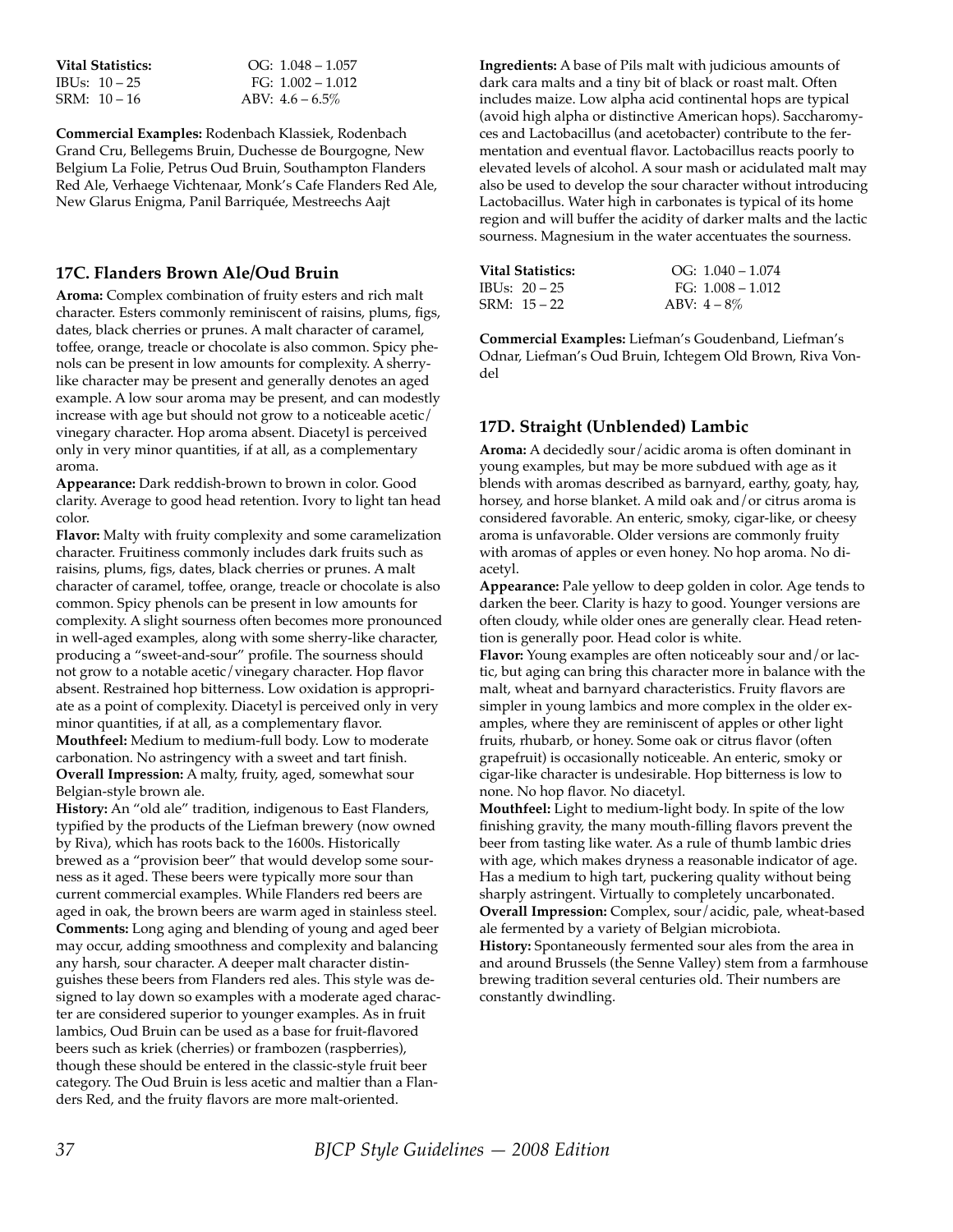**Comments:** Straight lambics are single-batch, unblended beers. Since they are unblended, the straight lambic is often a true product of the "house character" of a brewery and will be more variable than a gueuze. They are generally served young (6 months) and on tap as cheap, easy-drinking beers without any filling carbonation. Younger versions tend to be onedimensionally sour since a complex Brett character often takes upwards of a year to develop. An enteric character is often indicative of a lambic that is too young. A noticeable vinegary or cidery character is considered a fault by Belgian brewers. Since the wild yeast and bacteria will ferment ALL sugars, they are bottled only when they have completely fermented. Lambic is served uncarbonated, while gueuze is served effervescent. IBUs are approximate since aged hops are used; Belgians use hops for anti-bacterial properties more than bittering in lambics.

**Ingredients:** Unmalted wheat (30-40%), Pilsner malt and aged (surannes) hops (3 years) are used. The aged hops are used more for preservative effects than bitterness, and makes actual bitterness levels difficult to estimate. Traditionally these beers are spontaneously fermented with naturally-occurring yeast and bacteria in predominately oaken barrels. Home-brewed and craft-brewed versions are more typically made with pure cultures of yeast commonly including Saccharomyces, Brettanomyces, Pediococcus and Lactobacillus in an attempt to recreate the effects of the dominant microbiota of Brussels and the surrounding countryside of the Senne River valley. Cultures taken from bottles are sometimes used but there is no simple way of knowing what organisms are still viable.

| <b>Vital Statistics:</b> | $OG: 1.040 - 1.054$ |
|--------------------------|---------------------|
| IBUs: $0-10$             | $FG: 1.001 - 1.010$ |
| SRM: 3-7                 | ABV: $5-6.5\%$      |

**Commercial Examples:** The only bottled version readily available is Cantillon Grand Cru Bruocsella of whatever single batch vintage the brewer deems worthy to bottle. De Cam sometimes bottles their very old (5 years) lambic. In and around Brussels there are specialty cafes that often have draught lambics from traditional brewers or blenders such as Boon, De Cam, Cantillon, Drie Fonteinen, Lindemans, Timmermans and Girardin.

### **17E. Gueuze**

**Aroma:** A moderately sour/acidic aroma blends with aromas described as barnyard, earthy, goaty, hay, horsey, and horse blanket. While some may be more dominantly sour/acidic, balance is the key and denotes a better gueuze. Commonly fruity with aromas of citrus fruits (often grapefruit), apples or other light fruits, rhubarb, or honey. A very mild oak aroma is considered favorable. An enteric, smoky, cigar-like, or cheesy aroma is unfavorable. No hop aroma. No diacetyl. **Appearance:** Golden in color. Clarity is excellent (unless the bottle was shaken). A thick rocky, mousse-like, white head seems to last forever. Always effervescent.

**Flavor:** A moderately sour/acidic character is classically in balance with the malt, wheat and barnyard characteristics. A low, complementary sweetness may be present but higher levels are uncharacteristic. While some may be more dominantly sour, balance is the key and denotes a better gueuze. A varied fruit flavor is common, and can have a honey-like character. A mild vanilla and/or oak flavor is occasionally noticeable. An enteric, smoky or cigar-like character is undesirable.

Hop bitterness is generally absent but a very low hop bitterness may occasionally be perceived. No hop flavor. No diacetyl.

**Mouthfeel:** Light to medium-light body. In spite of the low finishing gravity, the many mouth-filling flavors prevent the beer from tasting like water. Has a low to high tart, puckering quality without being sharply astringent. Some versions have a low warming character. Highly carbonated.

**Overall Impression:** Complex, pleasantly sour/acidic, balanced, pale, wheat-based ale fermented by a variety of Belgian microbiota.

**History:** Spontaneously fermented sour ales from the area in and around Brussels (the Senne Valley) stem from a farmhouse brewing tradition several centuries old. Their numbers are constantly dwindling and some are untraditionally sweetening their products (post-fermentation) to make them more palatable to a wider audience.

**Comments:** Gueuze is traditionally produced by mixing one, two, and three-year old lambic. "Young" lambic contains fermentable sugars while old lambic has the characteristic "wild" taste of the Senne River valley. A good gueuze is not the most pungent, but possesses a full and tantalizing bouquet, a sharp aroma, and a soft, velvety flavor. Lambic is served uncarbonated, while gueuze is served effervescent. IBUs are approximate since aged hops are used; Belgians use hops for antibacterial properties more than bittering in lambics. Products marked "oude" or "ville" are considered most traditional. **Ingredients:** Unmalted wheat (30-40%), Pilsner malt and aged (surannes) hops (3 years) are used. The aged hops are used more for preservative effects than bitterness, and makes actual bitterness levels difficult to estimate. Traditionally these beers are spontaneously fermented with naturally-occurring yeast and bacteria in predominately oaken barrels. Home-brewed and craft-brewed versions are more typically made with pure cultures of yeast commonly including Saccharomyces, Brettanomyces, Pediococcus and Lactobacillus in an attempt to recreate the effects of the dominant microbiota of Brussels and the surrounding countryside of the Senne River valley. Cultures taken from bottles are sometimes used but there is no simple way of knowing what organisms are still viable.

| <b>Vital Statistics:</b> | $OG: 1.040 - 1.060$ |
|--------------------------|---------------------|
| IBUs: $0-10$             | $FG: 1.000 - 1.006$ |
| $SRM: 3-7$               | $ABV: 5-8\%$        |

**Commercial Examples:** Boon Oude Gueuze, Boon Oude Gueuze Mariage Parfait, De Cam Gueuze, De Cam/Drei Fonteinen Millennium Gueuze, Drie Fonteinen Oud Gueuze, Cantillon Gueuze, Hanssens Oude Gueuze, Lindemans Gueuze Cuvée René, Girardin Gueuze (Black Label), Mort Subite (Unfiltered) Gueuze, Oud Beersel Oude Gueuze

#### **[Category continued on next page.]**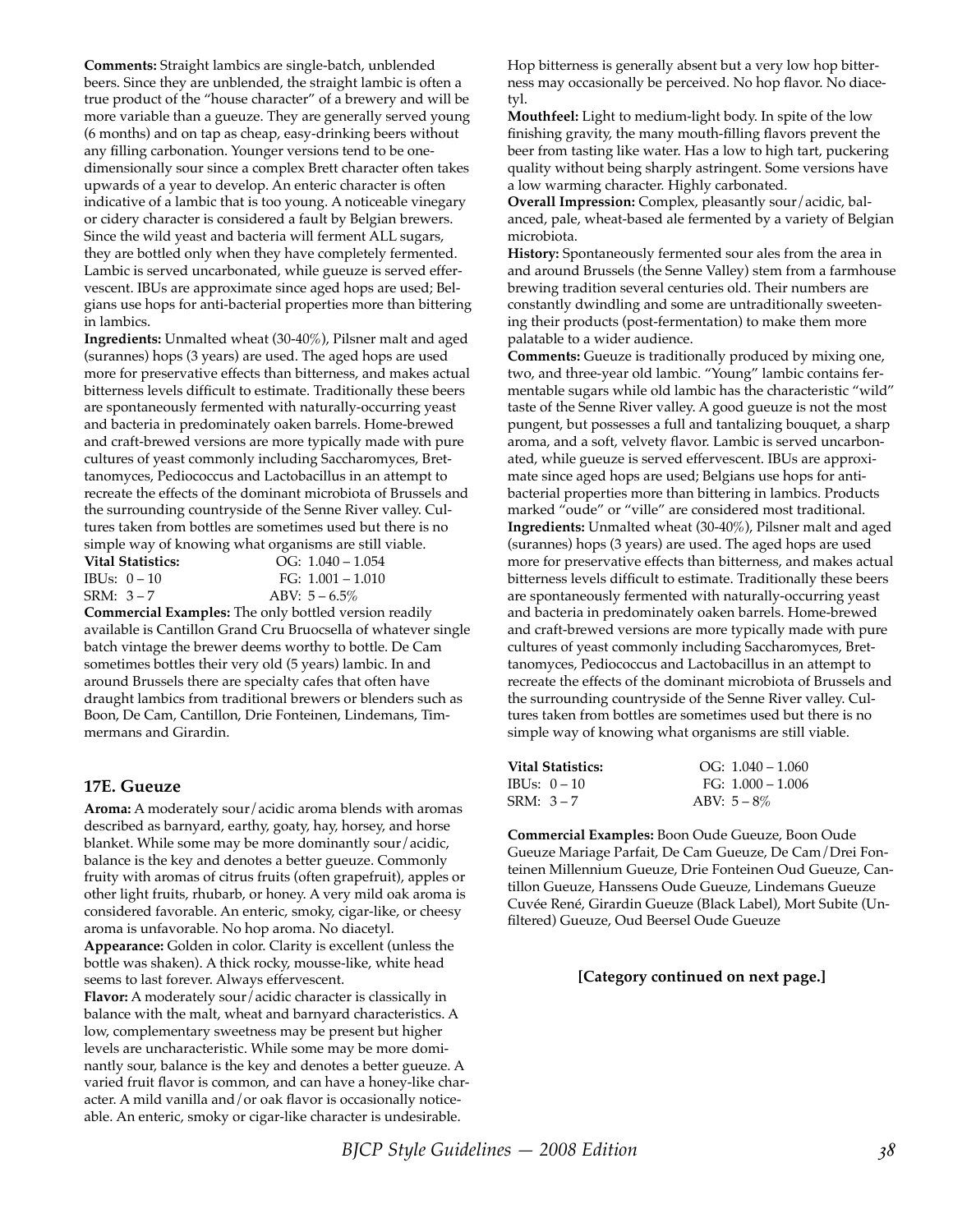# **17F. Fruit Lambic**

**Aroma:** The fruit which has been added to the beer should be the dominant aroma. A low to moderately sour/acidic character blends with aromas described as barnyard, earthy, goaty, hay, horsey, and horse blanket (and thus should be recognizable as a lambic). The fruit aroma commonly blends with the other aromas. An enteric, smoky, cigar-like, or cheesy aroma is unfavorable. No hop aroma. No diacetyl.

**Appearance:** The variety of fruit generally determines the color though lighter-colored fruit may have little effect on the color. The color intensity may fade with age. Clarity is often good, although some fruit will not drop bright. A thick rocky, mousse-like head, sometimes a shade of fruit, is generally long-lasting. Always effervescent.

**Flavor:** The fruit added to the beer should be evident. A low to moderate sour and more commonly (sometimes high) acidic character is present. The classic barnyard characteristics may be low to high. When young, the beer will present its full fruity taste. As it ages, the lambic taste will become dominant at the expense of the fruit character—thus fruit lambics are not intended for long aging. A low, complementary sweetness may be present, but higher levels are uncharacteristic. A mild vanilla and/or oak flavor is occasionally noticeable. An enteric, smoky or cigar-like character is undesirable. Hop bitterness is generally absent. No hop flavor. No diacetyl. **Mouthfeel:** Light to medium-light body. In spite of the low finishing gravity, the many mouth-filling flavors prevent the beer from tasting like water. Has a low to high tart, puckering quality without being sharply astringent. Some versions have a low warming character. Highly carbonated.

**Overall Impression:** Complex, fruity, pleasantly sour/acidic, balanced, pale, wheat-based ale fermented by a variety of Belgian microbiota. A lambic with fruit, not just a fruit beer. **History:** Spontaneously fermented sour ales from the area in and around Brussels (the Senne Valley) stem from a farmhouse brewing tradition several centuries old. Their numbers are constantly dwindling and some are untraditionally sweetening their products (post-fermentation) with sugar or sweet fruit to make them more palatable to a wider audience. Fruit was traditionally added to lambic or gueuze, either by the blender or publican, to increase the variety of beers available in local cafes.

**Comments:** Fruit-based lambics are often produced like gueuze by mixing one, two, and three-year old lambic. "Young" lambic contains fermentable sugars while old lambic has the characteristic "wild" taste of the Senne River valley. Fruit is commonly added halfway through aging and the yeast and bacteria will ferment all sugars from the fruit. Fruit may also be added to unblended lambic. The most traditional styles of fruit lambics include kriek (cherries), framboise (raspberries) and druivenlambik (muscat grapes). **ENTRANT MUST SPECIFY THE TYPE OF FRUIT(S) USED IN MAKING THE LAMBIC.** Any overly sweet lambics (e.g., Lindemans or Belle Vue clones) would do better entered in the 16E Belgian Specialty category since this category does not describe beers with that character. IBUs are approximate since aged hops are used; Belgians use hops for anti-bacterial properties more than bittering in lambics.

**Ingredients:** Unmalted wheat (30-40%), Pilsner malt and aged (surannes) hops (3 years) are used. The aged hops are used more for preservative effects than bitterness, and makes actual bitterness levels difficult to estimate. Traditional products use

10-30% fruit (25%, if cherry). Fruits traditionally used include tart cherries (with pits), raspberries or Muscat grapes. More recent examples include peaches, apricots or merlot grapes. Tart or acidic fruit is traditionally used as its purpose is not to sweeten the beer but to add a new dimension. Traditionally these beers are spontaneously fermented with naturallyoccurring yeast and bacteria in predominately oaken barrels. Home-brewed and craft-brewed versions are more typically made with pure cultures of yeast commonly including Saccharomyces, Brettanomyces, Pediococcus and Lactobacillus in an attempt to recreate the effects of the dominant microbiota of Brussels and the surrounding countryside of the Senne River valley. Cultures taken from bottles are sometimes used but there is no simple way of knowing what organisms are still viable.

| Vital Statistics:                         | $OG: 1.040 - 1.060$ |
|-------------------------------------------|---------------------|
| IBUs: 0 – 10                              | $FG: 1.000 - 1.010$ |
| SRM: $3-7$ (varies w/ fruit) ABV: $5-7\%$ |                     |

**Commercial Examples:** Boon Framboise Marriage Parfait, Boon Kriek Mariage Parfait, Boon Oude Kriek, Cantillon Fou' Foune (apricot), Cantillon Kriek, Cantillon Lou Pepe Kriek, Cantillon Lou Pepe Framboise, Cantillon Rose de Gambrinus, Cantillon St. Lamvinus (merlot grape), Cantillon Vigneronne (Muscat grape), De Cam Oude Kriek, Drie Fonteinen Kriek, Girardin Kriek, Hanssens Oude Kriek, Oud Beersel Kriek, Mort Subite Kriek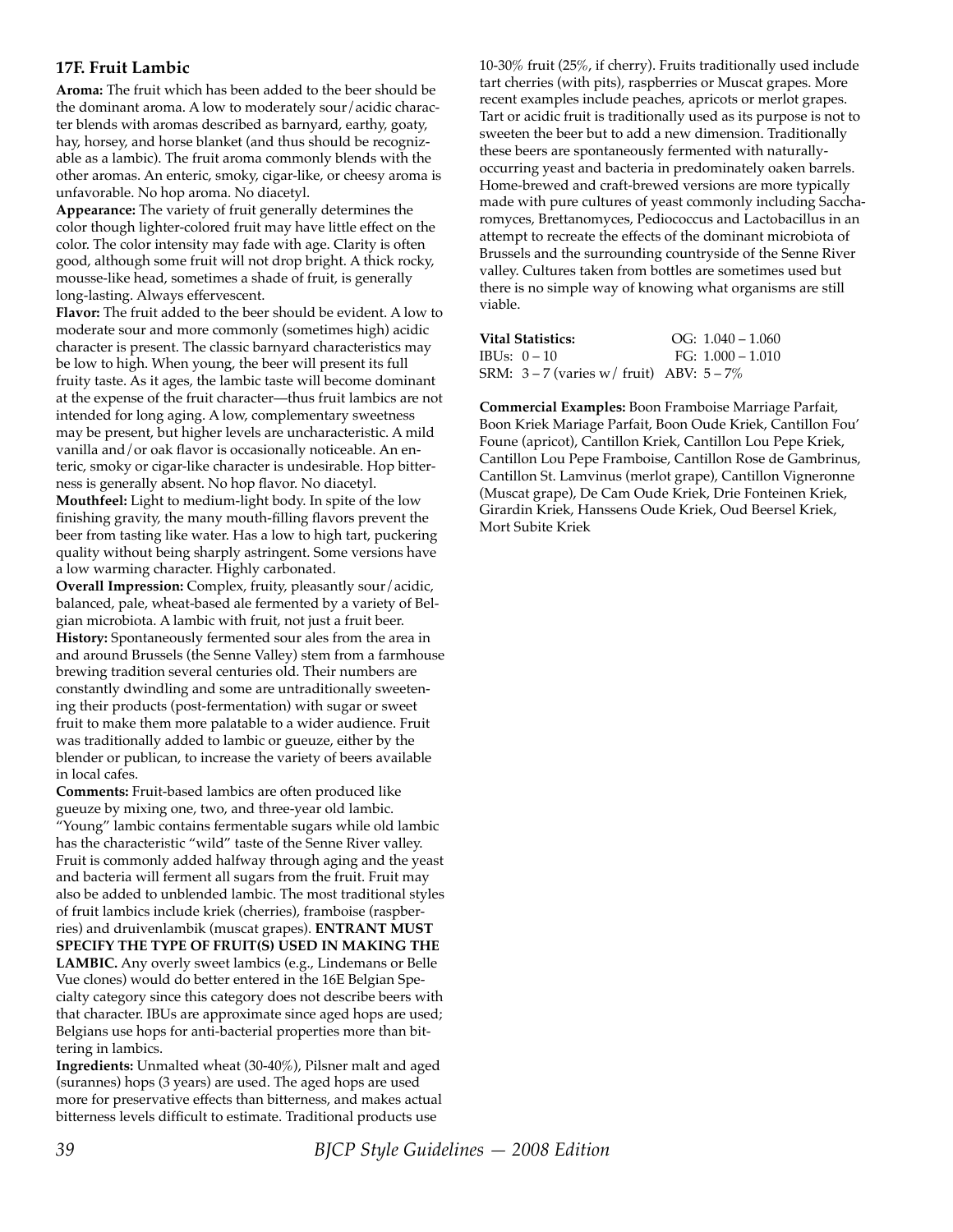# **18. BELGIAN STRONG ALE**

### **18A. Belgian Blond Ale**

**Aroma:** Light earthy or spicy hop nose, along with a lightly sweet Pils malt character. Shows a subtle yeast character that may include spicy phenolics, perfumy or honey-like alcohol, or yeasty, fruity esters (commonly orange-like or lemony). Light sweetness that may have a slightly sugar-like character. Subtle yet complex.

**Appearance:** Light to deep gold color. Generally very clear. Large, dense, and creamy white to off-white head. Good head retention with Belgian lace.

**Flavor:** Smooth, light to moderate Pils malt sweetness initially, but finishes medium-dry to dry with some smooth alcohol becoming evident in the aftertaste. Medium hop and alcohol bitterness to balance. Light hop flavor, can be spicy or earthy. Very soft yeast character (esters and alcohols, which are sometimes perfumy or orange/lemon-like). Light spicy phenolics optional. Some lightly caramelized sugar or honey-like sweetness on palate.

**Mouthfeel:** Medium-high to high carbonation, can give mouth-filling bubbly sensation. Medium body. Light to moderate alcohol warmth, but smooth. Can be somewhat creamy. **Overall Impression:** A moderate-strength golden ale that has a subtle Belgian complexity, slightly sweet flavor, and dry finish.

**History:** Relatively recent development to further appeal to European Pils drinkers, becoming more popular as it is widely marketed and distributed.

**Comments:** Similar strength as a dubbel, similar character as a Belgian Strong Golden Ale or Tripel, although a bit sweeter and not as bitter. Often has an almost lager-like character, which gives it a cleaner profile in comparison to the other styles. Belgians use the term "Blond," while the French spell it "Blonde." Most commercial examples are in the  $6.5 - 7\%$  ABV range. Many Trappist table beers (singles or Enkels) are called "Blond" but these are not representative of this style. **Ingredients:** Belgian Pils malt, aromatic malts, sugar, Belgian yeast strains that produce complex alcohol, phenolics and perfumy esters, noble, Styrian Goldings or East Kent Goldings hops. No spices are traditionally used, although the ingredients and fermentation by-products may give an impression of spicing (often reminiscent of oranges or lemons).

| <b>Vital Statistics:</b> | $OG: 1.062 - 1.075$ |
|--------------------------|---------------------|
| $IBUs: 15-30$            | $FG: 1.008 - 1.018$ |
| SRM: 4-7                 | ABV: $6 - 7.5\%$    |

**Commercial Examples:** Leffe Blond, Affligem Blond, La Trappe (Koningshoeven) Blond, Grimbergen Blond, Val-Dieu Blond, Straffe Hendrik Blonde, Brugse Zot, Pater Lieven Blond Abbey Ale, Troubadour Blond Ale

### **18B. Belgian Dubbel**

**Aroma:** Complex, rich malty sweetness; malt may have hints of chocolate, caramel and/or toast (but never roasted or burnt aromas). Moderate fruity esters (usually including raisins and plums, sometimes also dried cherries). Esters sometimes include banana or apple. Spicy phenols and higher alcohols are common (may include light clove and spice, peppery, rose-like and/or perfumy notes). Spicy qualities can be moderate to very low. Alcohol, if present, is soft and never hot or solventy. A small number of examples may include a low noble hop aroma, but hops are usually absent. No diacetyl.

**Appearance:** Dark amber to copper in color, with an attractive reddish depth of color. Generally clear. Large, dense, and longlasting creamy off-white head.

**Flavor:** Similar qualities as aroma. Rich, complex medium to medium-full malty sweetness on the palate yet finishes moderately dry. Complex malt, ester, alcohol and phenol interplay (raisiny flavors are common; dried fruit flavors are welcome; clove-like spiciness is optional). Balance is always toward the malt. Medium-low bitterness that doesn't persist into the finish. Low noble hop flavor is optional and not usually present. No diacetyl. Should not be as malty as a bock and should not have crystal malt-type sweetness. No spices.

**Mouthfeel:** Medium-full body. Medium-high carbonation, which can influence the perception of body. Low alcohol warmth. Smooth, never hot or solventy.

**Overall Impression:** A deep reddish, moderately strong, malty, complex Belgian ale.

**History:** Originated at monasteries in the Middle Ages, and was revived in the mid-1800s after the Napoleonic era. **Comments:** Most commercial examples are in the 6.5 – 7% ABV range. Traditionally bottle-conditioned ("refermented in the bottle").

**Ingredients:** Belgian yeast strains prone to production of higher alcohols, esters, and phenolics are commonly used. Water can be soft to hard. Impression of complex grain bill, although traditional versions are typically Belgian Pils malt with caramelized sugar syrup or other unrefined sugars providing much of the character. Homebrewers may use Belgian Pils or pale base malt, Munich-type malts for maltiness, Special B for raisin flavors, CaraVienne or CaraMunich for dried fruit flavors, other specialty grains for character. Dark caramelized sugar syrup or sugars for color and rum-raisin flavors. Noble-type, English-type or Styrian Goldings hops commonly used. No spices are traditionally used, although restrained use is allowable.

| Vital Statistics: | $OG: 1.062 - 1.075$ |
|-------------------|---------------------|
| IBUs: 15 – 25     | $FG: 1.008 - 1.018$ |
| SRM: 10 – 17      | ABV: $6 - 7.6\%$    |

**Commercial Examples:** Westmalle Dubbel, St. Bernardus Pater 6, La Trappe Dubbel, Corsendonk Abbey Brown Ale, Grimbergen Double, Affligem Dubbel, Chimay Premiere (Red), Pater Lieven Bruin, Duinen Dubbel, St. Feuillien Brune, New Belgium Abbey Belgian Style Ale, Stoudts Abbey Double Ale, Russian River Benediction, Flying Fish Dubbel, Lost Abbey Lost and Found Abbey Ale, Allagash Double

#### **[Category continued on next page.]**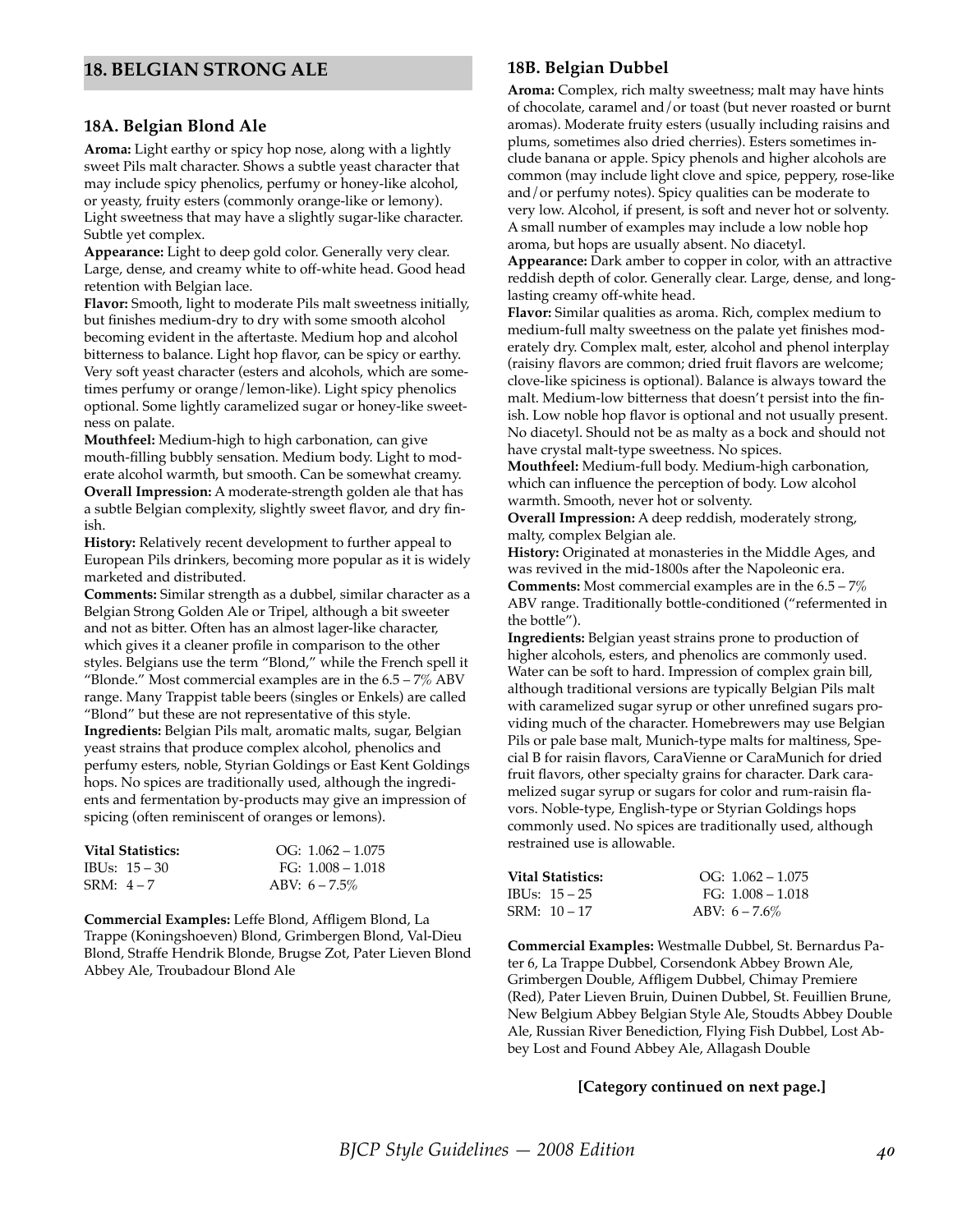# **18C. Belgian Tripel**

**Aroma:** Complex with moderate to significant spiciness, moderate fruity esters and low alcohol and hop aromas. Generous spicy, peppery, sometimes clove-like phenols. Esters are often reminiscent of citrus fruits such as oranges, but may sometimes have a slight banana character. A low yet distinctive spicy, floral, sometimes perfumy hop character is usually found. Alcohols are soft, spicy and low in intensity. No hot alcohol or solventy aromas. The malt character is light. No diacetyl.

**Appearance:** Deep yellow to deep gold in color. Good clarity. Effervescent. Long-lasting, creamy, rocky, white head resulting in characteristic "Belgian lace" on the glass as it fades. **Flavor:** Marriage of spicy, fruity and alcohol flavors supported by a soft malt character. Low to moderate phenols are peppery in character. Esters are reminiscent of citrus fruit such as orange or sometimes lemon. A low to moderate spicy hop character is usually found. Alcohols are soft, spicy, often a bit sweet and low in intensity. Bitterness is typically medium to high from a combination of hop bitterness and yeast-produced phenolics. Substantial carbonation and bitterness lends a dry finish with a moderately bitter aftertaste. No diacetyl. **Mouthfeel:** Medium-light to medium body, although lighter than the substantial gravity would suggest (thanks to sugar and high carbonation). High alcohol content adds a pleasant creaminess but little to no obvious warming sensation. No hot alcohol or solventy character. Always effervescent. Never astringent.

**Overall Impression:** Strongly resembles a Strong Golden Ale but slightly darker and somewhat fuller-bodied. Usually has a more rounded malt flavor but should not be sweet.

**History:** Originally popularized by the Trappist monastery at Westmalle.

**Comments:** High in alcohol but does not taste strongly of alcohol. The best examples are sneaky, not obvious. High carbonation and attenuation helps to bring out the many flavors and to increase the perception of a dry finish. Most Trappist versions have at least 30 IBUs and are very dry. Traditionally bottle-conditioned ("refermented in the bottle").

**Ingredients:** The light color and relatively light body for a beer of this strength are the result of using Pilsner malt and up to 20% white sugar. Noble hops or Styrian Goldings are commonly used. Belgian yeast strains are used – those that produce fruity esters, spicy phenolics and higher alcohols – often aided by slightly warmer fermentation temperatures. Spice additions are generally not traditional, and if used, should not be recognizable as such. Fairly soft water.

| <b>Vital Statistics:</b> | $OG: 1.075 - 1.085$ |
|--------------------------|---------------------|
| $IBUs: 20-40$            | $FG: 1.008 - 1.014$ |
| $SRM: 4.5 - 7$           | ABV: $7.5 - 9.5\%$  |

**Commercial Examples:** Westmalle Tripel, La Rulles Tripel, St. Bernardus Tripel, Chimay Cinq Cents (White), Watou Tripel, Val-Dieu Triple, Affligem Tripel, Grimbergen Tripel, La Trappe Tripel, Witkap Pater Tripel, Corsendonk Abbey Pale Ale, St. Feuillien Tripel, Bink Tripel, Tripel Karmeliet, New Belgium Trippel, Unibroue La Fin du Monde, Dragonmead Final Absolution, Allagash Tripel Reserve, Victory Golden Monkey

### **18D. Belgian Golden Strong Ale**

**Aroma:** Complex with significant fruity esters, moderate spiciness and low to moderate alcohol and hop aromas. Esters are reminiscent of lighter fruits such as pears, oranges or apples. Moderate spicy, peppery phenols. A low to moderate yet distinctive perfumy, floral hop character is often present. Alcohols are soft, spicy, perfumy and low-to-moderate in intensity. No hot alcohol or solventy aromas. The malt character is light. No diacetyl.

**Appearance:** Yellow to medium gold in color. Good clarity. Effervescent. Massive, long-lasting, rocky, often beady, white head resulting in characteristic "Belgian lace" on the glass as it fades.

**Flavor:** Marriage of fruity, spicy and alcohol flavors supported by a soft malt character. Esters are reminiscent of pears, oranges or apples. Low to moderate phenols are peppery in character. A low to moderate spicy hop character is often present. Alcohols are soft, spicy, often a bit sweet and are low-tomoderate in intensity. Bitterness is typically medium to high from a combination of hop bitterness and yeast-produced phenolics. Substantial carbonation and bitterness leads to a dry finish with a low to moderately bitter aftertaste. No diacetyl.

**Mouthfeel:** Very highly carbonated. Light to medium body, although lighter than the substantial gravity would suggest (thanks to sugar and high carbonation). Smooth but noticeable alcohol warmth. No hot alcohol or solventy character. Always effervescent. Never astringent.

**Overall Impression:** A golden, complex, effervescent, strong Belgian-style ale.

**History:** Originally developed by the Moortgat brewery after WWII as a response to the growing popularity of Pilsner beers. **Comments:** Strongly resembles a Tripel, but may be even paler, lighter-bodied and even crisper and drier. The drier finish and lighter body also serves to make the assertive hopping and spiciness more prominent. References to the devil are included in the names of many commercial examples of this style, referring to their potent alcoholic strength and as a tribute to the original example (Duvel). The best examples are complex and delicate. High carbonation helps to bring out the many flavors and to increase the perception of a dry finish. Traditionally bottle-conditioned ("refermented in the bottle"). **Ingredients:** The light color and relatively light body for a beer of this strength are the result of using Pilsner malt and up to 20% white sugar. Noble hops or Styrian Goldings are commonly used. Belgian yeast strains are used – those that produce fruity esters, spicy phenolics and higher alcohols – often aided by slightly warmer fermentation temperatures. Fairly soft water.

| Vital Statistics: | $OG: 1.070 - 1.095$ |
|-------------------|---------------------|
| IBUs: 22 – 35     | FG: 1.005 - 1.016   |
| SRM: 3–6          | $ABV: 7.5 - 10.5\%$ |

**Commercial Examples:** Duvel, Russian River Damnation, Hapkin, Lucifer, Brigand, Judas, Delirium Tremens, Dulle Teve, Piraat, Great Divide Hades, Avery Salvation, North Coast Pranqster, Unibroue Eau Benite, AleSmith Horny Devil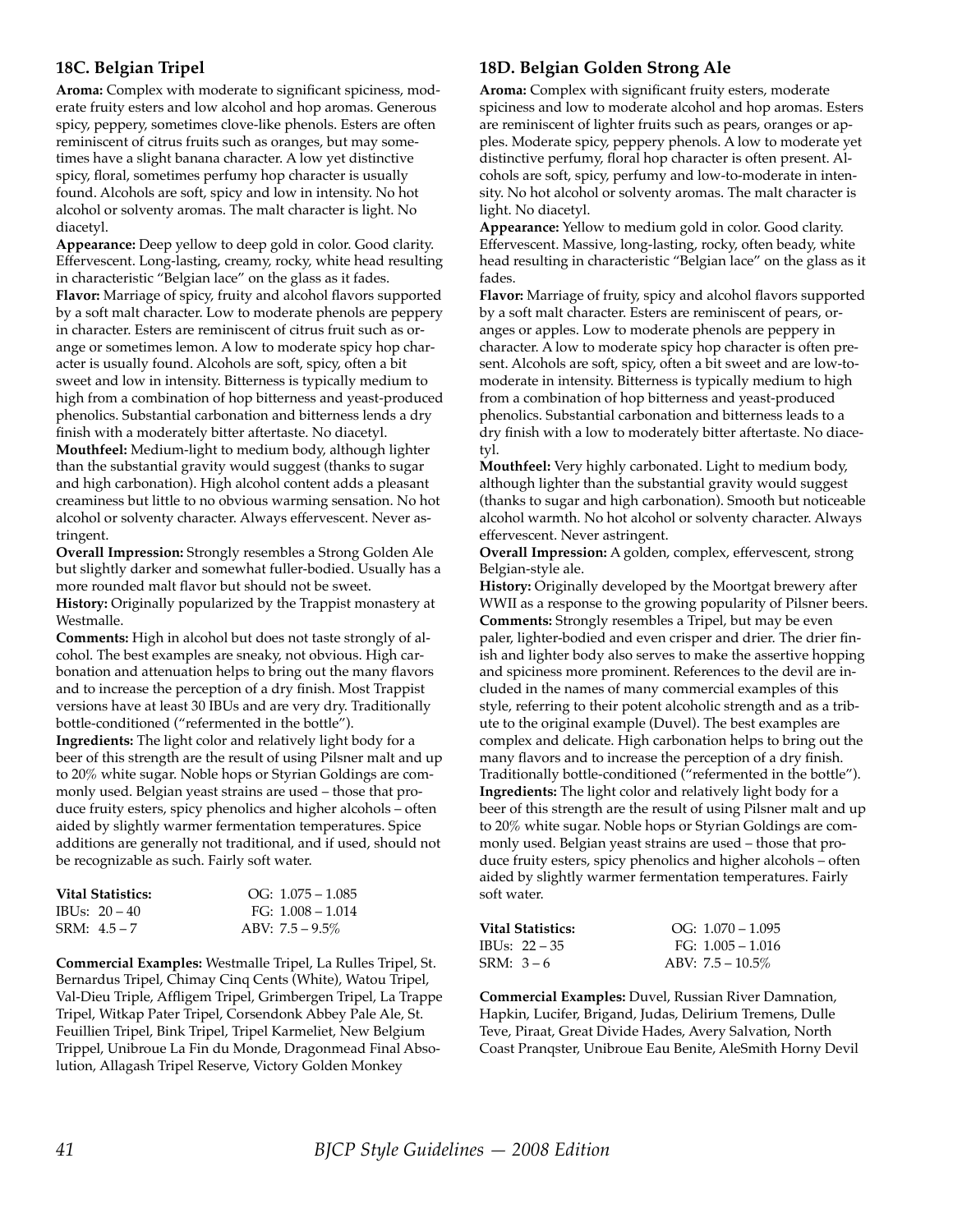# **18E. Belgian Dark Strong Ale**

**Aroma:** Complex, with a rich malty sweetness, significant esters and alcohol, and an optional light to moderate spiciness. The malt is rich and strong, and can have a Munich-type quality often with a caramel, toast and/or bready aroma. The fruity esters are strong to moderately low, and can contain raisin, plum, dried cherry, fig or prune notes. Spicy phenols may be present, but usually have a peppery quality not clovelike. Alcohols are soft, spicy, perfumy and/or rose-like, and are low to moderate in intensity. Hops are not usually present (but a very low noble hop aroma is acceptable). No diacetyl. No dark/roast malt aroma. No hot alcohols or solventy aromas. No recognizable spice additions.

**Appearance:** Deep amber to deep coppery-brown in color ("dark" in this context implies "more deeply colored than golden"). Huge, dense, moussy, persistent cream- to light tancolored head. Can be clear to somewhat hazy.

**Flavor:** Similar to aroma (same malt, ester, phenol, alcohol, hop and spice comments apply to flavor as well). Moderately malty or sweet on palate. Finish is variable depending on interpretation (authentic Trappist versions are moderately dry to dry, Abbey versions can be medium-dry to sweet). Low bitterness for a beer of this strength; alcohol provides some of the balance to the malt. Sweeter and more full-bodied beers will have a higher bitterness level to balance. Almost all versions are malty in the balance, although a few are lightly bitter. The complex and varied flavors should blend smoothly and harmoniously.

**Mouthfeel:** High carbonation but no carbonic acid "bite." Smooth but noticeable alcohol warmth. Body can be variable depending on interpretation (authentic Trappist versions tend to be medium-light to medium, while Abbey-style beers can be quite full and creamy).

**Overall Impression:** A dark, very rich, complex, very strong Belgian ale. Complex, rich, smooth and dangerous. **History:** Most versions are unique in character reflecting characteristics of individual breweries.

**Comments:** Authentic Trappist versions tend to be drier (Belgians would say "more digestible") than Abbey versions, which can be rather sweet and full-bodied. Higher bitterness is allowable in Abbey-style beers with a higher FG. Barleywine-type beers (e.g., Scaldis/Bush, La Trappe Quadrupel, Weyerbacher QUAD) and Spiced/Christmas-type beers (e.g., N'ice Chouffe, Affligem Nöel) should be entered in the Belgian Specialty Ale category (16E), not this category. Traditionally bottle-conditioned ("refermented in the bottle"). **Ingredients:** Belgian yeast strains prone to production of higher alcohols, esters, and sometimes phenolics are commonly used. Water can be soft to hard. Impression of a complex grain bill, although many traditional versions are quite simple, with caramelized sugar syrup or unrefined sugars and yeast providing much of the complexity. Homebrewers may use Belgian Pils or pale base malt, Munich-type malts for maltiness, other Belgian specialty grains for character. Caramelized sugar syrup or unrefined sugars lightens body and adds color and flavor (particularly if dark sugars are used). Noble-type, English-type or Styrian Goldings hops commonly used. Spices generally not used; if used, keep subtle and in the background. Avoid US/UK crystal type malts (these provide the wrong type of sweetness).

| <b>Vital Statistics:</b> | $OG: 1.075 - 1.110$ |
|--------------------------|---------------------|
| IBUs: $20 - 35$          | $FG: 1.010 - 1.024$ |
| $SRM: 12-22$             | ABV: $8-11\%$       |

**Commercial Examples:** Westvleteren 12 (yellow cap), Rochefort 10 (blue cap), St. Bernardus Abt 12, Gouden Carolus Grand Cru of the Emperor, Achel Extra Brune, Rochefort 8 (green cap), Southampton Abbot 12, Chimay Grande Reserve (Blue), Brasserie des Rocs Grand Cru, Gulden Draak, Kasteelbier Bière du Chateau Donker, Lost Abbey Judgment Day, Russian River Salvation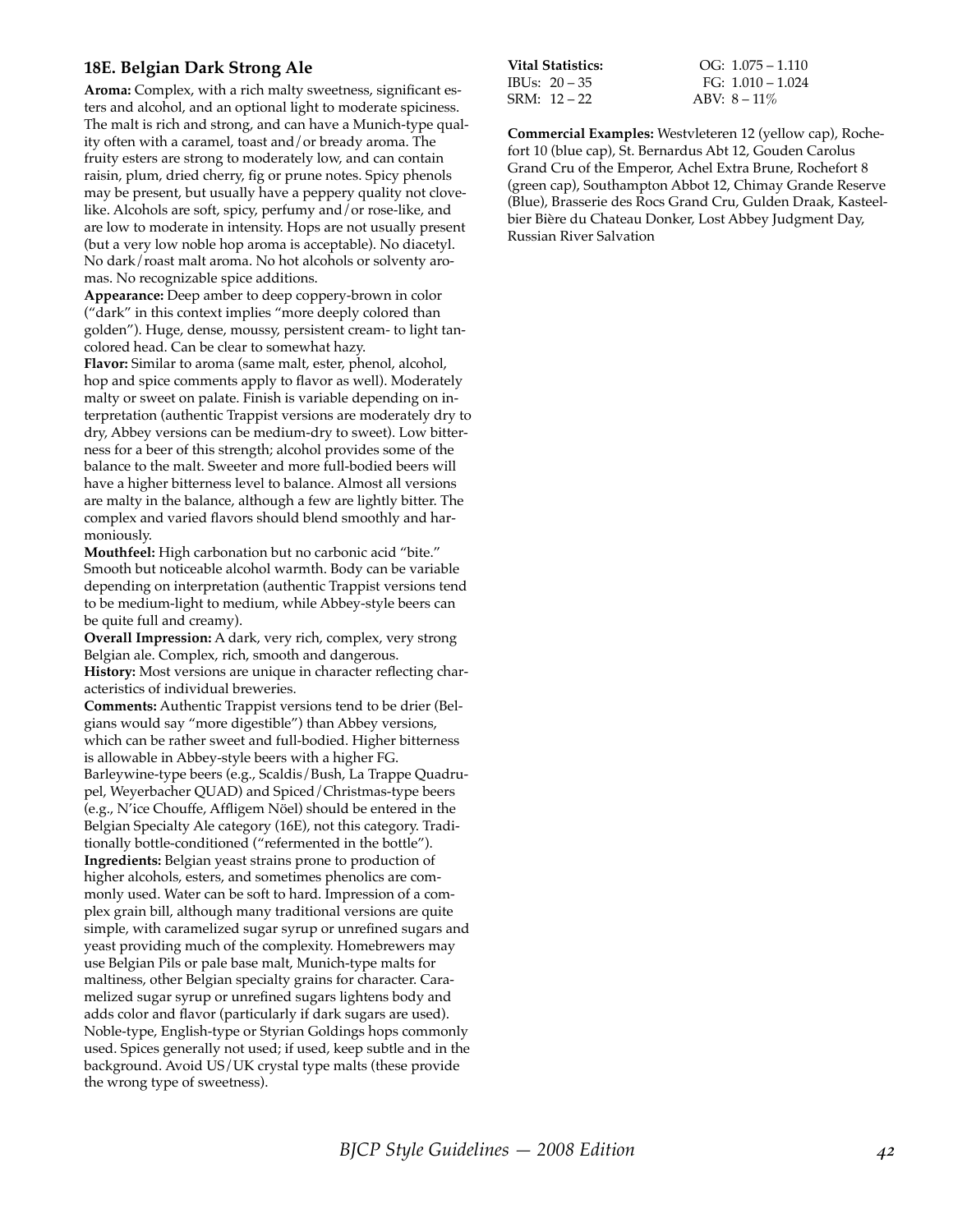# **19A. Old Ale**

**Aroma:** Malty-sweet with fruity esters, often with a complex blend of dried-fruit, vinous, caramelly, molasses, nutty, toffee, treacle, and/or other specialty malt aromas. Some alcohol and oxidative notes are acceptable, akin to those found in Sherry or Port. Hop aromas not usually present due to extended aging.

**Appearance:** Light amber to very dark reddish-brown color (most are fairly dark). Age and oxidation may darken the beer further. May be almost opaque (if not, should be clear). Moderate to low cream- to light tan-colored head; may be adversely affected by alcohol and age.

**Flavor:** Medium to high malt character with a luscious malt complexity, often with nutty, caramelly and/or molasses-like flavors. Light chocolate or roasted malt flavors are optional, but should never be prominent. Balance is often malty-sweet, but may be well hopped (the impression of bitterness often depends on amount of aging). Moderate to high fruity esters are common, and may take on a dried-fruit or vinous character. The finish may vary from dry to somewhat sweet. Extended aging may contribute oxidative flavors similar to a fine old Sherry, Port or Madeira. Alcoholic strength should be evident, though not overwhelming. Diacetyl low to none. Some wood-aged or blended versions may have a lactic or Brettanomyces character; but this is optional and should not be too strong (enter as a specialty beer if it is).

**Mouthfeel:** Medium to full, chewy body, although older examples may be lower in body due to continued attenuation during conditioning. Alcohol warmth is often evident and always welcome. Low to moderate carbonation, depending on age and conditioning.

**Overall Impression:** An ale of significant alcoholic strength, bigger than strong bitters and brown porters, though usually not as strong or rich as barleywine. Usually tilted toward a sweeter, maltier balance. "It should be a warming beer of the type that is best drunk in half pints by a warm fire on a cold winter's night" – Michael Jackson.

**History:** A traditional English ale style, mashed at higher temperatures than strong ales to reduce attenuation, then aged at the brewery after primary fermentation (similar to the process used for historical porters). Often had age-related character (lactic, Brett, oxidation, leather) associated with "stale" beers. Used as stock ales for blending or enjoyed at full strength (stale or stock refers to beers that were aged or stored for a significant period of time). Winter warmers are a more modern style that are maltier, fuller-bodied, often darker beers that may be a brewery's winter seasonal special offering. **Comments:** Strength and character varies widely. Fits in the style space between normal gravity beers (strong bitters, brown porters) and barleywines. Can include winter warmers, strong dark milds, strong (and perhaps darker) bitters, blended strong beers (stock ale blended with a mild or bitter), and lower gravity versions of English barleywines. Many English examples, particularly winter warmers, are lower than 6% ABV.

**Ingredients:** Generous quantities of well-modified pale malt (generally English in origin, though not necessarily so), along with judicious quantities of caramel malts and other specialty character malts. Some darker examples suggest that dark

malts (e.g., chocolate, black malt) may be appropriate, though sparingly so as to avoid an overly roasted character. Adjuncts (such as molasses, treacle, invert sugar or dark sugar) are often used, as are starchy adjuncts (maize, flaked barley, wheat) and malt extracts. Hop variety is not as important, as the relative balance and aging process negate much of the varietal character. British ale yeast that has low attenuation, but can handle higher alcohol levels, is traditional.

| Vital Statistics: | $OG: 1.060 - 1.090$ |
|-------------------|---------------------|
| IBUs: 30 – 60     | $FG: 1.015 - 1.022$ |
| SRM: 10 – 22      | ABV: $6-9\%$        |

**Commercial Examples:** Gale's Prize Old Ale, Burton Bridge Olde Expensive, Marston Owd Roger, Greene King Olde Suffolk Ale , J.W. Lees Moonraker, Harviestoun Old Engine Oil, Fuller's Vintage Ale, Harvey's Elizabethan Ale, Theakston Old Peculier (peculiar at OG 1.057), Young's Winter Warmer, Sarah Hughes Dark Ruby Mild, Samuel Smith's Winter Welcome, Fuller's 1845, Fuller's Old Winter Ale, Great Divide Hibernation Ale, Founders Curmudgeon, Cooperstown Pride of Milford Special Ale, Coniston Old Man Ale, Avery Old Jubilation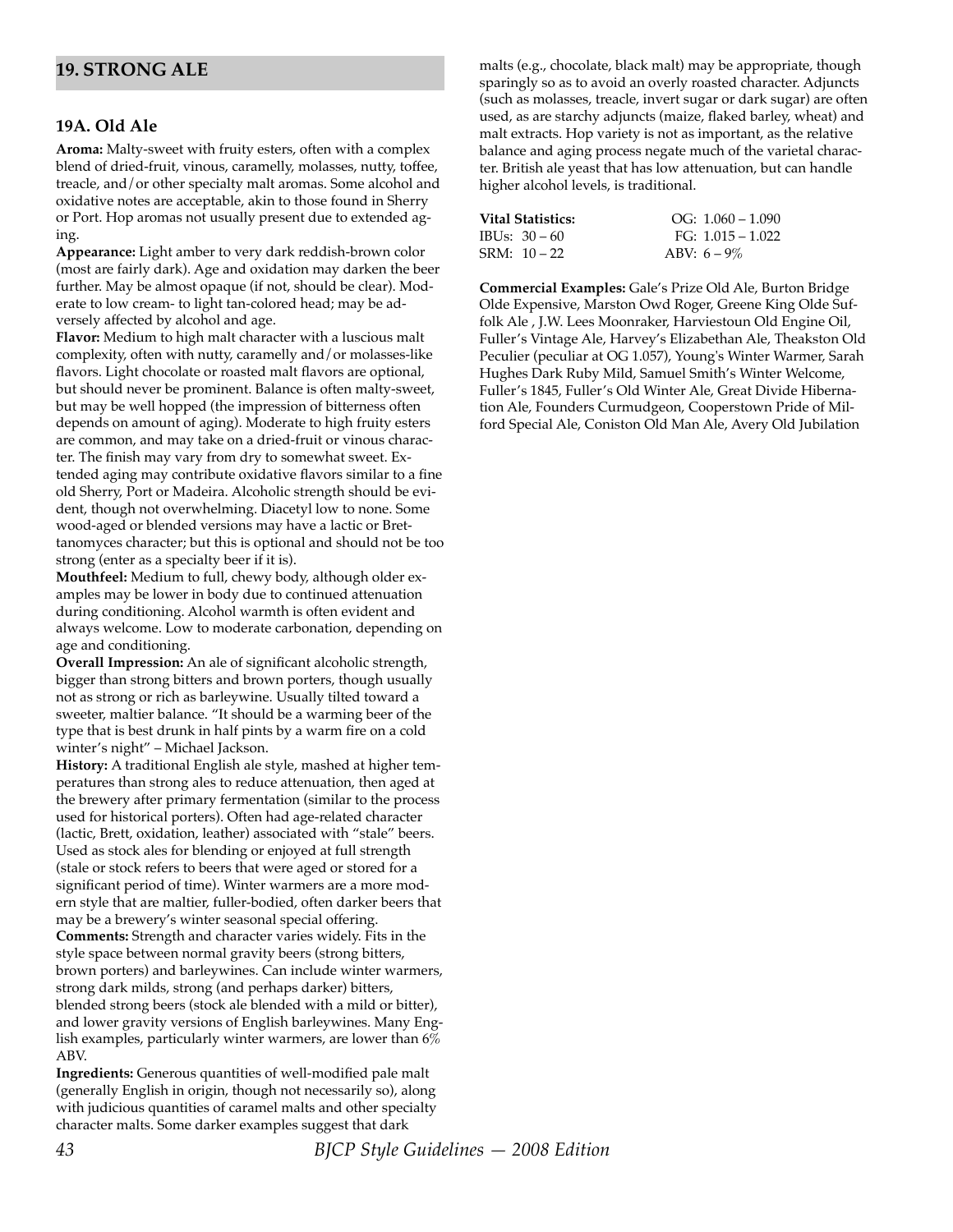### **19B. English Barleywine**

**Aroma:** Very rich and strongly malty, often with a caramel-like aroma. May have moderate to strong fruitiness, often with a dried-fruit character. English hop aroma may range from mild to assertive. Alcohol aromatics may be low to moderate, but never harsh, hot or solventy. The intensity of these aromatics often subsides with age. The aroma may have a rich character including bready, toasty, toffee, molasses, and/or treacle notes. Aged versions may have a sherry-like quality, possibly vinous or port-like aromatics, and generally more muted malt aromas. Low to no diacetyl.

**Appearance:** Color may range from rich gold to very dark amber or even dark brown. Often has ruby highlights, but should not be opaque. Low to moderate off-white head; may have low head retention. May be cloudy with chill haze at cooler temperatures, but generally clears to good to brilliant clarity as it warms. The color may appear to have great depth, as if viewed through a thick glass lens. High alcohol and viscosity may be visible in "legs" when beer is swirled in a glass. **Flavor:** Strong, intense, complex, multi-layered malt flavors ranging from bready and biscuity through nutty, deep toast, dark caramel, toffee, and/or molasses. Moderate to high malty sweetness on the palate, although the finish may be moderately sweet to moderately dry (depending on aging). Some oxidative or vinous flavors may be present, and often complex alcohol flavors should be evident. Alcohol flavors shouldn't be harsh, hot or solventy. Moderate to fairly high fruitiness, often with a dried-fruit character. Hop bitterness may range from just enough for balance to a firm presence; balance therefore ranges from malty to somewhat bitter. Low to moderately high hop flavor (usually UK varieties). Low to no diacetyl. **Mouthfeel:** Full-bodied and chewy, with a velvety, luscious texture (although the body may decline with long conditioning). A smooth warmth from aged alcohol should be present, and should not be hot or harsh. Carbonation may be low to moderate, depending on age and conditioning.

**Overall Impression:** The richest and strongest of the English Ales. A showcase of malty richness and complex, intense flavors. The character of these ales can change significantly over time; both young and old versions should be appreciated for what they are. The malt profile can vary widely; not all examples will have all possible flavors or aromas.

**History:** Usually the strongest ale offered by a brewery, and in recent years many commercial examples are now vintagedated. Normally aged significantly prior to release. Often associated with the winter or holiday season.

**Comments:** Although often a hoppy beer, the English Barleywine places less emphasis on hop character than the American Barleywine and features English hops. English versions can be darker, maltier, fruitier, and feature richer specialty malt flavors than American Barleywines.

**Ingredients:** Well-modified pale malt should form the backbone of the grist, with judicious amounts of caramel malts. Dark malts should be used with great restraint, if at all, as most of the color arises from a lengthy boil. English hops such as Northdown, Target, East Kent Goldings and Fuggles. Characterful English yeast.

| Vital Statistics: | $OG: 1.080 - 1.120$ |
|-------------------|---------------------|
| IBUs: 35 – 70     | $FG: 1.018 - 1.030$ |
| SRM: 8–22         | $ABV: 8-12%$        |

**Commercial Examples:** Thomas Hardy's Ale, Burton Bridge Thomas Sykes Old Ale, J.W. Lee's Vintage Harvest Ale, Robinson's Old Tom, Fuller's Golden Pride, AleSmith Old Numbskull, Young's Old Nick (unusual in its 7.2% ABV), Whitbread Gold Label, Old Dominion Millenium, North Coast Old Stock Ale (when aged), Weyerbacher Blithering Idiot

### **19C. American Barleywine**

**Aroma:** Very rich and intense maltiness. Hop character moderate to assertive and often showcases citrusy or resiny American varieties (although other varieties, such as floral, earthy or spicy English varieties or a blend of varieties, may be used). Low to moderately strong fruity esters and alcohol aromatics. Malt character may be sweet, caramelly, bready, or fairly neutral. However, the intensity of aromatics often subsides with age. No diacetyl.

**Appearance:** Color may range from light amber to medium copper; may rarely be as dark as light brown. Often has ruby highlights. Moderately-low to large off-white to light tan head; may have low head retention. May be cloudy with chill haze at cooler temperatures, but generally clears to good to brilliant clarity as it warms. The color may appear to have great depth, as if viewed through a thick glass lens. High alcohol and viscosity may be visible in "legs" when beer is swirled in a glass. **Flavor:** Strong, intense malt flavor with noticeable bitterness. Moderately low to moderately high malty sweetness on the palate, although the finish may be somewhat sweet to quite dry (depending on aging). Hop bitterness may range from moderately strong to aggressive. While strongly malty, the balance should always seem bitter. Moderate to high hop flavor (any variety). Low to moderate fruity esters. Noticeable alcohol presence, but sharp or solventy alcohol flavors are undesirable. Flavors will smooth out and decline over time, but any oxidized character should be muted (and generally be masked by the hop character). May have some bready or caramelly malt flavors, but these should not be high. Roasted or burnt malt flavors are inappropriate. No diacetyl. **Mouthfeel:** Full-bodied and chewy, with a velvety, luscious texture (although the body may decline with long conditioning). Alcohol warmth should be present, but not be excessively hot. Should not be syrupy and under-attenuated. Carbonation may be low to moderate, depending on age and conditioning. **Overall Impression:** A well-hopped American interpretation of the richest and strongest of the English ales. The hop character should be evident throughout, but does not have to be unbalanced. The alcohol strength and hop bitterness often combine to leave a very long finish.

**History:** Usually the strongest ale offered by a brewery, and in recent years many commercial examples are now vintagedated. Normally aged significantly prior to release. Often associated with the winter or holiday season.

**Comments:** The American version of the Barleywine tends to have a greater emphasis on hop bitterness, flavor and aroma than the English Barleywine, and often features American hop varieties. Differs from an Imperial IPA in that the hops are not extreme, the malt is more forward, and the body is richer and more characterful.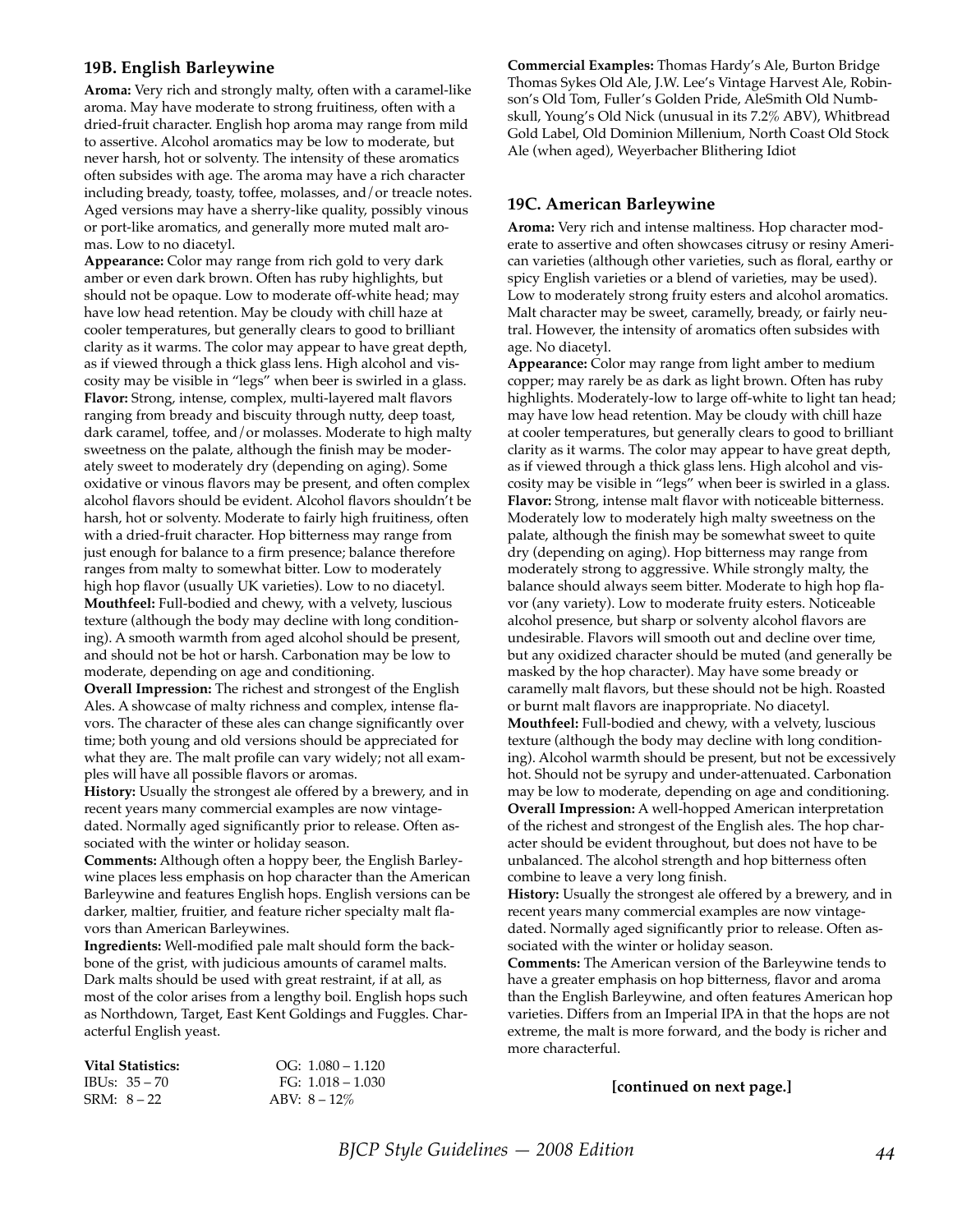**Ingredients:** Well-modified pale malt should form the backbone of the grist. Some specialty or character malts may be used. Dark malts should be used with great restraint, if at all, as most of the color arises from a lengthy boil. Citrusy American hops are common, although any varieties can be used in quantity. Generally uses an attenuative American yeast.

| <b>Vital Statistics:</b> | $OG: 1.080 - 1.120$ |
|--------------------------|---------------------|
| $IBUs: 50-120$           | $FG: 1.016 - 1.030$ |
| $SRM: 10-19$             | $ABV: 8-12\%$       |

**Commercial Examples:** Sierra Nevada Bigfoot, Great Divide Old Ruffian, Victory Old Horizontal, Rogue Old Crustacean, Avery Hog Heaven Barleywine, Bell's Third Coast Old Ale, Anchor Old Foghorn, Three Floyds Behemoth, Stone Old Guardian, Bridgeport Old Knucklehead, Hair of the Dog Doggie Claws, Lagunitas Olde GnarleyWine, Smuttynose Barleywine, Flying Dog Horn Dog

# **20. FRUIT BEER**

**Aroma:** The distinctive aromatics associated with the particular fruit(s) should be noticeable in the aroma; however, note that some fruit (e.g., raspberries, cherries) have stronger aromas and are more distinctive than others (e.g., blueberries, strawberries)—allow for a range of fruit character and intensity from subtle to aggressive. The fruit character should be pleasant and supportive, not artificial and inappropriately overpowering (considering the character of the fruit) nor should it have defects such as oxidation. As with all specialty beers, a proper fruit beer should be a harmonious balance of the featured fruit(s) with the underlying beer style. Aroma hops, yeast by-products and malt components of the underlying beer may not be as noticeable when fruit are present. These components (especially hops) may also be intentionally subdued to allow the fruit character to come through in the final presentation. If the base beer is an ale then a non-specific fruitiness and/or other fermentation by-products such as diacetyl may be present as appropriate for warmer fermentations. If the base beer is a lager, then overall less fermentation byproducts would be appropriate. Some malt aroma may be desirable, especially in dark styles. Hop aroma may be absent or balanced with fruit, depending on the style. The fruit should add an extra complexity to the beer, but not be so prominent as to unbalance the resulting presentation. Some tartness may be present if naturally occurring in the particular fruit(s), but should not be inappropriately intense. **Appearance:** Appearance should be appropriate to the base beer being presented and will vary depending on the base beer. For lighter-colored beers with fruits that exhibit distinctive colors, the color should be noticeable. Note that the color of fruit in beer is often lighter than the flesh of the fruit itself and may take on slightly different shades. Fruit beers may have some haze or be clear, although haze is a generally undesirable. The head may take on some of the color of the fruit. Flavor: As with aroma, the distinctive flavor character associated with the particular fruit(s) should be noticeable, and may range in intensity from subtle to aggressive. The balance of fruit with the underlying beer is vital, and the fruit character should not be so artificial and/or inappropriately overpowering as to suggest a fruit juice drink. Hop bitterness, flavor,

malt flavors, alcohol content, and fermentation by-products, such as esters or diacetyl, should be appropriate to the base beer and be harmonious and balanced with the distinctive fruit flavors present. Note that these components (especially hops) may be intentionally subdued to allow the fruit character to come through in the final presentation. Some tartness may be present if naturally occurring in the particular fruit(s), but should not be inappropriately intense. Remember that fruit generally add flavor not sweetness to fruit beers. The sugar found in fruit is usually fully fermented and contributes to lighter flavors and a drier finish than might be expected for the declared base style. However, residual sweetness is not necessarily a negative characteristic unless it has a raw, unfermented quality.

**Mouthfeel:** Mouthfeel may vary depending on the base beer selected and as appropriate to that base beer. Body and carbonation levels should be appropriate to the base beer style being presented. Fruit generally adds fermentables that tend to thin out the beer; the resulting beer may seem lighter than expected for the declared base style.

**Overall Impression:** A harmonious marriage of fruit and beer. The key attributes of the underlying style will be different with the addition of fruit; do not expect the base beer to taste the same as the unadulterated version. Judge the beer based on the pleasantness and balance of the resulting combination. **Comments:** Overall balance is the key to presenting a wellmade fruit beer. The fruit should complement the original style and not overwhelm it. The brewer should recognize that some combinations of base beer styles and fruits work well together while others do not make for harmonious combinations. **THE ENTRANT MUST SPECIFY THE UNDERLYING BEER STYLE AS WELL AS THE TYPE OF FRUIT(S) USED. IF THIS BEER IS BASED ON A CLASSIC STYLE (E.G., BLONDE ALE) THEN THE SPECIFIC STYLE MUST BE SPECIFIED. CLASSIC STYLES DO NOT HAVE TO BE CITED (E.G., "PORTER" OR "WHEAT ALE" IS ACCEPT-ABLE). THE TYPE OF FRUIT(S) MUST ALWAYS BE SPECI-FIED.** If the base beer is a classic style, the original style should come through in aroma and flavor. Note that fruitbased lambics should be entered in the Fruit Lambic category (17F), while other fruit-based Belgian specialties should be entered in the Belgian Specialty Ale category (16E). Aged fruit may sometimes have flavor and aroma characteristics similar to Sauternes, Sherry or Tokaj, but a beer with a quality such as this should make a special claim (e.g., amontillado, fino, botrytis). Beer with chile peppers should be entered in the Spice/ Herb/Vegetable Beer category (21A).

**Vital Statistics:** OG, FG, IBUs, SRM and ABV will vary depending on the underlying base beer, but the fruit will often be reflected in the color.

**Commercial Examples:** New Glarus Belgian Red and Raspberry Tart, Bell's Cherry Stout, Dogfish Head Aprihop, Great Divide Wild Raspberry Ale, Founders Rübæus, Ebulum Elderberry Black Ale, Stiegl Radler, Weyerbacher Raspberry Imperial Stout, Abita Purple Haze, Melbourne Apricot Beer and Strawberry Beer, Saxer Lemon Lager, Magic Hat #9, Grozet Gooseberry and Wheat Ale, Pyramid Apricot Ale, Dogfish Head Fort

*45 BJCP Style Guidelines — 2008 Edition*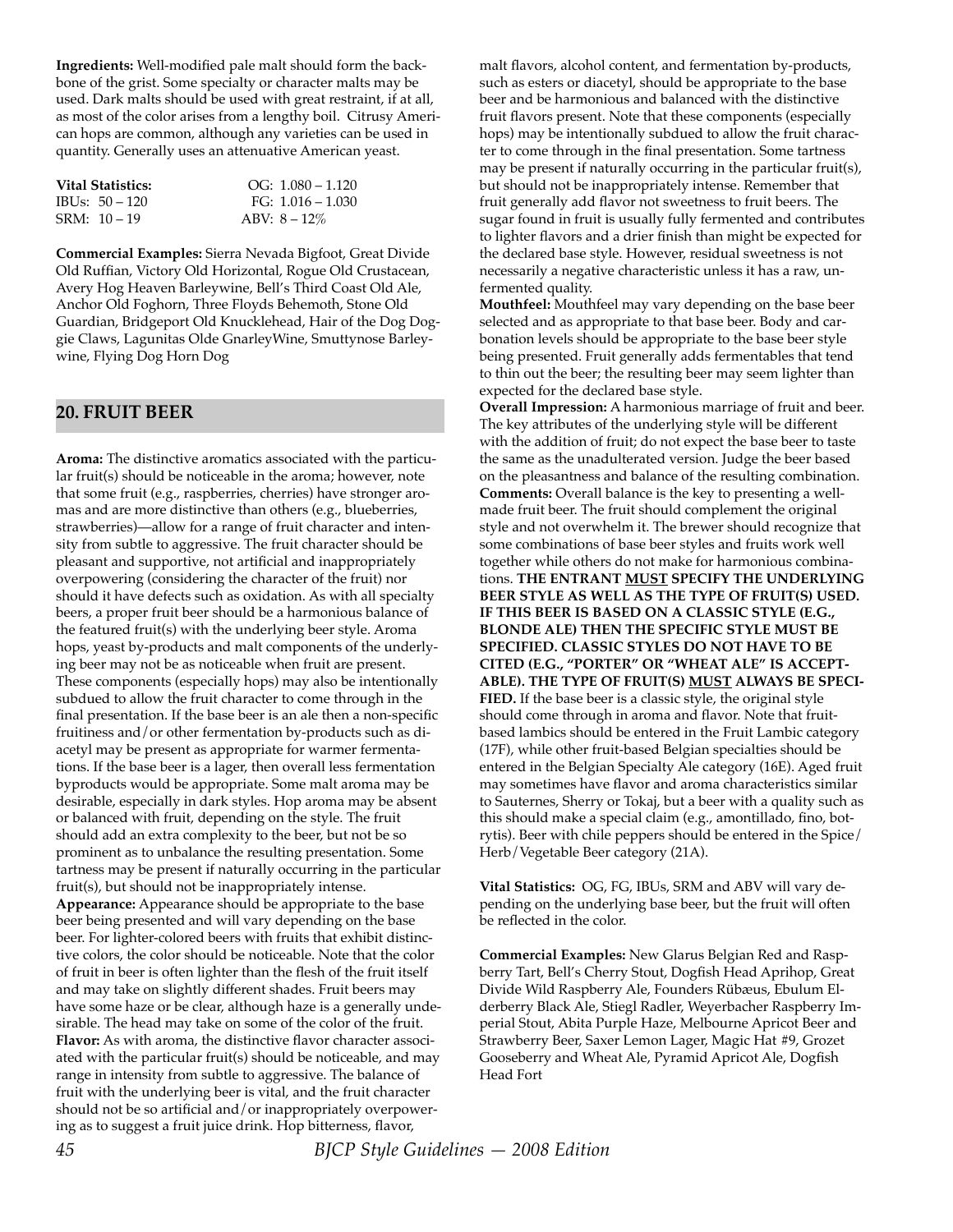# **21A. Spice, Herb, or Vegetable Beer**

**Aroma:** The character of the particular spices, herbs and/or vegetables (SHV) should be noticeable in the aroma; however, note that some SHV (e.g., ginger, cinnamon) have stronger aromas and are more distinctive than others (e.g., some vegetables)—allow for a range of SHV character and intensity from subtle to aggressive. The individual character of the SHV(s) may not always be identifiable when used in combination. The SHV character should be pleasant and supportive, not artificial and overpowering. As with all specialty beers, a proper SHV beer should be a harmonious balance of the featured SHV(s) with the underlying beer style. Aroma hops, yeast byproducts and malt components of the underlying beer may not be as noticeable when SHV are present. These components (especially hops) may also be intentionally subdued to allow the SHV character to come through in the final presentation. If the base beer is an ale then a non-specific fruitiness and/or other fermentation by-products such as diacetyl may be present as appropriate for warmer fermentations. If the base beer is a lager, then overall less fermentation byproducts would be appropriate. Some malt aroma is preferable, especially in dark styles. Hop aroma may be absent or balanced with SHV, depending on the style. The SHV(s) should add an extra complexity to the beer, but not be so prominent as to unbalance the resulting presentation.

**Appearance:** Appearance should be appropriate to the base beer being presented and will vary depending on the base beer. For lighter-colored beers with spices, herbs or vegetables that exhibit distinctive colors, the colors may be noticeable in the beer and possibly the head. May have some haze or be clear. Head formation may be adversely affected by some ingredients, such as chocolate.

**Flavor:** As with aroma, the distinctive flavor character associated with the particular SHV(s) should be noticeable, and may range in intensity from subtle to aggressive. The individual character of the SHV(s) may not always be identifiable when used in combination. The balance of SHV with the underlying beer is vital, and the SHV character should not be so artificial and/or overpowering as to overwhelm the beer. Hop bitterness, flavor, malt flavors, alcohol content, and fermentation by-products, such as esters or diacetyl, should be appropriate to the base beer and be harmonious and balanced with the distinctive SHV flavors present. Note that these components (especially hops) may be intentionally subdued to allow the SHV character to come through in the final presentation. Some SHV(s) are inherently bitter and may result in a beer more bitter than the declared base style.

**Mouthfeel:** Mouthfeel may vary depending on the base beer selected and as appropriate to that base beer. Body and carbonation levels should be appropriate to the base beer style being presented. Some SHV(s) may add additional body and/ or slickness, although fermentable additions may thin out the beer. Some SHV(s) may add a bit of astringency, although a "raw" spice character is undesirable.

**Overall Impression:** A harmonious marriage of spices, herbs and/or vegetables and beer. The key attributes of the underlying style will be different with the addition of spices, herbs and/or vegetables; do not expect the base beer to taste the same as the unadulterated version. Judge the beer based on

the pleasantness and balance of the resulting combination. **Comments:** Overall balance is the key to presenting a wellmade spice, herb or vegetable (SHV) beer. The SHV(s) should complement the original style and not overwhelm it. The brewer should recognize that some combinations of base beer styles and SHV(s) work well together while others do not make for harmonious combinations. **THE ENTRANT MUST SPECIFY THE UNDERLYING BEER STYLE AS WELL AS THE TYPE OF SPICES, HERBS, OR VEGETABLES USED. IF THIS BEER IS BASED ON A CLASSIC STYLE (E.G., BLONDE ALE) THEN THE SPECIFIC STYLE MUST BE SPECIFIED. CLASSIC STYLES DO NOT HAVE TO BE CITED (E.G., "PORTER" OR "WHEAT ALE" IS ACCEPT-ABLE). THE TYPE OF SPICES, HERBS, OR VEGETABLES MUST ALWAYS BE SPECIFIED.** If the base beer is a classic style, the original style should come through in aroma and flavor. The individual character of SHV(s) may not always be identifiable when used in combination. This category may also be used for chile pepper, coffee-, chocolate-, or nut-based beers (including combinations of these items). Note that many spicebased Belgian specialties may be entered in Category 16E. Beers that only have additional fermentables (honey, maple syrup, molasses, sugars, treacle, etc.) should be entered in the Specialty Beer category.

**Vital Statistics:** OG, FG, IBUs, SRM and ABV will vary depending on the underlying base beer.

**Commercial Examples:** Alesmith Speedway Stout, Founders Breakfast Stout, Traquair Jacobite Ale, Rogue Chipotle Ale, Young's Double Chocolate Stout, Bell's Java Stout, Fraoch Heather Ale, Southampton Pumpkin Ale, Rogue Hazelnut Nectar, Hitachino Nest Real Ginger Ale, Breckenridge Vanilla Porter, Left Hand JuJu Ginger Beer, Dogfish Head Punkin Ale, Dogfish Head Midas Touch, Redhook Double Black Stout, Buffalo Bill's Pumpkin Ale, BluCreek Herbal Ale, Christian Moerlein Honey Almond, Rogue Chocolate Stout, Birrificio Baladin Nora, Cave Creek Chili Beer

#### **[Category continued on next page.]**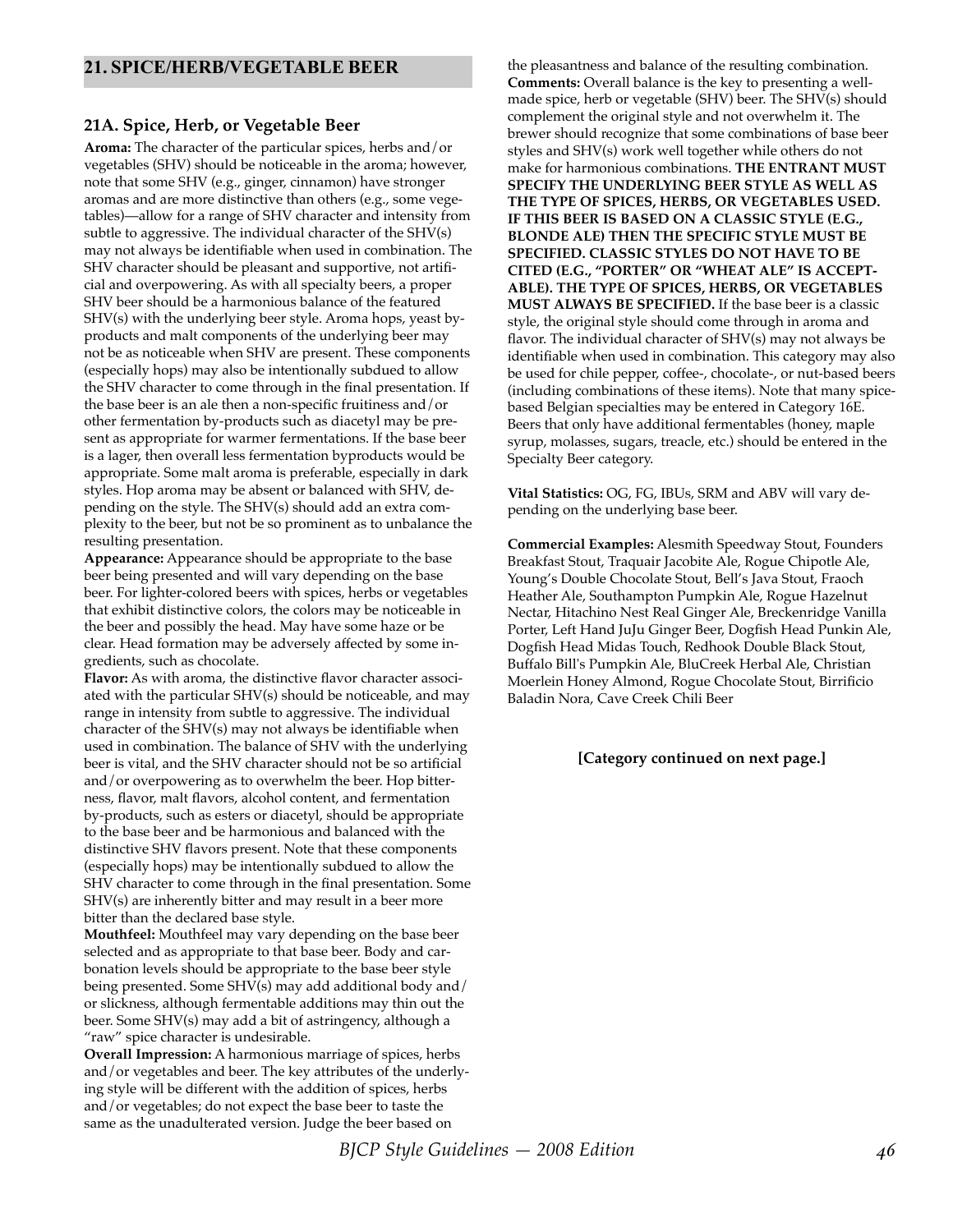# **21B. Christmas/Winter Specialty Spiced Beer**

**Aroma:** A wide range of aromatics is possible, although many examples are reminiscent of Christmas cookies, gingerbread, English-type Christmas pudding, spruce trees, or mulling spices. Any combination of aromatics that suggests the holiday season is welcome. The base beer style often has a malty profile that supports the balanced presentation of the aromatics from spices and possibly other special ingredients. Additional fermentables (e.g., honey, molasses, maple syrup, etc.) may lend their own unique aromatics. Hop aromatics are often absent, subdued, or slightly spicy. Some fruit character (often of dried citrus peel, or dried fruit such as raisins or plums) is optional but acceptable. Alcohol aromatics may be found in some examples, but this character should be restrained. The overall aroma should be balanced and harmonious, and is often fairly complex and inviting.

**Appearance:** Generally medium amber to very dark brown (darker versions are more common). Usually clear, although darker versions may be virtually opaque. Some chill haze is acceptable. Generally has a well-formed head that is often offwhite to tan.

**Flavor:** Many interpretations are possible; allow for brewer creativity as long as the resulting product is balanced and provides some spice presentation. Spices associated with the holiday season are typical (as mentioned in the Aroma section). The spices and optional fermentables should be supportive and blend well with the base beer style. Rich, malty and/ or sweet malt-based flavors are common, and may include caramel, toast, nutty, or chocolate flavors. May include some dried fruit or dried fruit peel flavors such as raisin, plum, fig, orange peel or lemon peel. May include distinctive flavors from specific fermentables (molasses, honey, brown sugar, etc.), although these elements are not required. A light spruce or other evergreen tree character is optional but found in some examples. The wide range of special ingredients should be supportive and balanced, not so prominent as to overshadow the base beer. Bitterness and hop flavor are generally restrained so as to not interfere with the spices and special ingredients. Generally finishes rather full and satisfying, and often has some alcohol flavor. Roasted malt characteristics are rare, and not usually stronger than chocolate.

**Mouthfeel:** A wide range of interpretations is possible. Body is generally medium to full, and a certain malty chewiness is often present. Moderately low to moderately high carbonation is typical. Many examples will show some well-aged, warming alcohol content, but without being overly hot. The beers do not have to be overly strong to show some warming effects. **Overall Impression:** A stronger, darker, spiced beer that often has a rich body and warming finish suggesting a good accompaniment for the cold winter season.

**History:** Throughout history, beer of a somewhat higher alcohol content and richness has been enjoyed during the winter holidays, when old friends get together to enjoy the season. Many breweries produce unique seasonal offerings that may be darker, stronger, spiced, or otherwise more characterful than their normal beers. Spiced versions are an American or Belgian tradition, since English or German breweries traditionally do not use spices in their beer.

**Ingredients:** Generally ales, although some dark strong lagers exist. Spices are required, and often include those evocative of the Christmas season (e.g., allspice, nutmeg, cinnamon, cloves, ginger) but any combination is possible and creativity is encouraged. Fruit peel (e.g., oranges, lemon) may be used, as may subtle additions of other fruits. May use a wide range of crystal-type malts, particularly those that add dark fruit or caramel flavors. Flavorful adjuncts are often used (e.g., molasses, treacle, invert sugar, brown sugar, honey, maple syrup, etc.).

**Comments:** Overall balance is the key to presenting a wellmade Christmas beer. The special ingredients should complement the base beer and not overwhelm it. The brewer should recognize that some combinations of base beer styles and special ingredients work well together while others do not make for harmonious combinations. **THE ENTRANT MAY DE-CLARE AN UNDERLYING BEER STYLE AS WELL AS THE SPECIAL INGREDIENTS USED. THE BASE STYLE, SPICES OR OTHER INGREDIENTS NEED NOT BE IDEN-TIFIED. THE BEER MUST INCLUDE SPICES AND MAY INCLUDE OTHER FERMENTABLES (SUGARS, HONEY, MAPLE SYRUP, MOLASSES, TREACLE, ETC.) OR FRUIT.**  If the base beer is a classic style, the original style should come through in aroma and flavor. Whenever spices, herbs or additional fermentables are declared, each should be noticeable and distinctive in its own way (although not necessarily individually identifiable; balanced with the other ingredients is still critical). English-style Winter Warmers (some of which may be labeled Christmas Ales) are generally not spiced, and should be entered as Old Ales. Belgian-style Christmas ales should be entered as Belgian Specialty Ales (16E).

**Vital Statistics:** OG, FG, IBUs, SRM and ABV will vary depending on the underlying base beer. ABV is generally above 6%, and most examples are somewhat dark in color.

**Commercial Examples:** Anchor Our Special Ale, Harpoon Winter Warmer, Weyerbacher Winter Ale, Nils Oscar Julöl, Goose Island Christmas Ale, North Coast Wintertime Ale, Great Lakes Christmas Ale, Lakefront Holiday Spice Lager Beer, Samuel Adams Winter Lager, Troegs The Mad Elf, Jamtlands Julöl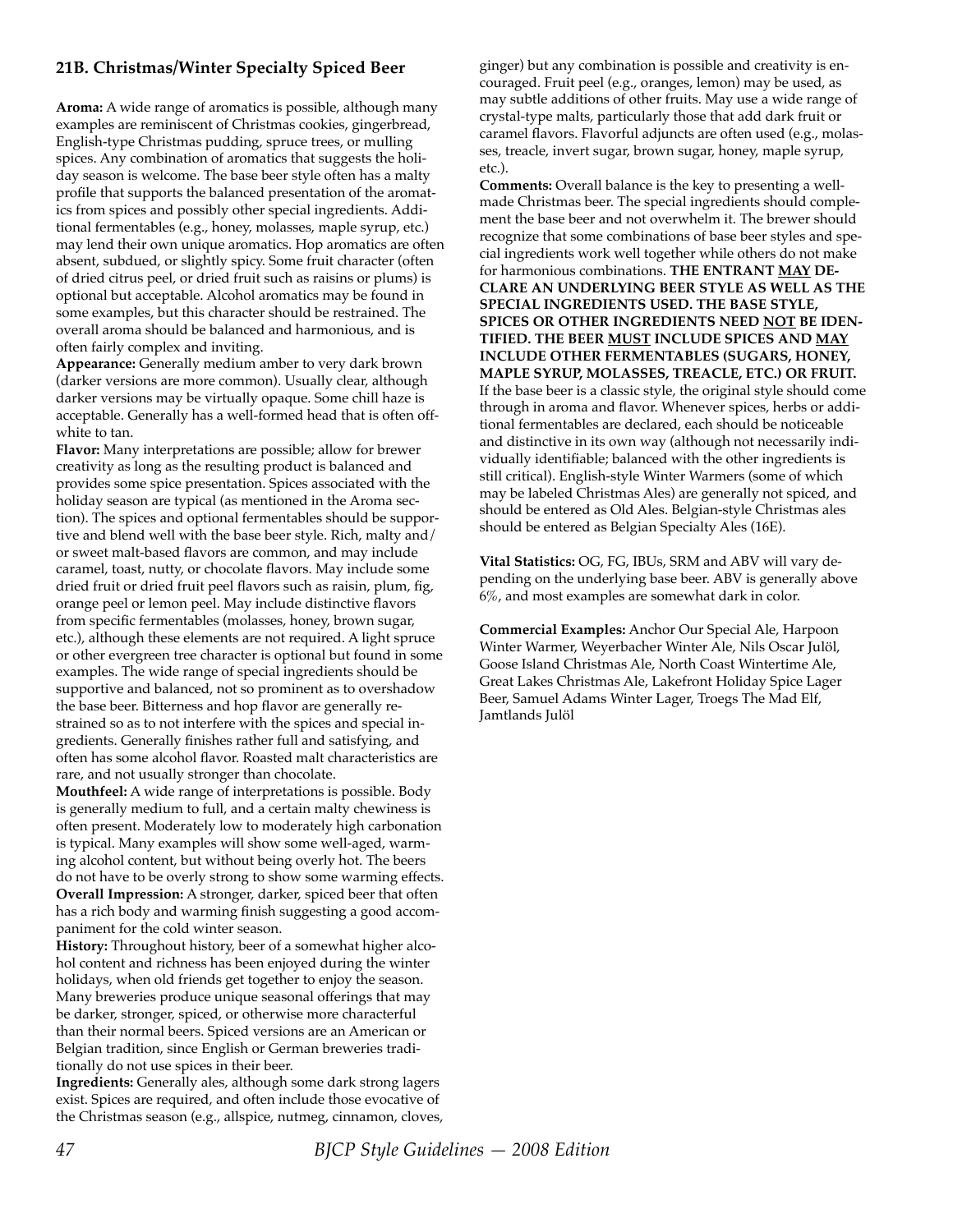# **22. SMOKE-FLAVORED AND WOOD-AGED BEER**

#### **22A. Classic Rauchbier**

**Aroma:** Blend of smoke and malt, with a varying balance and intensity. The beechwood smoke character can range from subtle to fairly strong, and can seem smoky, bacon-like, woody, or rarely almost greasy. The malt character can be low to moderate, and be somewhat sweet, toasty, or malty. The malt and smoke components are often inversely proportional (i.e., when smoke increases, malt decreases, and vice versa). Hop aroma may be very low to none. Clean, lager character with no fruity esters, diacetyl or DMS.

**Appearance:** This should be a very clear beer, with a large, creamy, rich, tan- to cream-colored head. Medium amber/light copper to dark brown color.

**Flavor:** Generally follows the aroma profile, with a blend of smoke and malt in varying balance and intensity, yet always complementary. Märzen-like qualities should be noticeable, particularly a malty, toasty richness, but the beechwood smoke flavor can be low to high. The palate can be somewhat malty and sweet, yet the finish can reflect both malt and smoke. Moderate, balanced, hop bitterness, with a mediumdry to dry finish (the smoke character enhances the dryness of the finish). Noble hop flavor moderate to none. Clean lager character with no fruity esters, diacetyl or DMS. Harsh, bitter, burnt, charred, rubbery, sulfury or phenolic smoky characteristics are inappropriate.

**Mouthfeel:** Medium body. Medium to medium-high carbonation. Smooth lager character. Significant astringent, phenolic harshness is inappropriate.

**Overall Impression:** Märzen/Oktoberfest-style (see 3B) beer with a sweet, smoky aroma and flavor and a somewhat darker color.

**History:** A historical specialty of the city of Bamberg, in the Franconian region of Bavaria in Germany. Beechwood-smoked malt is used to make a Märzen-style amber lager. The smoke character of the malt varies by maltster; some breweries produce their own smoked malt (rauchmalz).

**Comments:** The intensity of smoke character can vary widely; not all examples are highly smoked. Allow for variation in the style when judging. Other examples of smoked beers are available in Germany, such as the Bocks, Hefe-Weizen, Dunkel, Schwarz, and Helles-like beers, including examples such as Spezial Lager. Brewers entering these styles should use Other Smoked Beer (22B) as the entry category.

**Ingredients:** German Rauchmalz (beechwood-smoked Vienna-type malt) typically makes up 20-100% of the grain bill, with the remainder being German malts typically used in a Märzen. Some breweries adjust the color slightly with a bit of roasted malt. German lager yeast. German or Czech hops.

| Vital Statistics: | $OG: 1.050 - 1.057$ |
|-------------------|---------------------|
| IBUs: 20 – 30     | $FG: 1.012 - 1.016$ |
| SRM: 12 – 22      | ABV: $4.8-6\%$      |

**Commercial Examples:** Schlenkerla Rauchbier Märzen, Kaiserdom Rauchbier, Eisenbahn Rauchbier, Victory Scarlet Fire Rauchbier, Spezial Rauchbier Märzen, Saranac Rauchbier

#### **22B. Other Smoked Beer**

**Aroma:** The aroma should be a pleasant balance between the expected aroma of the base beer (e.g., robust porter) and the smokiness imparted by the use of smoked malts. The intensity and character of the smoke and base beer style can vary, with either being prominent in the balance. Smokiness may vary from low to assertive; however, balance in the overall presentation is the key to well-made examples. The quality and secondary characteristics of the smoke are reflective of the source of the smoke (e.g., peat, alder, oak, beechwood). Sharp, phenolic, harsh, rubbery, or burnt smoke-derived aromatics are inappropriate.

**Appearance:** Variable. The appearance should reflect the base beer style, although the color of the beer is often a bit darker than the plain base style.

**Flavor:** As with aroma, there should be a balance between smokiness and the expected flavor characteristics of the base beer style. Smokiness may vary from low to assertive. Smoky flavors may range from woody to somewhat bacon-like depending on the type of malts used. Peat-smoked malt can add an earthiness. The balance of underlying beer characteristics and smoke can vary, although the resulting blend should be somewhat balanced and enjoyable. Smoke can add some dryness to the finish. Harsh, bitter, burnt, charred, rubbery, sulfury or phenolic smoky characteristics are generally inappropriate (although some of these characteristics may be present in some base styles; however, the smoked malt shouldn't contribute these flavors).

**Mouthfeel:** Varies with the base beer style. Significant astringent, phenolic smoke-derived harshness is inappropriate. **Overall Impression:** This is any beer that is exhibiting smoke as a principle flavor and aroma characteristic other than the Bamberg-style Rauchbier (i.e., beechwood-smoked Märzen). Balance in the use of smoke, hops and malt character is exhibited by the better examples.

**Comments:** Any style of beer can be smoked; the goal is to reach a pleasant balance between the smoke character and the base beer style. **IF THIS BEER IS BASED ON A CLASSIC STYLE (E.G., ROBUST PORTER) THEN THE SPECIFIC STYLE MUST BE SPECIFIED. CLASSIC STYLES DO NOT HAVE TO BE CITED (E.G., "PORTER" OR "BROWN ALE" IS ACCEPTABLE). THE TYPE OF WOOD OR OTHER SOURCE OF SMOKE MUST BE SPECIFIED IF A "VARIE-TAL" CHARACTER IS NOTICEABLE.** Entries that have a classic style cited will be judged on how well that style is represented, and how well it is balanced with the smoke character. Entries with a specific type or types of smoke cited will be judged on how well that type of smoke is recognizable and marries with the base style. Specific classic styles or smoke types do not have to be specified. For example, "smoked porter" is as acceptable as "peat-smoked strong Scotch ale" or "cherry-wood smoked IPA." Judges should evaluate the beers mostly on the overall balance, and how well the smoke character enhances the base beer.

**History:** The process of using smoked malts more recently has been adapted by craft brewers to other styles, notably porter and strong Scotch ales. German brewers have traditionally used smoked malts in bock, doppelbock, weizen, dunkel, schwarzbier, helles, Pilsner, and other specialty styles.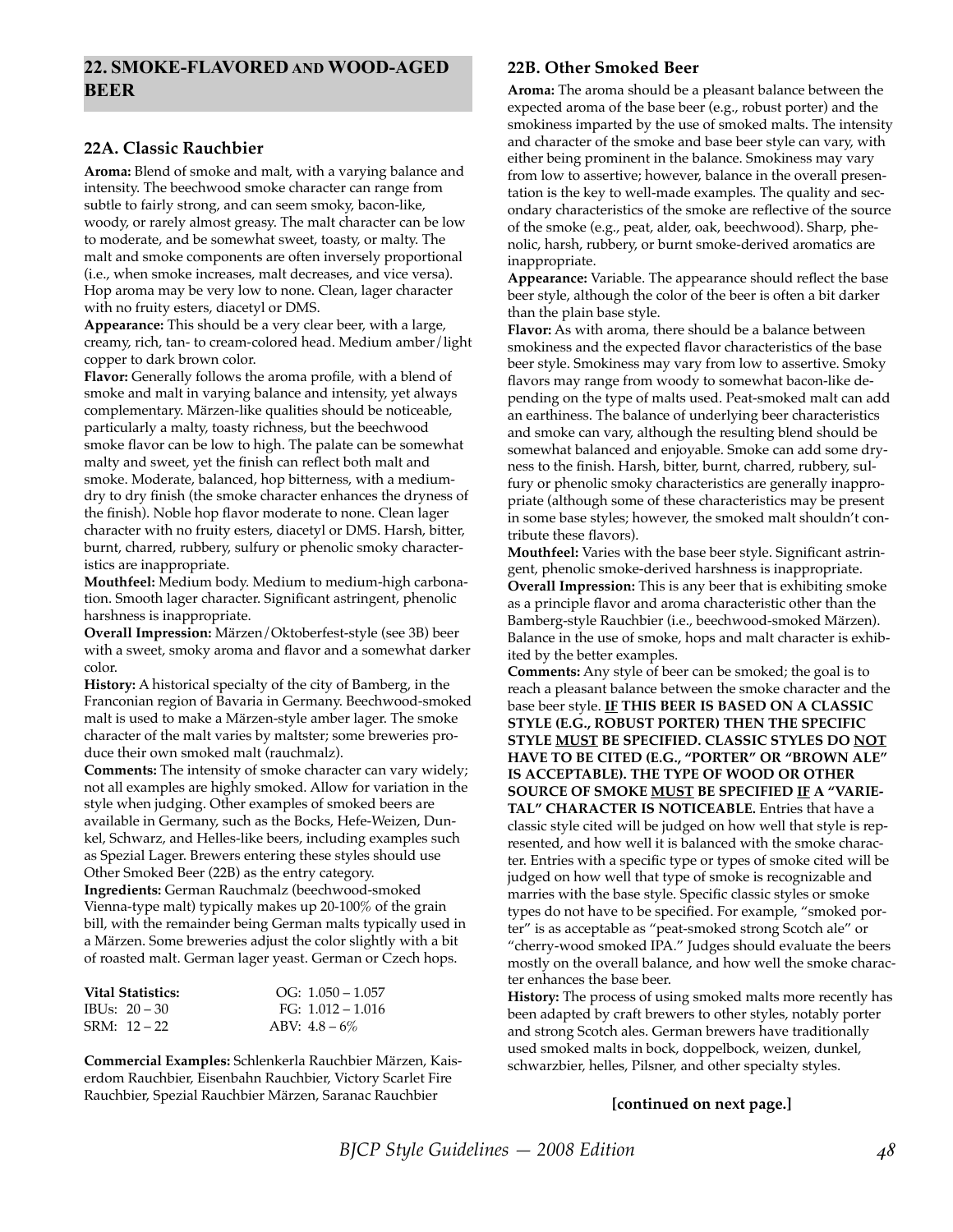**Ingredients:** Different materials used to smoke malt result in unique flavor and aroma characteristics. Beechwood-, peat- or other hardwood (oak, maple, mesquite, alder, pecan, apple, cherry, other fruitwoods) smoked malts may be used. The various woods may remind one of certain smoked products due to their food association (e.g., hickory with ribs, maple with bacon or sausage, and alder with salmon). Evergreen wood should never be used since it adds a medicinal, piney flavor to the malt. Excessive peat-smoked malt is generally undesirable due to its sharp, piercing phenolics and dirt-like earthiness. The remaining ingredients vary with the base style. If smoked malts are combined with other unusual ingredients (fruits, vegetables, spices, honey, etc.) in noticeable quantities, the resulting beer should be entered in the specialty/ experimental category.

**Vital Statistics:** Varies with the base beer style.

**Commercial Examples:** Alaskan Smoked Porter, O'Fallons Smoked Porter, Spezial Lagerbier, Weissbier and Bockbier, Stone Smoked Porter, Schlenkerla Weizen Rauchbier and Ur-Bock Rauchbier, Rogue Smoke, Oskar Blues Old Chub, Left Hand Smoke Jumper, Dark Horse Fore Smoked Stout, Magic Hat Jinx

# **22C. Wood-Aged Beer**

**Aroma:** Varies with base style. A low to moderate wood- or oak-based aroma is usually present. Fresh wood can occasionally impart raw "green" aromatics, although this character should never be too strong. Other optional aromatics include a low to moderate vanilla, caramel, toffee, toast, or cocoa character, as well as any aromatics associated with alcohol previously stored in the wood (if any). Any alcohol character should be smooth and balanced, not hot. Some background oxidation character is optional, and can take on a pleasant, sherry-like character and not be papery or cardboard-like. **Appearance:** Varies with base style. Often darker than the unadulterated base beer style, particularly if toasted/charred oak and/or whiskey/bourbon barrels are used. **Flavor:** Varies with base style. Wood usually contributes a woody or oaky flavor, which can occasionally take on a raw "green" flavor if new wood is used. Other flavors that may optionally be present include vanilla (from vanillin in the wood); caramel, butterscotch, toasted bread or almonds (from toasted wood); coffee, chocolate, cocoa (from charred wood or bourbon casks); and alcohol flavors from other products previously stored in the wood (if any). The wood and/or other cask-derived flavors should be balanced, supportive and noticeable, but should not overpower the base beer style. Occasionally there may be an optional lactic or acetic tartness or Brett funkiness in the beer, but this should not be higher than a background flavor (if present at all). Some background oxidation character is optional, although this should take on a pleasant, sherry-like character and not be papery or cardboard-like.

**Mouthfeel:** Varies with base style. Often fuller than the unadulterated base beer, and may exhibit additional alcohol warming if wood has previously been in contact with other alcoholic products. Higher alcohol levels should not result in "hot" beers; aged, smooth flavors are most desirable. Wood can also add tannins to the beer, depending on age of the cask. The tannins can lead to additional astringency (which should never be high), or simply a fuller mouthfeel. Tart or acidic characteristics should be low to none.

**Overall Impression:** A harmonious blend of the base beer style with characteristics from aging in contact with wood (including any alcoholic products previously in contact with the wood). The best examples will be smooth, flavorful, wellbalanced and well-aged. *Beers made using either limited wood aging or products that only provide a subtle background character may be entered in the base beer style categories as long as the wood character isn't prominently featured.* 

**History:** A traditional production method that is rarely used by major breweries, and usually only with specialty products. Becoming more popular with modern American craft breweries looking for new, distinctive products. Oak cask and barrels are traditional, although other woods can be used.

**Comments:** The base beer style should be apparent. The wood-based character should be evident, but not so dominant as to unbalance the beer. The intensity of the wood-based flavors is based on the contact time with the wood; the age, condition, and previous usage of the barrel; and the type of wood. Any additional alcoholic products previously stored in the wood should be evident (if declared as part of the entry), but should not be so dominant as to unbalance the beer. **IF THIS BEER IS BASED ON A CLASSIC STYLE (E.G., ROBUST PORTER) THEN THE SPECIFIC STYLE MUST BE SPECI-FIED. CLASSIC STYLES DO NOT HAVE TO BE CITED (E.G., "PORTER" OR "BROWN ALE" IS ACCEPTABLE). THE TYPE OF WOOD MUST BE SPECIFIED IF A "VARIE-TAL" CHARACTER IS NOTICEABLE.** (e.g., English IPA with Oak Chips, Bourbon Barrel-aged Imperial Stout, American Barleywine in an Oak Whiskey Cask). The brewer should specify any unusual ingredients in either the base style or the wood if those characteristics are noticeable. Specialty or experimental base beer styles may be specified, as long as the other specialty ingredients are identified. THIS CATEGORY SHOULD NOT BE USED FOR BASE STYLES WHERE BARREL-AGING IS A FUNDAMENTAL REQUIREMENT FOR THE STYLE (e.g., Flanders Red, Lambic, etc.). **Ingredients:** Varies with base style. Aged in wooden casks or barrels (often previously used to store whiskey, bourbon, port, sherry, Madeira, or wine), or using wood-based additives (wood chips, wood staves, oak essence). Fuller-bodied, highergravity base styles often are used since they can best stand up to the additional flavors, although experimentation is encouraged.

#### **Vital Statistics:**

OG: varies with base style, FG: varies with base style IBUs: varies with base style typically above-average SRM: varies with base style, often darker than the unadulterated base style

typically above-average ABV: varies with base style

**Commercial Examples:** The Lost Abbey Angel's Share Ale, J.W. Lees Harvest Ale in Port, Sherry, Lagavulin Whisky or Calvados Casks, Bush Prestige, Petrus Aged Pale, Firestone Walker Double Barrel Ale, Dominion Oak Barrel Stout, New Holland Dragons Milk, Great Divide Oak Aged Yeti Imperial Stout, Goose Island Bourbon County Stout, Le Coq Imperial Extra Double Stout, Harviestoun Old Engine Oil Special Reserve, many microbreweries have specialty beers served only on premises often directly from the cask.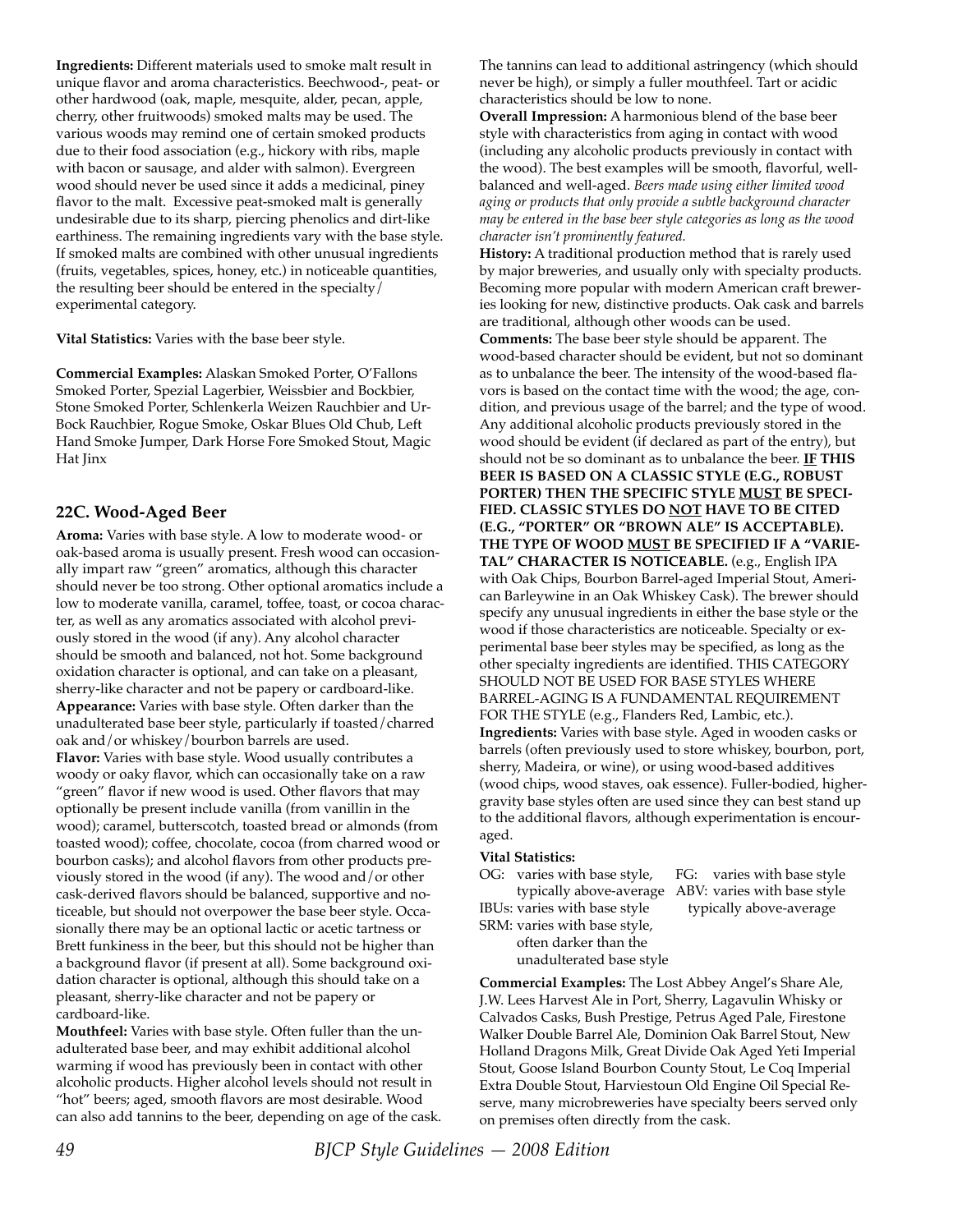# **23. SPECIALTY BEER**

#### **This is explicitly a catch-all category for any beer that does not fit into an existing style category. No beer is ever "out of style" in this category, unless it fits elsewhere.**

The category is intended for any type of beer, including the following techniques or ingredients:

- Unusual techniques (e.g., steinbier, ice/eis beers)
- Unusual fermentables (e.g., maple syrup, honey, molasses, sorghum)
- Unusual adjuncts (e.g., oats, rye, buckwheat, potatoes)
- Combinations of other style categories (e.g., India Brown Ale, fruit-and-spice beers, smoked spiced beers)
- Out-of-style variations of existing styles (e.g., low alcohol versions of other styles, extra-hoppy beers, "imperial" strength beers)
- Historical, traditional or indigenous beers (e.g., Louvain Peetermann, Sahti, vatted Porter with Brettanomyces, Colonial Spruce or Juniper beers, Kvass, Grätzer)
- American-style interpretations of European styles (e.g., hoppier, stronger, or ale versions of lagers) or other variants of traditional styles
- Clones of specific commercial beers that aren't good representations of existing styles
- Any experimental beer that a brewer creates, including any beer that simply does not evaluate well against existing style definitions

This category can also be used as an "incubator" for any minor world beer style (other than Belgians) for which there is currently no BJCP category. If sufficient interest exists, some of these minor styles might be promoted to full styles in the future. Some styles that fall into this grouping include:

- Honey Beers (not Braggots)
- Wiess (cloudy, young Kölsch)
- Sticke Altbier
- Münster Altbier
- **Imperial Porter**
- Classic American Cream Ale
- Czech Dark Lager
- English Pale Mild
- Scottish 90/-
- American Stock Ale
- English Strong Ale
- Non-alcoholic "Beer"
- Kellerbier
- Malt Liquor
- Australian Sparkling Ale
- Imperial/Double Red Ale
- Imperial/Double Brown Ale
- Rye IPA
- Dark American Wheat/Rye

Note that certain other specialty categories exist in the guidelines. Belgian Specialties or clones of specific Belgian beers should be entered in Category 16E. Christmas-type beers should be entered in Category 21B (unless they are Belgian Christmas-type beers; these should be entered in 16E). Beers

with only one type of fruit, spice, herbs, vegetables, or smoke should be entered in Categories 20-22. Specialty meads or ciders should be entered in their respective categories (26C for meads, 28D for ciders).

**Aroma:** The character of the stated specialty ingredient or nature should be evident in the aroma, but harmonious with the other components (yet not totally overpowering them). Overall the aroma should be a pleasant combination of malt, hops and the featured specialty ingredient or nature as appropriate to the specific type of beer being presented. The individual character of special ingredients and processes may not always be identifiable when used in combination. If a classic style base beer is specified then the characteristics of that classic style should be noticeable. Note, however, that classic styles will have a different impression when brewed with unusual ingredients, additives or processes. The typical aroma components of classic beer styles (particularly hops) may be intentionally subdued to allow the special ingredients or nature to be more apparent.

**Appearance:** Appearance should be appropriate to the base beer being presented and will vary depending on the base beer (if declared). Note that unusual ingredients or processes may affect the appearance so that the result is quite different from the declared base style. Some ingredients may add color (including to the head), and may affect head formation and retention.

**Flavor:** As with aroma, the distinctive flavor character associated with the stated specialty nature should be noticeable, and may range in intensity from subtle to aggressive. The marriage of specialty ingredients or nature with the underlying beer should be harmonious, and the specialty character should not seem artificial and/or totally overpowering. Hop bitterness, flavor, malt flavors, alcohol content, and fermentation byproducts, such as esters or diacetyl, should be appropriate to the base beer (if declared) and be well-integrated with the distinctive specialty flavors present. Some ingredients may add tartness, sweetness, or other flavor by-products. Remember that fruit and sugar adjuncts generally add flavor and not excessive sweetness to beer. The sugary adjuncts, as well as sugar found in fruit, are usually fully fermented and contribute to a lighter flavor profile and a drier finish than might be expected for the declared base style. The individual character of special ingredients and processes may not always be identifiable when used in combination. If a classic style base beer is specified then the characteristics of that classic style should be noticeable. Note, however, that classic styles will have a different impression when brewed with unusual ingredients, additives or processes. Note that these components (especially hops) may be intentionally subdued to allow the specialty character to come through in the final presentation. **Mouthfeel:** Mouthfeel may vary depending on the base beer selected and as appropriate to that base beer (if declared). Body and carbonation levels should be appropriate to the base beer style being presented. Unusual ingredients or processes may affect the mouthfeel so that the result is quite different from the declared base style.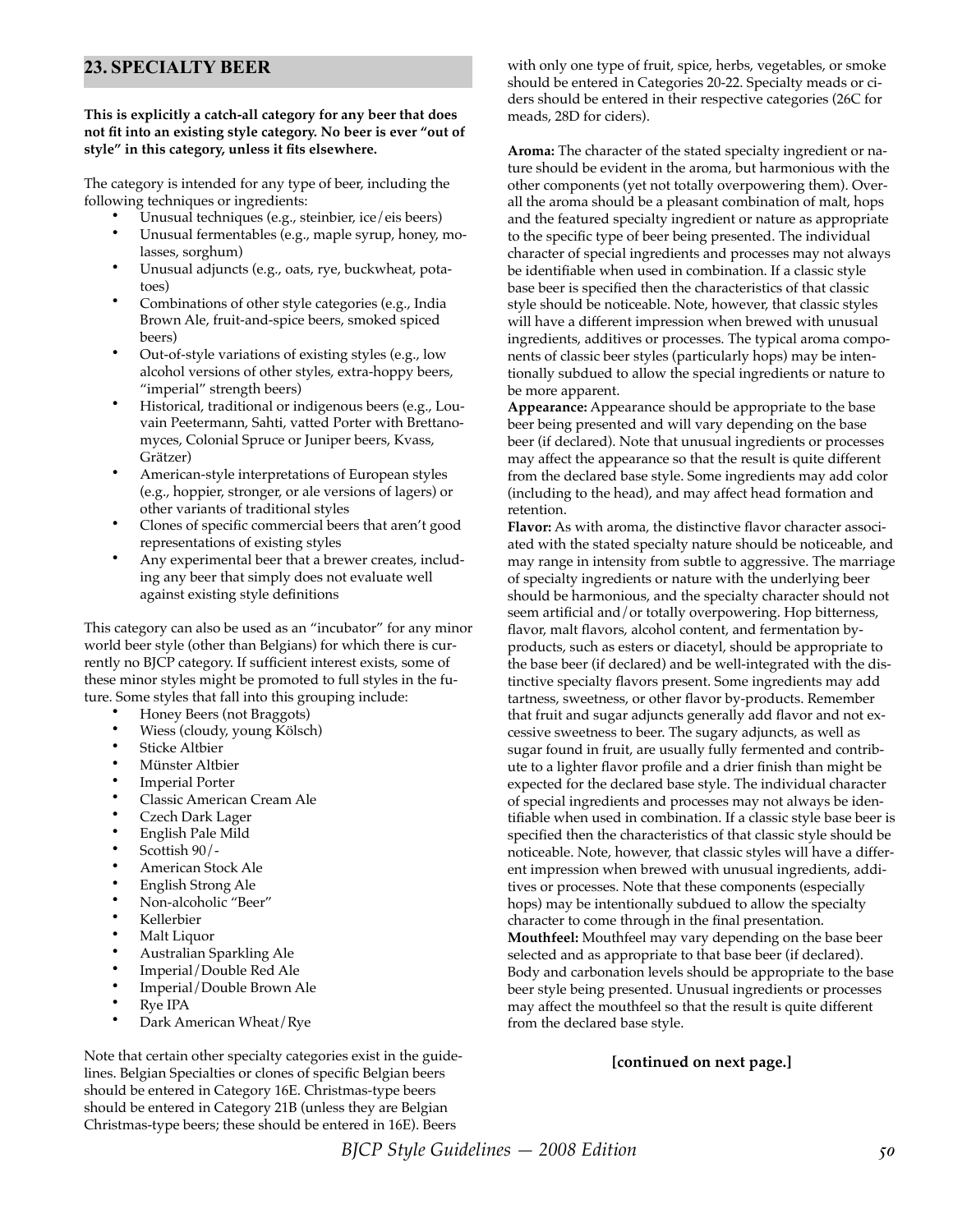**Overall Impression:** A harmonious marriage of ingredients, processes and beer. The key attributes of the underlying style (if declared) will be atypical due to the addition of special ingredients or techniques; do not expect the base beer to taste the same as the unadulterated version. Judge the beer based on the pleasantness and harmony of the resulting combination. The overall uniqueness of the process, ingredients used, and creativity should be considered. The overall rating of the beer depends heavily on the inherently subjective assessment of distinctiveness and drinkability.

**Base Style: THE BREWER MAY SPECIFY AN UNDERLY-ING BEER STYLE.** The base style may be a *classic style* (i.e., a named subcategory from these Style Guidelines) or a broader characterization (e.g., "Porter" or "Brown Ale"). If a base style is declared, the style should be recognizable. The beer should be judged by how well the special ingredient or process complements, enhances, and harmonizes with the underlying style.

**Comments:** Overall harmony and drinkability are the keys to presenting a well-made specialty beer. The distinctive nature of the stated specialty ingredients/methods should complement the original style (if declared) and not totally overwhelm it. The brewer should recognize that some combinations of base beer styles and ingredients or techniques work well together while others do not make palatable combinations. **THE BREWER MUST SPECIFY THE "EXPERIMENTAL NA-TURE" OF THE BEER (E.G., TYPE OF SPECIAL INGREDI-ENTS USED, PROCESS UTILIZED OR HISTORICAL STYLE BEING BREWED), OR WHY THE BEER DOESN'T**  FIT AN ESTABLISHED STYLE. For historical styles or unusual ingredients/techniques that may not be known to all beer judges, the brewer should provide descriptions of the styles, ingredients and/or techniques as an aid to the judges.

**Vital Statistics:** OG, FG, IBUs, SRM and ABV will vary depending on the underlying base beer.

**Commercial Examples:** Bell's Rye Stout, Bell's Eccentric Ale, Samuel Adams Triple Bock and Utopias, Hair of the Dog Adam, Great Alba Scots Pine, Tommyknocker Maple Nut Brown Ale, Great Divide Bee Sting Honey Ale, Stoudt's Honey Double Mai Bock, Rogue Dad's Little Helper, Rogue Honey Cream Ale, Dogfish Head India Brown Ale, Zum Uerige Sticke and Doppel Sticke Altbier, Yards Brewing Company General Washington Tavern Porter, Rauchenfels Steinbier, Odells 90 Shilling Ale, Bear Republic Red Rocket Ale, Stone Arrogant Bastard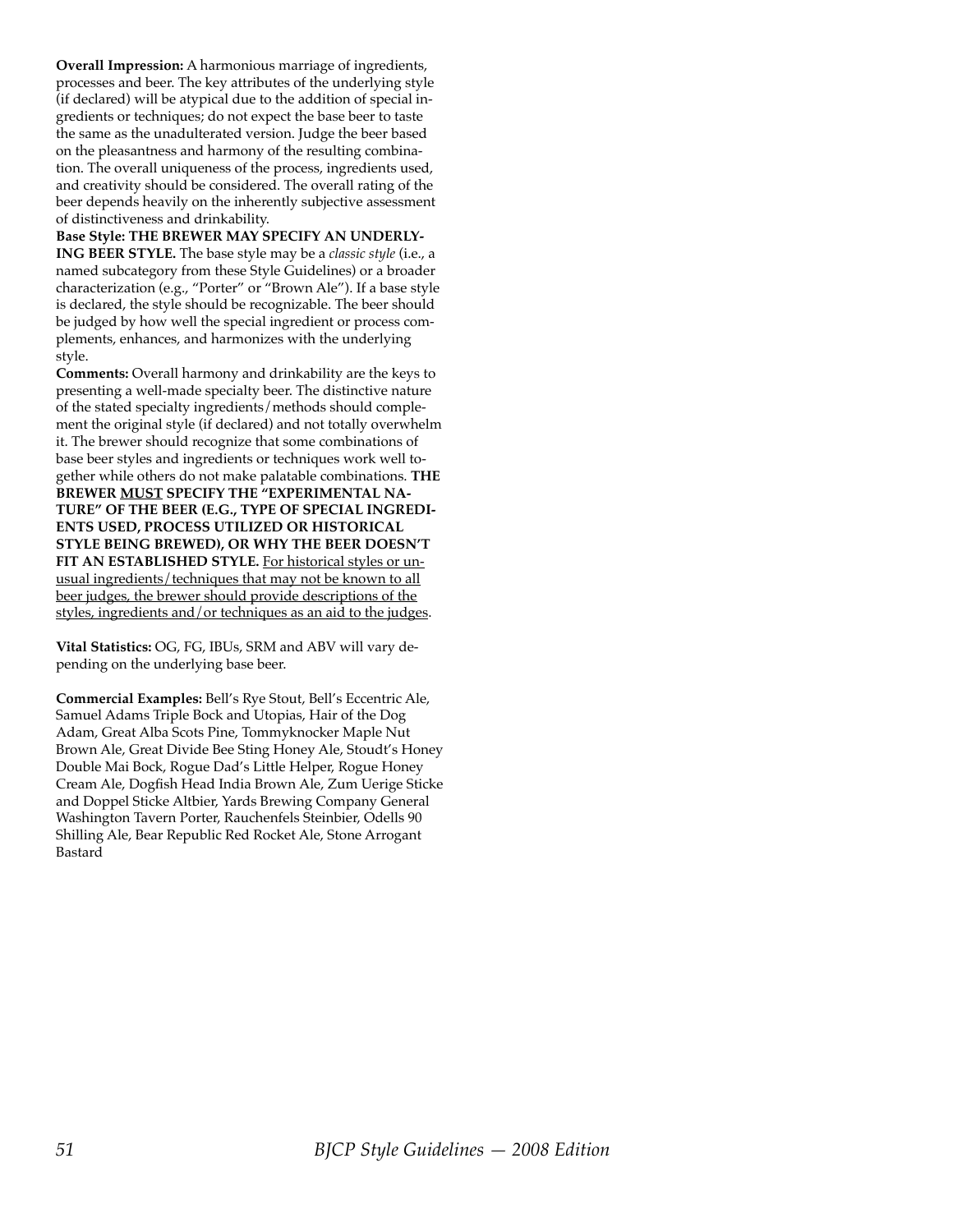# **INTRODUCTION TO MEAD GUIDELINES (CATEGORIES 24-26)**

*The following discussion applies to all the mead styles, except where explicitly superseded in the sub-category guidelines. This introduction identifies common characteristics and descriptions for all types of mead, and should be used as a reference whenever entering or judging mead.*

#### **1. Important attributes that must be specified:**

- **Sweetness**. A mead may be dry, semi-sweet, or sweet. Sweetness simply refers to the amount of residual sugar in the mead. Sweetness is often confused with fruitiness in a dry mead. Body is related to sweetness, but dry meads can still have some body. Dry meads do not have to be bone dry. Sweet meads should not be cloyingly sweet, and should not have a raw, unfermented honey character. Sweetness is independent of strength.
- **Carbonation**. A mead may be still, petillant, or sparkling. Still meads do not have to be totally flat; they can have some very light bubbles. Petillant meads are "lightly sparkling" and can have a moderate, noticeable amount of carbonation. Sparkling meads are not gushing, but may have a character ranging from mouth-filling to an impression akin to Champagne or soda pop.
- **Strength**. A mead may be categorized as hydromel, standard, or sack strength. Strength refers to the alcohol content of the mead (and also, therefore, the amount of honey and fermentables used to make the mead). Stronger meads can have a greater honey character and body (as well as alcohol) than weaker meads, although this is not a strict rule.
- **Honey variety**. Some types of honey have a strong varietal character (aroma, flavor, color, acidity). If a honey is unusual, additional information can be provided to judges as to the character to be expected. Note that "wildflower" isn't a varietal honey; it is specifically a term used to describe a honey derived from unknown or mixed flowers.
- **Special ingredients**. Different sub-styles may include fruit, spice, malt, etc. Judges need to understand the ingredients that provide a unique character in order to properly evaluate the mead.

#### **2. Common Mead Characteristics:**

• **Appearance:** Clarity may be good to brilliant. Crystal clear, reflective examples with a bright, distinct meniscus are highly desirable. Observable particulates (even in a clear example) are undesirable. Highly carbonated examples usually have a short-lasting head similar to Champagne or soda pop. Some aspects of bubbles or head formation that may be observed and commented upon include size (large or small), persistence (how long do they continue to form?), quantity (how much are present?), rate (how fast do they form?), and mousse (appearance or quality of foam stand). The components of bubbles or head will vary greatly depending on the carbonation level, ingredients and type of mead. In general,

smaller bubbles are more desirable and indicative of higher quality than larger bubbles. The color may vary widely depending on honey variety and any optional ingredients (e.g., fruit, malts). Some honey varieties are almost clear, while others can be dark brown. Most are in the straw to gold range. If no honey variety is declared, almost any color is acceptable. If a honey variety is declared, the color should generally be suggestive of the honey used (although a wide range of color variation is still possible). Hue, saturation and purity of color should be considered. Stronger versions (standard and sack) may show signs of body (e.g., legs, meniscus) but higher carbonation levels can interfere with this perception.

- **Aroma:** The intensity of the honey aroma will vary based upon the sweetness and strength of the mead. Stronger or sweeter meads may have a stronger honey aroma than drier or weaker versions. Different varieties of honey have different intensities and characters; some (e.g., orange blossom, buckwheat) are more recognizable than others (e.g., avocado, palmetto). If honey varieties are declared, the varietal character of the honey should be apparent even if subtle. The aromatics may seem vinous (similar to wine), and may include fruity, floral, or spicy notes. The bouquet (rich, complex smells arising from the combination of ingredients, fermentation and aging) should show a pleasant fermentation character, with clean and fresh aromatics being preferred over dirty, yeasty, or sulfury notes. A multi-faceted bouquet, also known as complexity or depth, is a positive attribute. Phenolic or diacetyl aromatics should not be present. Harsh or chemical aromatics should not be present. Light oxidation may be present, depending on age, and may result in sherry-like notes, which are acceptable in low to moderate levels (if in balance, these can add to complexity). An excessive sherry character is a fault in most styles (except certain Polish-style specialties, or other meads attempting a sherry-like character). Oxidation resulting in a papery character is always undesirable. Alcohol aromatics may be present, but hot, solventy or irritating overtones are a defect. The harmony and balance of the aroma and bouquet should be pleasant and enticing.
- **Flavor:** The intensity of the honey flavor will vary based upon the sweetness and strength of the mead. Stronger, sweeter meads will have a stronger honey flavor than drier, weaker versions. Different varieties of honey have different intensities and characters; some (e.g., orange blossom, buckwheat) are more recognizable than others (e.g., safflower, palmetto). If honey varieties are declared, the varietal character of the honey should be apparent even if subtle. The residual sweetness level will vary with the sweetness of the mead; dry meads will have no residual sugar, sweet meads will have noticeable to prominent sweetness, semi-sweet meads will have a balanced sweetness. In no case should the residual sweetness be syrupy, cloying or seem like unfermented honey. Any additives, such as acid or tannin, should enhance the honey flavor and lend balance to the overall character of the mead but not be excessively tart

*BJCP Style Guidelines — 2008 Edition 52*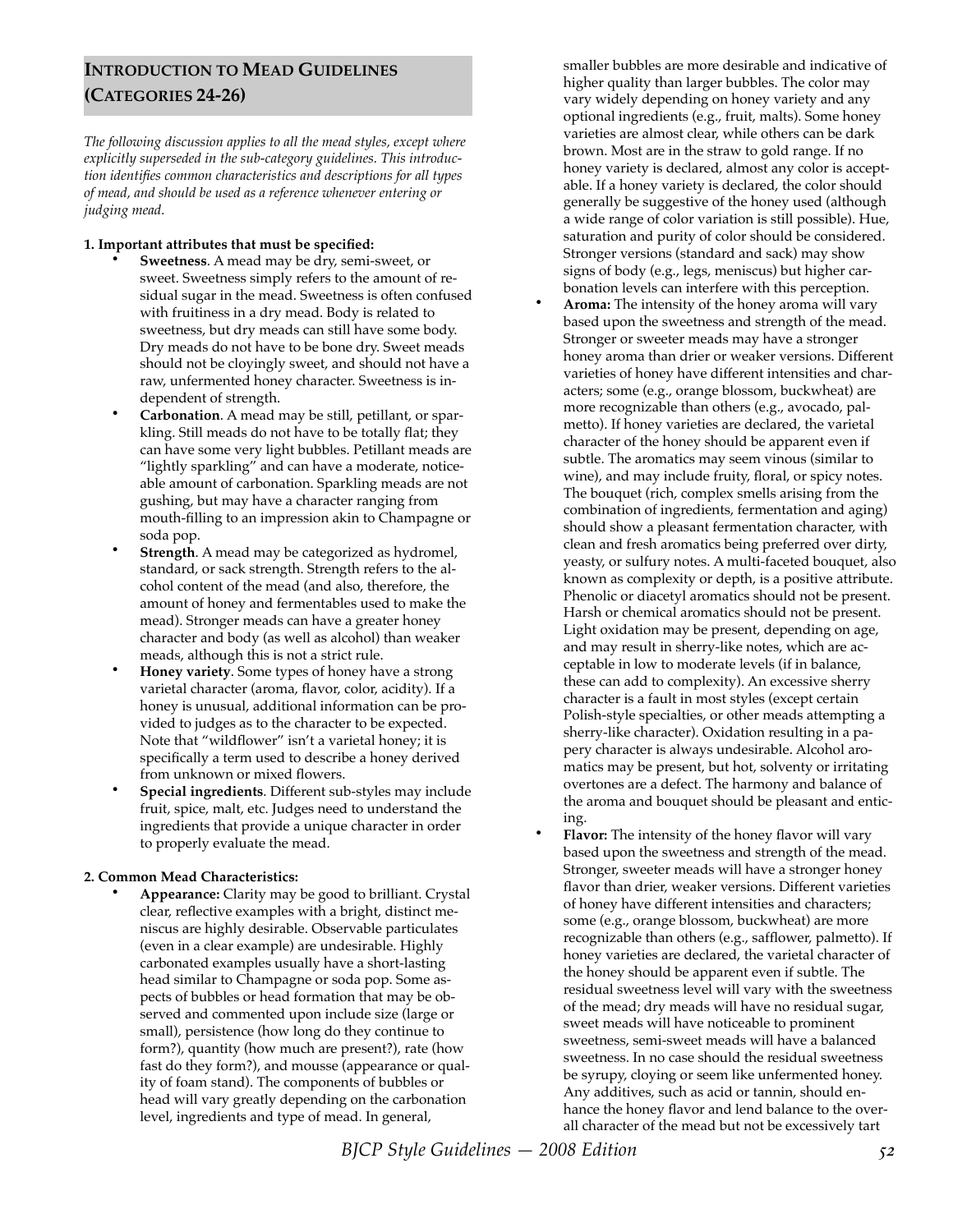or astringent. Artificial, chemical, harsh, phenolic or bitter flavors are defects. Higher carbonation (if present) enhances the acidity and gives a "bite" to the finish. The aftertaste should be evaluated; longer finishes are generally most desirable. A multi-faceted flavor, also known as complexity or depth, is a positive attribute. Yeast or fermentation characteristics may be none to noticeable, with estery, fresh and clean flavors being most desirable. Alcohol flavors (if present) should be smooth and well-aged, not harsh or solventy. Light oxidation may be present, depending on age, but an excessive sherry-like or papery character should be avoided. Aging and conditioning generally smooth out flavors and create a more elegant, blended, rounded product. Flavors tend to become more subtle over time, and can deteriorate with extended aging.

- **Mouthfeel:** Before evaluating, refer to the declared sweetness, strength and carbonation levels, as well as any special ingredients. These can all affect mouthfeel. Smooth texture. Well-made examples will often have an elegant wine-like character. The body can vary widely, although most are in the medium-light to medium-full range. Body generally increases with stronger and/or sweeter meads, and can sometimes be quite full and heavy. Similarly, body generally decreases with lower gravity and/or drier meads, and can sometimes be quite light. Sensations of body should not be accompanied by an overwhelmingly cloying sweetness (even in sweet meads). A very thin or watery body is likewise undesirable. Some natural acidity is often present (particularly in fruit-based meads). Low levels of astringency are sometimes present (either from specific fruit or spices, or from tea, chemical additives or oak-aging). Acidity and tannin help balance the overall honey, sweetness and alcohol presentation. Carbonation can vary widely (see definitions above). Still meads may have a very light level of carbonation, lightly carbonated (petillant) meads will have noticeable bubbles, and a highly carbonated (sparkling) mead can range from a mouth-filling carbonation to levels approaching Champagne or soda pop. High carbonation will enhance the acidity and give a "bite" to the finish. A warming alcohol presence is often present, and this character usually increases with strength (although extended aging can smooth this sensation).
- **Overall Impression:** A wide range of results are possible, but well-made examples will have an enjoyable balance of honey flavors, sweetness, acidity, tannins, alcohol. Strength, sweetness and age greatly affect the overall presentation. Any special ingredients should be well-blended with the other ingredients, and lead to a harmonious end product.
- **Ingredients:** Mead is made primarily from honey, water and yeast. Some minor adjustments in acidity and tannin can be made with citrus fruits, tea, chemicals, or the use of oak aging; however, these additives should not be readily discernable in flavor or aroma. Yeast nutrients may be used but should not be detected. If citrus, tea, or oak additives result in flavor components above a low, background, balanceadjusting level, the resulting mead should be entered

appropriately (e.g., as a metheglin or open category mead, not a traditional).

#### • **Vital Statistics:**

- **OG:** hydromel: 1.035 1.080 standard: 1.080 – 1.120 sack: 1.120 – 1.170
- **ABV:** hydromel: 3.5 7.5% standard: 7.5 – 14% sack: 14 – 18%
- **FG:** dry: 0.990 1.010 semi-sweet: 1.010 – 1.025 sweet: 1.025 – 1.050

Note that the perception of sweetness is a function of the percentage of residual sugar, so don't rely only on FG to determine sweetness. Consider the OG, strength, and to a lesser extent, acidity, in assessing sweetness.

**IBUs:** not relevant for anything but braggot, but bittering hops are optional even in this style. **SRM:** basically irrelevant since honey can be anything from almost clear to dark brown. Melomels and pyments can have orange, red, pink and/or purple hues. Cysers are most often golden. Braggots can be yellow to black. In all cases, the color should reflect the ingredients used (type of honey, and fruit and/or malt in some styles).

#### **3. Entering and Categorizing Meads:**

• **Mandatory Requirements:** 

- o Entrants **MUST** specify carbonation level (still; petillant or lightly carbonated; sparkling or highly carbonated).
- o Entrants **MUST** specify strength level (hydromel or light mead; standard mead; sack or strong mead).
- o Entrants **MUST** specify sweetness level (dry; semi-sweet; sweet).
- **Optional Requirements:** Entrants **MAY** specify honey varieties used. If honey varieties are declared, judges will look for the varietal character of the honey. Note that the character of a varietal honey will be identifiable as distinct to the source flowers, but may not resemble the source plant, tree, or fruit. For example, orange-blossom honey has the character of orange blossoms, not oranges; blackberry honey is only distantly like blackberries, although it is an identifiable character.
- **Category-Specific Requirements:** Some categories require additional information, particularly in categories other than traditional mead. For example, declaring specific fruit, spices, or special characteristics. Supplemental materials may be provided to judges if an obscure ingredient or method is used.
- **Defaults:** If no attributes are specified, judges should evaluate the mead as a semi-sweet, petillant, standard-strength mead with no varietal honey character and no special ingredients. Competition organizers should make every effort to ensure that judges are provided the full set of attributes of the meads being evaluated.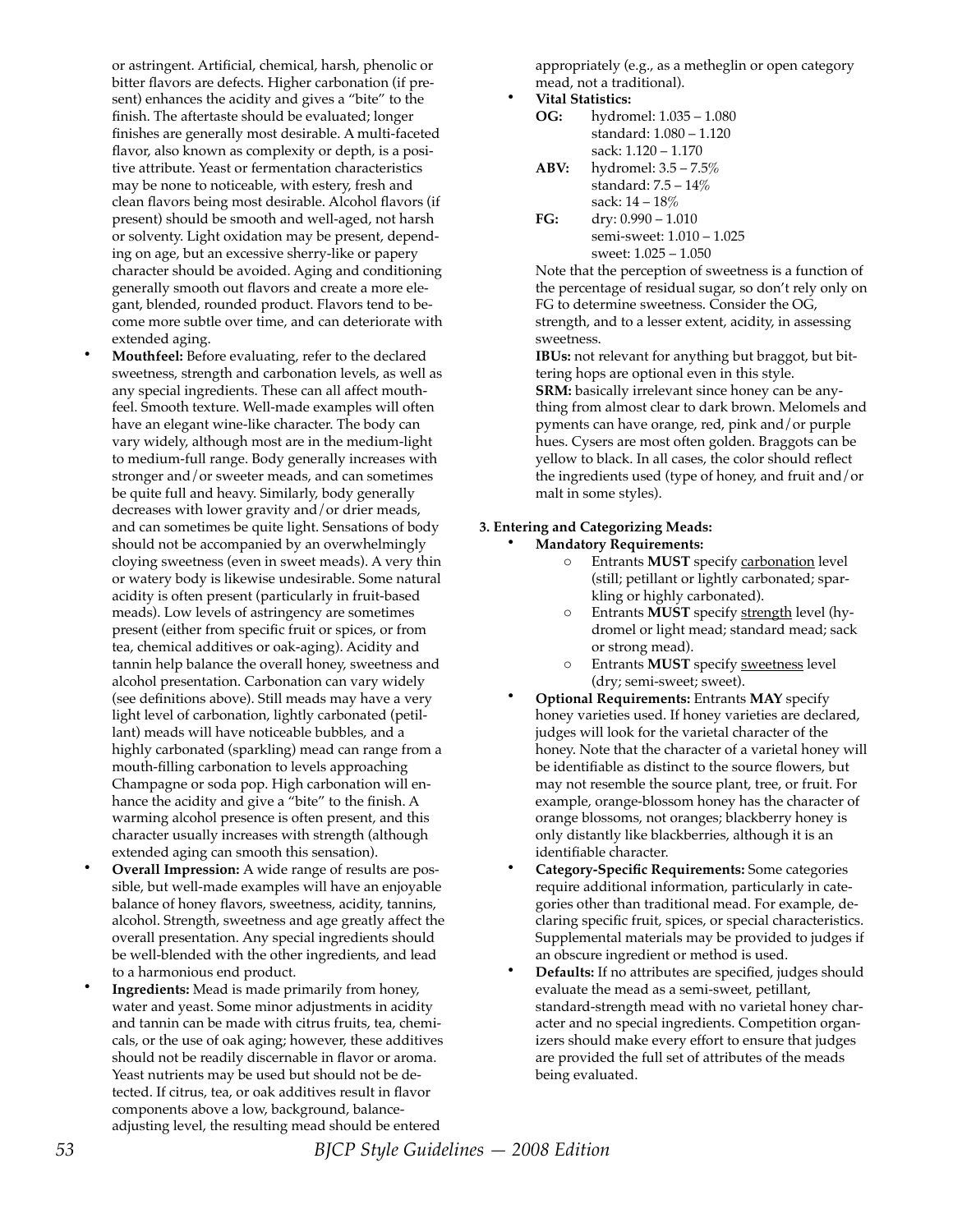# **24. TRADITIONAL MEAD**

*See the Introduction to Mead Guidelines for detailed descriptions of standard mead characteristics, an explanation of standard terms, and entering instructions.*

### **24A. Dry Mead**

**Aroma:** Honey aroma may be subtle, although not always identifiable. Sweetness or significant honey aromatics should not be expected. If a honey variety is declared, the variety should be distinctive (if noticeable). Different types of honey have different intensities and characters. Standard description applies for remainder of characteristics.

**Appearance:** Standard description applies.

**Flavor:** Subtle (if any) honey character, and may feature subtle to noticeable varietal character if a varietal honey is declared (different varieties have different intensities). No to minimal residual sweetness with a dry finish. Sulfury, harsh or yeasty fermentation characteristics are undesirable. Standard description applies for remainder of characteristics.

**Mouthfeel:** Standard description applies, although the body is generally light to medium. Note that stronger meads will have a fuller body. Sensations of body should not be accompanied by noticeable residual sweetness.

**Overall Impression:** Similar in balance, body, finish and flavor intensity to a dry white wine, with a pleasant mixture of subtle honey character, soft fruity esters, and clean alcohol. Complexity, harmony, and balance of sensory elements are most desirable, with no inconsistencies in color, aroma, flavor or aftertaste. The proper balance of sweetness, acidity, alcohol and honey character is the essential final measure of any mead. **Ingredients:** Standard description applies. Traditional Meads feature the character of a blended honey or a blend of honeys. Varietal meads feature the distinctive character of certain honeys. "Show meads" feature no additives, but this distinction is usually not obvious to judges.

**Comments:** See standard description for entrance requirements. *Entrants MUST specify carbonation level and strength. Sweetness is assumed to be DRY in this category. Entrants MAY specify honey varieties.*

**Commercial Examples:** White Winter Dry Mead, Sky River Dry Mead, Intermiel Bouquet Printanier

#### **24B. Semi-sweet Mead**

**Aroma:** Honey aroma should be noticeable, and can have a light sweetness that may express the aroma of flower nectar. If a variety of honey is declared, the aroma might have a subtle to very noticeable varietal character reflective of the honey (different varieties have different intensities and characters). Standard description applies for remainder of characteristics. **Appearance**: Standard description applies.

**Flavor:** Subtle to moderate honey character, and may feature subtle to noticeable varietal character if a varietal honey is declared (different varieties have different intensities). Subtle to moderate residual sweetness with a medium-dry finish. Sulfury, harsh or yeasty fermentation characteristics are undesirable. Standard description applies for remainder of characteristics.

**Mouthfeel:** Standard description applies, although the body is generally medium-light to medium-full. Note that stronger

meads will have a fuller body. Sensations of body should not be accompanied by a residual sweetness that is higher than moderate.

**Overall Impression:** Similar in balance, body, finish and flavor intensity to a semisweet (or medium-dry) white wine, with a pleasant mixture of honey character, light sweetness, soft fruity esters, and clean alcohol. Complexity, harmony, and balance of sensory elements are most desirable, with no inconsistencies in color, aroma, flavor or aftertaste. The proper balance of sweetness, acidity, alcohol and honey character is the essential final measure of any mead.

**Ingredients:** Standard description applies. Traditional Meads feature the character of a blended honey or a blend of honeys. Varietal meads feature the distinctive character of certain honeys. "Show meads" feature no additives, but this distinction is usually not obvious to judges.

**Comments**: See standard description for entrance requirements. *Entrants MUST specify carbonation level and strength. Sweetness is assumed to be SEMI-SWEET in this category. Entrants MAY specify honey varieties.*

**Commercial Examples:** Lurgashall English Mead, Redstone Traditional Mountain Honey Wine, Sky River Semi-Sweet Mead, Intermiel Verge d'Or and Mélilot

#### **24C. Sweet Mead**

**Aroma:** Honey aroma should dominate, and is often moderately to strongly sweet and usually expresses the aroma of flower nectar. If a variety of honey is declared, the aroma might have a subtle to very noticeable varietal character reflective of the honey (different varieties have different intensities and characters). Standard description applies for remainder of characteristics.

**Appearance:** Standard description applies.

**Flavor:** Moderate to significant honey character, and may feature moderate to prominent varietal character if a varietal honey is declared (different varieties have different intensities). Moderate to high residual sweetness with a sweet and full (but not cloying) finish. Sulfury, harsh or yeasty fermentation characteristics are undesirable. Standard description applies for remainder of characteristics.

**Mouthfeel:** Standard description applies, although the body is generally medium-full to full. Note that stronger meads will have a fuller body. Many seem like a dessert wine. Sensations of body should not be accompanied by cloying, raw residual sweetness.

**Overall Impression:** Similar in balance, body, finish and flavor intensity to a well-made dessert wine (such as Sauternes), with a pleasant mixture of honey character, residual sweetness, soft fruity esters, and clean alcohol. Complexity, harmony, and balance of sensory elements are most desirable, with no inconsistencies in color, aroma, flavor or aftertaste. The proper balance of sweetness, acidity, alcohol and honey character is the essential final measure of any mead.

**Ingredients:** Standard description applies. Traditional Meads feature the character of a blended honey or a blend of honeys. Varietal meads feature the distinctive character of certain honeys. "Show meads" feature no additives, but this distinction is usually not obvious to judges.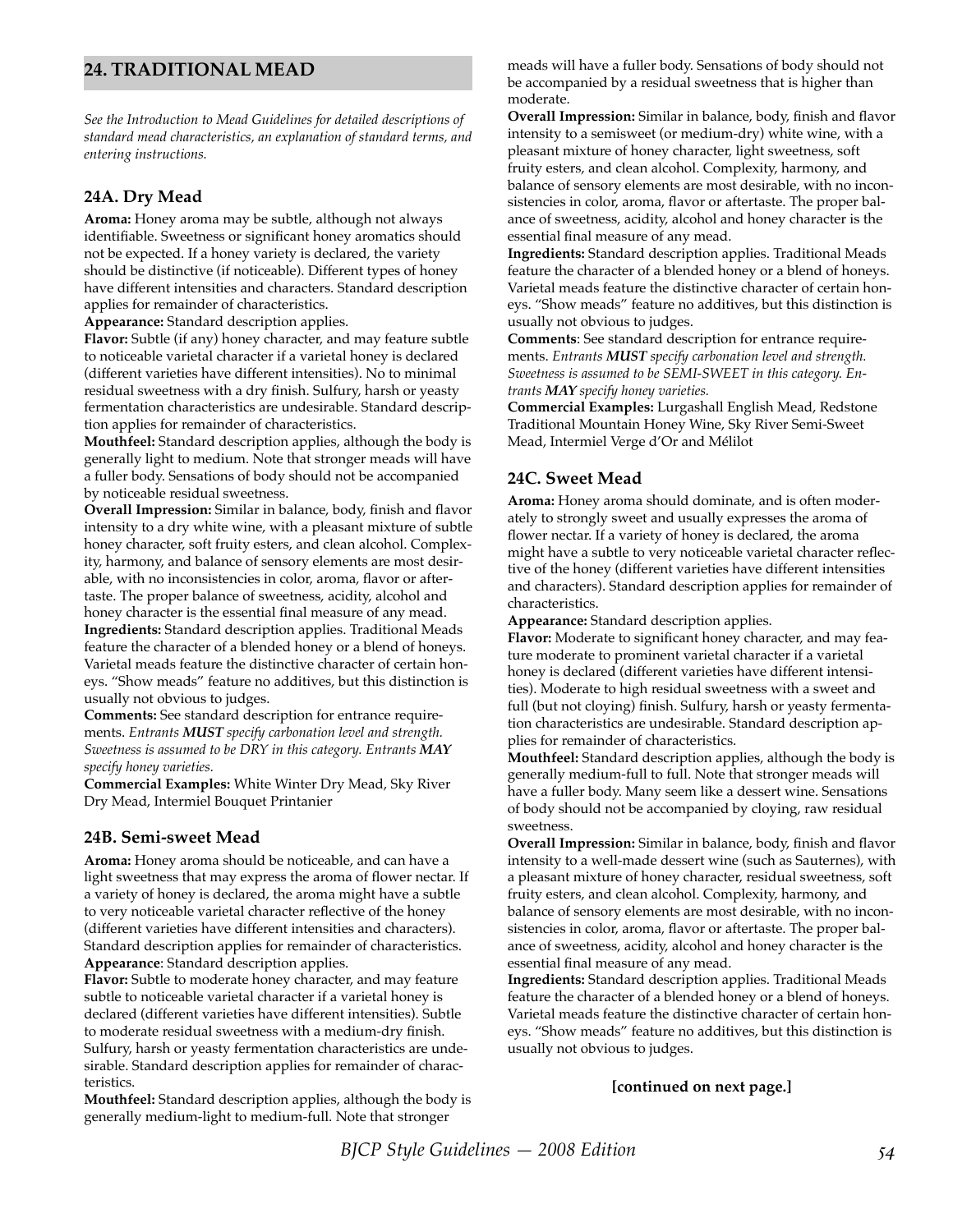**Comments:** See standard description for entrance requirements. *Entrants MUST specify carbonation level and strength. Sweetness is assumed to be SWEET in this category. Entrants MAY specify honey varieties.*

**Commercial Examples:** Lurgashall Christmas Mead, Chaucer's Mead, Rabbit's Foot Sweet Wildflower Honey Mead, Intermiel Benoîte

# **25. MELOMEL (FRUIT MEAD)**

*See the Introduction to Mead Guidelines for detailed descriptions of standard mead characteristics, an explanation of standard terms, and entering instructions.*

*Refer to Category 24 descriptions for additional detail on the character to be expected from dry, semisweet and sweet meads. Use those guidelines to judge distinctions between the various sweetness levels. Judging meads from dry to sweet is recommended as the primary ordering, with strength being the secondary ordering criterion.*

# **25A. Cyser**

#### *A Cyser is a melomel made with apples (generally cider).*

**Aroma:** Depending on the sweetness and strength, a subtle to distinctly identifiable honey and apple/cider character (dry and/or hydromel versions will tend to have lower aromatics than sweet and/or sack versions). The apple/cider character should be clean and distinctive; it can express a range of apple-based character ranging from a subtle fruitiness to a single varietal apple character (if declared) to a complex blend of apple aromatics. Some spicy or earthy notes may be present, as may a slightly sulfury character. The honey aroma should be noticeable, and can have a light to significant sweetness that may express the aroma of flower nectar. If a variety of honey is declared, the aroma might have a subtle to very noticeable varietal character reflective of the honey (different varieties have different intensities and characters). The bouquet should show a pleasant fermentation character, with clean and fresh aromatics being preferred. Stronger and/or sweeter versions will have higher alcohol and sweetness in the nose. Slight spicy phenolics from certain apple varieties are acceptable, as is a light diacetyl character from malolactic fermentation (both are optional). Standard description applies for remainder of characteristics.

**Appearance:** Standard description applies, except with regard to color. Color may range from pale straw to deep golden amber (most are yellow to gold), depending on the variety of honey and blend of apples or ciders used.

**Flavor:** The apple and honey flavor intensity may vary from none to high; the residual sweetness may vary from none to high; and the finish may range from dry to sweet, depending on what sweetness level has been declared (dry to sweet) and strength level has been declared (hydromel to sack). Natural acidity and tannin in apples may give some tartness and astringency to balance the sweetness, honey flavor and alcohol. A cyser may have a subtle to strong honey character, and may feature noticeable to prominent varietal character if a varietal honey is declared (different varieties have different intensities). Slight spicy phenolics from certain apple varieties are acceptable, as are a light diacetyl character from malolactic fermentation and a slight sulfur character (all are optional).

Standard description applies for remainder of characteristics. **Mouthfeel:** Standard description applies. Often wine-like. Some natural acidity is usually present (from the blend of apples) and helps balance the overall impression. Some apples can provide natural astringency, but this character should not be excessive.

**Overall Impression:** In well-made examples of the style, the fruit is both distinctive and well-incorporated into the honeysweet-acid-tannin-alcohol balance of the mead. Some of the best strong examples have the taste and aroma of an aged Calvados (apple brandy from northern France), while subtle, dry versions can taste similar to many fine white wines. **Ingredients:** Standard description applies. Cyser is a standard mead made with the addition of apples or apple juice. Traditionally, cysers are made by the addition of honey to apple juice without additional water. A spiced cyser, or a cyser with other ingredients, should be entered as an Open Category Mead.

**Comments:** There should be an appealing blend of the fruit and honey character but not necessarily an even balance. Generally a good tannin-sweetness balance is desired, though very dry and very sweet examples do exist. See standard description for entrance requirements. *Entrants MUST specify carbonation level, strength, and sweetness. Entrants MAY specify honey varieties. Entrants MAY specify the varieties of apple used; if specified, a varietal character will be expected.* Products with a relatively low proportion of honey are better entered as a Specialty Cider.

**Commercial Examples:** White Winter Cyser, Rabbit's Foot Apple Cyser, Long Island Meadery Apple Cyser

### **25B. Pyment**

*A Pyment is a melomel made with grapes (generally from juice).* **Aroma:** Depending on the sweetness and strength, a subtle to distinctly identifiable honey and grape/wine character (dry and/or hydromel versions will tend to have lower aromatics than sweet and/or sack versions). The grape/wine character should be clean and distinctive; it can express a range of grape-based character ranging from a subtle fruitiness to a single varietal grape character (if declared) to a complex blend of grape or wine aromatics. Some complex, spicy, grassy or earthy notes may be present (as in wine). The honey aroma should be noticeable, and can have a light to significant sweetness that may express the aroma of flower nectar. If a variety of honey is declared, the aroma might have a subtle to very noticeable varietal character reflective of the honey (different varieties have different intensities and characters). The bouquet should show a pleasant fermentation character, with clean and fresh aromatics being preferred. Stronger and/or sweeter versions will have higher alcohol and sweetness in the nose. Slight spicy phenolics from certain red grape varieties are acceptable, as is a light diacetyl character from malolactic fermentation in certain white grape varieties (both are optional). Standard description applies for remainder of characteristics.

**Appearance:** Standard description applies, except with regard to color. Color may range from pale straw to deep purple-red, depending on the variety of grapes and honey used. The color should be characteristic of the variety or type of grape used,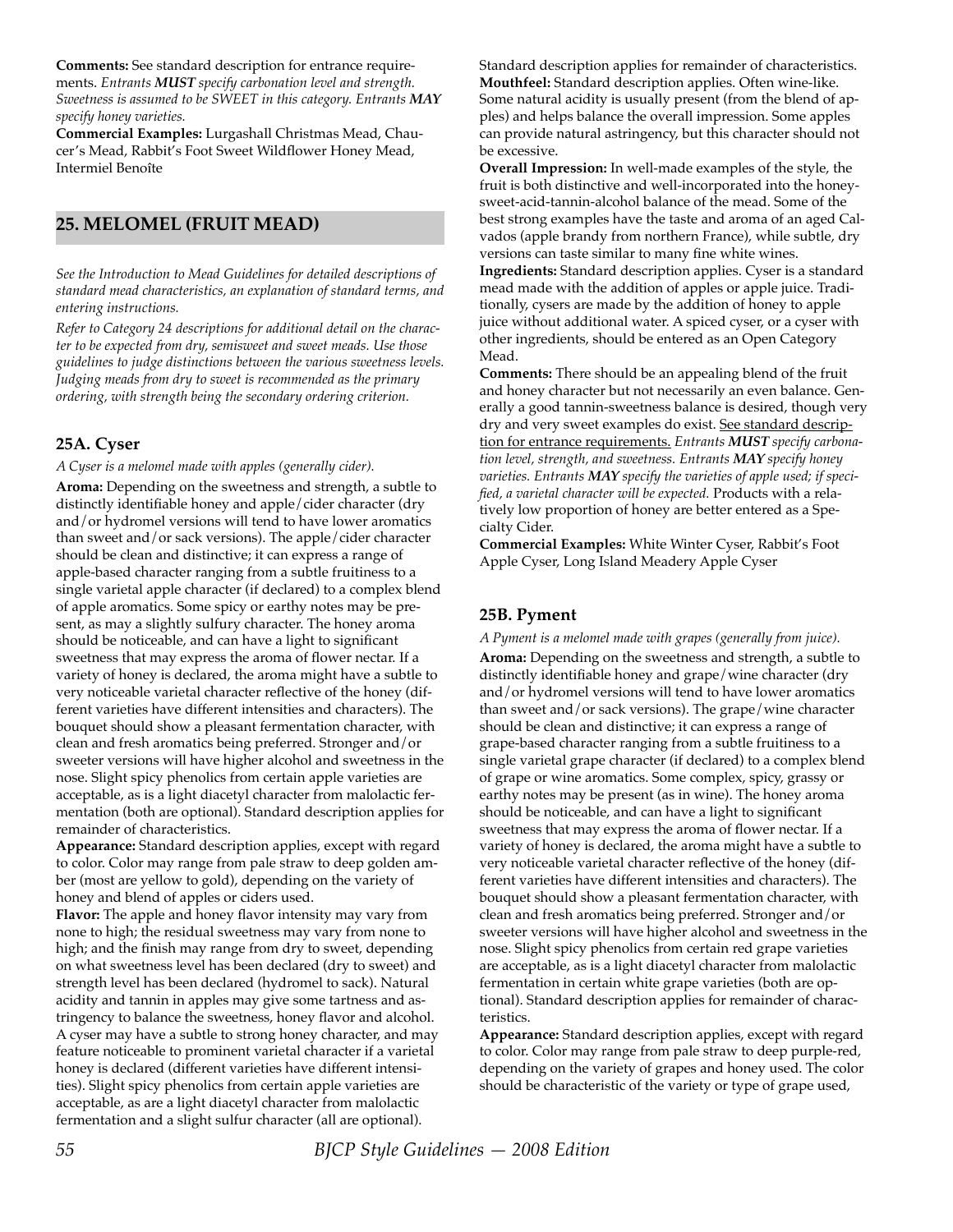although white grape varieties may also take on color derived from the honey variety.

**Flavor:** The grape/wine and honey flavor intensity may vary from subtle to high; the residual sweetness may vary from none to high; and the finish may range from dry to sweet, depending on what sweetness level has been declared (dry to sweet) and strength level has been declared (hydromel to sack). Natural acidity and tannin in grapes may give some tartness and astringency to balance the sweetness, honey flavor and alcohol. A pyment may have a subtle to strong honey character, and may feature noticeable to prominent varietal character if a varietal honey is declared (different varieties have different intensities). Depending on the grape variety, some fruity, spicy, grassy, buttery, earthy, minerally, and/or floral flavors may be present. Standard description applies for remainder of characteristics.

**Mouthfeel:** Standard description applies. Wine-like. Some natural acidity is usually present (from grapes) and helps balance the overall impression. Grape tannin and/or grape skins can add body as well as some astringency, although this character should not be excessive. Longer aging can smooth out tannin-based astringency.

**Overall Impression:** In well-made examples of the style, the grape is both distinctively vinous and well-incorporated into the honey-sweet-acid-tannin-alcohol balance of the mead. White and red versions can be quite different, and the overall impression should be characteristic of the type of grapes used and suggestive of a similar variety wine.

**Ingredients:** Standard description applies. A pyment is a standard mead made with the addition of grapes or grape juices. Alternatively, the pyment may be a homemade grapebased wine sweetened with honey, or a mead mixed with homemade grape-based wine after fermentation. A spiced pyment (hippocras), or a pyment with other ingredients should be entered as an Open Category Mead.

**Comments:** There should be an appealing blend of the fruit and honey character but not necessarily an even balance. Generally a good tannin-sweetness balance is desired, though very dry and very sweet examples do exist. See standard description for entrance requirements. *Entrants MUST specify carbonation level, strength, and sweetness. Entrants MAY specify honey varieties. Entrants MAY specify the varieties of grape used; if specified, a varietal character will be expected.* 

**Commercial Examples:** Redstone Pinot Noir and White Pyment Mountain Honey Wines

# **25C. Other Fruit Melomel**

**Aroma:** Depending on the sweetness and strength, a subtle to distinctly identifiable honey and fruit character (dry and/or hydromel versions will tend to have lower aromatics than sweet and/or sack versions). The fruit character should display distinctive aromatics associated with the particular fruit(s); however, note that some fruit (e.g., raspberries, cherries) have stronger aromas and are more distinctive than others (e.g., blueberries, strawberries)—allow for a range of fruit character and intensity from subtle to aggressive. The fruit character should be pleasant and supportive, not artificial and inappropriately overpowering (considering the character of the fruit). In a blended fruit melomel, not all fruit may be individually identifiable or of equal intensity. The honey aroma should be noticeable, and can have a light to significant

sweetness that may express the aroma of flower nectar. If a variety of honey is declared, the aroma might have a subtle to very noticeable varietal character reflective of the honey (different varieties have different intensities and characters). The bouquet should show a pleasant fermentation character, with clean and fresh aromatics being preferred. Stronger and/or sweeter versions will have higher alcohol and sweetness in the nose. Some tartness may be present if naturally occurring in the particular fruit(s), but should not be inappropriately intense. Standard description applies for remainder of characteristics.

**Appearance:** Standard description applies, except with regard to color. Color may take on a very wide range of colors, depending on the variety of fruit and/or honey used. For lightercolored melomels with fruits that exhibit distinctive colors, the color should be noticeable. Note that the color of fruit in mead is often lighter than the flesh of the fruit itself and may take on slightly different shades. Meads made with lighter color fruits can also take on color from varietal honeys. In meads that produce a head, the head can take on some of the fruit color as well.

**Flavor:** The fruit and honey flavor intensity may vary from subtle to high; the residual sweetness may vary from none to high; and the finish may range from dry to sweet, depending on what sweetness level has been declared (dry to sweet) and strength level has been declared (hydromel to sack). Natural acidity and tannin in some fruit and fruit skin may give some tartness and astringency to balance the sweetness, honey flavor and alcohol. A melomel may have a subtle to strong honey character, and may feature noticeable to prominent varietal character if a varietal honey is declared (different varieties have different intensities). The distinctive flavor character associated with the particular fruit(s) should be noticeable, and may range in intensity from subtle to aggressive. The balance of fruit with the underlying mead is vital, and the fruit character should not be artificial and/or inappropriately overpowering. In a blended fruit melomel, not all fruit may be individually identifiable or of equal intensity. Standard description applies for remainder of characteristics.

**Mouthfeel:** Standard description applies. Most will be winelike. Some natural acidity and/or astringency are sometimes present (from certain fruit and/or fruit skin) and helps balance the overall impression. Fruit tannin can add body as well as some astringency. High levels of astringency are undesirable. The acidity and astringency levels should be somewhat reflective of the fruit used.

**Overall Impression:** In well-made examples of the style, the fruit is both distinctive and well-incorporated into the honeysweet-acid-tannin-alcohol balance of the mead. Different types of fruit can result in widely different characteristics; allow for a variation in the final product.

**Ingredients:** Standard description applies. A melomel is a standard mead made with the addition of other fruit or fruit juices. There should be an appealing blend of the fruit and honey character but not necessarily an even balance. A melomel can be made with a blend of fruits; however, a melomel that is spiced or that contains other ingredients should be entered as an Open Category Mead. Melomels made with either apples or grapes should be entered as Cysers and Pyments, respectively.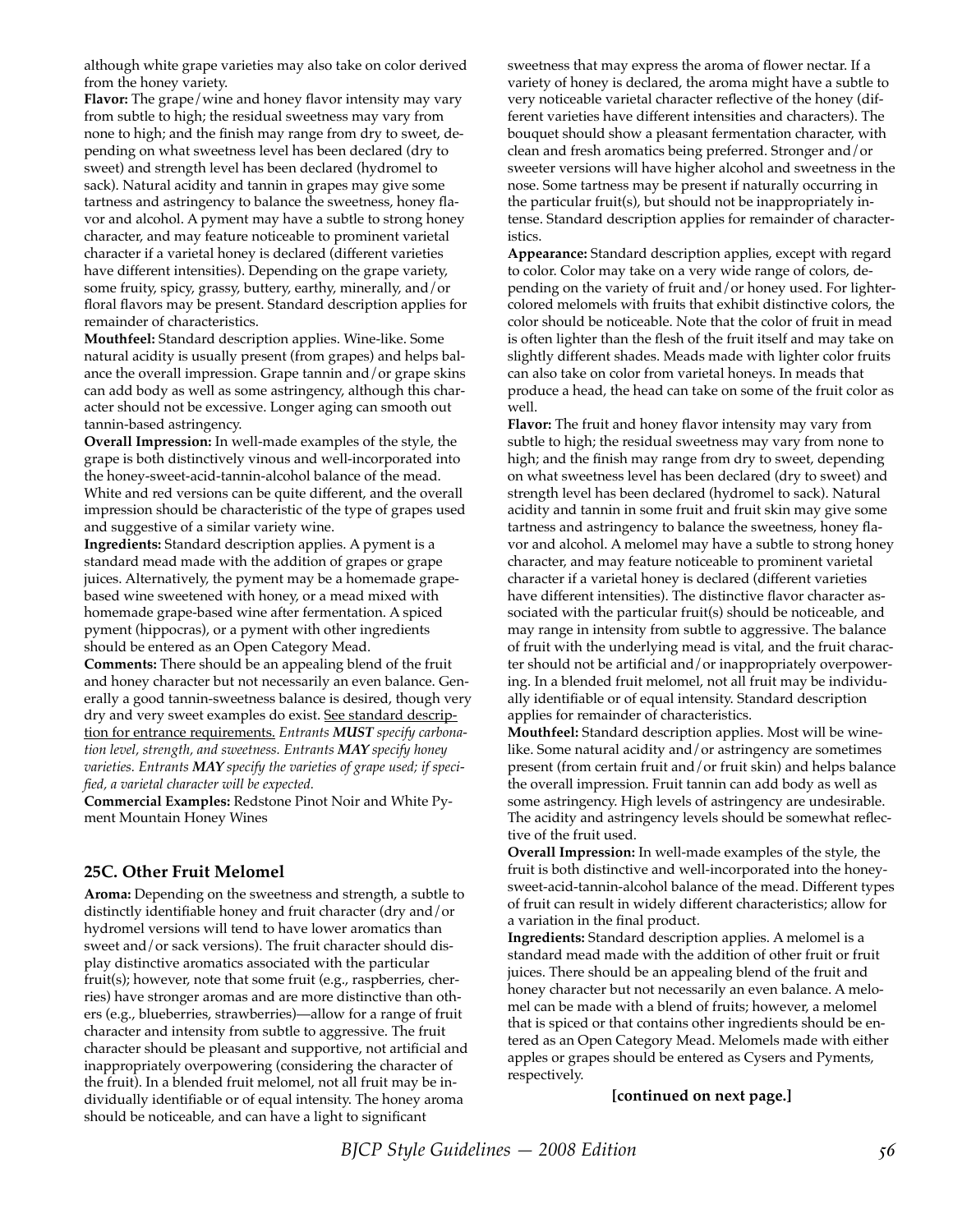**Comments:** Generally a good tannin-sweetness balance is desired, though very dry and very sweet examples do exist. Some fruits, notably darker ones like Blackberries, may contribute a tannin presence similar to a red wine. Some oxidative properties may be appropriate in certain fruit meads, giving them a sherry or port wine character. See standard description for entrance requirements. *Entrants MUST specify carbonation level, strength, and sweetness. Entrants MAY specify honey varieties. Entrants MUST specify the varieties of fruit used.* **Commercial Examples:** White Winter Blueberry, Raspberry and Strawberry Melomels, Redstone Black Raspberry and Sunshine Nectars, Bees Brothers Raspberry Mead, Intermiel Honey Wine and Raspberries, Honey Wine and Blueberries, and Honey Wine and Blackcurrants, Long Island Meadery Blueberry Mead, Mountain Meadows Cranberry and Cherry Meads

### **26. OTHER MEAD**

*See the Introduction to Mead Guidelines for detailed descriptions of standard mead characteristics, an explanation of standard terms, and entering instructions.*

*Refer to Category 24 descriptions for additional detail on the character to be expected from dry, semisweet and sweet meads. Use those guidelines to judge distinctions between the various sweetness levels. Judging meads from dry to sweet is recommended as the primary ordering, with strength being the secondary ordering criterion.*

### **26A. Metheglin**

#### *A Metheglin is a spiced mead.*

**Aroma:** Depending on the sweetness and strength, a subtle to distinctly identifiable honey and herb/spice character (dry and/or hydromel versions will tend to have lower aromatics than sweet and/or sack versions). The herb/spice character should display distinctive aromatics associated with the particular herbs/spices; however, note that some herbs/spices (e.g., ginger, cinnamon) have stronger aromas and are more distinctive than others (e.g., chamomile, lavender)—allow for a range of herb/spice character and intensity from subtle to aggressive. The herb/spice character should be pleasant and supportive, not artificial and inappropriately overpowering (considering the character of the herb/spice). In a blended herb/spice metheglin, not all herbs/spices may be individually identifiable or of equal intensity. The honey aroma should be noticeable, and can have a light to significant sweetness that may express the aroma of flower nectar. If a variety of honey is declared, the aroma might have a subtle to very noticeable varietal character reflective of the honey (different varieties have different intensities and characters). The bouquet should show a pleasant fermentation character, with clean and fresh aromatics being preferred. Stronger and/or sweeter versions will have higher alcohol and sweetness in the nose. Some herbs and spices may produce spicy or peppery phenolics. Standard description applies for remainder of characteristics.

**Appearance:** Standard description applies, except perhaps to note that the color usually won't be affected by spices and

herbs (although flowers, petals and peppers may provide subtle colors; tea blends may provide significant colors). **Flavor:** The herb/spice flavor intensity may vary from subtle to high; the honey flavor intensity may vary from subtle to high; the residual sweetness may vary from none to high; and the finish may range from dry to sweet, depending on what sweetness level has been declared (dry to sweet) and strength level has been declared (hydromel to sack). The distinctive flavor character associated with the particular herbs/spices may range in intensity from subtle to aggressive (although some herbs/spices may not be individually recognizable, and can just serve to add a background complexity). Certain herbs and spices might add bitter, astringent, phenolic or spicy (hot) flavors; if present, these qualities should be related to the declared ingredients (otherwise, they are faults), and they should balance and blend with the honey, sweetness and alcohol. Metheglins containing more than one herb/spice should have a good balance among the different herbs/spices, though some herbs/spices will tend to dominate the flavor profile. A metheglin may have a subtle to strong honey character, and may feature noticeable to prominent varietal character if a varietal honey is declared (different varieties have different intensities). Standard description applies for remainder of characteristics.

**Mouthfeel:** Standard description applies. Some herbs or spices may contain tannins that add a bit of body and some astringency, but this character should not be excessive. **Overall Impression:** In well-made examples of the style, the herbs/spices are both distinctive and well-incorporated into the honey-sweet-acid-tannin-alcohol balance of the mead. Different types of herbs/spices can result in widely different characteristics; allow for a variation in the final product. **Ingredients:** Standard description applies. A metheglin is a standard mead made with the addition of spices or herbs. Meads made with flowers (such as rose petal mead, or rhodomel), chocolate, coffee, nuts or chile peppers (capsimel/ capsicumel) may also be entered in this category, as can meads made with a blend of spices. If spices are used in conjunction with other ingredients such as fruit, cider, or other fermentables, then the mead should be entered as an Open Category Mead.

**Comments:** Often, a blend of spices may give a character greater than the sum of its parts. The better examples of this style use spices/herbs subtly and when more than one are used, they are carefully selected so that they blend harmoniously. See standard description for entrance requirements. *Entrants MUST specify carbonation level, strength, and sweetness. Entrants MAY specify honey varieties. Entrants MUST specify the types of spices used.*

**Commercial Examples:** Bonair Chili Mead, Redstone Juniper Mountain Honey Wine, Redstone Vanilla Beans and Cinnamon Sticks Mountain Honey Wine, Long Island Meadery Vanilla Mead, iQhilika Africa Birds Eye Chilli Mead, Mountain Meadows Spice Nectar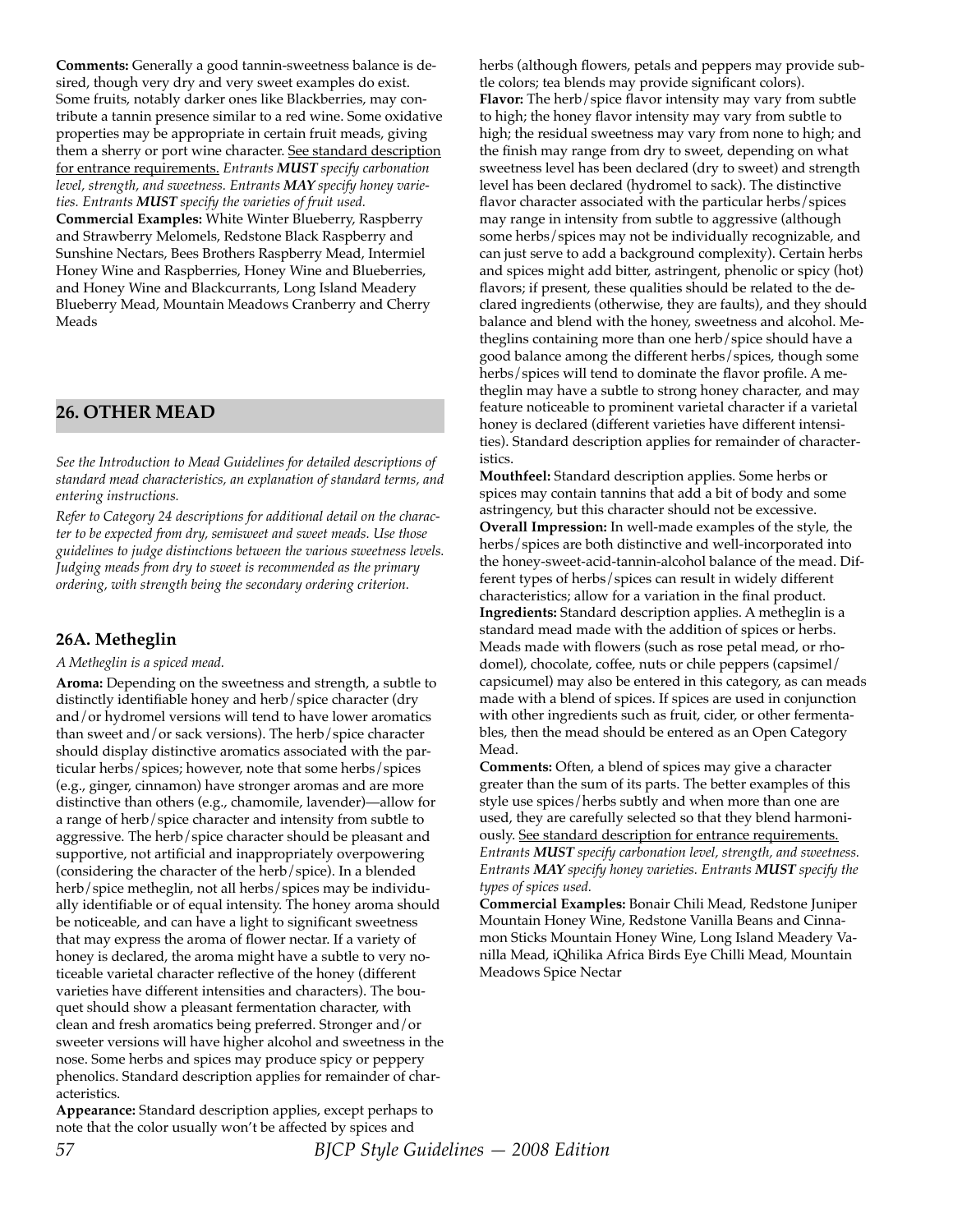#### **26B. Braggot**

*A Braggot is a mead made with malt.*

**Aroma:** Depending on the sweetness, strength and base style of beer, a subtle to distinctly identifiable honey and beer character (dry and/or hydromel versions will tend to have lower aromatics than sweet and/or sack versions). The honey and beer/malt character should be complementary and balanced, although not always evenly balanced. If a variety of honey is declared, the aroma might have a subtle to very noticeable varietal character reflective of the honey (different varieties have different intensities and characters). If a base style of beer or type of malt is declared, the aroma might have a subtle to very noticeable character reflective of the beer style (different styles and malts have different intensities and characters). A hop aroma (any variety or intensity) is optional; if present, it should blend harmoniously with the other elements. Standard description applies for remainder of characteristics.

**Appearance:** Standard description does not apply due to beerlike characteristics. Clarity may be good to brilliant, although many braggots are not as clear as other meads. A light to moderate head with some retention is expected. Color may range from light straw to dark brown or black, depending on the variety of malt and honey used. The color should be characteristic of the declared beer style and/or honey used, if a variety is declared. Stronger versions may show signs of body (e.g., legs).

**Flavor:** Displays a balanced character identifiable as both a beer and a mead, although the relative intensity of flavors is greatly affected by the sweetness, strength, base style of beer, and variety of honey used. If a beer style is declared, the braggot should have some character traceable to the style although the flavors will be different due to the presence of honey. If a variety of honey is declared, the braggot should feature a subtle to prominent varietal character (different varieties have different intensities). Stronger and/or sweeter braggots should be expected to have a greater intensity of flavor than drier, lower gravity versions. The finish and aftertaste will vary based on the declared level of sweetness (dry to sweet), and may include both beer and mead components. A wide range of malt characteristics is allowable, from plain base malts to rich caramel and toast flavors to dark chocolate and roast flavors. Hop bitterness and flavor may be present, and may reflect any variety or intensity; however, this optional character should always be both suggestive of the base beer style and well blended with the other flavors. Standard description applies for remainder of characteristics.

**Mouthfeel:** Standard description does not apply due to beerlike characteristics. Smooth mouthfeel without astringency. Body may vary from moderately light to full, depending on sweetness, strength, and the base style of beer. Note that stronger meads will have a fuller body. A very thin or watery body is undesirable, as is a cloying, raw sweetness. A warming sense of well-aged alcohol may be present in stronger examples. Carbonation will vary as described in the standard description. A still braggot will usually have some level of carbonation (like a cask bitter) since a completely flat beer is unappetizing. However, just as an aged barleywine may be still, some braggots can be totally still.

**Overall Impression:** A harmonious blend of mead and beer, with the distinctive characteristics of both. A wide range of results are possible, depending on the base style of beer, variety of honey and overall sweetness and strength. Beer flavors tend to somewhat mask typical honey flavors found in other meads.

**Ingredients:** A braggot is a standard mead made with both honey and malt providing flavor and fermentable extract. Originally, and alternatively, a mixture of mead and ale. A braggot can be made with any type of honey, and any type of base beer style. The malt component may be derived from grain or malt extracts. The beer may be hopped or not. If any other ingredients than honey and beer are contained in the braggot, it should be entered as an Open Category Mead. Smoked braggots may be entered in this category if using smoked malt or a smoked beer as the base style; braggots made using other smoked ingredients (e.g., liquid smoke, chipotles) should be entered in the Open Category Mead style. **Comments:** Sometimes known as "bracket" or "brackett." The fermentable sugars come from a balance of malt or malt extract and honey, although the specific balance is open to creative interpretation by brewers. See standard description for entrance requirements. *Entrants MUST specify carbonation level, strength, and sweetness. Entrants MAY specify honey varieties. Entrants MAY specify the base style or beer or types of malt used.*  Products with a relatively low proportion of honey should be entered in the Specialty Beer category as a Honey Beer. **Commercial Examples:** Rabbit's Foot Diabhal and Bière de Miele, Magic Hat Braggot, Brother Adams Braggot Barleywine Ale, White Winter Traditional Brackett

# **26C. Open Category Mead**

*An Open Category Mead is a honey-based beverage that either combines ingredients from two or more of the other mead sub-categories, is a historical or indigenous mead (e.g., tej, Polish meads), or is a mead that does not fit into any other category. Any specialty or experimental mead using additional sources of fermentables (e.g., maple syrup, molasses, brown sugar, or agave nectar), additional ingredients (e.g., vegetables, liquors, smoke, etc.), alternative processes (e.g., icing, oak-aging) or other unusual ingredient, process, or technique would also be appropriate in this category. No mead can be "out of style" for this category unless it fits into another existing mead category.*

**Aroma, appearance, flavor, mouthfeel** generally follow the standard descriptions, yet note that all the characteristics may vary. Since a wide range of entries are possible, note that the characteristics may reflect combinations of the respective elements of the various sub-categories used in this style. Refer to Category 25 for a detailed description of the character of dry, semisweet and sweet mead. If the entered mead is a combination of other existing mead categories, refer to the constituent categories for a detailed description of the character of the component styles.

**Overall Impression:** This mead should exhibit the character of all of the ingredients in varying degrees, and should show a good blending or balance between the various flavor elements. Whatever ingredients are included, the result should be identifiable as a honey-based fermented beverage.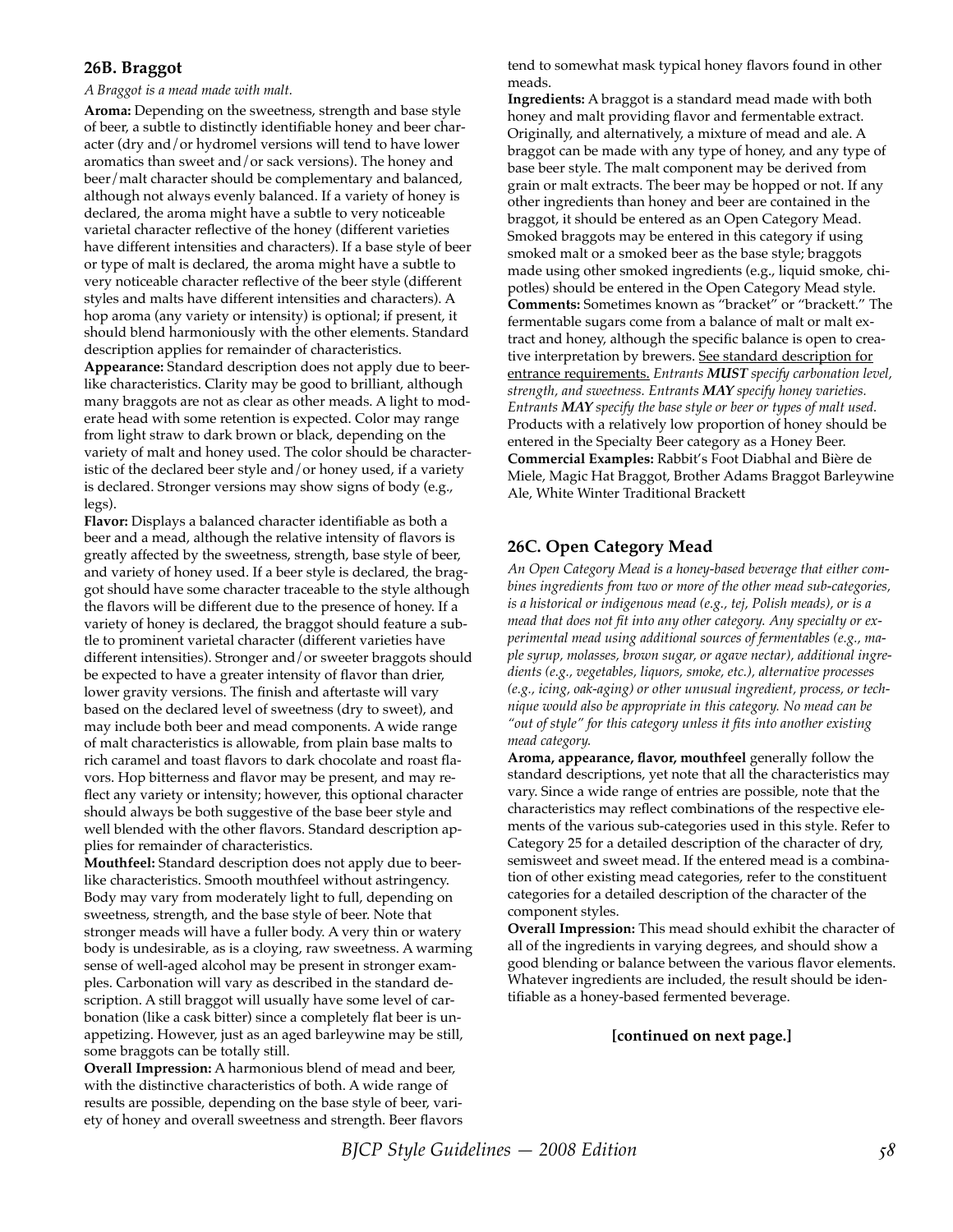**Comments:** See standard description for entrance requirements. *Entrants MUST specify carbonation level, strength, and sweetness. Entrants MAY specify honey varieties. Entrants MUST specify the special nature of the mead, whether it is a combination of existing styles, an experimental mead, a historical mead, or some other creation. Any special ingredients that impart an identifiable character MAY be declared.* 

**Commercial Examples:** Jadwiga, Hanssens/Lurgashall Mead the Gueuze, Rabbit's Foot Private Reserve Pear Mead, White Winter Cherry Bracket, Saba Tej, Mountain Meadows Trickster's Treat Agave Mead, Intermiel Rosée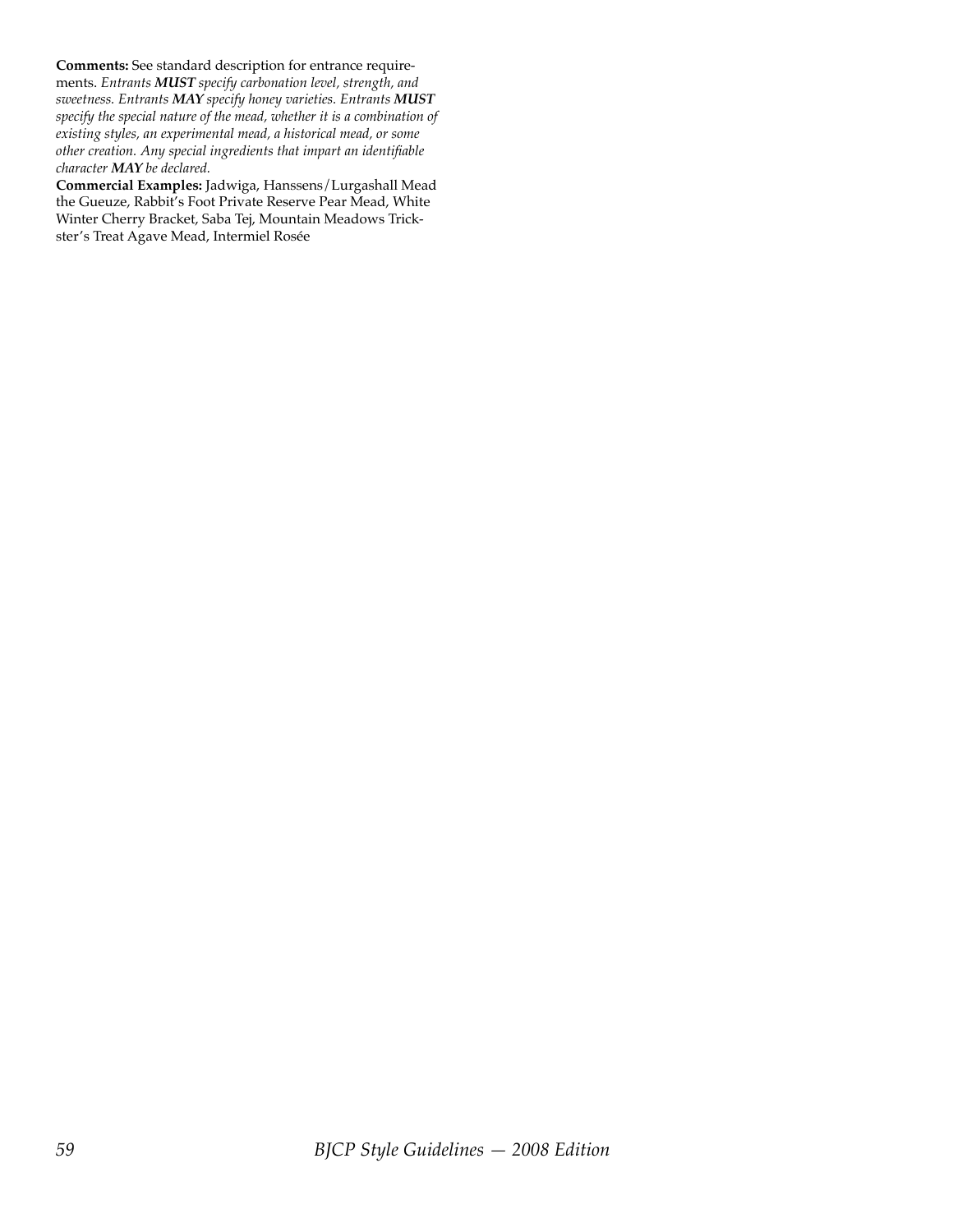# **INTRODUCTION TO CIDER GUIDELINES (CATEGORIES 27-28)**

Cider is fermented apple juice. Perry is fermented pear juice. There are two categories for cider/perry: Standard (Category 27) and Specialty (Category 28). The Standard category covers ciders and perries made primarily or entirely from the juice of apples or pears (but not both at once). The only adjunct permitted in the Standard category, and only in some subcategories, is a limited addition of sugar to achieve a suitable starting gravity. Note that honey is not a "sugar" for this purpose; a cider made with added honey must be entered either as a Specialty cider or as a Cyser under the appropriate mead sub-category. Other sugar sources that also add significant flavors (brown sugar, molasses) would also create a Specialty cider (such as New England style).

#### **Aroma and Flavor:**

- Ciders and perries do not necessarily present overtly fruity aromas or flavors—in the same sense that a wine does not taste overtly of grapes. Drier styles of cider in particular develop more complex but less fruity characters. In fact, a simple "apple soda" or "wine cooler" character is not desirable in a cider or perry.
- Some styles of cider exhibit distinctly NON-fruity tastes or aromas, such as the "smoky bacon" undertones of a dry English cider.
- The sweetness (residual sugar, or RS) of a cider or perry may vary from absolutely dry (no RS) to as much as a sweet dessert wine (10% or more RS). In sweeter ciders, other components of taste—particularly acidity—must balance the sweetness. The level of sweetness must be specified in order to arrange flights of tastings and entries within flights. Tasting always proceeds from drier to sweeter. There are three categories of sweetness:
	- o **Dry:** below 0.9% residual sugar. This corresponds to a final specific gravity of under 1.002.
	- o **Medium:** in the range between dry and sweet (0.9% to 4% residual sugar, final gravity 1.002 to 1.012). Sometimes characterized as either 'off-dry' or 'semi-sweet.'
	- o **Sweet:** above 4% residual sugar, roughly equivalent to a final gravity of over 1.012.
- If a cider is close to one of these boundaries, it should be identified by the sweetness category which best describes the overall impression it gives.
- Acidity is an essential element of cider and perry: it must be sufficient to give a clean, refreshing impression without being puckering. Acidity (from malic and in some cases lactic acids) must not be confused with acetification (from acetic acid—vinegar): the acrid aroma and tingling taste of acetification is a fault.
- Ciders and perries vary considerably in tannin. This affects both bitterness and astringency (see "Mouthfeel" below). If made from culinary or table fruit, tannins are typically low; nevertheless some tannin is desirable to balance the character. The character contributed by tannin should be mainly astringency

rather than bitterness. An overt or forward bitterness is a fault (and is often due to processing techniques rather than fruit).

#### **Appearance:**

- Clarity may vary from good to brilliant. The lack of sparkling clarity is not a fault, but visible particles are undesirable. In some styles a "rustic" lack of brilliance is common. Perries are notoriously difficult to clear; as a result a slight haze is not a fault. However, a "sheen" in either cider or perry generally indicates the early stage of lactic contamination and is a distinct fault.
- Carbonation may vary from entirely still to a champagne level. No or little carbonation is termed **still**. A moderate carbonation level is termed **petillant**. Highly carbonated is termed **sparkling**. At the higher levels of carbonation, the "mousse" (head) may be retained for a short time. However, gushing, foaming, and difficult-to-manage heads are faults.

#### **Mouthfeel:**

In general, cider and perry have a mouthfeel and fullness akin to a substantial white wine. The body is less than that of beers. Full-sparkling ciders will be champagne-like.

#### **Ingredients**:

- The apple and pear varieties are intended to illustrate commonly used examples, not dictate requirements when making the style. In general, adjuncts are prohibited except where specifically allowed in particular styles, and then the entrant must state them. Common processing aids, and enzymes, are generally allowed as long as they are not detectable in the finished cider. Yeast used for cider/perry may be either "natural" (the yeast which occurs on the fruit itself and/or is retained in the milling and pressing equipment) or cultured yeast. Malo-lactic fermentation is allowed, either naturally occurring or with an added ML culture. Enzymes may be used for clarification of the juice prior to fermentation. Malic acid may be added to a low-acid juice to bring acidity up to a level considered safe for avoiding bacterial contamination and off-flavors (typically pH 3.8 or below). Entrant MUST state if malic acid was added. Sulfites may be added as needed for microbiological control. If used, the maximum accepted safe level for sulfites (200 mg/l) should be strictly observed; moreover, any excess sulfite that is detectable in the finished cider (a "burning match" character) is a serious fault.
- Sorbate may be added at bottling to stabilize the cider. However, any residual aroma/flavor from misuse or excessive use of sorbate (e.g., a "geranium" note) is a distinct fault.
- Carbonation may be either natural (by maintaining CO2 pressure through processing or by bottleconditioning) or added (by  $CO<sub>2</sub>$  injection).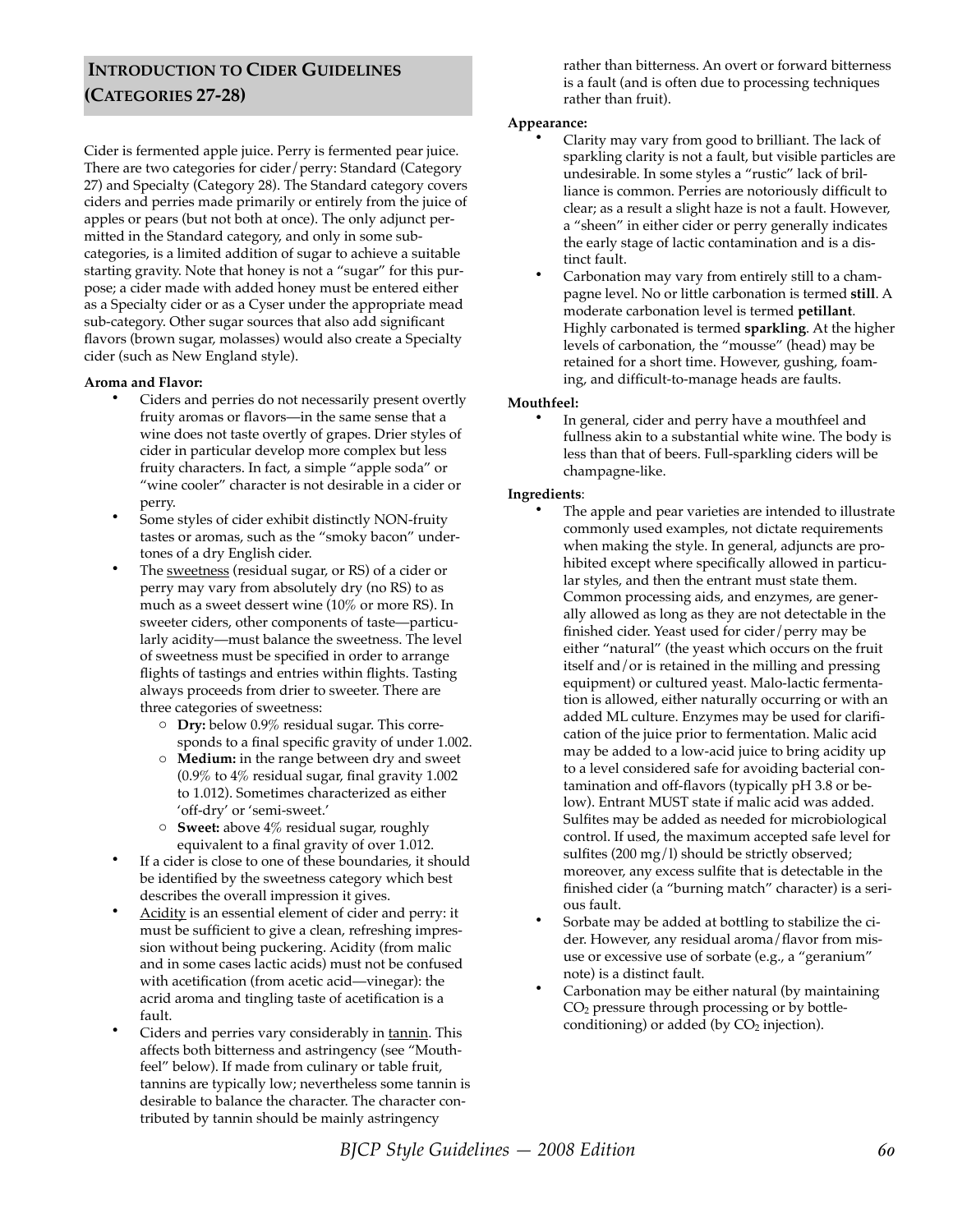# **27. STANDARD CIDER AND PERRY**

*The styles represented in this category are the principal established styles. The Common Cider and Common Perry styles are analogous to the cider and perry categories of earlier style standards. There are well-known styles not represented here–for example, Asturian (Spanish)–for which there are presently insufficient appreciation and a lack of commercial examples for reference.* 

In the case of a cider made to a style not explicitly represented here, it *should be entered in the closest applicable category. The first decision is whether the cider was made with apples with significant tannin content that gives the cider noticeable astringency or bitterness. If not, it should be entered as a Common Cider. If so, the choice is between the English and French sub-categories; this decision should be based on whether the cider tends more toward sweet, rich, somewhat fruity (French) or drier and more austere (English). For perry of a non-represented style, the decision is, as above, based on tannin content. If in doubt, enter as Common Perry.* 

# **27A. Common Cider**

*A common cider is made from culinary/table apples, with wild or crab apples often used for acidity/tannin balance.* 

**Aroma/Flavor:** Sweet or low-alcohol ciders may have apple aroma and flavor. Dry ciders will be more wine-like with some esters. Sugar and acidity should combine to give a refreshing character, neither cloying nor too austere. Medium to high acidity.

**Appearance:** Clear to brilliant, pale to medium gold in color. **Mouthfeel:** Medium body. Some tannin should be present for slight to moderate astringency, but little bitterness.

**Overall Impression:** Variable, but should be a medium, refreshing drink. Sweet ciders must not be cloying. Dry ciders must not be too austere. An ideal cider serves well as a "session" drink, and suitably accompanies a wide variety of food. **Comments:** Entrants **MUST** specify carbonation level (still, petillant, or sparkling). Entrants **MUST** specify sweetness (dry, medium, sweet).

**Varieties:** Common (Winesap, Macintosh, Golden Delicious, Braeburn, Jonathan), multi-use (Northern Spy, Russets, Baldwin), crabapples, any suitable wildings.

| Vital Statistics: $\qquad\qquad$ OG: $1.045-1.065$ |                     |
|----------------------------------------------------|---------------------|
|                                                    | $FG: 1.000 - 1.020$ |
|                                                    | $ABV: 5-8\%$        |

**Commercial Examples:** [US] Red Barn Cider Jonagold Semi-Dry and Sweetie Pie (WA), AEppelTreow Barn Swallow Draft Cider (WI), Wandering Aengus Heirloom Blend Cider (OR), Uncle John's Fruit House Winery Apple Hard Cider (MI), Bellwether Spyglass (NY), West County Pippin (MA), White Winter Hard Apple Cider (WI), Harpoon Cider (MA)

# **27B. English Cider**

*This includes the English "West Country" plus ciders inspired by that style. These ciders are made with bittersweet and bitter-sharp apple varieties cultivated specifically for cider making.* 

**Aroma/Flavor:** No overt apple character, but various flavors and esters that suggest apples. May have "smoky (bacon)" character from a combination of apple varieties and MLF.

Some "Farmyard nose" may be present but must not dominate; mousiness is a serious fault. The common slight farmyard nose of an English West Country cider is the result of lactic acid bacteria, not a Brettanomyces contamination. **Appearance:** Slightly cloudy to brilliant. Medium to deep gold color.

**Mouthfeel:** Full. Moderate to high tannin apparent as astringency and some bitterness. Carbonation still to moderate, never high or gushing.

**Overall Impression:** Generally dry, full-bodied, austere. **Comments:** Entrants **MUST** specify carbonation level (still or petillant). Entrants **MUST** specify sweetness (dry to medium). Entrants **MAY** specify variety of apple for a single varietal cider; if specified, varietal character will be expected. **Varieties:** Kingston Black, Stoke Red, Dabinett, Foxwhelp, Yarlington Mill, various Jerseys, etc.

| Vital Statistics:     OG:  1.050 – 1.075 |                     |
|------------------------------------------|---------------------|
|                                          | $FG: 0.995 - 1.010$ |
|                                          | $ABV: 6-9\%$        |

**Commercial Examples:** [US] Westcott Bay Traditional Very Dry, Traditional Dry and Traditional Medium Sweet (WA), Farnum Hill Extra-Dry, Dry, and Farmhouse (NH), Wandering Aengus Dry Cider (OR), Red Barn Cider Burro Loco (WA), Bellwether Heritage (NY); [UK] Oliver's Herefordshire Dry Cider, various from Hecks, Dunkerton, Burrow Hill, Gwatkin Yarlington Mill, Aspall Dry Cider

# **27C. French Cider**

*This includes Normandy styles plus ciders inspired by those styles, including ciders made by various techniques to achieve the French flavor profile. These ciders are made with bittersweet and bittersharp apple varieties cultivated specifically for cider making. Traditional French procedures use small amounts of salt and calcium compounds (calcium chloride, calcium carbonate) to aid the process of pectin coagulation. These compounds may be used, prefermentation, but in limited quantity. It is a fault if judges can detect a salty or chalky taste.* 

**Aroma/Flavor:** Fruity character/aroma. This may come from slow or arrested fermentation (in the French technique of *défécation*) or approximated by back sweetening with juice. Tends to a rich fullness.

**Appearance:** Clear to brilliant, medium to deep gold color. **Mouthfeel:** Medium to full, mouth filling. Moderate tannin apparent mainly as astringency. Carbonation moderate to champagne-like, but at higher levels it must not gush or foam. **Overall Impression:** Medium to sweet, full-bodied, rich. **Comments:** Entrants **MUST** specify carbonation level (petillant or full). Entrants **MUST** specify sweetness (medium, sweet). Entrants **MAY** specify variety of apple for a single varietal cider; if specified, varietal character will be expected. **Varieties:** Nehou, Muscadet de Dieppe, Reine des Pommes, Michelin, etc.

|  | Vital Statistics:     OG:  1.050 – 1.065                              |
|--|-----------------------------------------------------------------------|
|  | $FG: 1.010 - 1.020$                                                   |
|  | $ABV: 3-6%$                                                           |
|  | $\sim$ $\sim$ $\sim$ $\sim$ $\sim$ $\sim$<br>$\overline{\phantom{0}}$ |

**Commercial Examples:** [US] West County Reine de Pomme (MA), Rhyne Cider (CA); [France] Eric Bordelet (various), Etienne Dupont, Etienne Dupont Organic, Bellot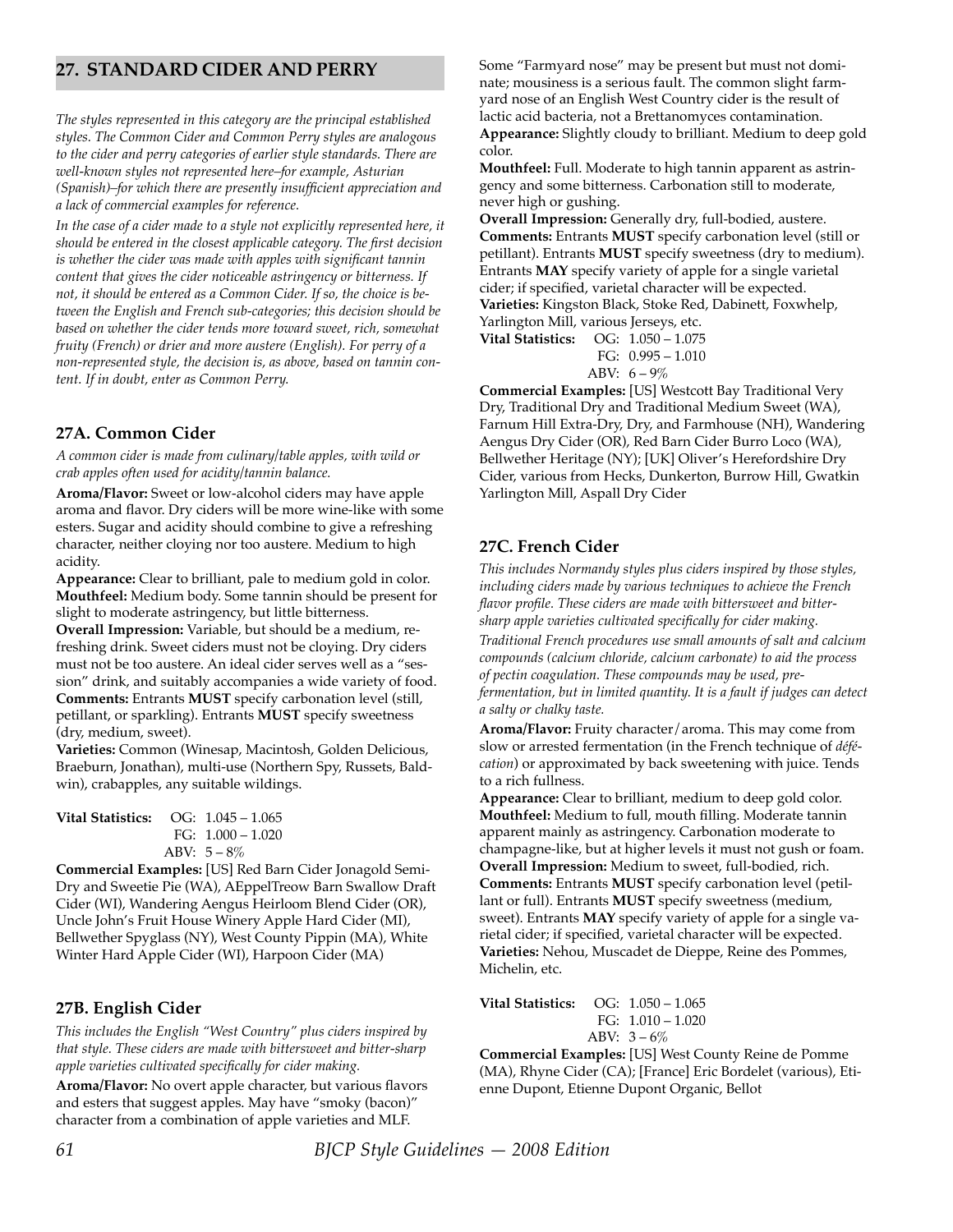# **27D. Common Perry**

*Common perry is made from culinary/table fruit.* 

**Aroma/Flavor:** There is a pear character, but not obviously fruity. It tends toward that of a young white wine. No bitterness.

**Appearance:** Slightly cloudy to clear. Generally quite pale. **Mouthfeel:** Relatively full, low to moderate tannin apparent as astringency.

**Overall Impression:** Mild. Medium to medium-sweet. Still to lightly sparkling. Only very slight acetification is acceptable. Mousiness, ropy/oily characters are serious faults.

**Comments:** Entrants **MUST** specify carbonation level (still, petillant, or sparkling). Entrants **MUST** specify sweetness (medium or sweet).

**Varieties:** Bartlett, Kiefer, Comice, etc.

**Vital Statistics:** OG: 1.050 – 1.060 FG: 1.000 – 1.020  ABV: 5 – 7%

**Commercial Examples:** [US] White Winter Hard Pear Cider (WI), AEppelTreow Perry (WI), Blossomwood Laughing Pig Perry (CO), Uncle John's Fruit House Winery Perry (MI)

# **27E. Traditional Perry**

*Traditional perry is made from pears grown specifically for that purpose rather than for eating or cooking. Many "perry pears" are nearly inedible.*

**Aroma/Flavor:** There is a pear character, but not obviously fruity. It tends toward that of a young white wine. Some slight bitterness.

**Appearance:** Slightly cloudy to clear. Generally quite pale. **Mouthfeel:** Relatively full, moderate to high tannin apparent as astringency.

**Overall Impression:** Tannic. Medium to medium-sweet. Still to lightly sparkling. Only very slight acetification is acceptable. Mousiness, ropy/oily characters are serious faults. **Comments:** Entrants **MUST** specify carbonation level (still, petillant, or sparkling). Entrants **MUST** specify sweetness (medium or sweet). Variety of pear(s) used must be stated. **Varieties:** Butt, Gin, Huffcap, Blakeney Red, etc.

**Vital Statistics:** OG: 1.050 – 1.070 FG: 1.000 – 1.020  ABV: 5 – 9%

**Commercial Examples:** [France] Bordelet Poire Authentique and Poire Granit, Christian Drouin Poire, [UK] Gwatkin Blakeney Red Perry, Oliver's Blakeney Red Perry and Herefordshire Dry Perry

# **28. SPECIALTY CIDER AND PERRY**

*Specialty cider/perry includes beverages made with added flavorings (spices and/or other fruits), those made with substantial amounts of sugar-sources to increase starting gravities, and the beverage made from a combination of apple and pear juice (sometimes called "pider").* 

*The same general characteristics and fault descriptions apply to specialty ciders as to standard ciders (preceding category), with the exception of adjuncts allowed.* 

# **28A. New England Cider**

*This is a cider made with characteristic New England apples for relatively high acidity, with adjuncts to raise alcohol levels.* 

**Aroma/Flavor:** A dry flavorful cider with robust apple character, strong alcohol, and derivative flavors from sugar adjuncts. **Appearance:** Clear to brilliant, pale to medium yellow. **Mouthfeel:** Substantial, alcoholic. Moderate tannin. **Overall impression:** Substantial body and character . **Comments:** Adjuncts may include white and brown sugars, molasses, small amounts of honey, and raisins. Adjuncts are intended to raise OG well above that which would be achieved by apples alone. This style is sometimes barrel-aged, in which case there will be oak character as with a barrel-aged wine. If the barrel was formerly used to age spirits, some flavor notes from the spirit (e.g., whisky or rum) may also be present, but must be subtle. Entrants **MUST** specify if the cider was barrel-fermented or aged. Entrants **MUST** specify carbonation level (still, petillant, or sparkling). Entrants **MUST** specify sweetness (dry, medium, or sweet). **Varieties:** Northern Spy, Roxbury Russet, Golden Russet

**Vital Statistics:** OG: 1.060 – 1.100 FG: 0.995 – 1.010  ABV: 7 – 13%

**Commercial Examples:** There are no known commercial examples of New England Cider.

### **28B. Fruit Cider**

*This is a cider with other fruits or fruit-juices added - for example, berry. Note that a "cider" made from a combination of apple and pear juice would be entered in this category since it is neither cider nor perry.* 

**Aroma/Flavor:** The cider character must be present and must fit with the other fruits. It is a fault if the adjuncts completely dominate; a judge might ask, "Would this be different if neutral spirits replaced the cider?" A fruit cider should not be like an alco-pop. Oxidation is a fault.

**Appearance:** Clear to brilliant. Color appropriate to added fruit, but should not show oxidation characteristics. (For example, berries should give red-to-purple color, not orange.) **Mouthfeel:** Substantial. May be significantly tannic depending on fruit added.

**Overall Impression:** Like a dry wine with complex flavors. The apple character must marry with the added fruit so that neither dominates the other.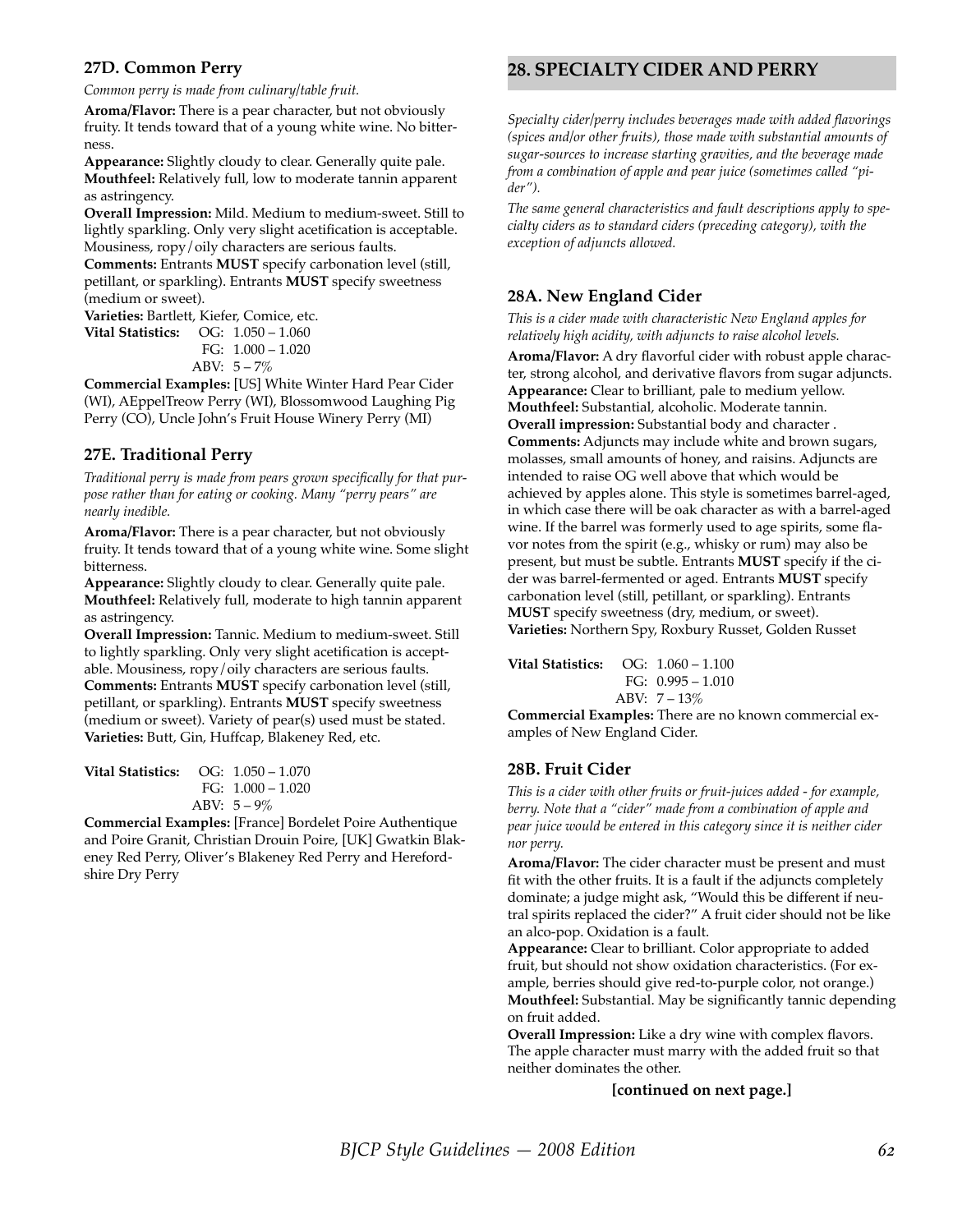**Comments:** Entrants **MUST** specify carbonation level (still, petillant, or sparkling). Entrants **MUST** specify sweetness (dry or medium). Entrants **MUST** specify what fruit(s) and/or fruit juice(s) were added.

**Vital Statistics:** OG: 1.045 – 1.070 FG: 0.995 – 1.010  ABV: 5 – 9%

**Commercial Examples:** [US] West County Blueberry-Apple Wine (MA), AEppelTreow Red Poll Cran-Apple Draft Cider (WI), Bellwether Cherry Street (NY), Uncle John's Fruit Farm Winery Apple Cherry Hard Cider (MI)

# **28C. Applewine**

*The term for this category is traditional but possibly misleading: it is simply a cider with substantial added sugar to achieve higher alcohol than a common cider.* 

**Aroma/Flavor:** Comparable to a Common Cider. Cider character must be distinctive. Very dry to slightly medium.

**Appearance:** Clear to brilliant, pale to medium-gold. Cloudiness or hazes are inappropriate. Dark colors are not expected unless strongly tannic varieties of fruit were used.

**Mouthfeel:** Lighter than other ciders, because higher alcohol is derived from addition of sugar rather than juice. Carbonation may range from still to champagne-like.

**Overall Impression:** Like a dry white wine, balanced, and with low astringency and bitterness.

**Comments:** Entrants **MUST** specify carbonation level (still, petillant, or sparkling). Entrants **MUST** specify sweetness (dry or medium).

**Vital Statistics:** OG: 1.070 – 1.100 FG: 0.995 – 1.010  ABV: 9 – 12%

**Commercial Examples:** [US] AEppelTreow Summer's End (WI), Wandering Aengus Pommeau (OR), Uncle John's Fruit House Winery Fruit House Apple (MI), Irvine's Vintage Ciders (WA)

# **28D. Other Specialty Cider/Perry**

*This is an open-ended category for cider or perry with other adjuncts such that it does not fit any of the categories above. This includes the use of spices and/or other sweeteners. A cider with added honey may be entered here if the cider character remains dominant. Otherwise it should be entered as mead in the cyser sub-category.* 

**Aroma/Flavor:** The cider character must always be present, and must fit with adjuncts.

**Appearance:** Clear to brilliant. Color should be that of a common cider unless adjuncts are expected to contribute color. **Mouthfeel:** Average body, may show tannic (astringent) or heavy body as determined by adjuncts.

**Comments:** Entrants **MUST** specify all major ingredients and adjuncts. Entrants **MUST** specify carbonation level (still, petillant, or sparkling). Entrants **MUST** specify sweetness (dry or medium).

```
Vital Statistics: OG: 1.045 – 1.100

FG: 0.995 – 1.020

ABV: 5 – 12%
```
**Commercial Examples:** [US] Red Barn Cider Fire Barrel (WA), AEppelTreow Pear Wine and Sparrow Spiced Cider (WI)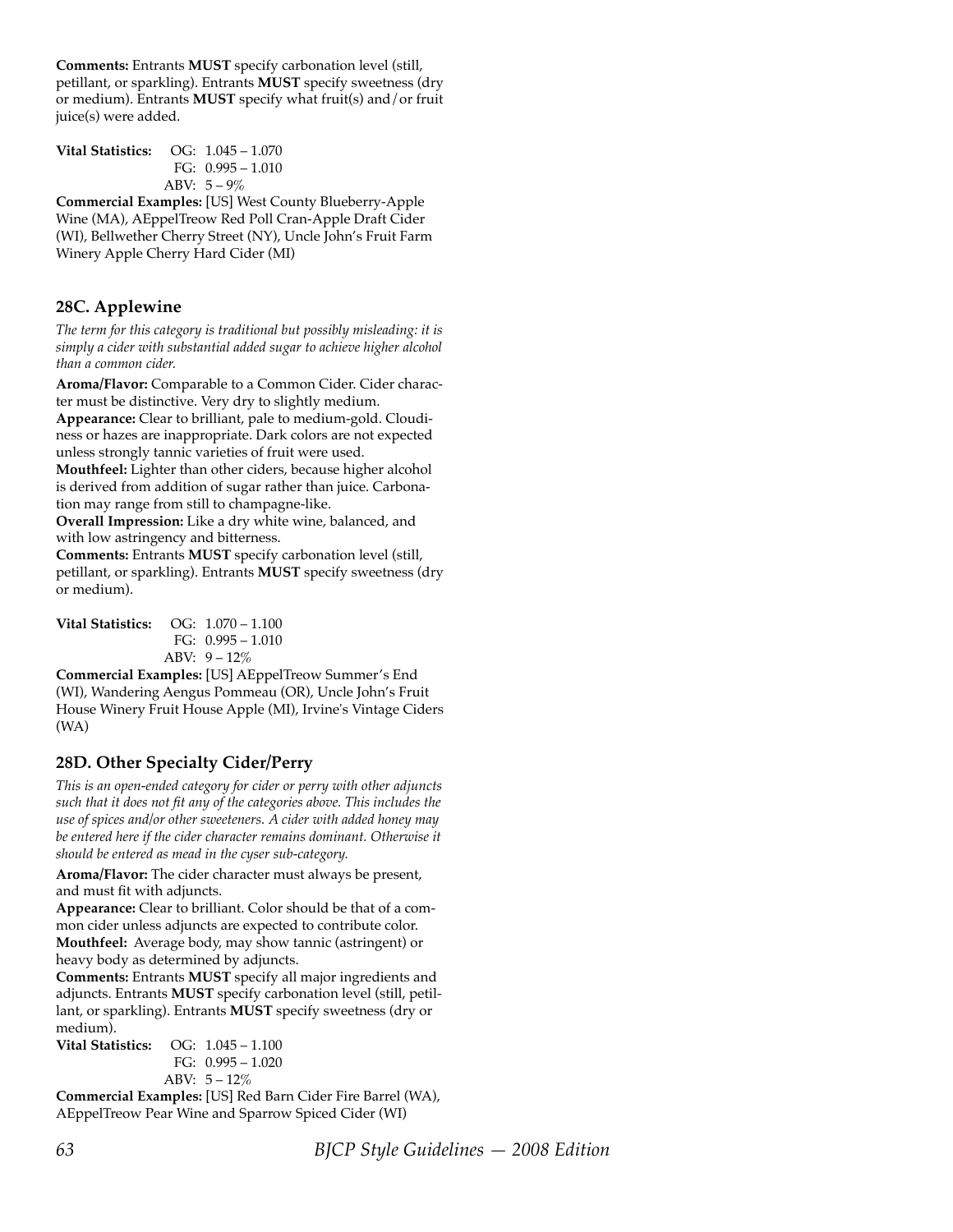# **BJCP STYLE CHART, 2008 UPDATE**

| <b>STYLE</b>                                      | <b>OG</b> | FG           | $ABV\%$      | <b>IBU</b> | <b>SRM</b> |
|---------------------------------------------------|-----------|--------------|--------------|------------|------------|
| 1. LIGHT LAGER                                    |           |              |              |            |            |
| A. Lite American Lager                            | 1.028-40  | 0.998-1.008  | $2.8 - 4.2$  | $8 - 12$   | $2 - 3$    |
| <b>B.</b> Standard American Lager                 | 1.040-50  | $1.004 - 10$ | $4.2 - 5.3$  | $8 - 15$   | $2 - 4$    |
| C. Premium American Lager                         | 1.046-56  | 1.008-12     | $4.6 - 6.0$  | $15 - 25$  | $2 - 6$    |
| D. Munich Helles                                  | 1.045-51  | 1.008-12     | $4.7 - 5.4$  | $16 - 22$  | $3 - 5$    |
| E. Dortmunder Export                              | 1.048-56  | 1.010-15     | $4.8 - 6.0$  | 23-30      | $4 - 6$    |
| 2. PILSNER                                        |           |              |              |            |            |
| A. German Pilsner (Pils)                          | 1.044-50  | 1.008-13     | $4.4 - 5.2$  | 25-45      | $2 - 5$    |
| B. Bohemian Pilsener                              | 1.044-56  | 1.013-17     | $4.2 - 5.4$  | 35-45      | $3.5 - 6$  |
| C. Classic American Pilsner                       | 1.044-60  | 1.010-15     | $4.5 - 6.0$  | 25-40      | $3-6$      |
| <b>3. EUROPEAN AMBER LAGER</b>                    |           |              |              |            |            |
| A. Vienna Lager                                   | 1.046-52  | 1.010-14     | $4.5 - 5.5$  | 18-30      | $10-16$    |
| B. Oktoberfest/Märzen                             | 1.050-57  | 1.012-16     | $4.8 - 5.7$  | 20-28      | $7 - 14$   |
| <b>4. DARK LAGER</b>                              |           |              |              |            |            |
| A. Dark American Lager                            | 1.044-56  | 1.008-12     | $4.2 - 6.0$  | $8 - 20$   | 14-22      |
| <b>B.</b> Munich Dunkel                           | 1.048-56  | 1.010-16     | $4.5 - 5.6$  | 18-28      | 14-28      |
| C. Schwarzbier                                    | 1.046-52  | 1.010-16     | $4.4 - 5.4$  | 22-32      | 17-30      |
| <b>5. BOCK</b>                                    |           |              |              |            |            |
| A. Maibock/Helles Bock                            | 1.064-72  | 1.011-18     | $6.3 - 7.4$  | $23 - 35$  | $6 - 11$   |
| <b>B.</b> Traditional Bock                        | 1.064-72  | 1.013-19     | $6.3 - 7.2$  | $20 - 27$  | 14-22      |
| C. Doppelbock                                     | 1.072-112 | 1.016-24     | $7.0 - 10.0$ | $16 - 26$  | $6 - 25$   |
| D. Eisbock                                        | 1.078-120 | 1.020-35     | $9.0 - 14.0$ | 25-35      | 18-30      |
| <b>6. LIGHT HYBRID BEER</b>                       |           |              |              |            |            |
| A. Cream Ale                                      | 1.042-55  | 1.006-12     | $4.2 - 5.6$  | $15 - 20$  | $2.5 - 5$  |
| <b>B.</b> Blonde Ale                              | 1.038-54  | 1.008-13     | $3.8 - 5.5$  | 15-28      | $3-6$      |
| C. Kölsch                                         | 1.044-50  | 1.007-11     | $4.4 - 5.2$  | $20 - 30$  | $3.5 - 5$  |
| D. American Wheat or Rye Beer                     | 1.040-55  | 1.008-13     | $4.0 - 5.5$  | $15 - 30$  | $3-6$      |
| 7. AMBER HYBRID BEER                              |           |              |              |            |            |
| A. North German Altbier                           | 1.046-54  | 1.010-15     | $4.5 - 5.2$  | 25-40      | 13-19      |
| B. California Common Beer                         | 1.048-54  | 1.011-14     | $4.5 - 5.5$  | 30-45      | $10 - 14$  |
| C. Düsseldorf Altbier                             | 1.046-54  | 1.010-15     | $4.5 - 5.2$  | 35-50      | $11 - 17$  |
| 8. ENGLISH PALE ALE                               |           |              |              |            |            |
| A. Standard/Ordinary Bitter                       | 1.032-40  | 1.007-11     | $3.2 - 3.8$  | 25-35      | $4 - 14$   |
| B. Special/Best/Premium Bitter                    | 1.040-48  | 1.008-12     | $3.8 - 4.6$  | 25-40      | $5 - 16$   |
| C. Extra Special/Strong Bitter (English Pale Ale) | 1.048-60  | 1.010-16     | $4.6 - 6.2$  | $30 - 50$  | $6 - 18$   |
| 9. SCOTTISH AND IRISH ALE                         |           |              |              |            |            |
| A. Scottish Light 60/-                            | 1.030-35  | 1.010-13     | $2.5 - 3.2$  | $10 - 20$  | $9 - 17$   |
| B. Scottish Heavy 70/-                            | 1.035-40  | 1.010-15     | $3.2 - 3.9$  | $10 - 25$  | $9 - 17$   |
| C. Scottish Export 80/-                           | 1.040-54  | 1.010-16     | $3.9 - 5.0$  | 15-30      | $9 - 17$   |
| D. Irish Red Ale                                  | 1.044-60  | 1.010-14     | $4.0 - 6.0$  | 17-28      | $9 - 18$   |
| E. Strong Scotch Ale                              | 1.070-130 | 1.018-56     | $6.5 - 10.0$ | $17 - 35$  | $14 - 25$  |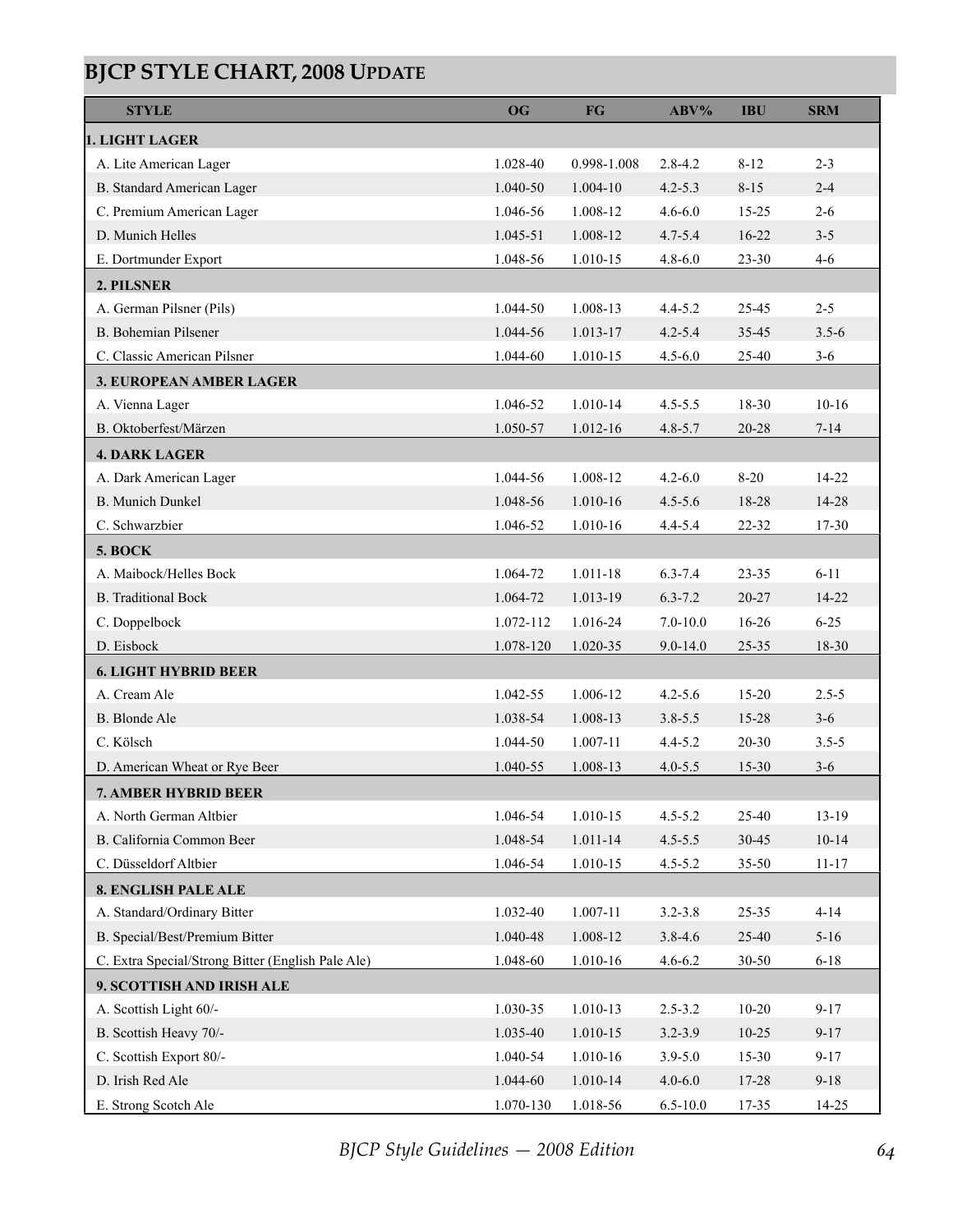| <b>STYLE</b>                         | OG        | FG           | $ABV\%$      | <b>IBU</b> | <b>SRM</b> |
|--------------------------------------|-----------|--------------|--------------|------------|------------|
| <b>10. AMERICAN ALE</b>              |           |              |              |            |            |
| A. American Pale Ale                 | 1.045-60  | 1.010-15     | $4.5 - 6.2$  | 30-45      | $5 - 14$   |
| B. American Amber Ale                | 1.045-60  | 1.010-15     | $4.5 - 6.2$  | 25-40      | $10 - 17$  |
| C. American Brown Ale                | 1.045-60  | 1.010-16     | $4.3 - 6.2$  | 20-40      | 18-35      |
| <b>11. ENGLISH BROWN ALE</b>         |           |              |              |            |            |
| A. Mild                              | 1.030-38  | 1.008-13     | $2.8 - 4.5$  | $10 - 25$  | $12 - 25$  |
| B. Southern English Brown Ale        | 1.033-42  | 1.011-14     | $2.8 - 4.1$  | $12 - 20$  | 19-35      |
| C. Northern English Brown Ale        | 1.040-52  | 1.008-13     | $4.2 - 5.4$  | 20-30      | 12-22      |
| 12. PORTER                           |           |              |              |            |            |
| A. Brown Porter                      | 1.040-52  | 1.008-14     | $4.0 - 5.4$  | 18-35      | $20 - 30$  |
| <b>B.</b> Robust Porter              | 1.048-65  | 1.012-16     | $4.8 - 6.5$  | 25-50      | $22 - 35$  |
| C. Baltic Porter                     | 1.060-90  | 1.016-24     | $5.5 - 9.5$  | 20-40      | 17-30      |
| <b>13. STOUT</b>                     |           |              |              |            |            |
| A. Dry Stout                         | 1.036-50  | 1.007-11     | $4.0 - 5.0$  | 30-45      | 25-40      |
| <b>B.</b> Sweet Stout                | 1.044-60  | 1.012-24     | $4.0 - 6.0$  | 20-40      | $30 - 40$  |
| C. Oatmeal Stout                     | 1.048-65  | 1.010-18     | $4.2 - 5.9$  | 25-40      | 22-40      |
| D. Foreign Extra Stout               | 1.056-75  | 1.010-18     | $5.5 - 8.0$  | 30-70      | 30-40      |
| E. American Stout                    | 1.050-75  | 1.010-22     | $5.0 - 7.0$  | 35-75      | $30 - 40$  |
| F. Russian Imperial Stout            | 1.075-115 | 1.018-30     | $8.0 - 12.0$ | 50-90      | 30-40      |
| 14. INDIA PALE ALE (IPA)             |           |              |              |            |            |
| A. English IPA                       | 1.050-75  | 1.010-18     | $5.0 - 7.5$  | 40-60      | $8 - 14$   |
| <b>B.</b> American IPA               | 1.056-75  | 1.010-18     | $5.5 - 7.5$  | 40-70      | $6 - 15$   |
| C. Imperial IPA                      | 1.070-90  | 1.010-20     | $7.5 - 10.0$ | 60-120     | $8 - 15$   |
| <b>15. GERMAN WHEAT AND RYE BEER</b> |           |              |              |            |            |
| A. Weizen/Weissbier                  | 1.044-52  | 1.010-14     | $4.3 - 5.6$  | $8 - 15$   | $2 - 8$    |
| B. Dunkelweizen                      | 1.044-56  | 1.010-14     | $4.3 - 5.6$  | $10 - 18$  | $14 - 23$  |
| C. Weizenbock                        | 1.064-90  | 1.015-22     | $6.5 - 8.0$  | $15 - 30$  | $12 - 25$  |
| D. Roggenbier (German Rye Beer)      | 1.046-56  | 1.010-14     | $4.5 - 6.0$  | $10 - 20$  | 14-19      |
| <b>16. BELGIAN AND FRENCH ALE</b>    |           |              |              |            |            |
| A. Witbier                           | 1.044-52  | 1.008-12     | $4.5 - 5.5$  | $10 - 20$  | $2 - 4$    |
| B. Belgian Pale Ale                  | 1.048-54  | 1.010-14     | $4.8 - 5.5$  | $20 - 30$  | $8 - 14$   |
| C. Saison                            | 1.048-65  | 1.002-12     | $5.0 - 7.0$  | 20-35      | $5 - 14$   |
| D. Bière de Garde                    | 1.060-80  | 1.008-16     | $6.0 - 8.5$  | 18-28      | $6 - 19$   |
| E. Belgian Specialty Ale             | Variable  | Variable     | Variable     | Variable   | Variable   |
| 17. SOUR ALE                         |           |              |              |            |            |
| A. Berliner Weisse                   | 1.028-32  | 1.003-06     | $2.8 - 3.8$  | $3 - 8$    | $2 - 3$    |
| B. Flanders Red Ale                  | 1.048-57  | 1.002-12     | $4.6 - 6.5$  | $10 - 25$  | $10 - 16$  |
| C. Flanders Brown Ale/Oud Bruin      | 1.040-74  | 1.008-12     | $4.0 - 8.0$  | $20 - 25$  | 15-22      |
| D. Straight (Unblended) Lambic       | 1.040-54  | $1.001 - 10$ | $5.0 - 6.5$  | $0 - 10$   | $3 - 7$    |
| E. Gueuze                            | 1.040-60  | 1.000-06     | $5.0 - 8.0$  | $0 - 10$   | $3 - 7$    |
| F. Fruit Lambic                      | 1.040-60  | $1.000 - 10$ | $5.0 - 7.0$  | $0 - 10$   | $3 - 7$    |